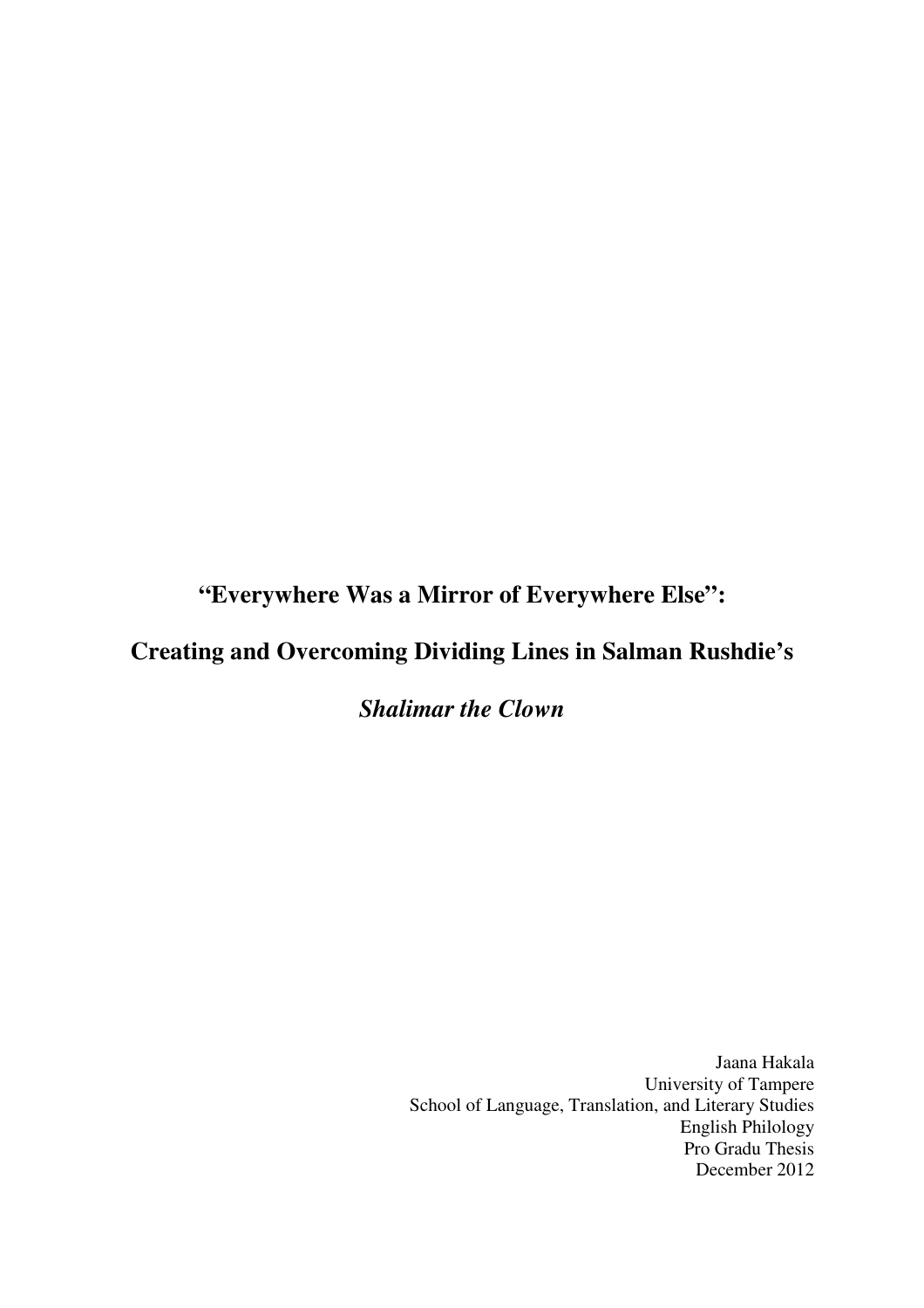Tampereen yliopisto Englantilainen filologia Kieli-, käännös- ja kirjallisuustieteiden yksikkö

HAKALA, JAANA: "Everywhere Was a Mirror of Everywhere Else": Creating and Overcoming Dividing Lines in Salman Rushdie's *Shalimar the Clown*

Pro gradu -tutkielma, 97 sivua Joulukuu 2012

Pro gradu -tutkielmani käsittelee kulttuuristen, sosiaalisten ja poliittisten rajojen luomista ja ylittämistä Salman Rushdien romaanissa *Shalimar the Clown* (2005). Tutkin erityisesti sitä, miten rajojen vetäminen ja ylittäminen vaikuttavat tilojen ja identiteettien rakentumiseen. Tilaa käsittelevässä osiossa keskityn kirjan päätapahtumapaikkoihin eli Intian ja Pakistanin välisen konfliktin repimään Kashmiriin, toisen maailmansodan aikaiseen Strasbourgiin ja Elsass-Lothringeniin sekä 1990-luvun alun Los Angelesiin. Identiteettiä puolestaan käsittelen kirjan neljän päähenkilön, Shalimarin, Boonyin, Maxin ja Indian/Kashmiran kautta.

Tulkitsen *Shalimar the Clownin* olevan Rushdien reaktio vuoden 2001 syyskuun 11. päivän terrori-iskuihin ja niiden jälkeiseen poliittiseen ilmapiiriin, jota on hallinnut ajatus läntisen ja islamilaisen maailman välisestä konfliktista. Tämän vuoksi käytän tutkielmani teoreettisena tukipylväänä Samuel P. Huntingtonin teoriaa sivilisaatioiden yhteentörmäyksestä. Sen keskeisenä teesinä on, että kylmän sodan jälkeisessä maailmassa kansainväliset konfliktit ovat yhä useammin sivilisaatioiden välisiä. Tärkeimmiksi sivilisaatioiksi nousevat juuri läntinen ja islamilainen, joista lännen malliesimerkkinä nähdään Yhdysvallat. Toisin kuin useimmissa muissa teoksissaan, Rushdie ei *Shalimar the Clownissa* niinkään pohdi brittiläistä imperiumia ja sen vaikutuksia, vaan keskittyy juuri Yhdysvaltojen rooliin maailmanpolitiikassa.

Toisaalta näen *Shalimar the Clownin* reaktiona dekolonisaation ja nationalismin väkivaltaisiin ilmenemismuotoihin kahden toisilleen vihamielisen valtion välissä sijaitsevissa Kashmirissa ja Elsass-Lothringenissa. Kulttuurien sulatusuunina pidetyn Los Angelesin kautta katson romaanin puolestaan käsittelevän sitä, miten monikulttuurisuus on integraation sijaan usein johtanut tilanteeseen, jossa eristäytyneiden ja vihamielisten etnisten ryhmien välisiä muureja ei edes yritetä ylittää. Tuodessaan esiin yhteyksiä, joita näillä sekä ajassa että tilassa kaukaisilla paikoilla on, teos pohtii sitä, miten globalisoituvassa maailmassa kaikki liittyy yhteen. Teoreettisena apunani käytän Benedict Andersonin ja Eric Hobsbawmin ajatuksia nationalismista, Stuart Hallin ja Amartya Senin pohdintoja identiteetistä sekä Homi K. Bhabhan ajatuksia kummastakin aiheesta.

Rajojen luominen ja niiden ylittäminen vaikuttavat myös kirjan päähenkilöiden elämään. Osoitan, kuinka kashmirilaiset Boonyi ja Shalimar yrittävät molemmat omalla tavallaan palata jonkinlaiseen menneen ajan paratiisiin, jossa rajojen rikkominen ei vielä ollut tuonut erilaisuutta heidän identiteettiinsä. Maxia ja Indiaa/Kashmiraa puolestaan käsittelen monikulttuurisina ja hybridisinä henkilöinä, joiden identiteetit rakentuvat juuri rajojen ylittämisten varaan. Käsittelemällä rajoja tilan ja identiteetin kautta osoitan, kuinka sekä rajojen luominen että niiden ylittäminen aiheuttavat ongelmia ja kuinka joidenkin rajojen kadotessa toisia syntyy. Näen *Shalimar the Clownin* teoksena, joka kiinnittää lukijan huomion rajojen merkitykseen nykymaailmassa samalla, kun pyrkii kyseenalaistamaan ja häivyttämään tuota merkitystä ja tekemään rajoista ylitettäviä.

Avainsanat: tila, identiteetti, sivilisaatioiden yhteentörmäys, nationalismi, globalisaatio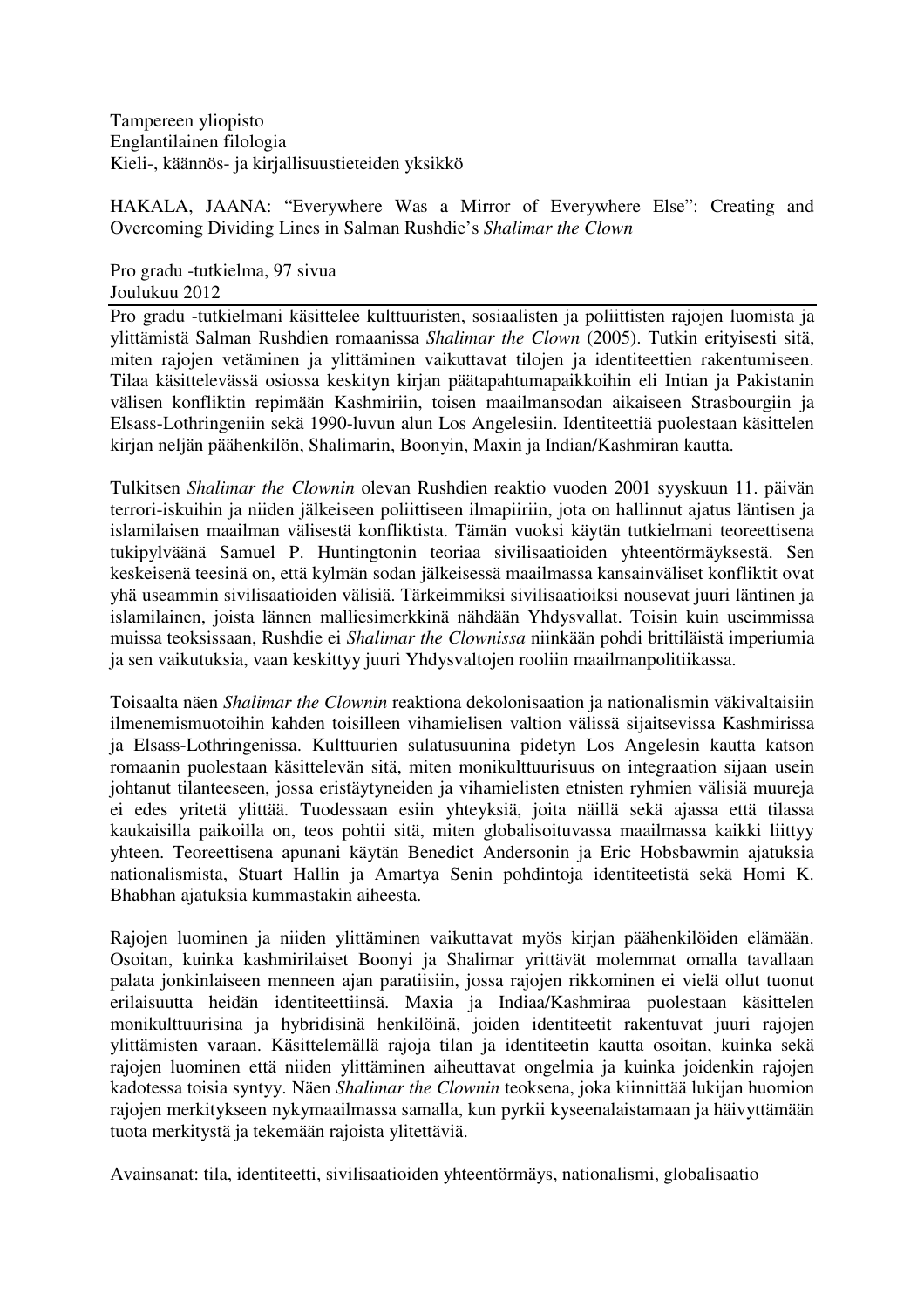### **Contents**

| 1              |     |                                                                                        |  |  |
|----------------|-----|----------------------------------------------------------------------------------------|--|--|
| 2              |     |                                                                                        |  |  |
| 3 <sup>1</sup> |     | Everywhere is Everywhere Else: Configurations of Space in <i>Shalimar the Clown</i> 31 |  |  |
|                | 3.1 | "Rowed through Paradise on a River of Hell": Kashmir's Fall from Grace 31              |  |  |
|                | 3.2 | "Dirty Underbelly of Paradise": From Kashmir to Strasbourg and Los Angeles  46         |  |  |
| 4              |     | Lives Flowing into Each Other: Configurations of Identity in Shalimar the Clown  62    |  |  |
|                | 4.1 | "The Muskadoon still scurried through her dreams": Shalimar and Boonyi  62             |  |  |
|                | 4.2 |                                                                                        |  |  |
| $5^{\circ}$    |     |                                                                                        |  |  |
|                |     |                                                                                        |  |  |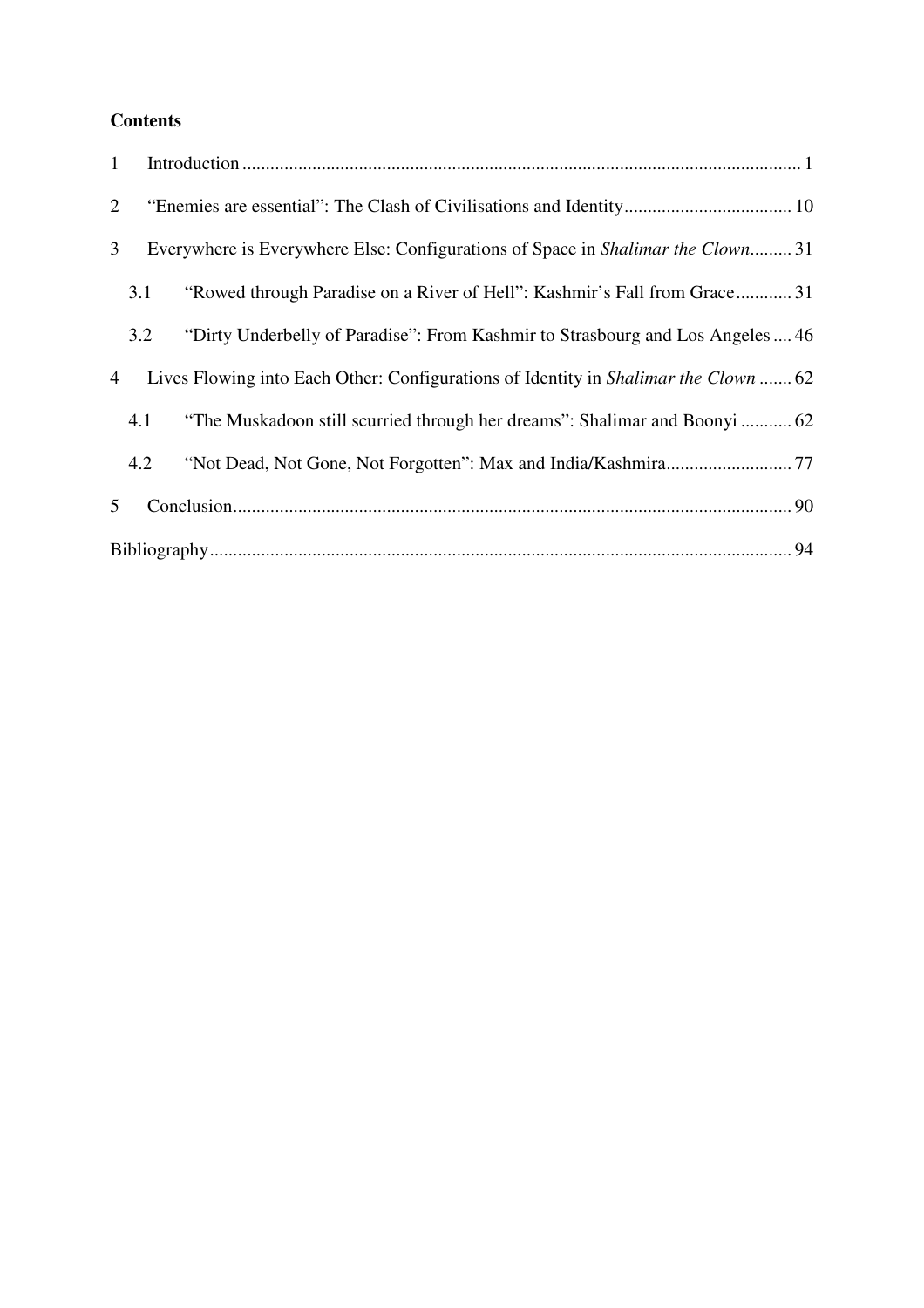#### **1 Introduction**

At twenty-four the ambassador's daughter slept badly through the warm, unsurprising nights. She woke up frequently and even when sleep did come her body was rarely at rest, thrashing and flailing as if trying to break free of dreadful invisible manacles. At times she cried out in a language she did not speak. (Rushdie 2006a, 3)

It is with words telling of restless sleep that Salman Rushdie begins his 2005 novel *Shalimar the Clown*. The dreams of the ambassador's daughter turn out to be premonitions of a future nightmare. The words she is moaning are not words of a language unknown to her but the sound her father will make after his assassin has cut his throat and his life's blood is fleeing him. This event – the assassination of Maximilian Ophuls, former US ambassador to India – is the beginning of a tale of love and hate, secrets and betrayal, globalisation and terrorism that to a large extent revolves around Kashmir, situated in the north-western region of the Indian subcontinent between India, Pakistan, and China.

This is not, however, the first time Rushdie writes of Kashmir. His second novel and the breakthrough of his literary career, *Midnight's Children* (1981), opens in that very place with the narrator Saleem Sinai's grandfather Aadam Aziz, who while praying one fine morning hits his nose on a tussock of earth. It is the year 1915, and Kashmir is described in the following manner:

In those days there was no army camp at the lakeside, no endless snakes of camouflaged trucks and jeeps clogged the narrow mountain roads, no soldiers hid behind the crest of the mountains past Baramulla and Gulmarg. In those days travellers were not shot as spies if they took photographs of bridges, and apart from the Englishmen's houseboats on the lake, the valley had hardly changed since the Mughal Empire, for all its springtime renewals … (2006b, 5)

The Kashmir of *Midnight's Children* is still enjoying its golden days of peace and tolerance, but looming beyond the horizon is a violent future with army camps and soldiers. *Midnight's Children*, however, is not a tale of Kashmir but a tale of India and of Pakistan in a larger context, and it quickly moves to other places, to Amritsar and Bombay and later to Pakistan and Bangladesh, spanning most of the Indian peninsula.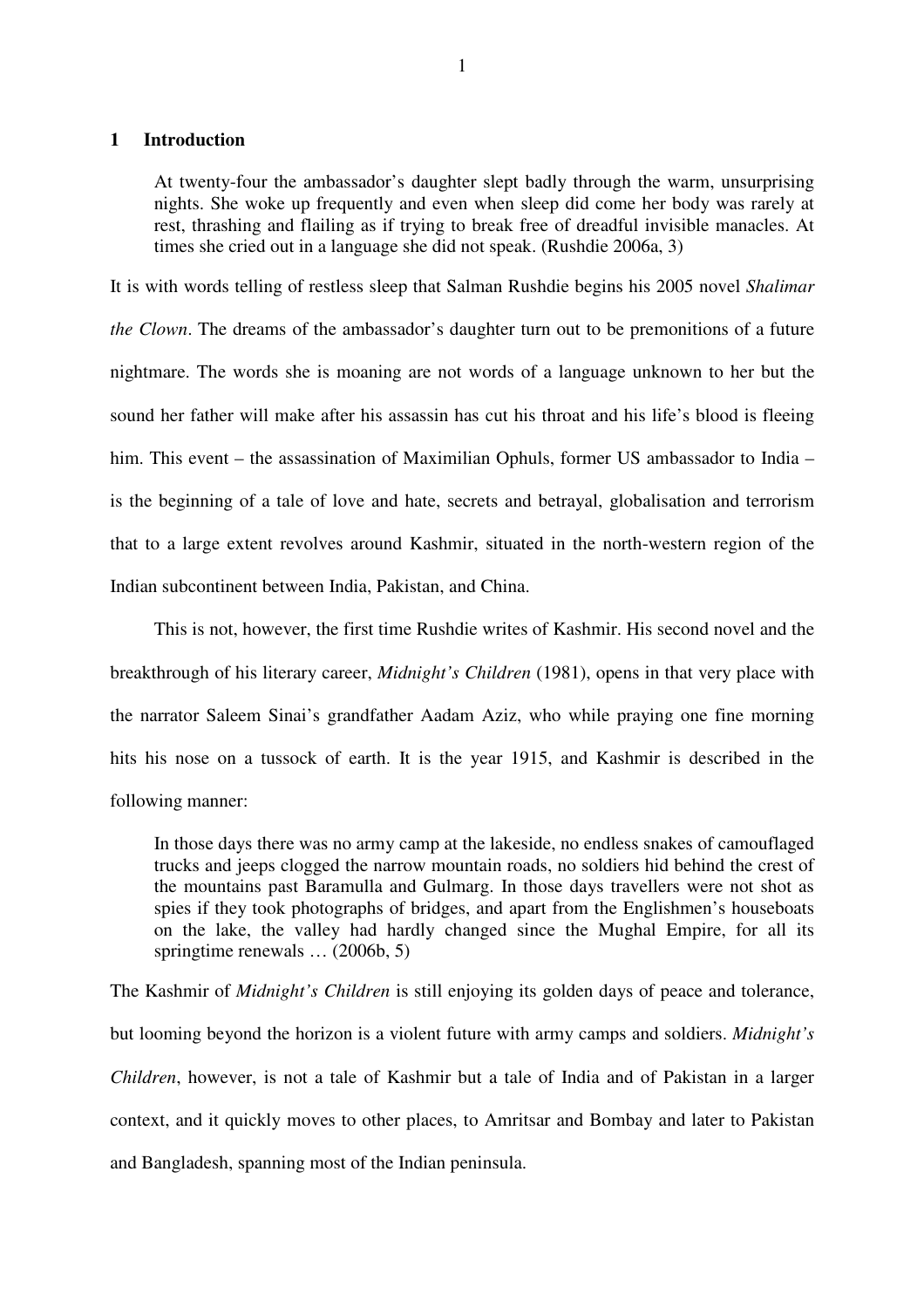What *Midnight's Children* does not tell is why Kashmir turned into a territory riddled with army camps, camouflaged trucks, and soldiers lurking in the mountains. The transformation was brought on by the Kashmir conflict, a conflicts which dates back to 1947, the year of Indian and Pakistani independence. Due to the partitioning of the subcontinent into two separate countries, the princely states in the British colony, including Kashmir, were allowed to choose which they wished to join. Geographically, Kashmir could have chosen either since it had land borders with both India and Pakistan. Population-wise, it was predominantly Muslim, but had a Hindu ruler. This ruler, Maharaja Hari Singh, decided to play a waiting game in the hopes of creating an independent kingdom (Lal 147-148). This game was brought to an abrupt halt when Pakistani troops began invading Kashmir. The Maharaja had to appeal to India for military help, and was forced to accede the state to India on 26 October, 1947 (Lal 148-149). This and the consequent arrival of the Indian army in Kashmir led to the first Indo-Pakistani war. The cease-fire line, later named the Line of Control, was established on January  $1<sup>st</sup>$ , 1949, and has ever since been the de factor border between India and Pakistan in the region (Lal 148). The two countries have subsequently fought three more wars, in 1965, 1971, and 1999, all of them involving Kashmir in one way or another.

The conflict remained unsolved for decades, but at the end of the 1980s, it started to escalate, leading to communal violence, protests, and general unrest (Margolis 74-75), and finally to a full-scale insurgency (Nadir). The reasons behind the insurgency were various. Globally, contemporary freedom movements in, for instance, Romania, the Philippines, Burma, and Nepal, as well as the fall of the Berlin Wall and the collapse of the Soviet Union, encouraged the people in Kashmir to try their own luck (Verghese 17). Regionally, Kashmir had become a sensitive border state for India because of the wars it had fought with Pakistan. For fear of further conflict, India looked askance at and tried to curtail any political opposition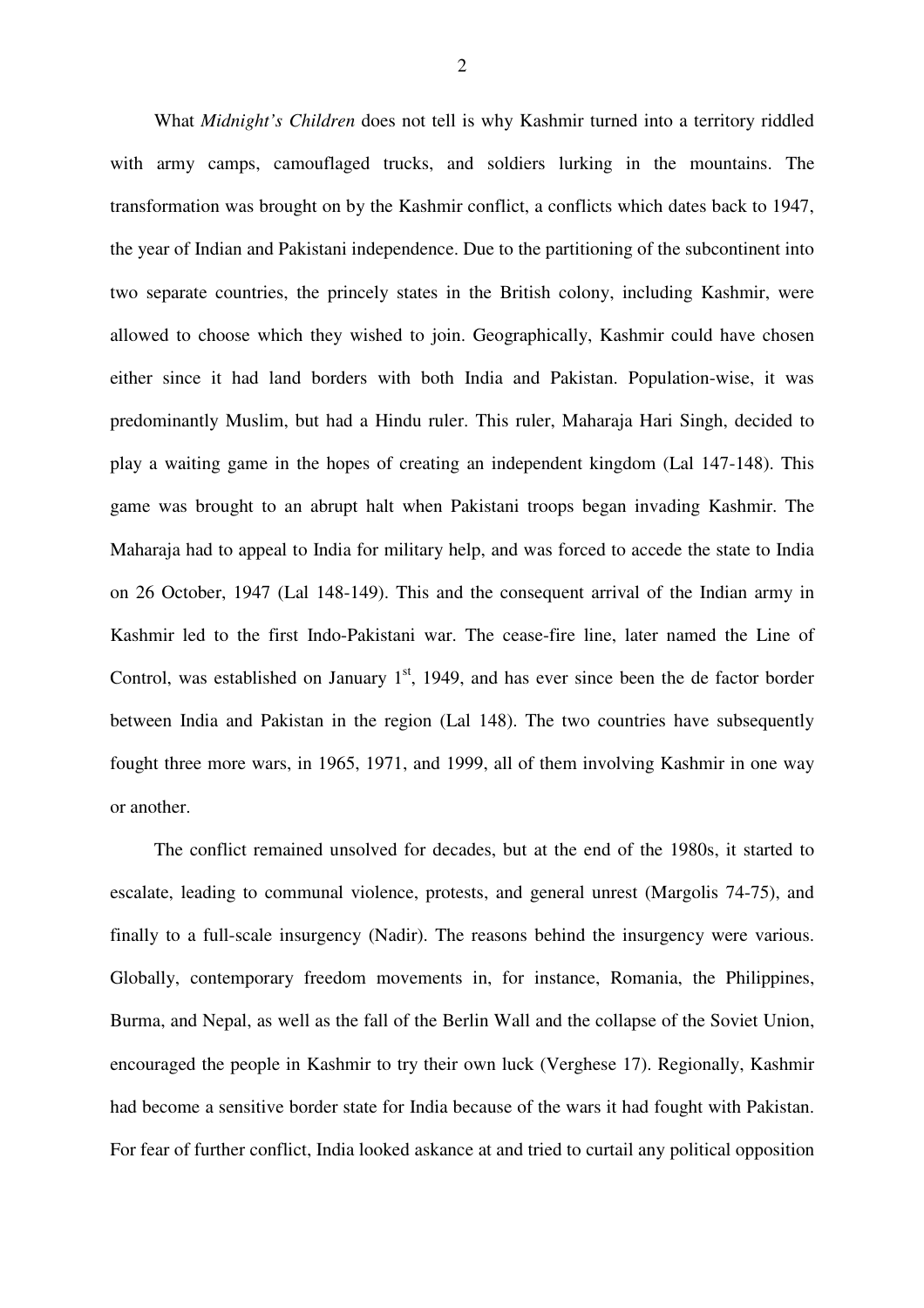in the state. Consequently, "[d]emocracy and state institutions were never allowed to work and corrupt electoral processes plagued the state-building process" (Nadir). Throughout the entire conflict, India had been transporting more troops into Kashmir to keep the state under its control (Kumar 183), creating the situation described in the above quote from *Midnight's Children*.

It took nearly a quarter of a century for Rushdie to return to Kashmir in full force, which he finally does in *Shalimar the Clown*. 1 The novel portrays Kashmir's fall from a paradise of tolerance into a society defined by dividing lines. It is fair to argue that Rushdie chose this particular subject for this particular book at least partly because the issue of terrorism has made Kashmir more visible internationally. After the terrorist attacks on New York's World Trade Center on 11 September, 2001 (referred to as 9/11 below), and the commencement of the US-led war on terror, South Asia, including Kashmir, has received more attention from the West than at any other time after the fall of the Soviet Union (Nadir). In other words, *Shalimar the Clown*, his first novel since 9/11 seems to be Rushdie's response to the terrorist attacks, the war on terror, and the on-going Indo-Pakistani conflict in Kashmir. The issue is relevant; after all, as Nadir points out, "the South Asian region has [or at least had before the war on terrorism] the highest annual number of fatalities as a result of acts of terrorist violence in the world" (Nadir). The popularity of Islamic fundamentalism and terrorism in the area has grown, partly due to India interfering in Kashmiri politics and preventing the "dissident population" from expressing their opposition and criticism in a democratic manner (Kumar 181). Pakistan's involvement is significant as well, since the

<sup>1</sup> He did touch upon the issue in an allegorical way in the fairytale-like story *Haroun and the Sea of Stories* (1990). In the novel, a young boy called Haroun travels with his father, a renowned storyteller, to the Valley of K, formerly known, among other names, as "Kosh-Mar", meaning "nightmare". Also, the short story "The Prophet's Hair", published in *East, West* (1994) is set in Kashmir and describes, most prominently, the destructive forces of fundamentalist religious beliefs.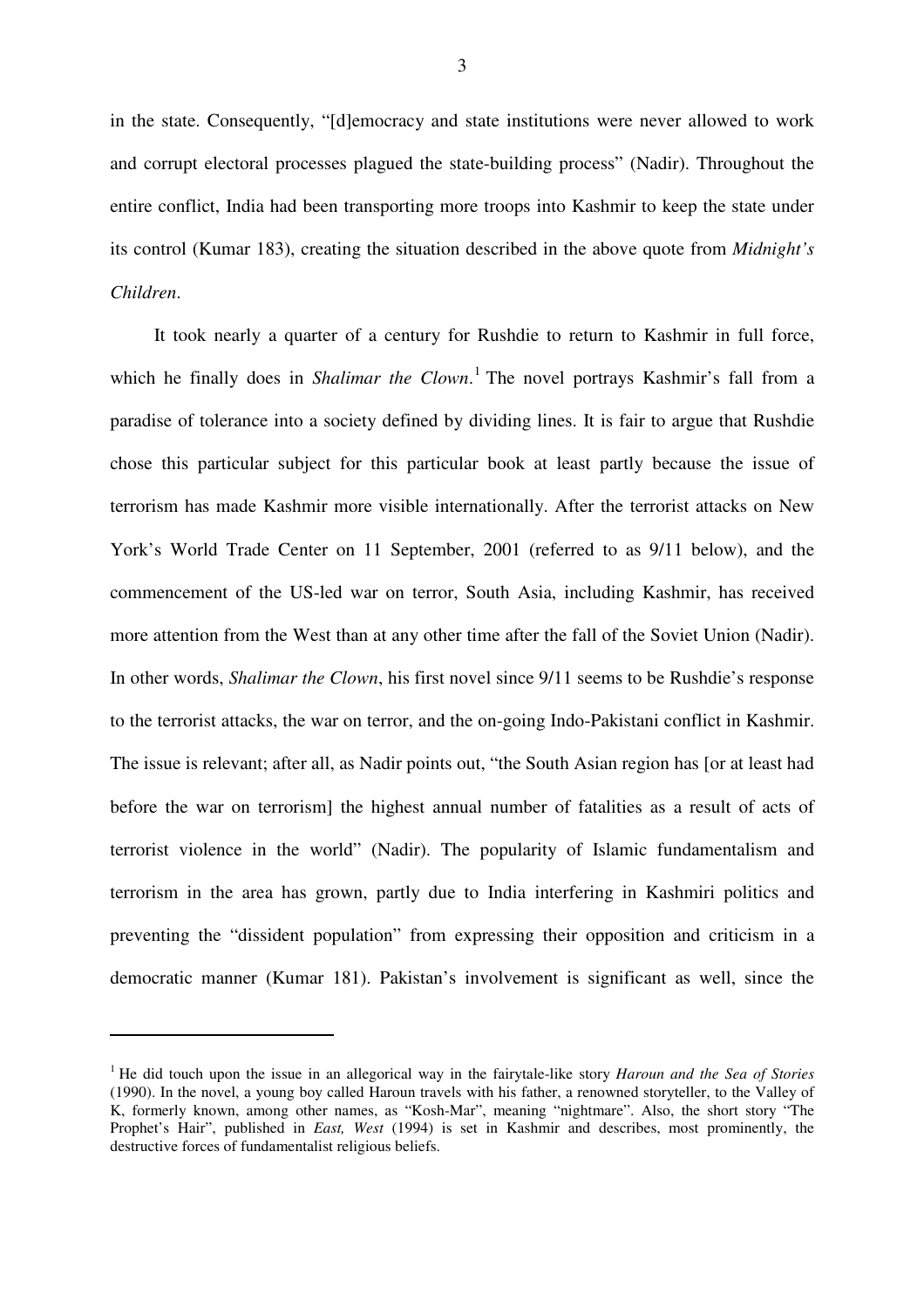country is known to act as a training base for Muslim fundamentalists and terrorist organisations. The war on terror made Pakistan an important ally for the United States, which in turn led Americans to take increasing interest in the ongoing conflicts in the area, Kashmir included (Cohen). Thus, instead of focusing on the effects of British colonialism on the Indian subcontinent, a prominent theme in most of his other novels, in *Shalimar the Clown* Rushdie turns his mind to the status of the United States as a world hegemon. I will follow his example, leaving the discussion of manifestations of the British Empire to a minimum. However, the novel does not concentrate on Kashmir alone. It also explores, among other matters, the themes of multiculturalism and global terrorism in Asia and in the West, and even makes a detour into World War II Strasbourg and the France of the French Resistance.

The novel revolves to a great deal around its four major characters, each of whom presents a different viewpoint into the novel's central issues. The title character, Shalimar the clown, is a Kashmiri Muslim who lives in a Kashmiri village and belongs to a traditional Kashmiri troupe of entertainers. He is a superbly talented tightrope dancer, able to perform tricks that seem almost impossible. Shalimar falls in love with Boonyi, a Kashmiri Hindu, a fellow villager, and a dancer in the same troupe of performers. In tolerantly multicultural Kashmir, their religious difference does not stand in the way of marriage, and so they become husband and wife. Boonyi, however, has a restless spirit, and she is not satisfied with her lot.

At this point in the story in walks Maximilian Ophuls, originally a French Jew from Strasbourg, a hero of the French Resistance, and now the American ambassador to India. In this capacity, Max pays an official visit to Kashmir, where he is entertained by the villagers of Pachigam. Among the dancers is Boonyi, who sees in Max an opportunity to escape her dull life. She seduces him, moves to Delhi, and becomes his mistress. When Shalimar learns of Boonyi's infidelity, something snaps. He swears he will kill his wife, her lover, and any offspring their affair might produce. He is so consumed by hatred and rage that he enrols in a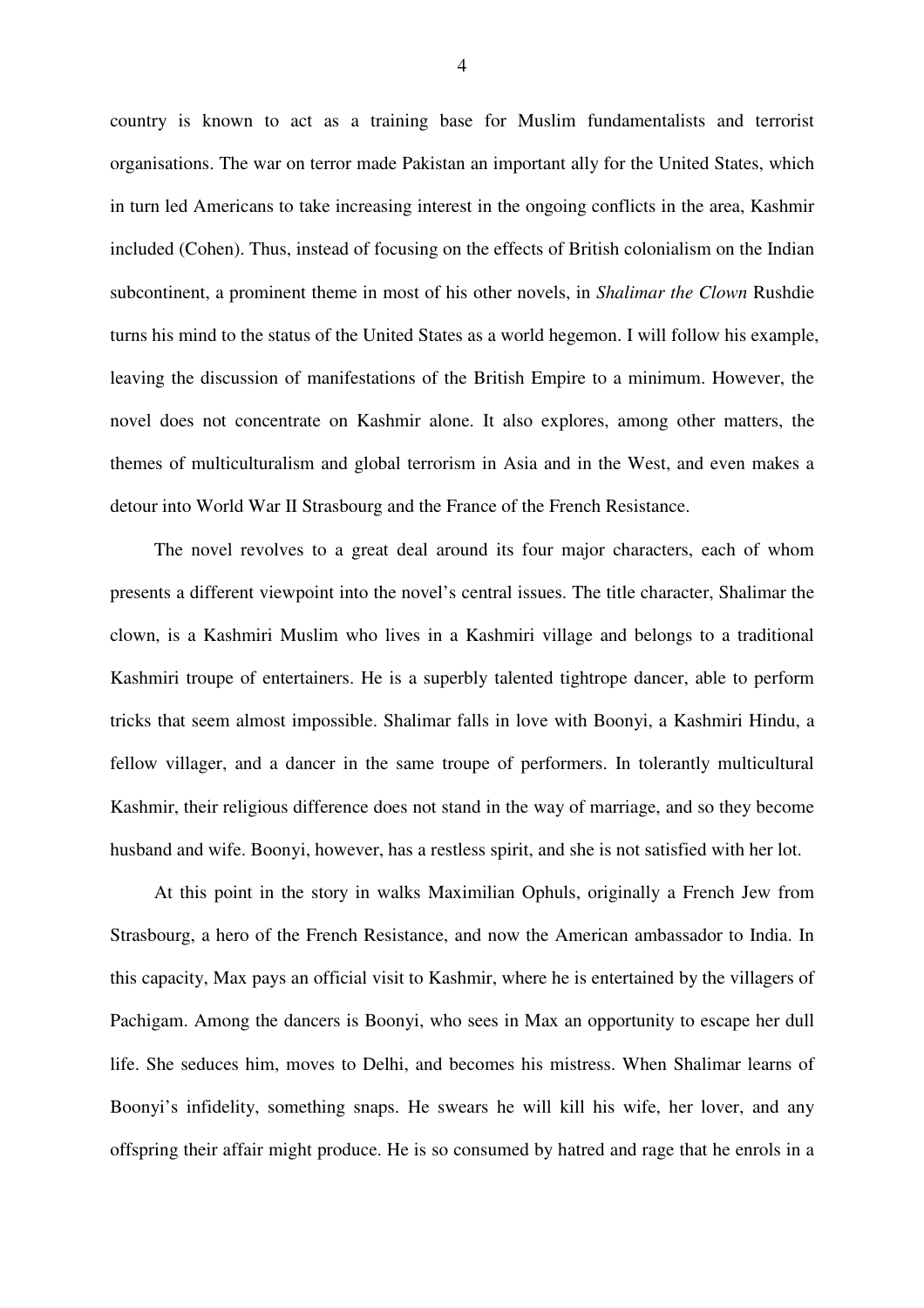terrorist movement, training himself to be an assassin.

Meanwhile, Boonyi and Max's affair is passing its prime. Boonyi becomes addicted to several drugs and eats herself into a formless mound of fat. When Max decides it is time to rid himself of the former object of his desire, Boonyi reveals her last asset: she is pregnant with his child. Knowledge of the affair is leaked out and Max has to abandon his position as ambassador. His enraged wife snatches Boonyi's child and sends the mother, now a fallen woman, back to Kashmir, where she eventually meets her death in the hands of her husband Shalimar, a fate that awaits Max as well. The daughter snatched away from Boonyi, however, proves to be the connecting point of the novel, perhaps even its most central character. She is a true creation of hybridity and the crossing of boundaries: she is of Kashmiri Hindu and French Jewish blood, born in India but brought up in Britain, finally ending up in Los Angeles. She is named India by her step-mother, Max's wife, but her real mother Boonyi called her Kashmira (I will henceforth, for the sake of clarity, refer to her as India/Kashmira).

*Shalimar the Clown* is by no means Rushdie's best novel. Its critical reception was varied, with some praising the writer's remarkable wit and use of language and others making comparisons to earlier and critically more successful works, mostly *Midnight's Children*. For instance, Lee Siegel, in his review of the novel, is of the following opinion:

In *Midnight's Children*, Rushdie wrote stories that flowed into each other; they tempted the reader's imagination with the chimera of a universal human destiny resonating out of particular fates. Everywhere in the novel seemed a part of everywhere else. Now Rushdie seems to perceive reality itself as having been constructed along the lines of *Midnight's Children*. As a result, he no longer seems to be making art. He seems to be writing novels that insistently annotate and reiterate what he believes to be a priori truths about life. It is as if his artistic vanity were too great to accept the fact that the upheaval of his life had no rhyme, reason or large significance, and so he defensively has to make reality look like a function of his creative will. (28)

In other words, what *Shalimar the Clown* lacks is the kind of subtlety present in *Midnight's Children*. Siegel seems to think that the novel draws too many parallels, forges too many connections, sees too many similarities between disparate places and people. In saying that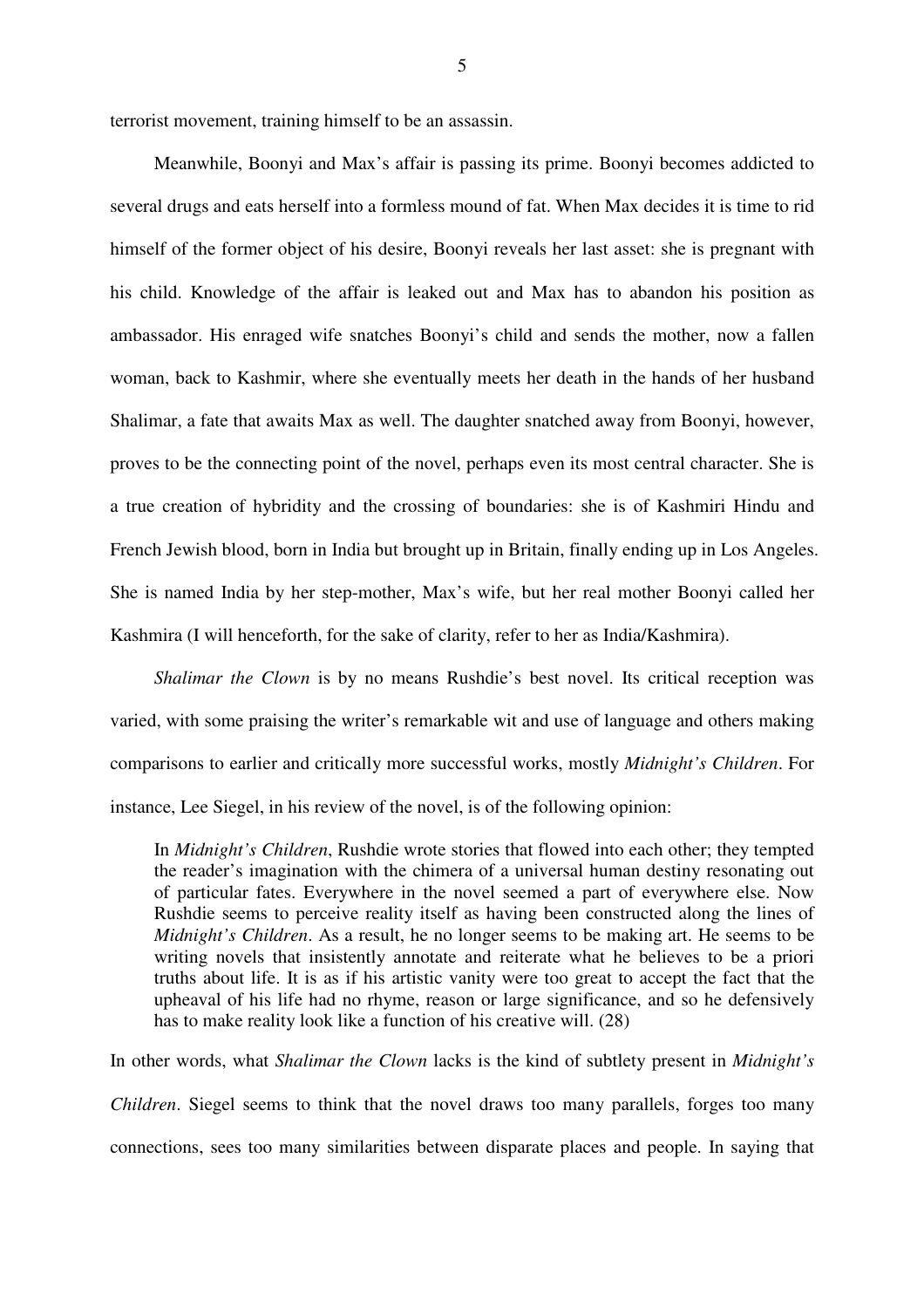everywhere is a part of everywhere else, Rushdie generalises too much and too explicitly; he tries to force the world into interconnected patterns. On the other hand, it is precisely this connection-forging and parallel-drawing that makes the novel so intriguing. It makes one wonder whether it could indeed be viable to regard the world as a tightly interconnected place where everywhere truly is a mirror of everywhere else. It also makes one question any worldviews that emphasise differences at the expense of similarities, that divide the world sharply into "us" and "them", and, finally, that have achieved prominence in world politics since 9/11.

Politics, according to Rushdie, is about what is the truth and what is not the truth. Thus, "[i]f writers leave the business of making pictures of the world to politicians, it will be one of history's great and most abject abdications", since it is one of the fundamental functions of literature to question what is held to be the truth (Rushdie 2010, 100). Since 9/11, one of these truths has come to be the assumption that there is a clash of civilisations in operation in the world, of which 9/11 itself is seen as a most shocking demonstration. *Shalimar the Clown* seems to be Rushdie's response to this particular political truth. It depicts the world as, above all else, interconnected. This connection-drawing is also noted by critics discussing the novel, but it is not tackled in depth. Critical writing on Rushdie has mostly, if not solely, concentrated in one way or another on issues termed postcolonial. The same path has been followed with *Shalimar the Clown*, which has, for the most part, been viewed as a book about the effects of the end of colonialism as well as a book about migration and globalisation. Space and territory are issues often discussed in relation to the novel (see Detmers, Ganaparthy-Doré, Tygstrup), as well as violence in general and terrorism in particular (see Bastos Martins, Mendes, Morton, Pesso-Miquel, Siddiqi, Stadtler). However, it seems that none of the critics have moved beyond the surface to examine how *Shalimar the Clown* connects space and identity, although the theme is openly presented and discussed in the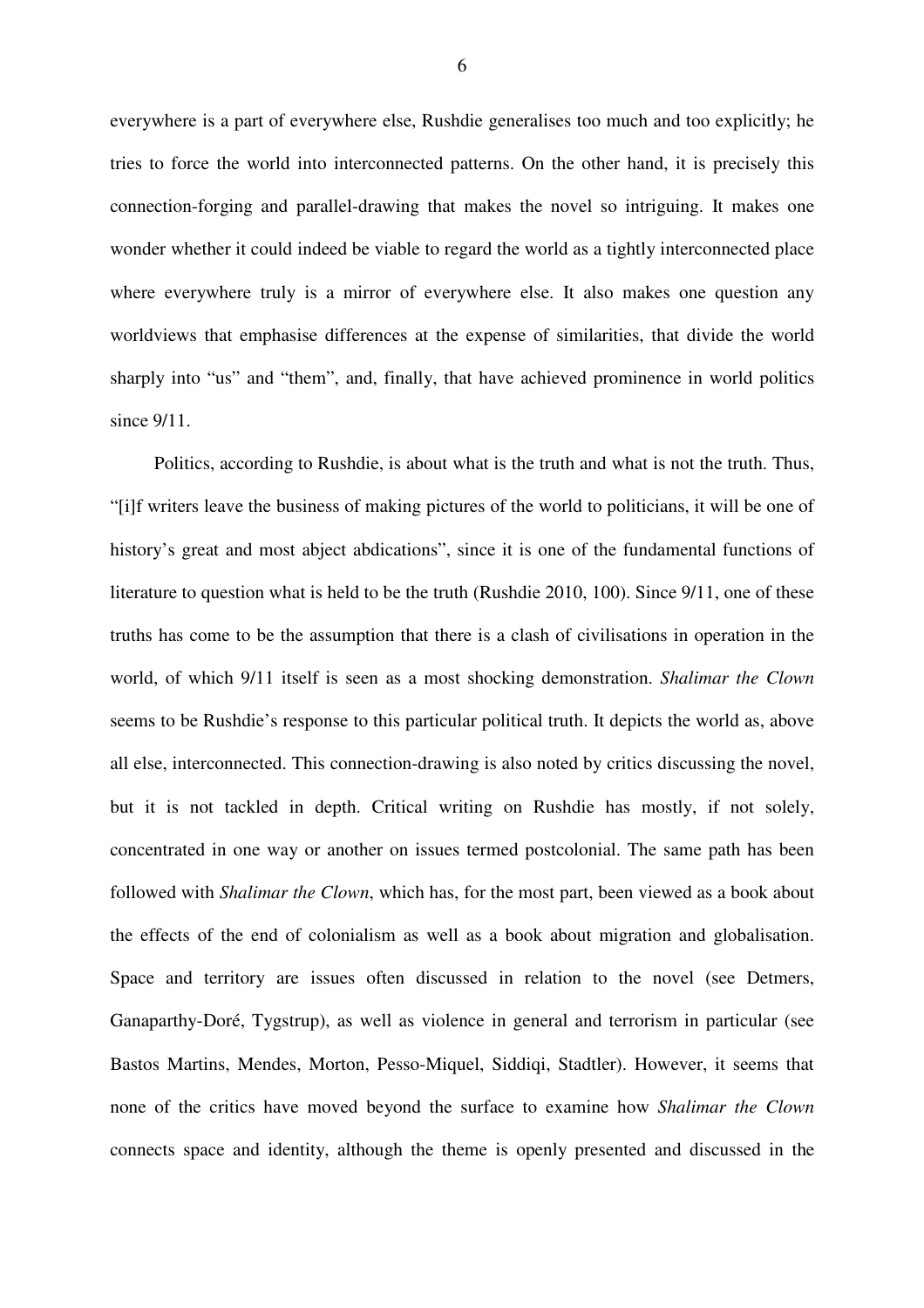novel.

Thus, it is the primary purpose of this thesis to examine the intertwining of space and identity in *Shalimar the Clown*. More specifically, the examination will concentrate on the cultural or civilisational dividing lines that define their construction: how these lines are drawn, how they shift, and how they are overcome. Since I see the novel as Rushdie's response to international politics after 9/11, I have also deemed it appropriate to employ as part of my theoretical framework the clash of civilisations thesis by Samuel P. Huntington. This thesis, as will be explained in depth in section 2 below, divides the world into large cultural entities, in many cases defined by religion, and sets these entities in opposition to each other. Its most central tenet is that international conflicts after end of the Cold War will primarily happen between these civilisations, the most important of which are the Muslim and the Western ones. Because the thesis was published almost a decade prior to 9/11, it seemed at the time of the attacks that Huntington had made an accurate prediction about the future of international conflicts. However, as will be further explored in section 2, Huntington's thesis is not as original as its popularity would warrant. For one thing, civilisations are not so very different from nations, which according to Benedict Anderson, Eric Hobsbawm, and Homi K. Bhabha, are imagined communities, culturally, socially, and politically produced constructions. What also connects nations and civilisations is their presupposition that difference should only exist outside them, while within, similarity rules. The same has been argued of identity, which is often seen as synonymous with similarity and opposite to difference. However, as Stuart Hall and others after him have argued, identity is never singular and pure, a point also argued by such thinkers as Amartya Sen, Cynthia Weber, and Edward Said in relation to Huntington's thesis on the clash of civilisations. Furthermore, the theory section will contextualise the issues discussed by connecting them to relevant historical developments in the twentieth and the twenty-first century, same historical developments that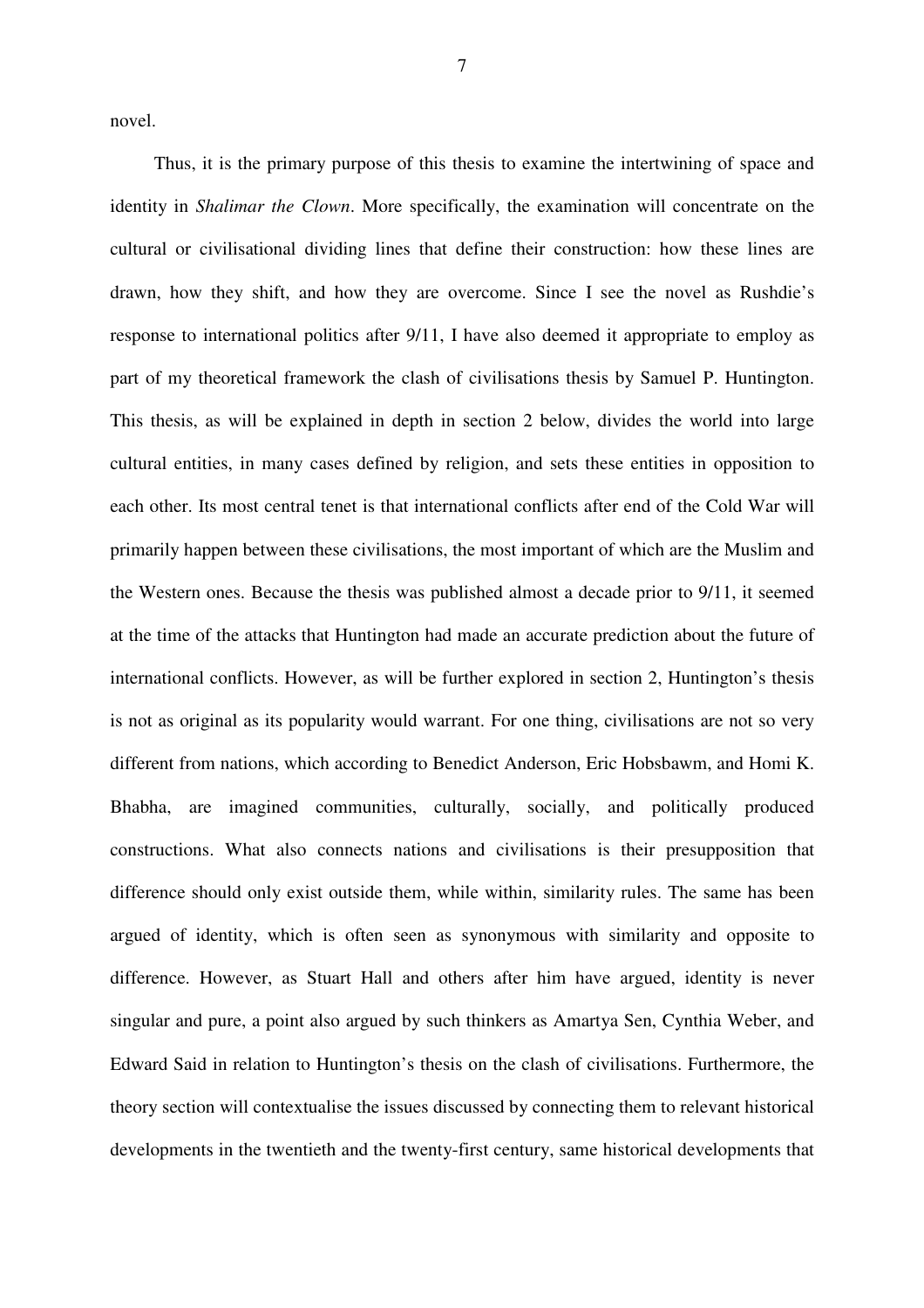loom in the background in *Shalimar the Clown*. Lastly, the issues that this thesis is concerned with are also widely explored within postcolonial studies. Thus, postcolonialism will provide a loose framework for the following discussions, in which it will not be tackled head on but rather in circuitous ways.

The analysis of this thesis will be divided into two sections. In the first one I will concentrate on boundaries and borders as they exist within space, particularly spaces that are culturally, socially, and politically produced. My argument is that borders, being part of space itself, are also produced and constructed in cultural, political, and social situations. Thus, the first subsection shows the transformation of Kashmir from a tolerant society seemingly with no dividing lines into a fragmented society where divisions are primary. In the second subsection, Kashmir's transformation is complicated by presenting the conflict that caused it as a nationalist dispute between India and Pakistan. Furthermore, a parallel is drawn between Kashmir and World War II Strasbourg in Alsace, situated between Germany and France: they are both located on disputed borderlands, and both have been made violent by nationalist causes. Los Angeles, the third main locations of the novel, is shown to be a multicultural metropolis without a centre, a prime example of the outcome of global migration, cut through by communal divisions that occasionally cause violent conflicts. Finally, there is also a discussion of terrorism as a sign of globalisation, a border-crossing phenomenon, occupying an in-between space on the margins of nation-states and civilisations.

In the second analysis section, in contrast, I will concentrate on how *Shalimar the Clown* discusses configurations of identity in a globalising world. I will focus on the novel's four major characters, introduced above, and how they construct their identities in adherence and in opposition to social, cultural, and political boundaries and borders. However, it is difficult, if not impossible, to talk about the identities of the characters without talking about space at the same time. This is due to the numerous and pervasive allegorical roles provided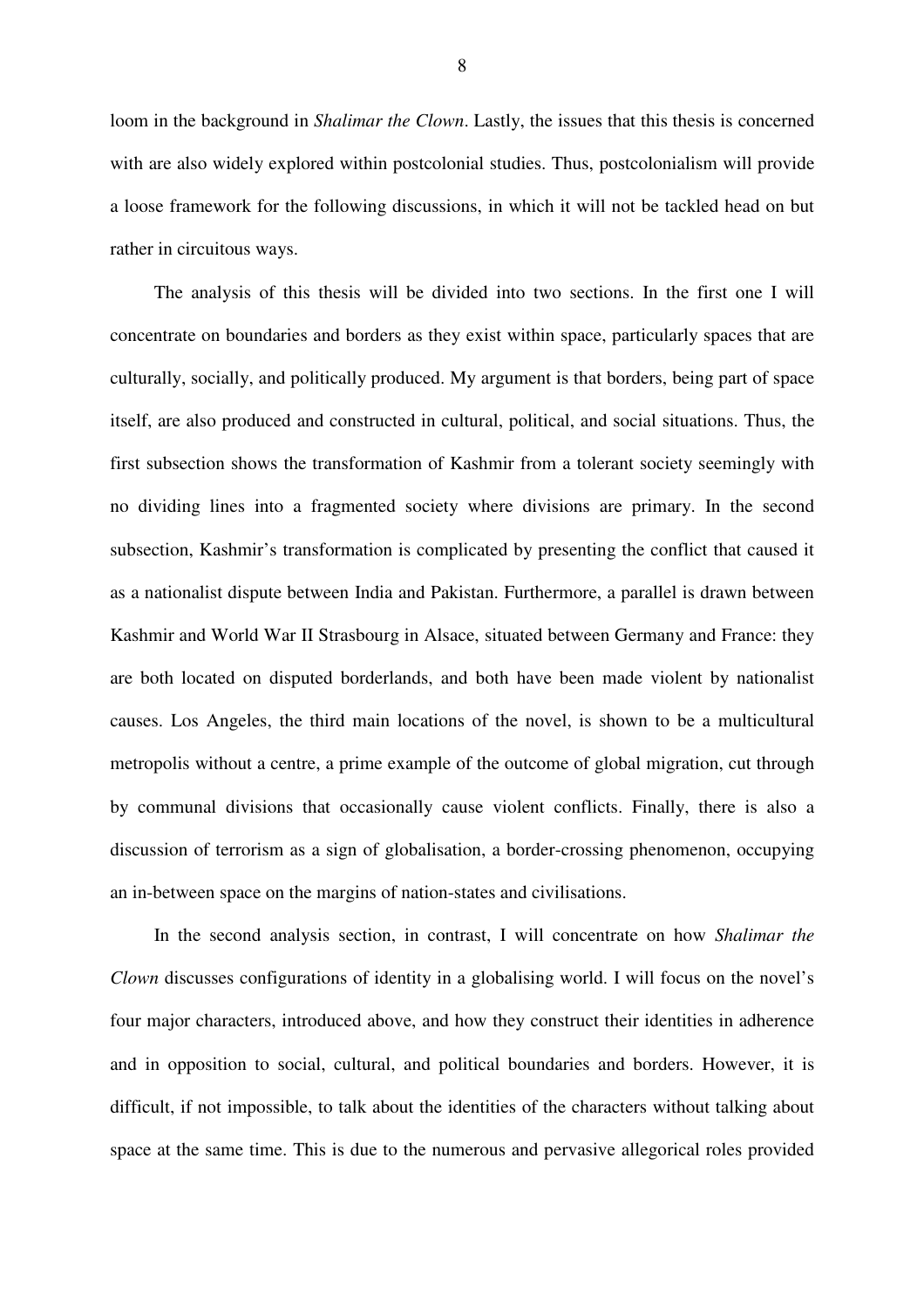for them. Thus, in the first subsection, both Boonyi and Shalimar are equated, in their own ways, with Kashmir. Their tales follow the same downhill slide as their birthplace, a road leading from tolerance and peaceful coexistence to intolerance and communal violence. They both end up leading marginal existences, Boonyi as an outcast in the village of her birth and Shalimar as a member of a terrorism movement. I will also argue that they both try to return to a point in the past, try to regain their lives as they were before things went wrong, thus failing to move forward. The second subsection, on the other hand, presents Max and India/Kashmira, neither of whom has much difficulty moving forward. Unlike Boonyi and Shalimar, whose identities are to a great extent defined by traditional cultural boundaries, Max and his daughter are hybrid beings, their identities characterised by multiple different and often contradictory traits. Because they have inhabited numerous different places and crossed numerous borders and boundaries separating those places, they have become almost rootless. Only almost rootless, because, as I will show, they too can be read as allegories of space: Max as representing the neoimperialist superpower might of the United States and India/Kashmira, up to a point, the two locations contained in her names. As I will demonstrate in the course of this thesis, although *Shalimar the Clown* poses many questions pertaining to the issues summarised here, it provides few, if any, straightforward answers. It attempts to show the world as it is: a complicatingly interconnected place that is, at the same time, contradictory, divided, and fragmented.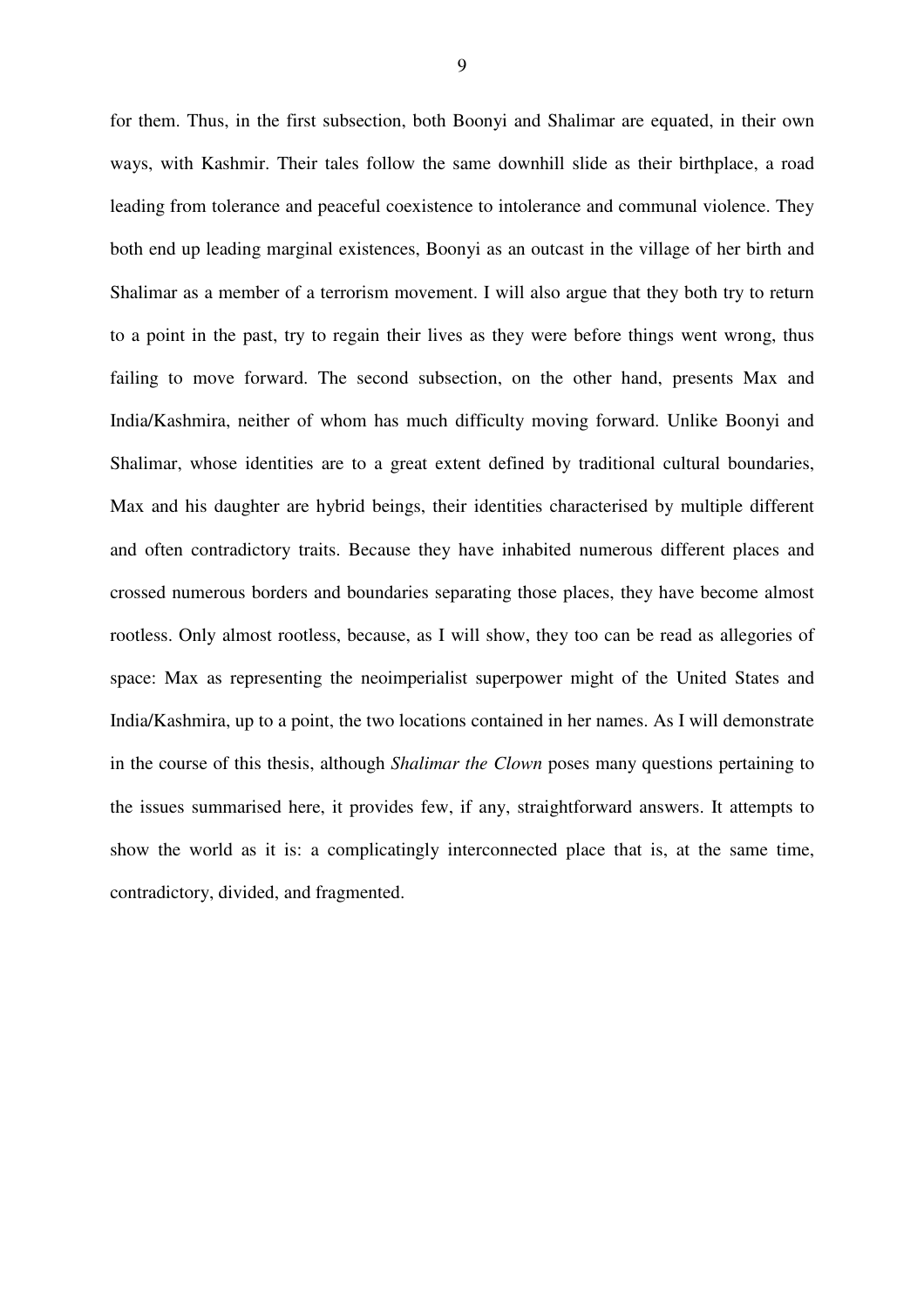#### **2 "Enemies are essential": The Clash of Civilisations and Identity**

September 11, 2001, could have been just another Tuesday, if not for four passenger airplanes, hijacked by Muslim terrorists, flown into the twin towers of the World Trade Center in New York and into the Pentagon in Washington DC, one crashing on a field in Pennsylvania. Instead, at least in the English-speaking world, it came to be known simply as 9/11. Scholars and practitioners of international politics in the United States had not been expecting such an event. They had believed that liberalism was on its victory march to conquer the globe, yet "liberals failed to predict how destabilizing illiberal individuals willing to martyr themselves for what they believed was a higher cause, a greater good, and a purer ideal than anything liberalism had to offer could be when they were unleashed in a direct attack against the mainland of the world's only remaining superpower" (Weber 152). There was, however, one scholar who seemed to have an explanation for what had happened. The American political scientist Samuel P. Huntington's thesis of the clash of civilisations became a household name among many policy-makers and scholars (Weber 152-153).

Although made famous by Huntington, the concept of "a clash of civilisations" originates in an article by Bernard Lewis called "The Roots of Muslim Rage" (1990), which discusses the rise of Islamic fundamentalism during the  $20<sup>th</sup>$  century. In the article, Lewis states that "[i]t should by now [that is, by 1990] be clear that we are facing a mood and a movement far transcending the level of issues and policies and the governments that pursue them. This is no less than a clash of civilizations – the perhaps irrational but surely historic reaction of an ancient rival against our Judeo-Christian heritage, our secular present, and the worldwide expansion of both" (411). Following in Lewis's footsteps, Huntington introduced his thesis of civilisational clashes in an article "The Clash of Civilizations?", published in the American political journal *Foreign Affairs* in 1993, and further elaborated on it in his 1996 book *The Clash of Civilizations and the Remaking of World Order*. The basic tenet of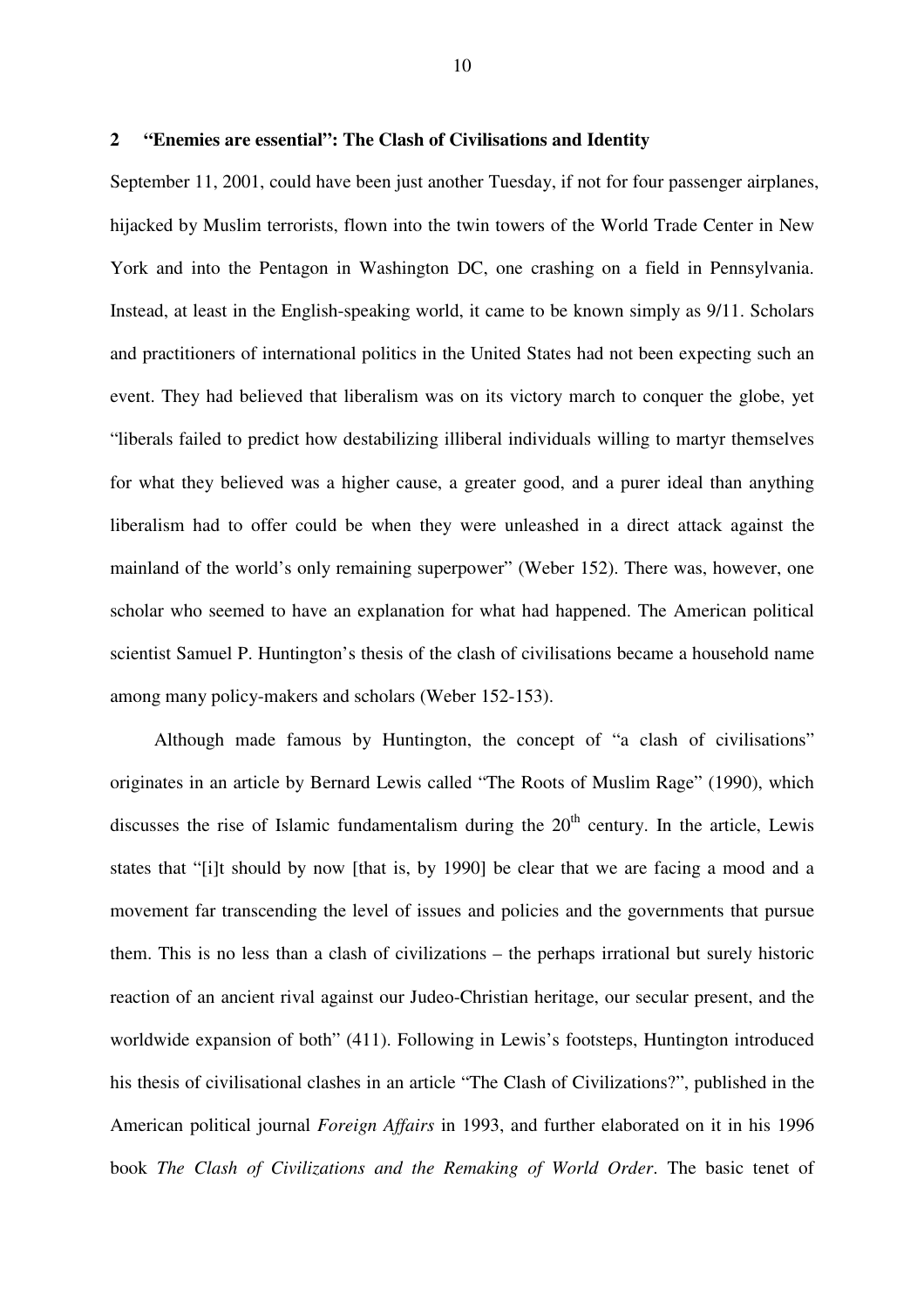Huntington's thesis is that in the post-Cold War world, "the most pervasive, important, and dangerous conflicts will not be between social classes, rich and poor, or other economically defined groups, but between peoples belonging to different cultural entities" (2002, 28). Since local politics is to a large extent about culture and ethnicity, global politics is, by extension, about civilisations. The ideological superpower rivalry of the Cold War has thus been replaced by the clash of civilisations (*ibid.*). As Huntington sums up his predictions for global politics,

Nation states will remain the most powerful actors in world affairs, but the principal conflicts of global politics will occur between nations and groups of different civilizations. The clash of civilizations will dominate global politics. The fault lines between civilizations will be the battle lines of the future. (1993, 22)

This does not mean that clashes within civilisations do not occur. They do, but it is the intercivilisational ones that have the potential to escalate into larger, even global, conflicts as groups or states belonging to the same civilisation come to the aid of their kin. For example the Indo-Pakistani dispute over Kashmir, summarised in the introduction and depicted in *Shalimar the Clown*, according to Huntington involves a substantial chance of growing into a larger and more violent conflict between the Islamic and the Hindu civilisations (2002, 28). He maintains that at the local level, there will be conflicts over the control of territory and people between adjacent groups on different sides of a civilisational fault line. At the level of global politics, "states from different civilizations compete for relative military and economic power, struggle over the control of international institutions and third parties, and competitively promote their particular political and religious values" (Huntington 1993, 29). Most of the local conflicts will be, according to Huntington, between Islam and its neighbouring Hindu, Orthodox, and Western civilisations, whereas the global ones will be between "the West and the rest" (2002, 183). Huntington does acknowledge, however, that "[d]ifferences do not necessarily mean conflict, and conflict does not necessarily mean violence" (1993, 25). Conflicts can thus be non-violent as well as violent. They can mean, for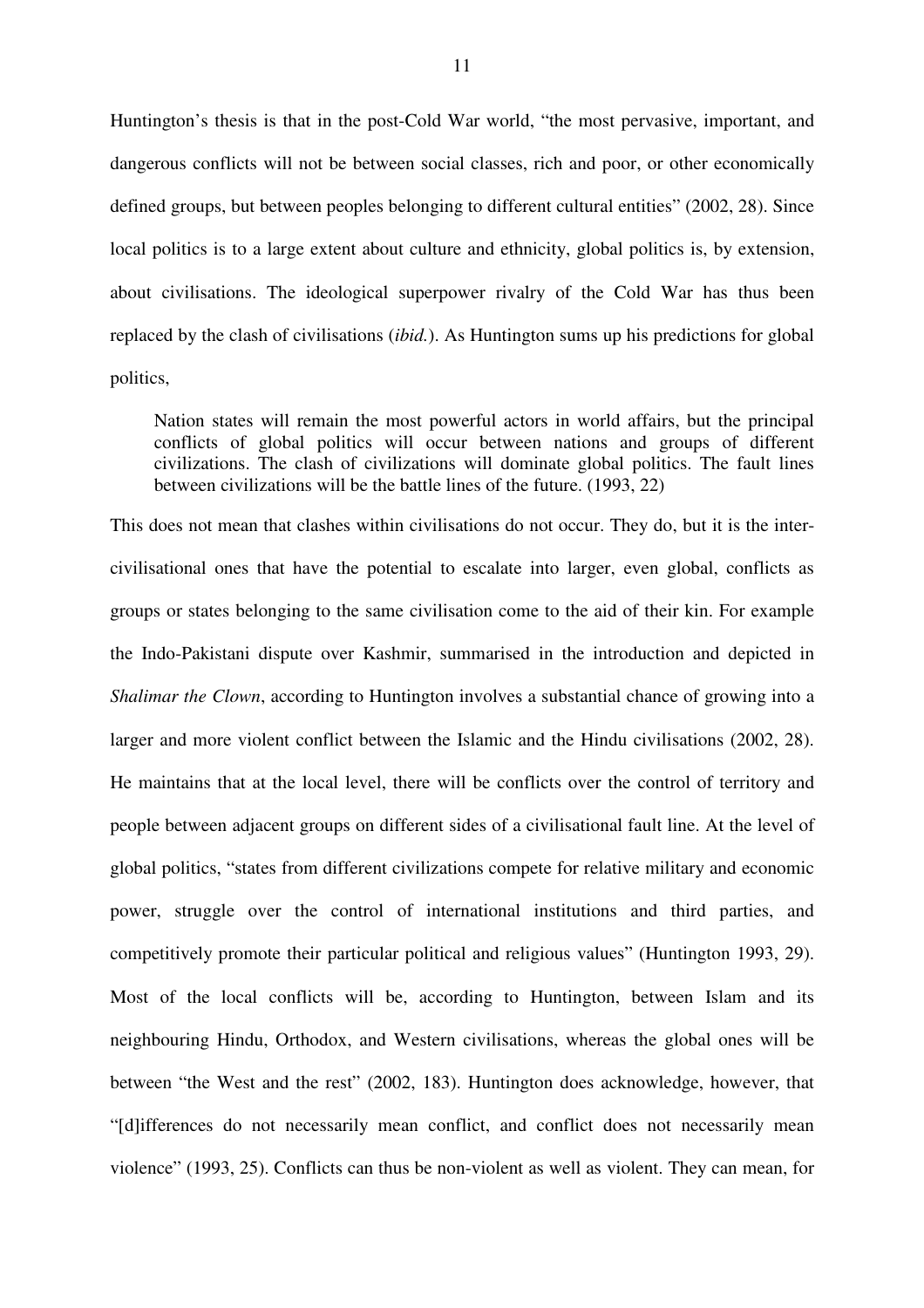instance, opposing opinions or seemingly irreconcilable cultural customs as well as bloody battles and war. The reason for concentrating on conflicts involving violence is Huntington's claim that "[o]ver the centuries … differences among civilizations have generated the most prolonged and the most violent conflicts" (*ibid.*), of which the Indo-Pakistani dispute over Kashmir is a prime example.

Huntington's definition of the major civilisations of the world begins with the distinction between civilisation in the singular and civilisations in the plural. Civilisation in the singular is quite simply the opposite of barbarism. This idea is closely linked to an usversus-them mentality, where "we" represent civilisation and "they" barbarism (Huntington 2002, 40). On the other hand, one must take into consideration the fact that there is no one universal definition for civilisation; instead, there are "many civilizations, each of which [is] civilized in its own way" (Huntington 2002, 41). In other words, "they" have as much of a civilisation as "we" do. According to Huntington, civilisation cannot be separated from culture, and what supposedly causes conflicts between different civilisations is the in-built assumption of the superiority of one's own culture and way of life (*ibid.*), implying that what causes problems is seeing one's own civilisation as the only proper one, the opposite of the barbarism of others.<sup>2</sup> Culture, on the other hand, is in Huntington's view roughly synonymous with religion because "[t]he crucial distinctions among human groups concern their values, beliefs, institutions, and social structures", which derive to a large extent from religion. As a consequence, "the major civilizations in human history have been closely identified with the world's great religions" (Huntington 2002, 42). Thus, the seven major contemporary civilisations that Huntington identifies with certainty are Sinic (Chinese), Japanese, Hindu,

 $2^2$  At the same time, Huntington also collapses the distinction of civilisation in the singular and civilisations in the plural into one. In other words, both definitions are at work simultaneously, as can be deduced from his emphasis that there are many civilisations, all civilised in their own way, and that conflicts occur when they interpret the others' different ways of being civilised as barbarism.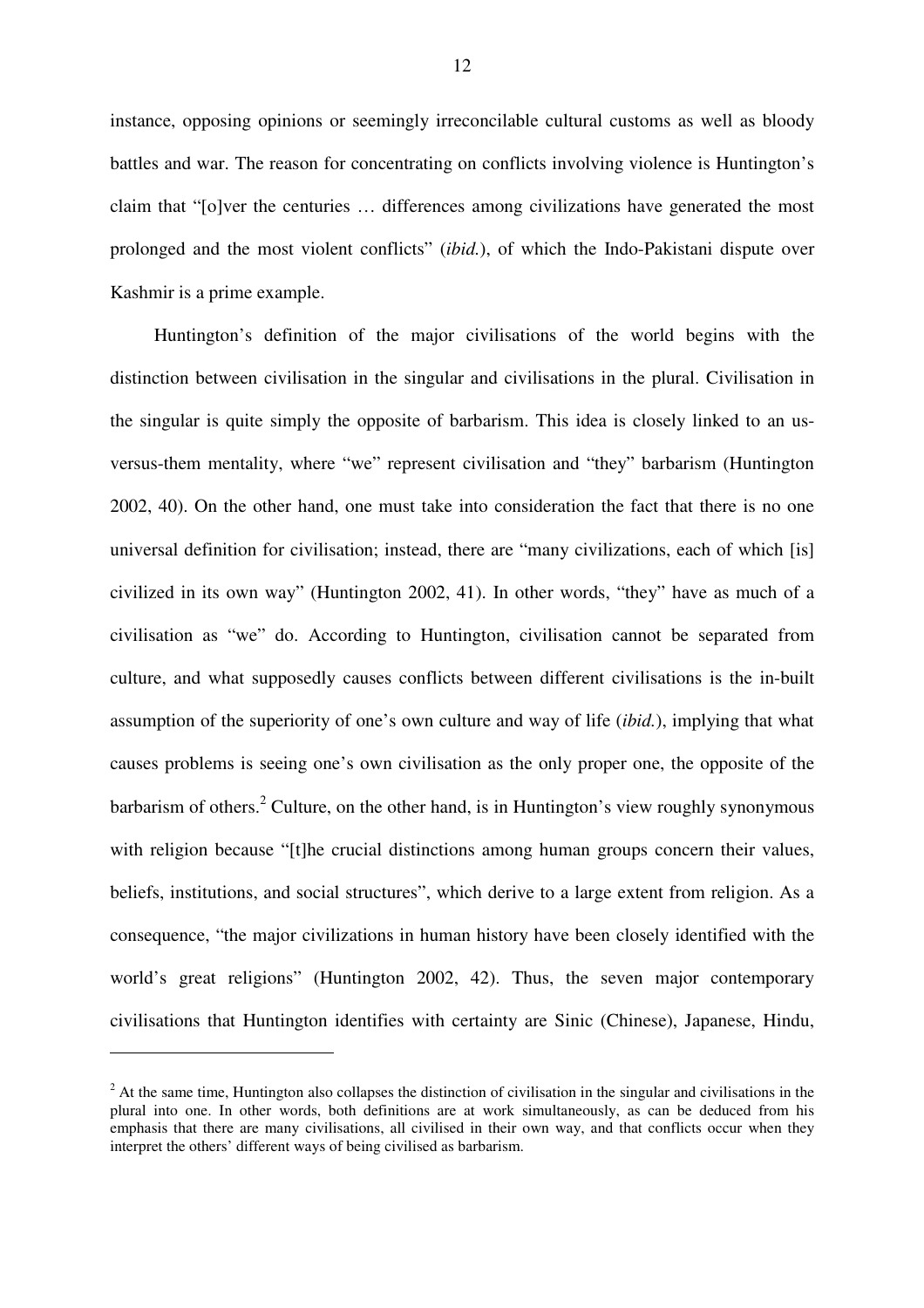Islamic, Orthodox, Western, and Latin American. There is also possibly a Confucian and an African civilisation, and Huntington ponders on the possibility of a Jewish one as well. I will return to this in the analysis section.

Of special interest from the point of view of this thesis are the Islamic, the Hindu, and the Western civilisations. According to Huntington, the defining features of the Western civilisation are the "ideas of individualism, liberalism, constitutionalism, human rights, equality, liberty, the rule of law, democracy, free markets, [and] the separation of church and state", all of which "differ fundamentally" from the concepts and ideas defining other civilisations (1993, 40). What also looms behind the differences between "the West and the rest" are certain defining developments in European history, among them the Renaissance, the Enlightenment, and the Industrial Revolution (Huntington 1993, 30). On the other hand, as its name already suggests, the Islamic civilisation is defined exclusively through religion. Nevertheless, Huntington maintains that there are "many distinct cultures and subcivilizations" within Islam, "including Arab, Turkic, Persian, and Malay" (2002, 45). There is not much more information provided on the characteristics of the Islamic civilisation, although its clash with the West and with other civilisations is discussed in great detail. It seems to be enough for Huntington to say that "[a]ll major scholars recognize the existence of a distinct Islamic civilization" (*ibid.*). The Hindu civilisation is defined in solely religious terms as well, with emphasis on its long history and its central role in the culture of the Indian subcontinent. Huntington does acknowledge that India has a substantial Muslim population and several other, smaller ethnic minorities, but it is the centrality of the Hindu religion that in his opinion defines that particular civilisation (*ibid.*).

Huntington maintains that civilisations are comprehensive, meaning that any one part cannot be understood without reference to the civilisation to which it belongs (2002, 42). In other words, it is impossible to understand for instance Pakistani culture without reference to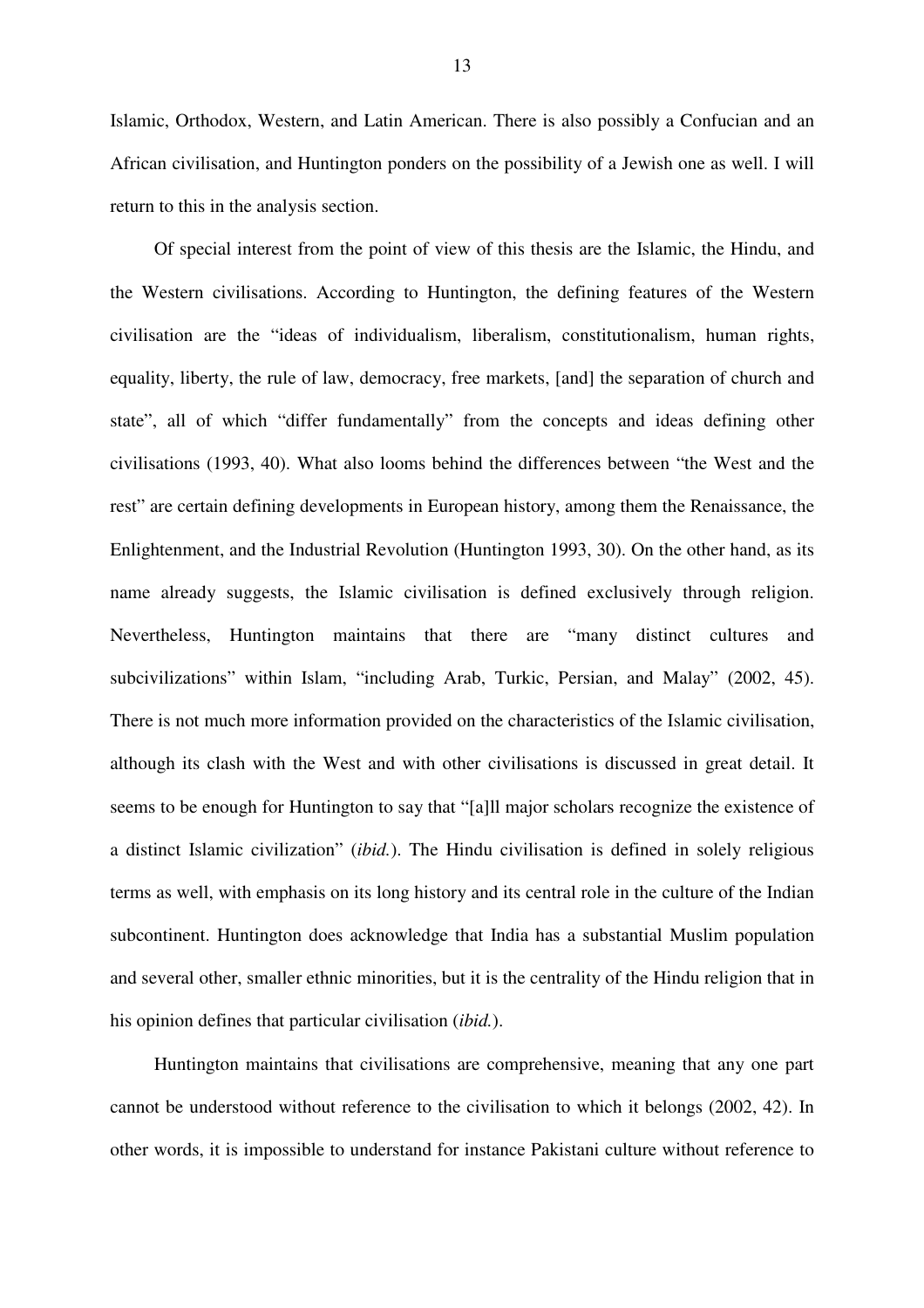the Islamic civilisation of which it is a part. Considering the issue from the opposite direction, Huntington argues that civilisations are the largest cultural entities with which people identify short of the human race. They "are the biggest 'we' within which we feel culturally at home as distinguished from all the other 'thems' out there" (Huntington 2002, 43). However, as will be shown in the analysis section, following this definition proves difficult when discussing hybrid communities such as the Kashmir of *Shalimar the Clown* that simply cannot be equated with any one civilisation. Furthermore, according to Huntington, civilisations change over time, they evolve and adapt; new ones may emerge and old ones decay and die, or they may merge into each other (2002, 43-44). In other words, Huntington argues that civilisations are not monolithic entities. This proves to be a tricky point for him, since although the changing nature of civilisations is openly acknowledged, the theory as a whole seems to be based on the assumption that certain divisions are essential and basically unchanging. I will return to this below.

In short, Huntington sees some of the civilisations, most specifically the Islamic one, as religious groupings. According to Hobsbawm, "[r]eligion is an ancient and well-tried method of establishing communion through common practice and a sort of brotherhood between people who otherwise have nothing much in common" (68), thus bearing a striking resemblance to nationalism (although Hobsbawm also stresses that it is unclear whether religious identity has any correlation with national identity). After all, according to Anderson, nations are imagined communities simply because the people inhabiting them will never know the majority of their co-nationalists; instead, they have to create a mental image of a community where there is none readily visible in the "real" world (6). To transform seemingly unconnected people into a seemingly unified grouping, one must come up with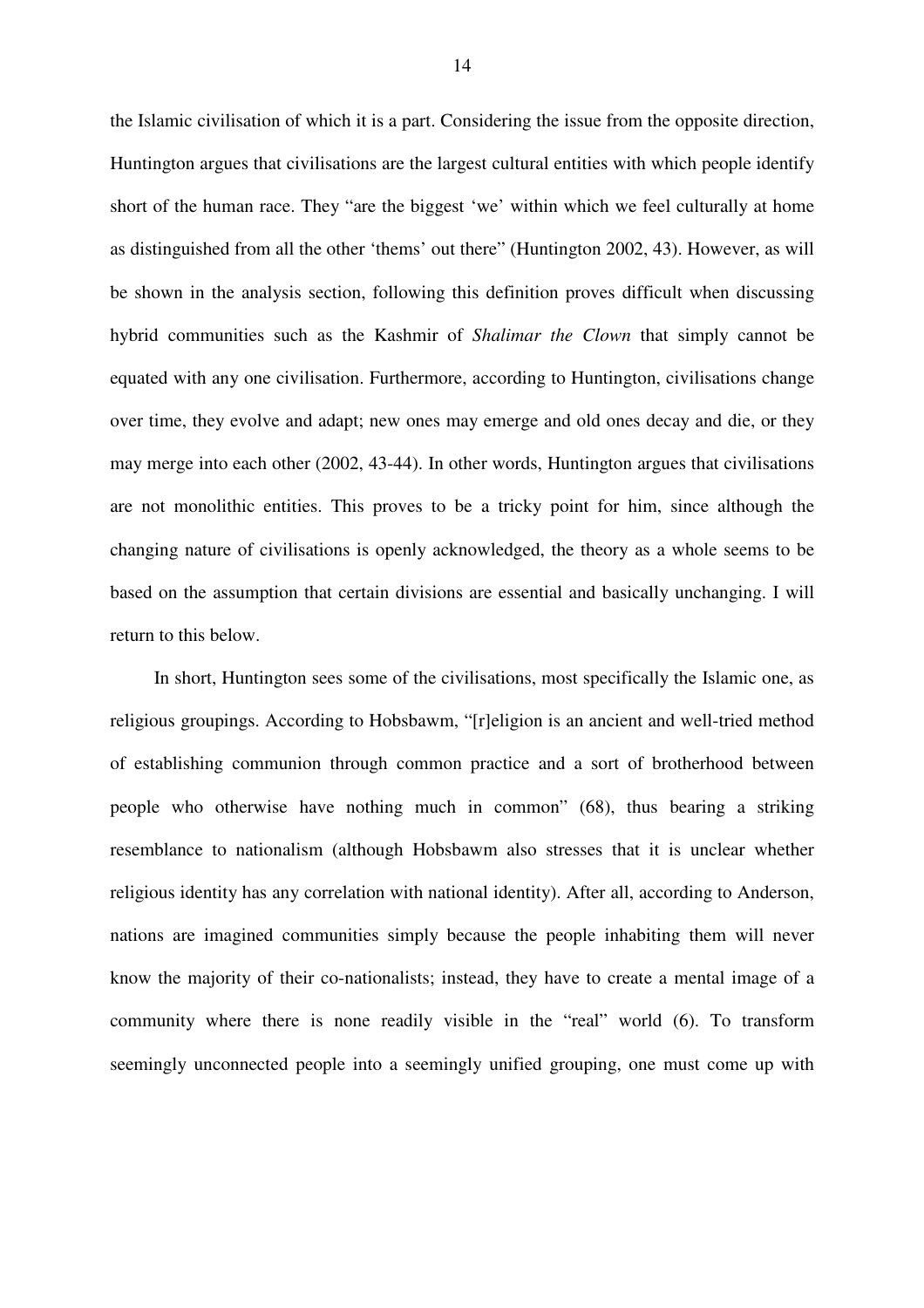some basis for such unification. With nations, it can be anything from, among other things, language, ethnic background, religion, geographical location, or common history.<sup>3</sup> Thus, nations are the product of "artefact, invention and social engineering" (Hobsbawm 10). They do not exist without the people who believe in their existence, thus making them creations of the mind rather than the world outside it. All these characteristics work well with Huntington's civilisations as well: they are huge entities bringing together people from a multiplicity of different cultural and historical backgrounds, speaking a multiplicity of languages, and scattered across vast geographical areas. Their unity and commonality can only exist in imagination and discourse. As Bhabha summarises the issue, "[n]ations [as well as civilisations], like narratives, lose their origins in the myths of time and only fully realize their horizons in the mind's eye" (1990a, 1). In other words, nations, and by extension civilisations, are created and sustained by constantly narrating their existence, relating and reinventing their past to create their present (Bhabha 1990b, 293). This is also the case with the Kashmir of *Shalimar the Clown*, as will be seen in the analysis section.

The unity of imaginary communities such as nations or civilisations is, thus, not so much a matter of geographical territory as it is about their cultural and political construction as unified entities. These are the two parallel sides incorporated in the term 'space': actual, tangible, geographical land and socially, culturally, and politically produced space (Nayar 134). Most nations incorporate both of these sides, but it is arguably the latter definition of space that holds most weight. The same could be argued about civilisations: in Huntington's formulation, they are not geographical as much as cultural entities, holding their unity in people's minds more than anywhere else. Thus, the primacy of socially, culturally, and politically produced space is also emphasised by the fact that the nation is first and foremost a

 $3$  For a more thorough discussion, see for instance Anderson, Hobsbawm, and Renan.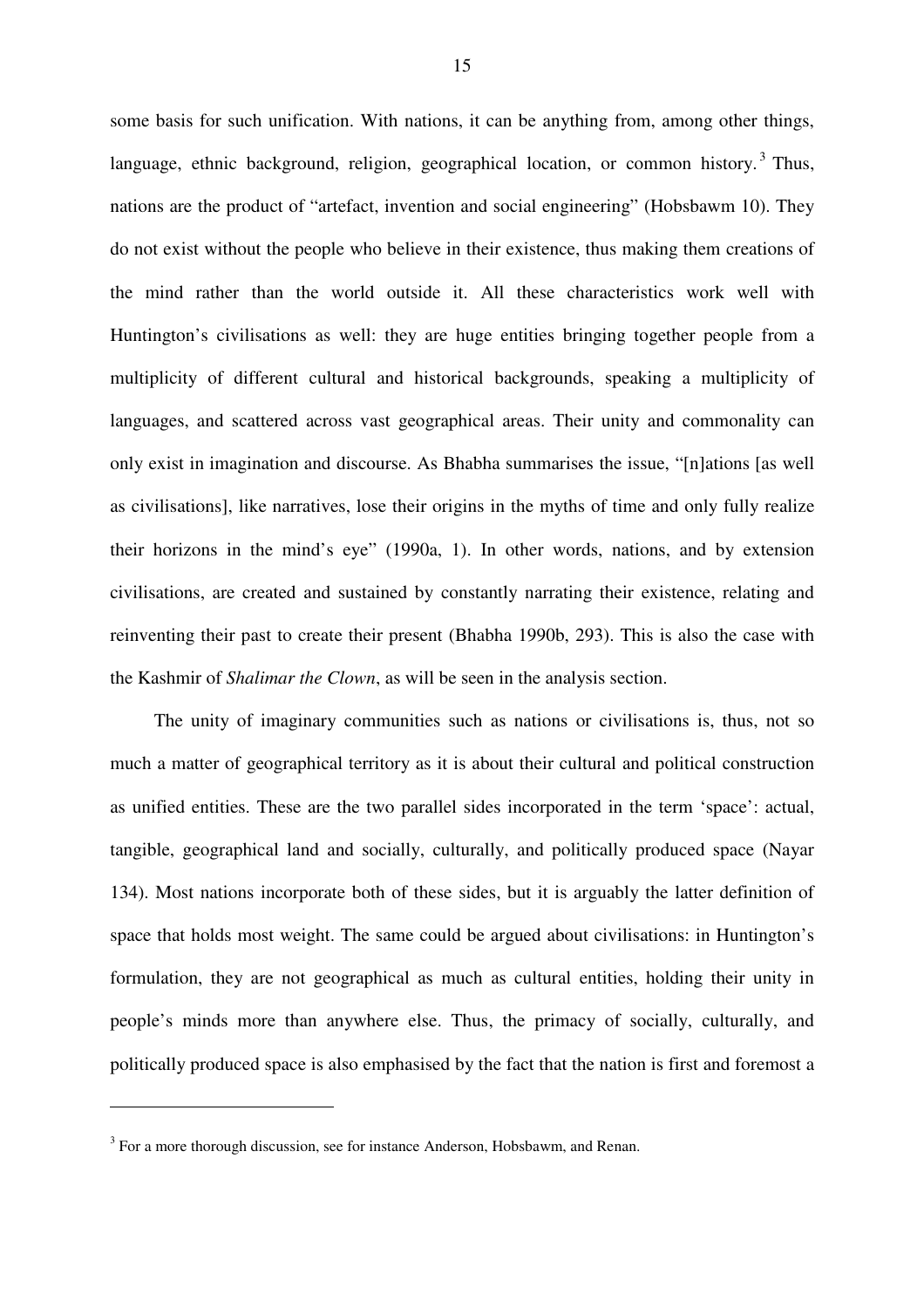construction of imagination, the end result of feelings of belonging and attachment to a place or space (Nayar 146). In other words, as Hobsbawm says, "[n]ationalism comes before nations" (10); or, as Brennan formulates the issue, nationalism invents nations (49).

The existence of nationalism prior to the nation has not, however, been the case in many instances during the twentieth century, which has been characterised by the decolonisation of the non-Western world (Best et al. 81). The two world wars left Western colonial empires in a vulnerable position, giving their colonies opportunities to pressure them for independence. The nationalist movements that had developed in many colonies forced the colonisers to reconsider the respective advantages and disadvantages of trying to maintain their hold on these areas (Best et al. 104). On the other hand, in the process of decolonisation,

independent states were created out of existing areas of colonial administration, within their colonial frontiers. These had, obviously, been drawn without any reference to, or sometimes even without the knowledge of, their inhabitants and therefore had no national or even protonational significance for their populations. (Hobsbawm 171)

Because of this, leaders in these newly-independent nations have found it difficult to make people relinquish their communal and tribal ties in favour of national ones (*ibid.*), as will be seen in the analysis section in relation to Kashmir. Pakistanis, for instance, began to see themselves as Pakistanis only gradually after the establishment of Pakistan (Hobsbawm 71). According to Hobsbawm, there is no evidence that "Pakistan was the product of a national movement among the Muslims" of the then British colony. Rather, it was "a reaction against an all-Indian national movement which failed to give adequate recognition to the special feelings or requirements of Muslims" (Hobsbawm 70). The partition of the subcontinent was not the goal of the Muslim League until late in the process, and "the bulk of ordinary Muslims thought in communal and not in national terms, and would not have understood the concept of national self-determination as something which could apply to belief in Allah and His Prophet" *(ibid.)*. The partition of the subcontinent is thus a consequence of the inability of the Indian National Congress and the Muslim League to find a common ground for the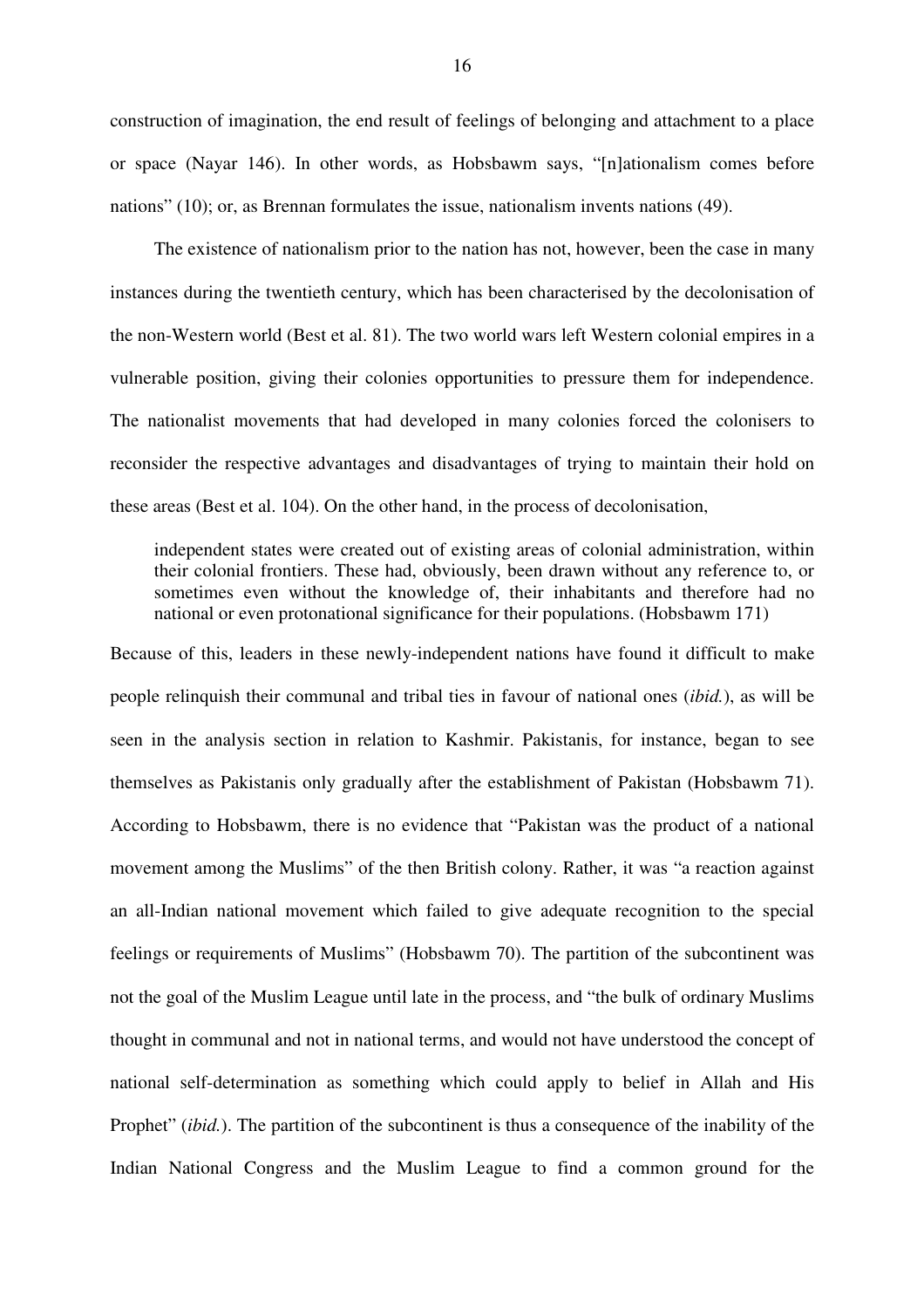establishment of a single successor state for British India. The incompatibilities of the two sides were political as well as religious, but not national, since there was no pervasive nationalist sentiment present among the population (Best et al. 249). As a consequence, two new states came into being in August, 1947, followed by the deaths of hundreds of thousands who found themselves on the wrong side of the border (or the "religious divide", as Best et al. refer to it). As mentioned in the introduction and further discussed in the analysis section, the lingering dispute in Kashmir is also a legacy of this politico-religious division (*ibid.*) that later developed into a nationalist one as well.

Decolonisation and the formation of nation states were thus two of the main characteristics of the 20<sup>th</sup> century. However, to complicate an already fragile situation, soon after being freed from colonial rule, "the Third World was pitched into the era of globalization, in which the sovereignty and independence for which they had fought in the middle years of the century stood in danger of being eroded by the forces of international finance" (Best et al. 331). Thus, while they expected independence, what they received was interdependence instead. It is the "linkages and interconnections that transcend the nation states" that have caused the rise of resistance movements (McGrew 65), among them the Islamic ones that, as mentioned above, prompted Bernard Lewis to write about a clash of civilisations. In other words, globalisation ushered in new configurations of space that were no longer stable. When relatively established territorial boundaries are rendered increasingly insignificant by global trade, massive migration, and the proliferation of global communication networks, the identities attached to those boundaries are questioned as well, leading to reactions such as the rise of some Muslims against what could be perceived as Western hegemony (McGrew 66). Furthermore, as McGrew points out, globalisation also "stimulates the search for new identities, so challenging the traditional 'integrating' ideologies which have defined the boundaries of the 'national' political community' (92). Indeed,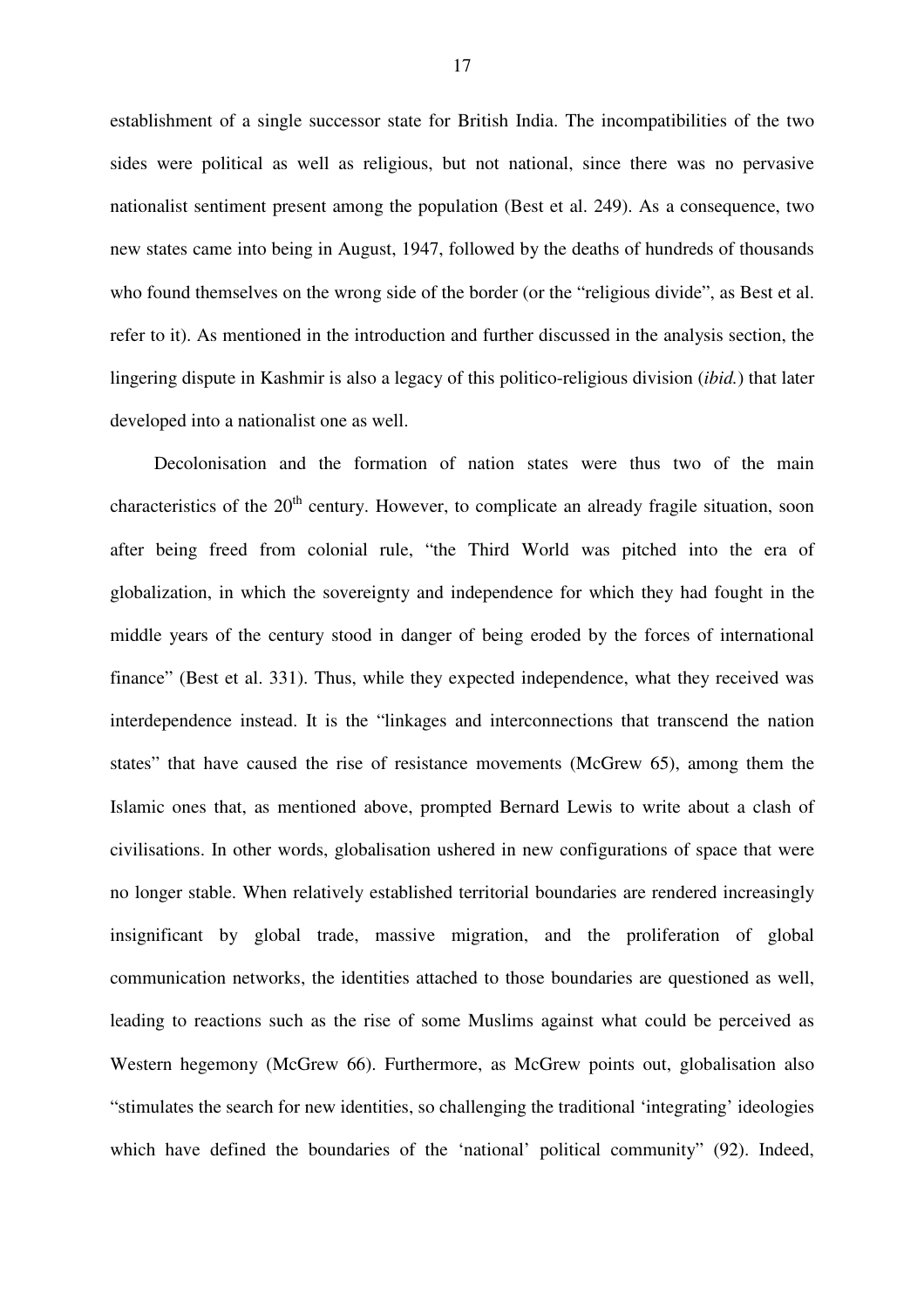according to McGrew, this has resulted in the crisis of the territorial nation state. After all, crossing the borders and other boundaries of a nation that is, to a large extent, defined by those borders and boundaries, makes distinctions between inside and outside blur, questioning the whole ideology of a community based on sharply drawn boundaries (McGrew 87). As Hall expresses it, these crossings are "making the world in reality and in experience more interconnected" (1992, 299). I will return to the issue below in relation to identity.

Interestingly, globalisation is characterised by seemingly opposite developments taking place at the same time. From one point of view, the world is homogenising, becoming more alike, as borders and boundaries of all kinds, territorial as well as cultural and psychological, are losing their meaning and tangibility in a world where they seem to be there for crossing rather than dividing. To follow Rushdie's postulation in *Shalimar the Clown*, everywhere has become a part of everywhere else. On the other hand, one can, at the same time, also see developments pointing to the opposite direction: the world is fragmenting and drifting apart. This has led to the breaking-down of old, seemingly stable identities which have, instead, become fragmented and decentralised. In other words, globalisation has both highlighted the differences between various cultures, people, nations, and so forth, while at the same time it has blurred those differences like it has blurred all sorts of boundaries and borders (McGrew 74-75). As has already been alluded to, many of these self-same developments have also affected the creation and recreation of identities in a globalising world. In relation to nations, this has manifested itself by both the erosion and the strengthening of national and local identities as well as the emergence of new, hybrid identities (Hall 1992, 300). These issues will be explained more thoroughly below and discussed in the analysis sections in relation to *Shalimar the Clown*. First, however, we will return to Huntington and explore the connection between identity and civilisation.

As noted above, the clash of civilisations thesis revolves around the concept of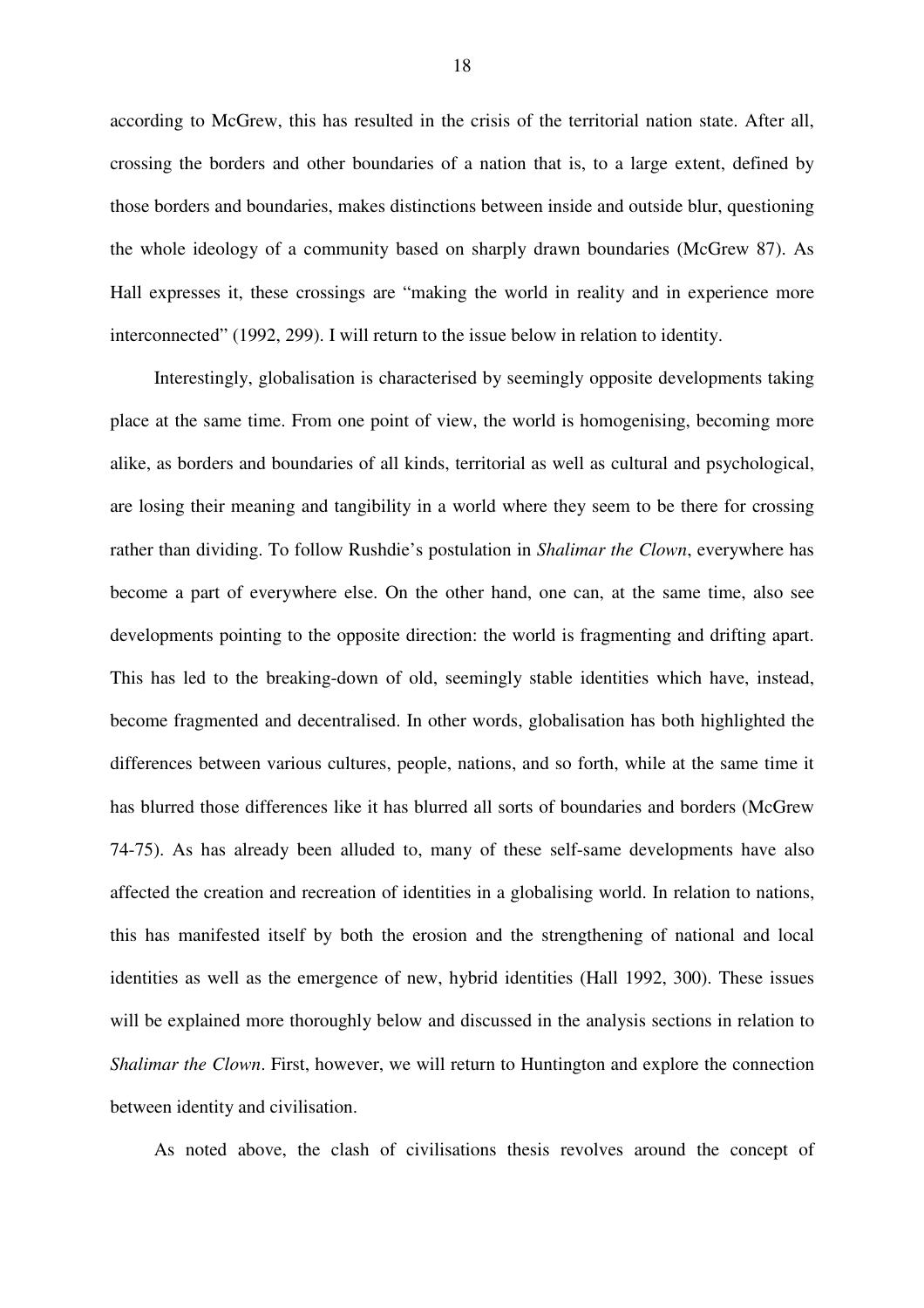"civilization identity", which could be defined as the widest possible identity a person can have short of being a human. Huntington argues that the differences between and the commonalities within civilisations are intensified by increasing interaction between people from different civilisations (1993, 25). Economic modernisation and the social changes that follow it are separating people from their traditional, local and national, identities. What has, to a large extent, "moved in to fill this gap" is religion, often in the form of fundamentalism (Huntington 1993, 26). As Huntington summarises, religion connects people across national borders, uniting them into civilisations (*ibid.*). This rise of religious and cultural identities during the past decades can easily lead to conflicts because "cultural characteristics and differences are less mutable and hence less easily compromised and resolved than political and economic ones" (Huntington 1993, 27). Huntington further elaborates on the problem in the following:

In class and ideological conflicts, the question was "Which side are you on?" and people could and did choose sides and change sides. In conflicts between civilizations, the question is "What are you?" That is a given that cannot be changed. (*Ibid.*)

It would thus seem that for Huntington, in spite of all the talk of civilisations not being monolithic and difference not necessarily leading to conflicts, cultural or civilisational identity is not something that can be overcome. It is and remains a dividing factor among human beings.

Huntington does not, however, claim that people only have one identity. He acknowledges the existence of multiple identities competing and reinforcing each other, but also maintains that these identities can be arranged on a scale according to how narrow or broad they are (Huntington 1993, 24, 2002, 128). The broadest and hence the most important identity is the cultural (civilisational) one. He furthermore states that "[w]e know who we are only when we know who we are not and often when we know whom we are against" (2002, 21). Identity is defined in relation to an Other, which in the world of civilisations refers to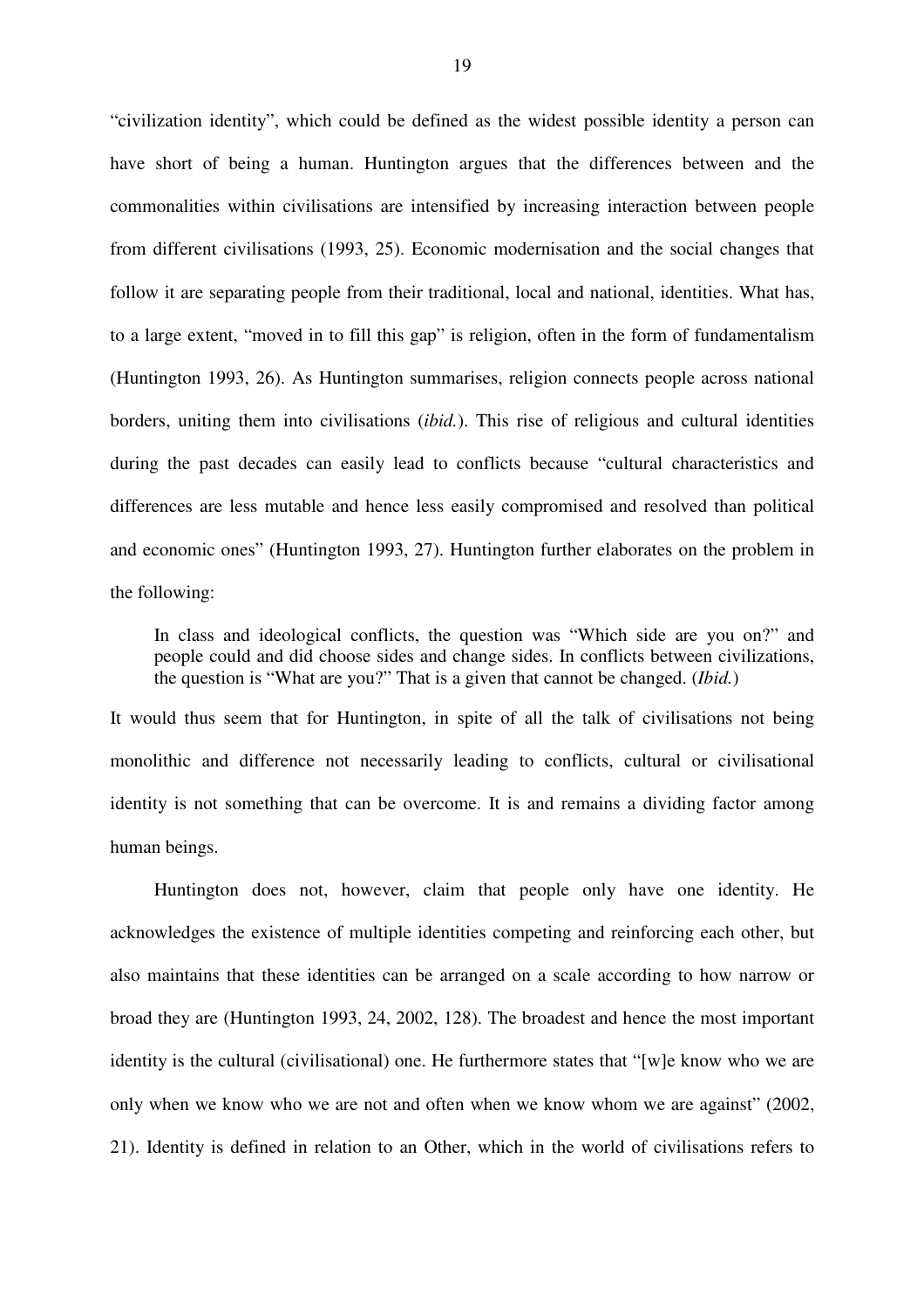someone from a different cultural background. This resembles the way in which, according to Volpp, the national identity of the United States is constructed: it is in opposition to people categorised as foreigners or outsiders in the United States. After 9/11, as a response to the threat of Islamist terrorism, these outsiders have increasingly been people who appear to be Middle Eastern in origin (Volpp 78-80). This seems to support Huntington's conclusion that "cultural identification is dramatically increasing in importance compared to other dimensions of identity" (2002, 128). He maintains that when conflicts occur between people from different civilisations, the identities most relevant to them will be the ones to step in, obscuring all other affiliations. In civilisational fault line conflicts, the relevant identities will be, by definition, civilisational (Huntington 2002, 266-267). As will be discussed in section 3.1 below, the importance of identities that could be interpreted as civilisational also increases in the Kashmir of *Shalimar the Clown* as the conflict escalates.

What Huntington does next is a leap from identity and difference to identity and hate. What, according to him, emerges from civilisational clashes is a "hate dynamic" "in which mutual fears, distrust, and hatred feed on each other" (2002, 266). He further maintains that "[f]or people seeking identity and reinventing ethnicity, enemies are essential, and the potentially most dangerous enmities occur across the fault lines between the world's major civilizations" (2002, 20). Huntington's understanding of identity and difference as opposite concepts is what explains most of the problems in his thesis. As Cynthia Weber points out, Huntington, along with International Relations theory in general, assumes that identity and sameness reduce the possibility of instability and conflicts whereas difference produces and heightens them (153). She provides an apt summary of Huntington's thesis: "we have conflict because we have differences, and these differences/conflicts are located between identities. For Huntington, identity is a civilization, and difference is located at the fault lines between civilizations" (Weber 162).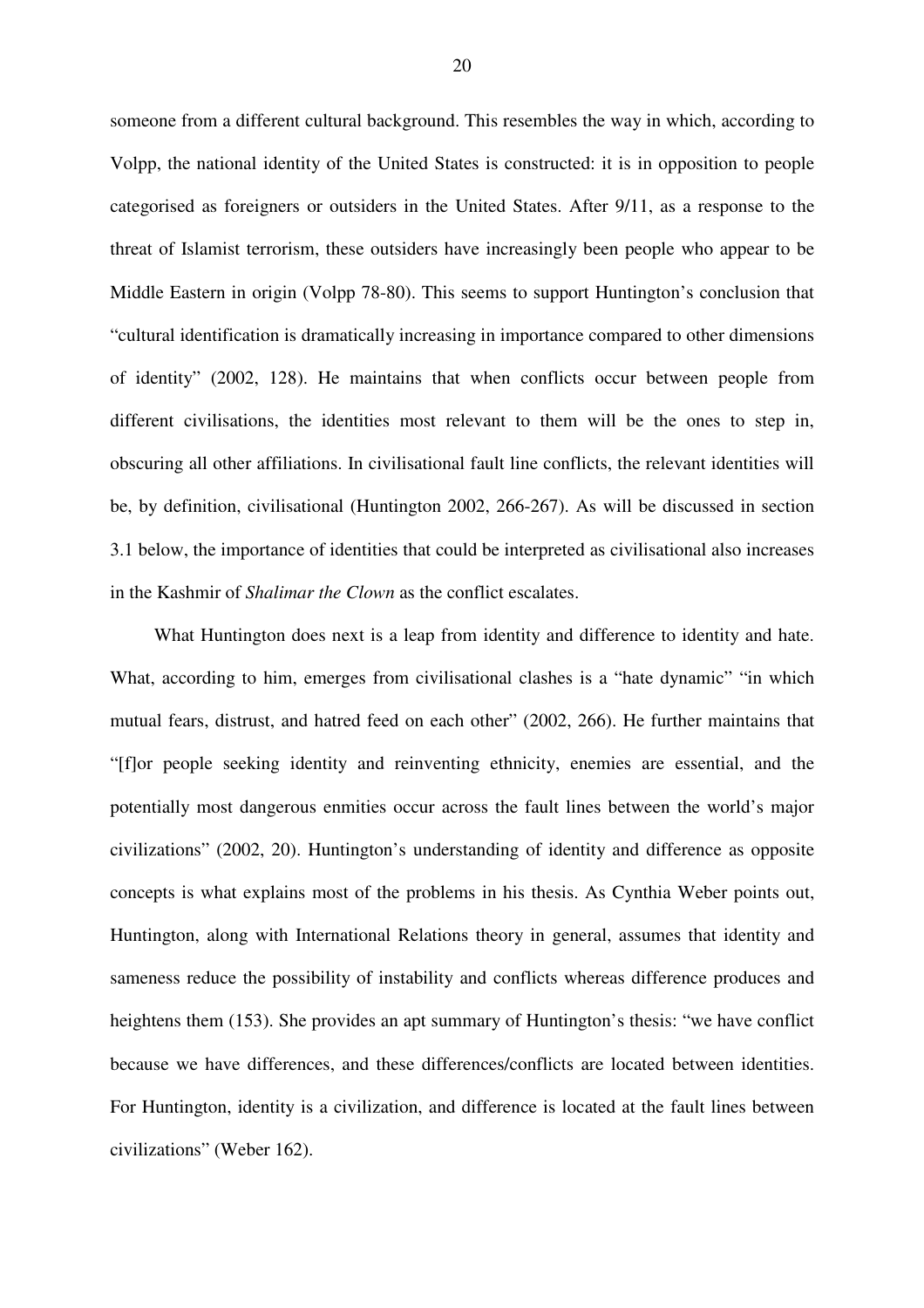Weber goes on to ask an important question: "what if both sameness and difference produce both order and disorder?" (156). Cultural difference in itself or the desire to change cultural difference into cultural identity are not the only causes for conflicts. Conflict is also located in the desire to be a pure identity, a desire that is impossible to achieve (*ibid.*). Contrary to Huntington's thesis, Weber suggests that fault lines could be located within identities (civilisations) as well as between them. In other words, attempts to divide the world into rigid and preordained blocks causes as much, if not more, problems than seeing it in terms of multiple simultaneously overlapping and conflicting groupings (Weber 167-170). As will be seen the in the following subsection, this also applies to the Kashmir of *Shalimar the Clown*.

In her thinking, Weber follows Stuart Hall and his work on identity and subjectivity in the postmodern world. According to Hall, the feeling that one has a unified identity is but "a comforting story or 'narrative of the self'" (1992, 277), thus bearing a striking resemblance to nationalism as described above. In truth, there is "no fixed, essential or permanent identity"; instead, identity is continuously formed and transformed "in relation to the ways in which we are represented or addressed in the cultural systems which surround us" (*ibid.*). Thus, thinking in this area has in recent decades shifted from the politics of identity to the politics of difference (Hall 1992, 280). The same can also be noted in the clash of civilisations thesis: Huntington is primarily interested in the (in his view seemingly insurmountable) differences between civilisations and the clashes those differences supposedly cause, not so much on the internal workings of civilisations and civilisational identities. In other words, the differences present on the margins have become more important than the perceived identity of the centre. Curiously, this process is also duplicated in imperialism. According to Andrew, in the old European formulation, imperialism referred to civilisation extending outwards, from the centre to the margins. However, in the current globalising, postcolonial era, this process has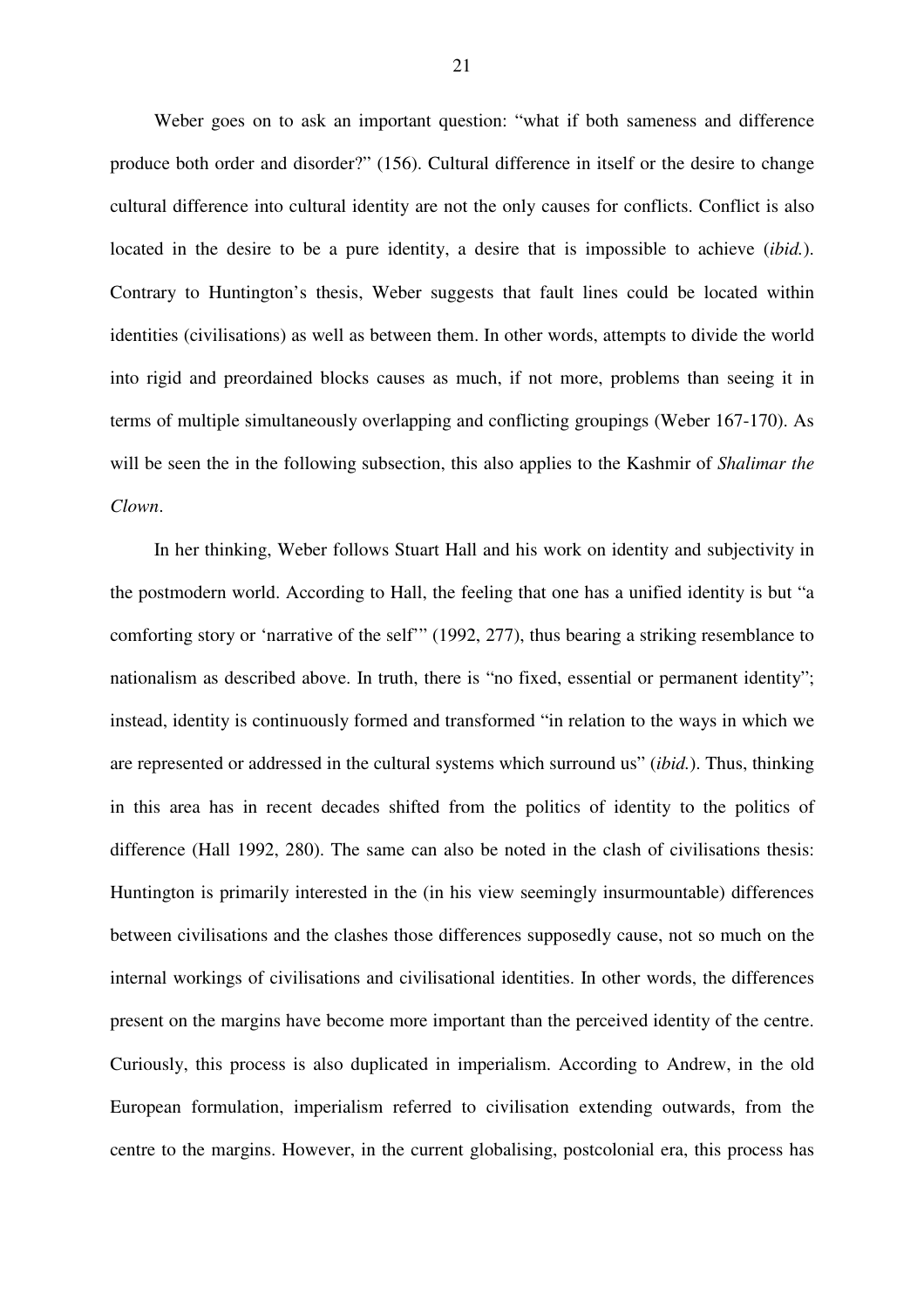turned on its head, when the centre is increasingly being challenged from the margins. As Andrew points out, by "insist[ing] on the self-containment and purity of the 'Western' culture or civilisation", Huntington, among others, manifests his resistance to the boundary-crossing phenomenon of the margin talking back to the centre (2004, 224).<sup>4</sup>

This same fascination with difference is also present in the global marketplace, as can be deduced from the increasing "marketing of ethnicity and 'otherness'" (Hall 1992, 304), at least as far as the West is concerned. For instance, there is a fast-growing section of commercial activities concentrated on the proliferation of ethnic products, such as food and handicrafts (*ibid.*), represented in *Shalimar the Clown* by the Kashmiri businessman Yuvraj who, in the middle of a drawn-out conflict, manages to profitably export Kashmiri papiermaché boxes, rugs, shawls, and other local products to the rest of India and to the US as well (the character of Yuvraj is discussed in more detail in section 4.2). In fact, the entire novel could be seen as an example of the commercialisation of the "exotic". After all, Rushdie is "seen by many Indians as a purveyor of marketable Euro-American fantasies about Indian and other 'Oriental' cultures" (Huggan 70). According to Huggan, literature about India has become so popular at least partly because it is seen to allegorically or metaphorically represent the whole of India, which can then be easily consumed by Western readers. In addition to other writers categorised as Indian, such as Arundhati Roy and Bharati Mukherjee, Rushdie has contributed to this trend by writing books about exotic India for the consumption of Westerners while at the same time criticising such consumption in those very same books (Huggan 81). Shortly put, he has inadvertently fed the illusion that the whole of India could be stuffed between the covers of a book, quite like Huntington is upholding and strengthening

<sup>&</sup>lt;sup>4</sup> This movement of interest from the centre to the margins has prompted Rushdie to propose "a new thesis of the post-frontier", referring to a time in which frontiers have become permeable but, nevertheless, have never been more important. Terrorism, according to him, is merely one example of such permeable frontiers, alongside with business and finance as well as art and science (Rushdie 2003, 425-426).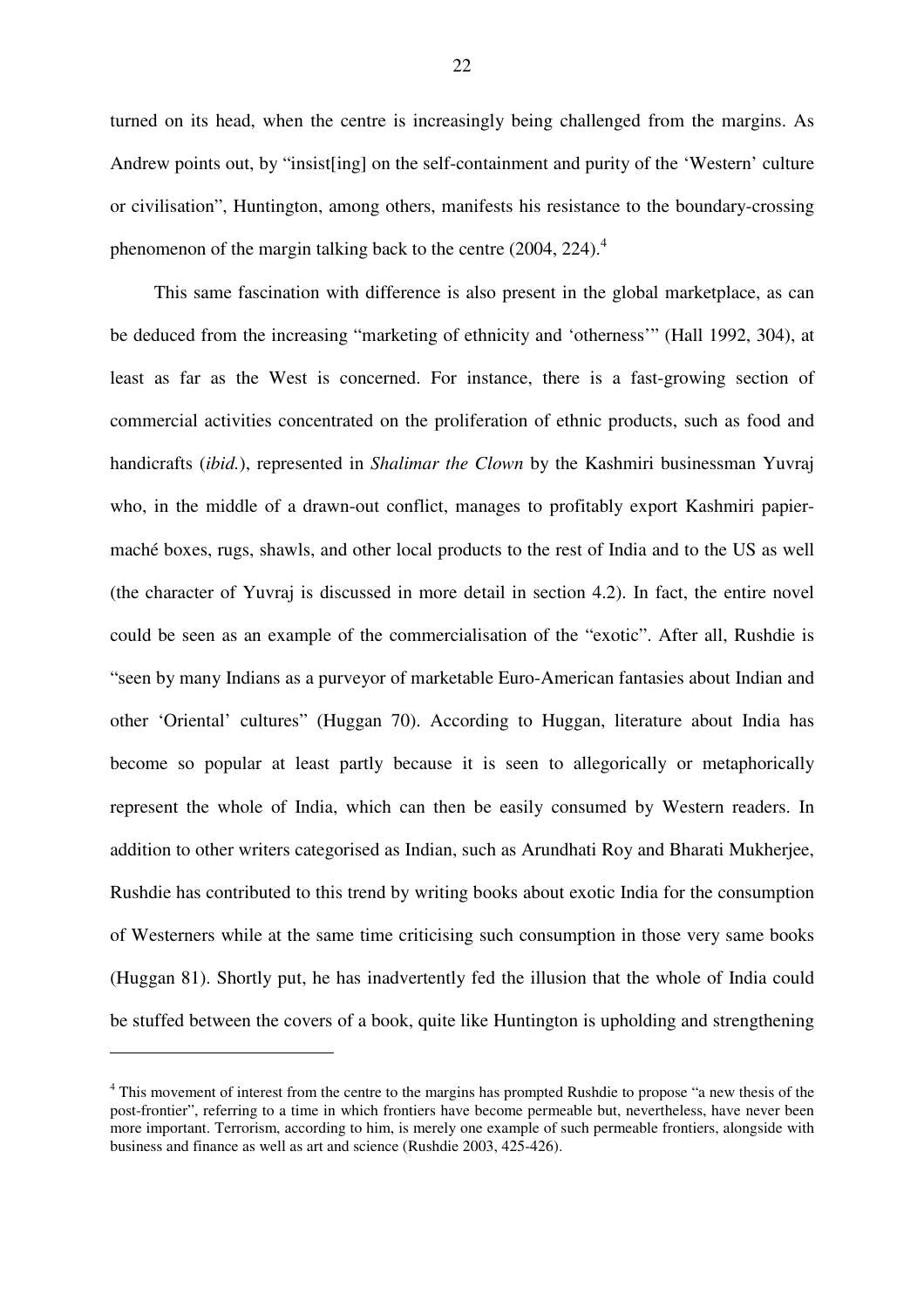the illusion that for instance all Muslims could be fitted within a single civilisation, within the singular and unified identity provided by that civilisation.

The view, presented by Hall, that any singular, unified identity is impossible is also advocated by Edward Said and Amartya Sen in their criticism of the clash of civilisations thesis. Said points out that the numerous debates on how to define a culture or a civilisation have undermined the possibility of a fixed identity (581). According to him, "the truly weakest part of the clash of civilizations thesis is the rigid separation assumed among civilizations, despite the overwhelming evidence that today's world is in fact a world of mixtures, of migrations, of crossing over" (587). Said places emphasis on cooperation and shared humanity, on the exchange and dialogue going on between different cultures, rather than on a thesis that highlights difference and incites to conflict and violence (583, 590).

Sen, on the other hand, emphasises the impossibility to arrange a person's multiple identities on an unchanging scale according to their relative importance. In other words,

The same person can be, without any contradiction, an American citizen, of Caribbean origin, with African ancestry, a Christian, a liberal, a woman, a vegetarian, a longdistance runner, a historian, a schoolteacher, a novelist, a feminist, a heterosexual, a believer in gay and lesbian rights, a theater lover, an environmental activist, a tennis fan, a jazz musician, and someone who is deeply committed to the view that there are intelligent beings in outer space with whom it is extremely urgent to talk (preferably in English). (Sen xii-xiii)

What importance the person in question assigns to these multiple identities is entirely determined by context and changes from one situation to another (*ibid.*). <sup>5</sup> Violence, on the other hand, is often caused by the belief that there are "choiceless identities" or "singular affiliations", identities that are given and cannot be changed or rejected, identities that

<sup>&</sup>lt;sup>5</sup> Here, Sen echoes Hobsbawm, who writes that "[m]en and women [do] not choose collective identification as they [choose] shoes, knowing that one could only put on one pair at a time. They had, and still have, several attachments and loyalties simultaneously". Furthermore, "[f]or long periods of time these different attachments would not make incompatible demands on a person, so that a man might have no problem about feeling himself to be the son of an Irishman, the husband of a German woman, a member of the mining community, a worker, a supporter of Barnsley Football Club, a Liberal, a Primitive Methodist, a patriotic Englishman, possibly a Republican, and a supporter of the British Empire" (Hobsbawm 123).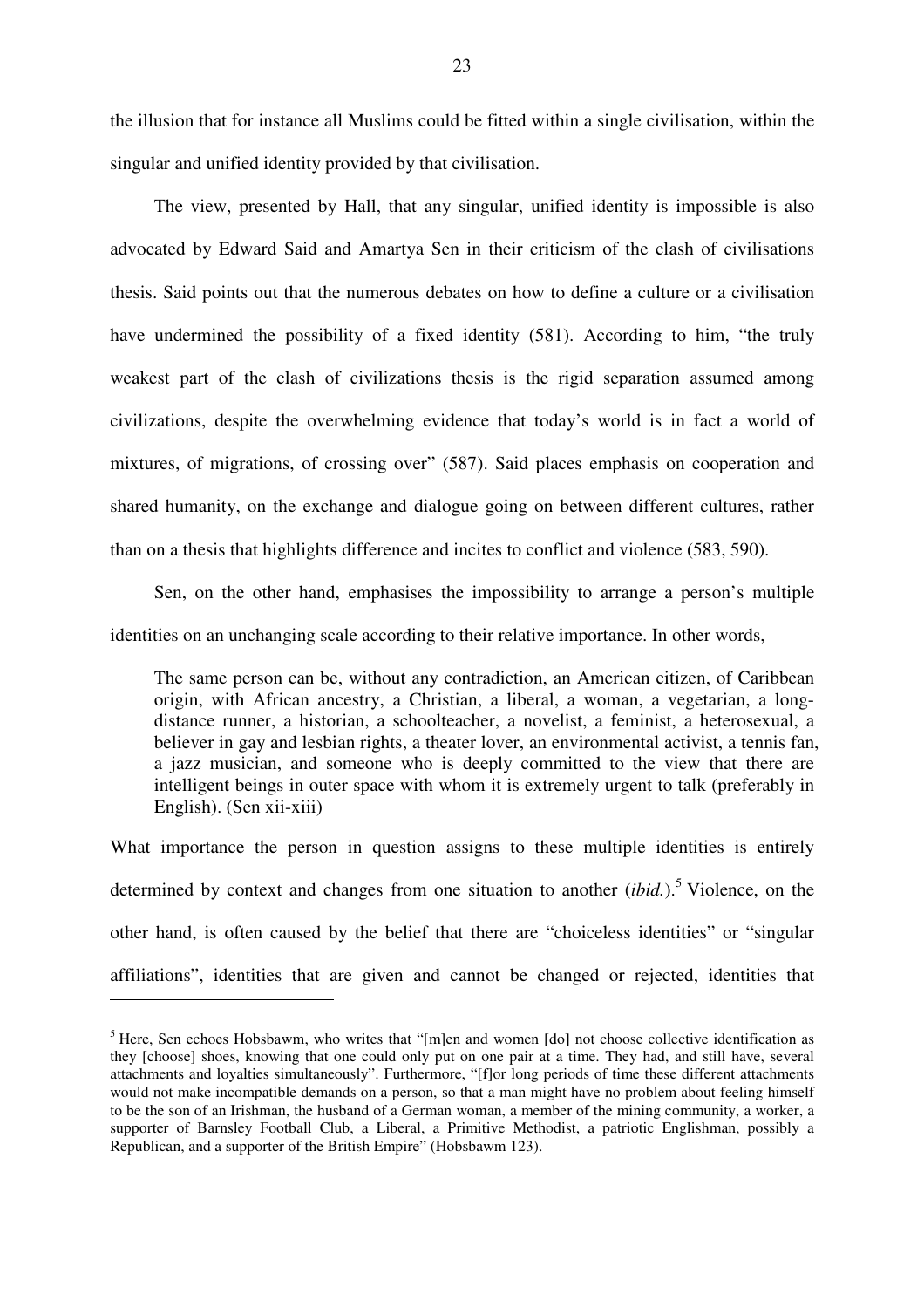dominate all other affiliations (Sen xv, 20). In relation to nationalism, Anderson refers to them as unchosen because they seem 'natural' (143). Huntington's civilisations provide, according to Sen, just such a choiceless identity, something which is inevitable and unchanging and cannot be escaped. Huntington cannot see the difference between "the various affiliations and loyalties a person who happens to be a Muslim has, and … his or her Islamic identity" (Sen 61). In other words, Sen argues that a person's Islamic (or Western, or Hindu) identity is not his or her predominant identity in every situation, and seeing it as such will narrow one's perception of identity beyond justification.

Identity could thus be described as fluid: it changes according to circumstances. One of the main characteristics of the modern, globalising world is migration, another phenomenon for which the central theme is the crossing of borders. However, as McLeod argues, "[a]lthough migrants may pass through the *political* borders of nations, crossing their frontiers and gaining entrance to new places, such 'norms and limits' can be used to exclude migrants from being accommodated inside the *imaginative* borders of the nation" (210, see also Nayar 149-150). From another viewpoint, national (and, by extension, all other) boundaries are built by leaving some groups out, because nations are imagined and constructed in opposition to what is left outside them (Volpp 81-82). In other words, migrants may live in a place but do not belong to it, which seems to be the case especially with the characters of Max and India/Kashmira in *Shalimar the Clown*, as will be noted in section 4.2. As a consequence of the difficult nature of belonging, Hall argues, migrants "must learn to inhabit at least two identities, to speak two cultural languages, to translate and negotiate between them" (1992, 310). They inhabit "an intervening space" (Bhabha 1994, 7). They are like Olga Simeonovna, a potato witch from the imaginary nation of Astrakhan and India/Kashmira's neighbour in Los Angeles, who describes her location in *Shalimar the Clown* with the following words:

"I live today neither in this world nor the last, neither in America nor Astrakhan. Also I would add neither in this world nor the next. A woman like me, she lives someplace in

24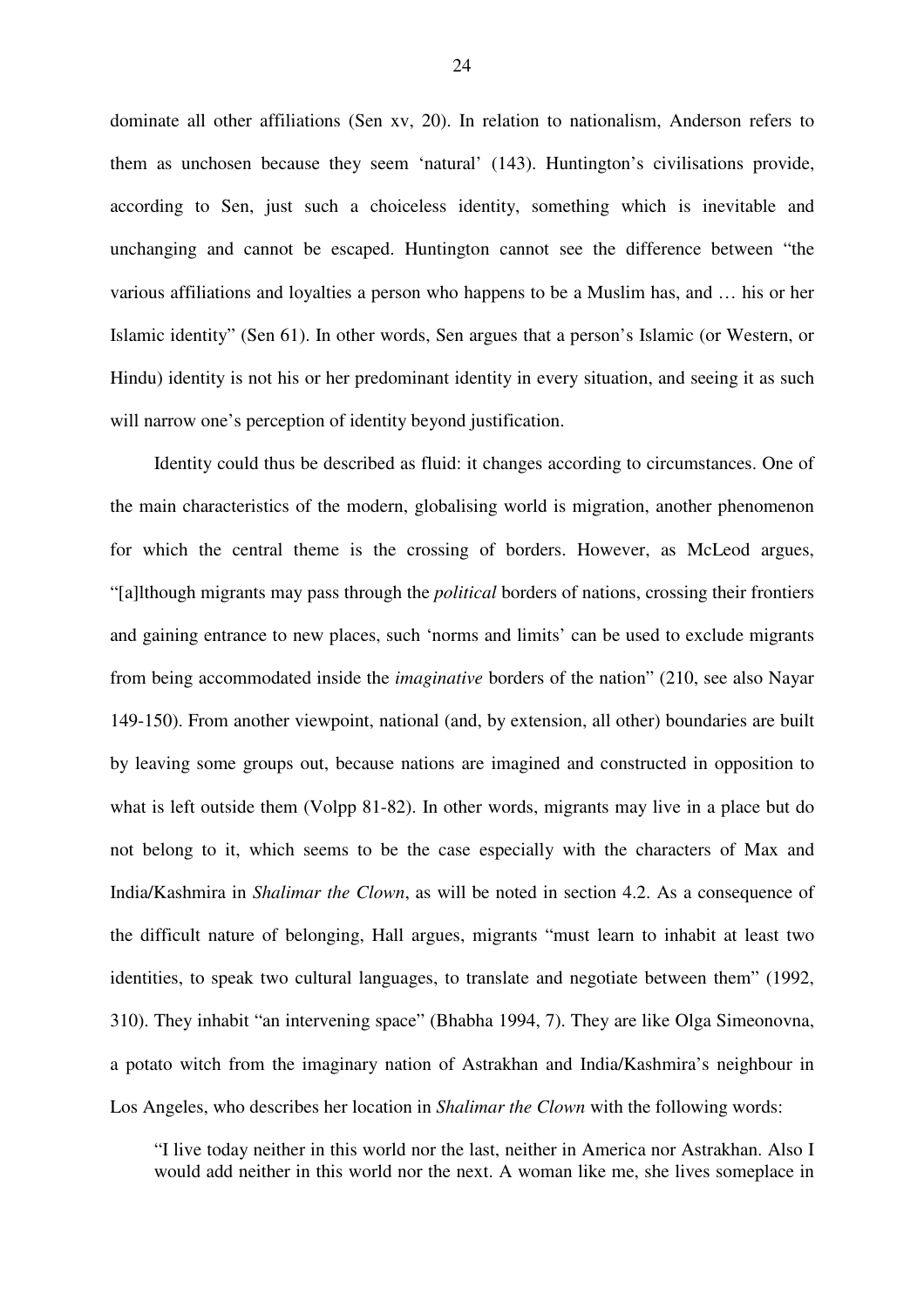between. Between the memories and the daily stuff. Between yesterday and tomorrow, in the country of lost happiness and peace, the place of mislaid calm." (Rushdie 2006a, 11)

The 'in-between', in Bhabha's theorising, provides a link between what are ordinarily viewed as binary oppositions because it, by definition, belongs to both and neither of them. It is like a bridge, or a crossroads, where the two sides can meet (1994, 13). Or, in a different formulation, it is a border, an intermediate location, which both joins and separates places (McLeod 217). The in-between is an important concept for the formation of identity, because "the boundary becomes the place from which *something begins its presencing*" (Bhabha 1994, 5, italics in the original). Dascălu argues that the power of "the migrant, the one in-between, the hybrid person" is in his or her "enormous opportunity for resistance" (131-132). After all, it is the margin that can challenge and question the centre (Dascălu  $10-11$ ). It is easier for migrants, who inhabit an in-between space and whose identities cannot be equated with either side of that space, to question those cultural identities. They are the ones that create inbetween, hybrid identities for themselves. As Bhabha says, such wandering people alienate frontiers because they cannot be contained by them (1990b, 315).

However, in relation to identity, it is also important to take into consideration that how a person identifies himself or herself may have very little correlation to how other people identify him or her (Sen 6). The result can be "misdescription of people belonging to a targeted category, and an insistence that the misdescribed characteristics are the only relevant features of the targeted person's identity" (Sen 7). In other words, a Muslim is always predominantly a Muslim, regardless of the context and the issue at hand. This kind of viewpoint denies the roles that reasoning and choice play in the definition of identities. A person should be allowed to decide what his or her relevant identities are and weigh their relative importance in different situations (Sen 24). Sen does implicitly acknowledge that the way others see and define us has a great influence on how we see ourselves, but in his fervent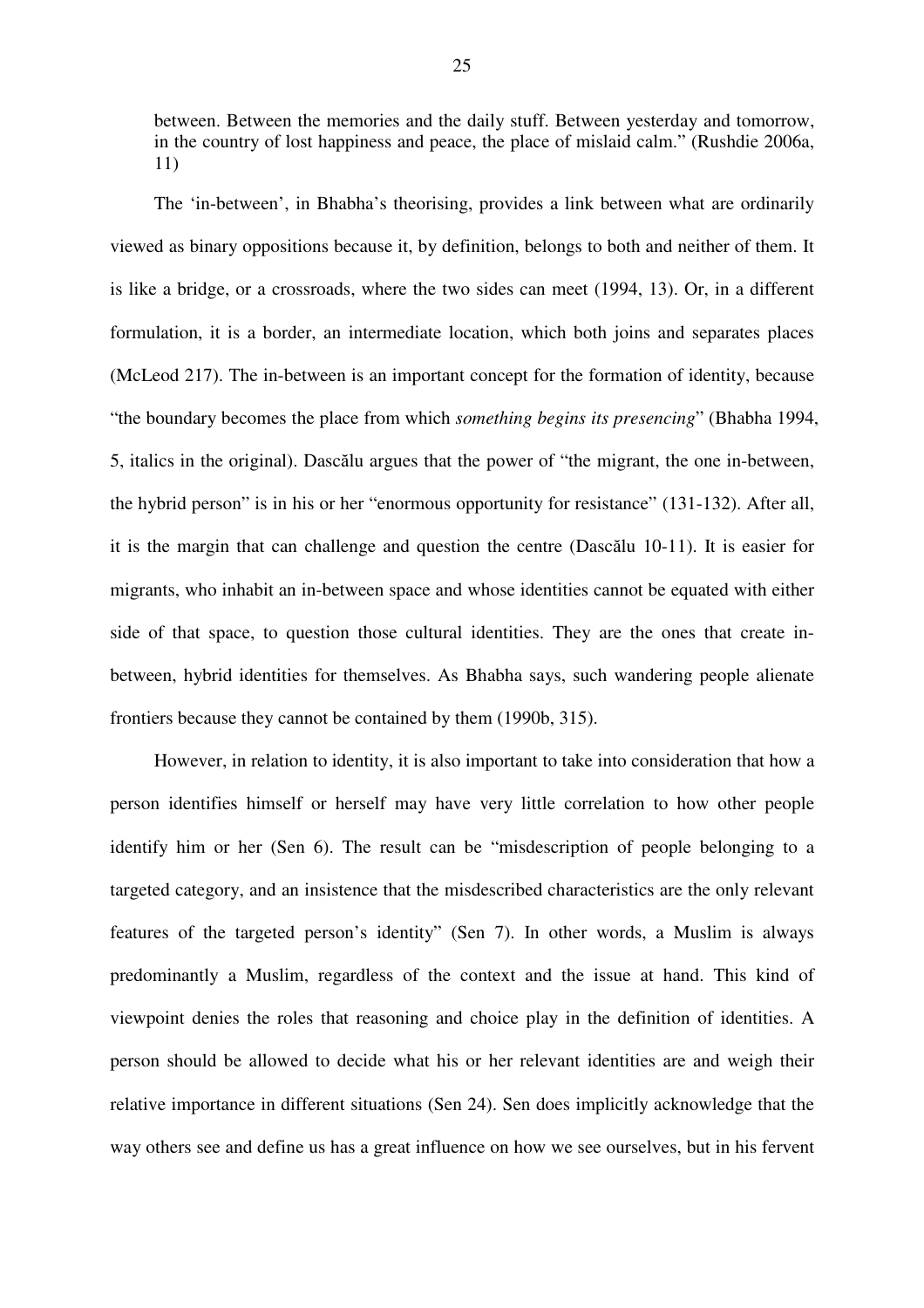emphasis of choice and reasoning he does not bring the issue forth enough. Being identified over and over again in strictly religious terms can result in a situation where the dominant identity is indeed thought to be religious. Arguing for commonalities and multiple identities can prove to be as difficult as arguing for sharply defined differences and pure identities. I will return to this in greater detail in the analysis sections.

Nevertheless, Sen is right in questioning the basis of the clash of civilisations thesis. It could be that what Huntington sees as a clash is, in fact, "something much more ordinary which merely looks like a civilisational clash to determined seekers of depth and profundity" (44). There may be, as he formulates it, "an accidental correlation between cultural prejudice and social observation", which produces a theory seemingly explaining some important contemporary events (104). Or, in the words of Huntington, the thesis "provides an easily grasped and intelligent framework for understanding the world, distinguishing what is important from what is unimportant among the multiplying conflicts, predicting future developments, and providing guidelines for policy makers" (2002, 36). On the other hand, there are people like Sayyid who apply different viewpoints: Sayyid argues that, although often done, Islamism should not be interpreted as a distortion of Islam because there is no essence to Islam, and if there is no essence, there cannot be distortions either, only constructions (258). He continues in the same vein by pointing out that although certain characteristics are often attached to it, nothing is inherently Western except in discourse and rhetoric (265). Thus, the conflict between the West and the Islamic world is, in his viewpoint, a conflict between discourses, not cultures (266). The same logic works for the clash of civilisations thesis as well. As has been argued above, Huntington's thesis is based on the presupposition that certain divisions are essential. However, if one concludes that there is no essence to Islam or the West, there is also no essence to the divisions between them. Both the civilisations and the fault lines separating them are thus constructed, not essential. As will be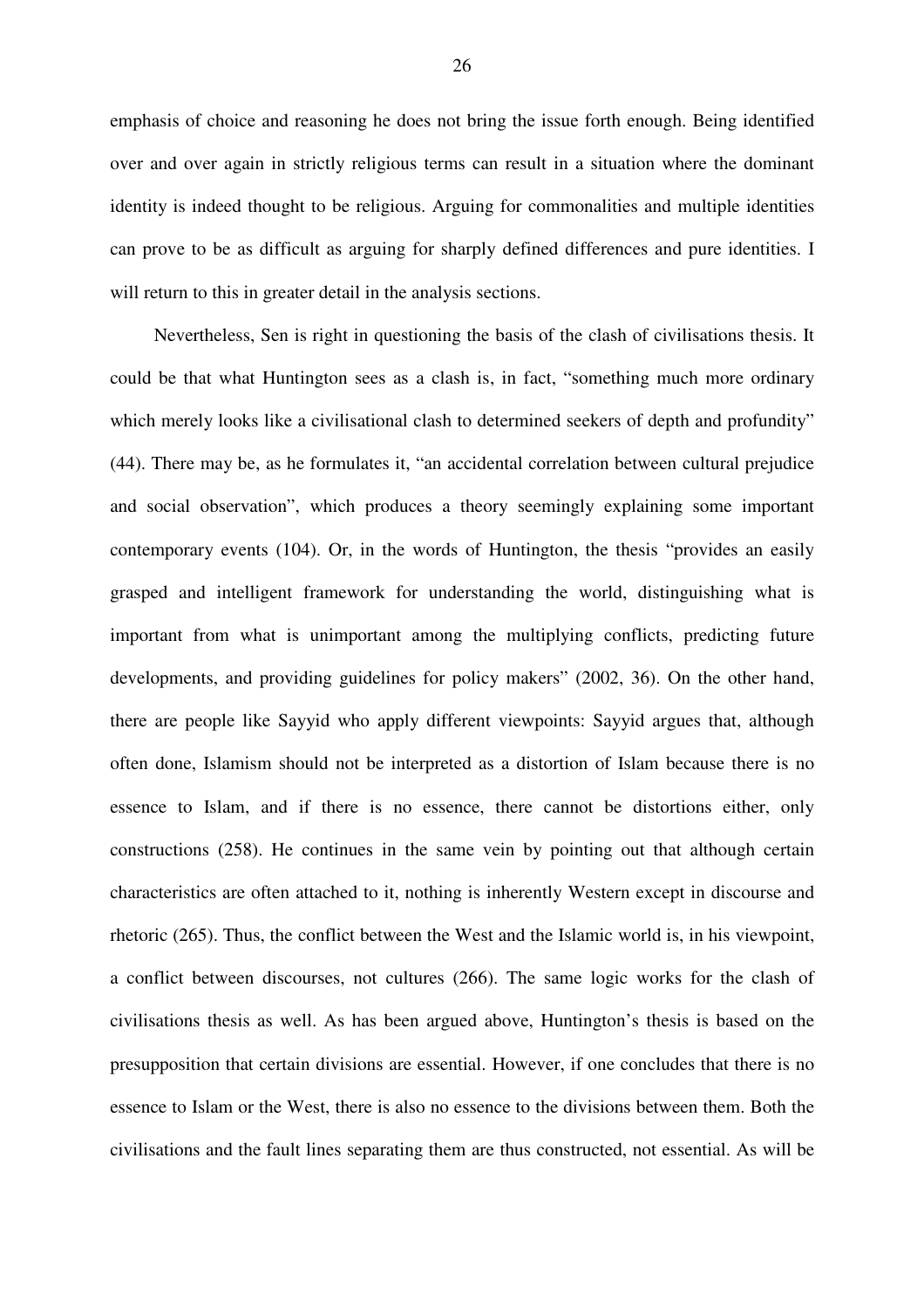discussed in depth in the analysis sections, this is also what *Shalimar the Clown* seems to be suggesting.

As was mentioned at the beginning of this section, Huntington's thesis has in recent years been connected to 9/11, to the 'war on terror', and to terrorism. However, as will be explained below, by ingraining the clash of civilisations in their political thought, it has been easier for US policy-makers to draw attention away from the roots of the issue, and from the fact that terrorism has its history. According to Cronin, terrorism refers to violence against a more powerful opponent with the aims of disrupting normal daily life and disseminating fear to force a change of policies. It often involves, among other things, assassinations, bombings, kidnappings, and hijackings (Cronin xi). This is what happened on the  $11<sup>th</sup>$  September 2001, and this is what the eponymous character turns to in *Shalimar the Clown*, as will be explored in more detail in the analysis section. But this is only the definition for "regular" terrorism. Terror, as opposed to terrorism, is "[a] systematic policy of violence and intimidation by an existing government intended to further the domination and control of its own population" (*ibid.*). As will be seen in the analysis section, this is what India seems to be involved in in Kashmir.

Furthermore, as opposed to terrorism and terror, state sponsored terrorism is, in Cronin's definition, less risky and visible than open war, as well as having the plus side that it facilitates denial much more easily (xii-xiii). Crudely put, it involves providing equipment and training to others who do the terrorising.<sup>6</sup> This is what, for instance, the United States had their hand in during the Soviet war in Afghanistan in 1979-1989. The Soviet Union invaded Afghanistan in December 1979, supposedly to try to quell the rise of fundamentalist Islam on their doorstep. However, in the West, and especially in the US, this was seen as a further

<sup>&</sup>lt;sup>6</sup> It would seem to me that terrorism, terror, and state sponsored terrorism, while ostensibly referring to different matters, all involve roughly the same kind of activities. Only the perpetrators vary.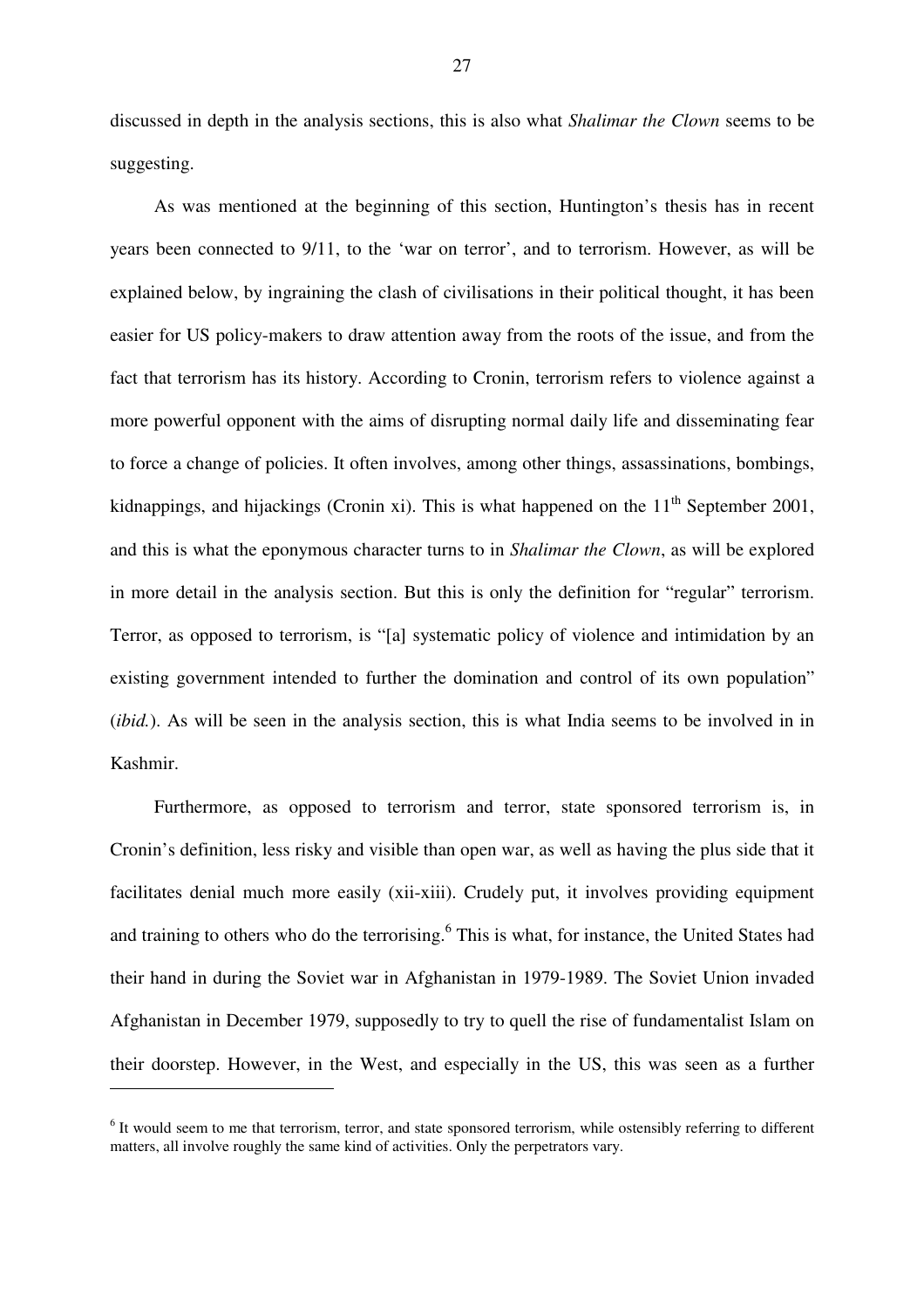development in the Cold War as well as an attempt to "threaten Western access to oil". The United States promptly became a major supporter of the Islamic rebels fighting against the Soviets, providing funding, weapons, and training (Best et al. 288-290, 473).<sup>7</sup> Furthermore, the Afghan war strengthened the sense of solidarity among the world's Muslims: participants to the anti-Soviet *jihad* arrived from the Middle East, South-East Asia, and even from the West (Best et al. 473). As Best et al. summarise, "[t]he war in Afghanistan provided a generation of young Muslims with a sense of purpose and military skills, thus giving new meaning to *jihad*. The 1989 Soviet withdrawal … confirmed their belief that armed struggle was superior to any political strategy. … The Afghan experience served to radicalize Islamist movements" (473-474). Thus, the US inadvertently contributed to the growing popularity and power of fundamentalism, Islamism, and terrorism as well as being indirectly involved in terrorism itself. However, there are other matters as well behind the rise of Islamist movements, among them the decline of oil wealth in the 1980s and 1990s, increase in population, and widespread unemployment in the countries of the Middle East. These all seem to point to the failure of the decolonised states to take care of their people economically, "provid[ing] an opening for Islamists to push Islam as an alternative model of developmentalism based on the Islamic principles of equality and justice" (Best et al. 458).

After the end of the Cold War and the collapse of the Soviet Union, the United States seemed to have emerged victorious, strengthening the conception that a new paradigm was

<sup>7</sup> This is what *Shalimar the Clown* says about the American support for Afghan fighters and the distribution of weapons to other Muslim fighters in other locations: "The Afghans had freedom fighters of their own, and the United States decided to support these fighters against its own great enemy, which had occupied their country. U.S. operatives in the field - CIA, Counter-Terrorism and Special Units personnel - took to referring to these fighters as the Muj, which sounded mysterious and exciting and concealed the fact that the word *mujahid* meant the same thing as the word *jihadi*, 'holy warrior.' Weapons, blankets and cash poured into northern Pakistan, and some of this aid did reach the Muj. Much of it ended up in the arms bazaars of the wild frontier zone, and a percentage of it reached Azad Kashmir. After a while the fighters gathering in the Pakistani-controlled Kashmir started calling themselves the Kashmiri Muj. The ISI provided them with powerful long-range missiles which had been intended for the Afghan front, but had unfortunately been diverted along the way" (Rushdie 2006a, 338). I will return to the issue of US involvement in state sponsored terrorism in relation to Max in section 4.2.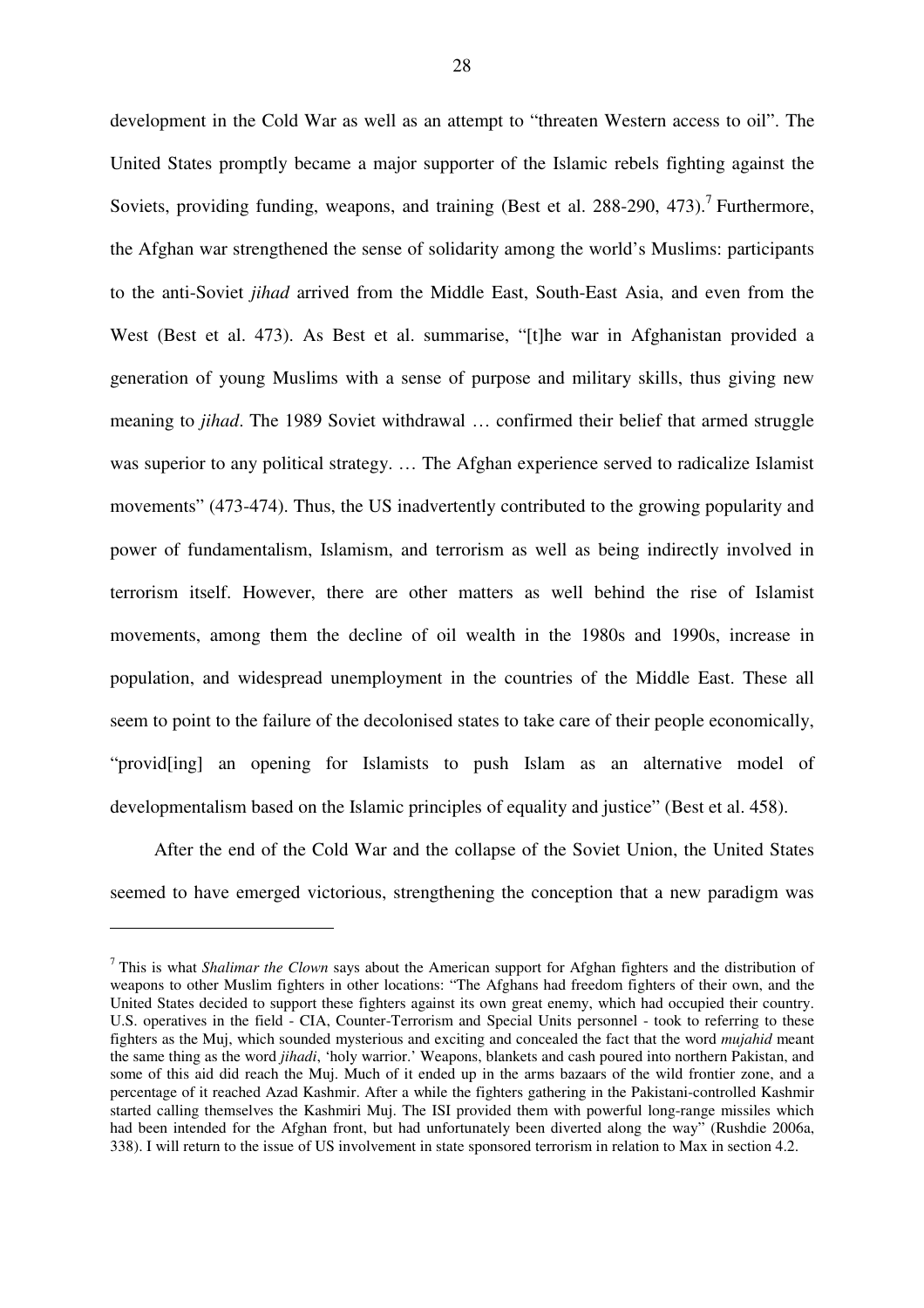emerging in world politics, one "in which Washington would impose its values, for good or ill, on the rest of the world" (Best et al. 491). This perception gave fresh reasons for some Islamists and Islamic movements, such as Al-Qaeda, to oppose the growing hegemony of the US. They "tapp[ed] into feelings shared by the majority of Muslims worldwide, namely that as nations and people they have been treated without fairness, equality, justice, honour or dignity" (Best et al. 475). The United States did little to alleviate the situation. After 9/11, it declared a "war on terror", and President George W. Bush famously asserted that "you're with us or you're against us", thus with a few words negating the possibility of a diplomatic and multilateral solution (Best et al. 522). With "its heavy-handedness and lack of political nuance" the "war on terror" managed to strengthen Muslim solidarity: rhetorically pitting the West against the Muslim world, the conflict could easily be interpreted as a "war on Islam", again covertly providing support for the clash of civilisations thesis. Because what is important here is not whether Huntington's thesis is accurate, but whether it is seen and used by others as if it were (Dunn 1-2). And, as Sen rightly points out, "[t]he reductionism of high theory can make a major contribution, often inadvertently, to the violence of low politics" (xvi). It could be argued that this is precisely what has happened to Huntington's thesis of the clash of civilisations. As noted by Dunn, in the aftermath of the 9/11 terrorist attacks, many leading Western policy-makers as well as the leaders of the terrorist group Al-Qaeda were convinced that there indeed was a clash of civilisations in process (1, 4). According to him, the concept of the clash is so deeply ingrained in Western political thought that it becomes nigh impossible to contemplate the possibility that Islamic militancy may have other goals apart from wanting to destroy the 'Western civilisation' (4). It was thus easy to interpret terrorism as a symptom of a larger conflict between "the secular West (or, some argued, the Judaeo-Christian West)" and "the fundamentalist (or Islamic) East", and the "war on terror" as a prelude to a full-scale clash of civilisations (Best et al. 538).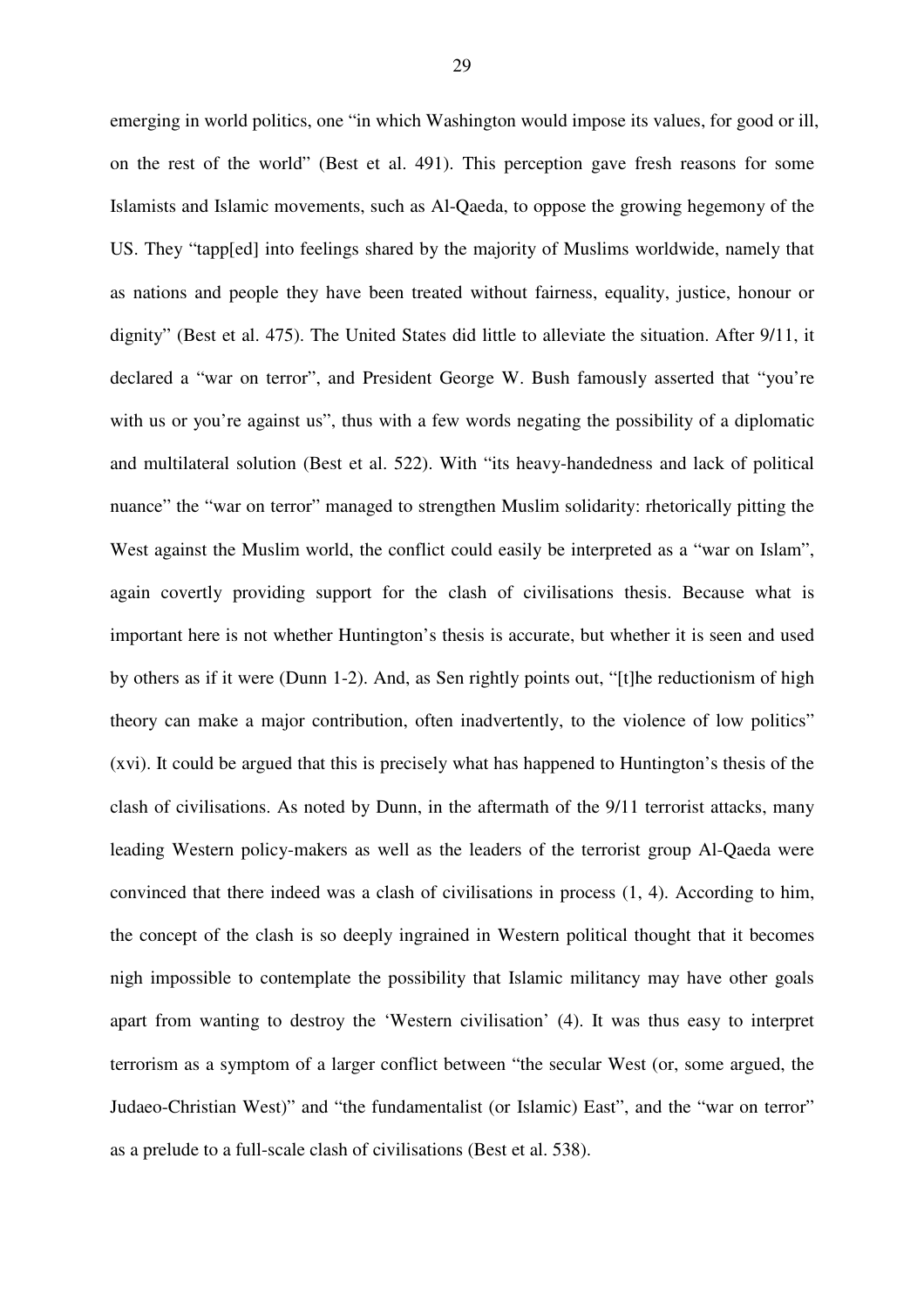The issues discussed above, as has been hinted, are taken up by Rushdie in *Shalimar the Clown*. With regard to the clash of civilisations thesis, or any other theory that supposedly provides help in interpreting situations, the novel forces the reader to consider how the interpretation of a situation simultaneously changes its very being, and how there are always multiple viewpoints to interpret a situation. As will be discussed in the following section, there are no great religious dividing lines in Rushdie's fictional Kashmir before people from outside bring them in and apply them to the situation at hand. In other words, *Shalimar the Clown* is concerned with how discourse is used to interpret "reality" and how "reality" begins to resemble discourse. It is a novel about how "high theory" can affect people's daily lives. It is also a novel about a globalising world in which differences have become central, a world simultaneously fragmenting and becoming more interconnected, and the difficulties in constructing one's identity in such a world.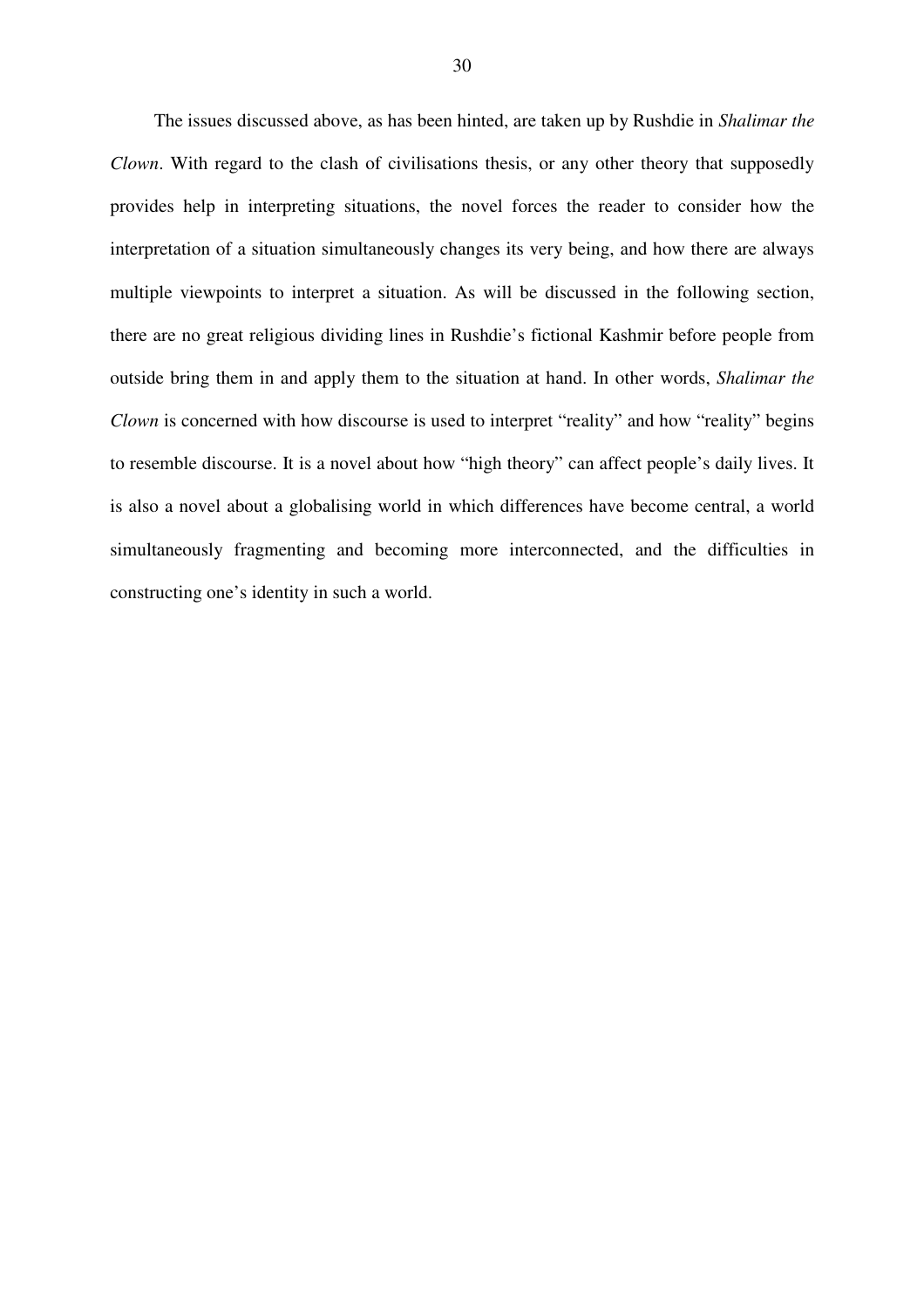#### **3 Everywhere is Everywhere Else: Configurations of Space in** *Shalimar the Clown*

As I will show in the following two subsections, *Shalimar the Clown* discusses and reflects on different configurations of space, ushered in by decolonisation, nationalism, and globalisation. Of primary importance in discussions on space is that it is constructed and reconstructed culturally, socially, and politically. I will demonstrate below how several different constructions of the same space may exist simultaneously, often clashing with each other. This is what happens to Kashmir in the course of the novel, as will be explored in section 3.1.

Furthermore, in section 3.2 I will show how the novel reflects on the interconnections between spatially and temporally remote and seemingly unconnected places, namely Kashmir, Strasbourg and Alsace-Lorraine, and Los Angeles, pondering how they are simultaneously different and similar. I will also tackle the ambiguous nature of globalisation as well as nationalism, decolonisation, and multiculturalism.

#### **3.1 "Rowed through Paradise on a River of Hell": Kashmir's Fall from Grace**

In the beginning, there was only Kashmir. The partitioning of the Indian subcontinent into two separate states had not yet taken place. India and Pakistan had not yet gained their independence. There was only Kashmir, where Muslims and Hindus as well as people of other religions lived contentedly and peacefully side by side, a place renowned for its tolerance and mixing of traditions. At least this is seemingly the case at the beginning of the tale of Kashmir in *Shalimar the Clown*. In the following discussion, I will map the transformation of this initially boundary-blurring community into a territory riven by violence and sectarian conflicts.

The Kashmir of *Shalimar the Clown* at first could be seen as a critique of Huntington's thesis of the clash of civilisations. According to him, as noted earlier, civilisations are the largest cultural entities that people identify with short of the human race. If one follows Huntington's line of thinking, the two civilisations one should consider with regard to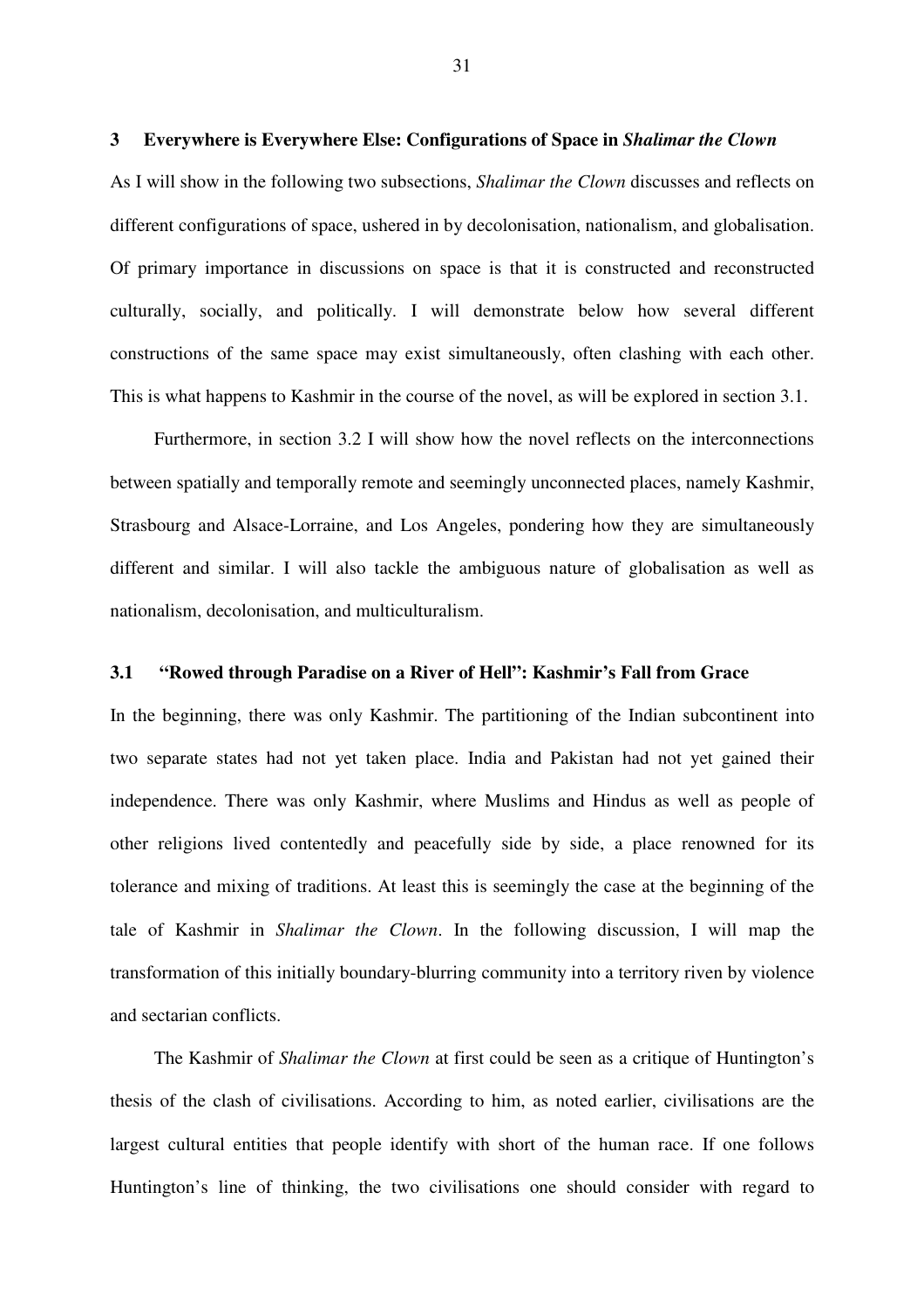Kashmir are the Hindu and the Muslim ones. As the names themselves imply, both are characterised solely in religious terms. However, Rushdie did not write, in *Shalimar the Clown*, about a community divided along religious lines. Instead, the Kashmiri people in the novel seem to place their shared identity as Kashmiris higher than their different beliefsystems, adopting a flexible and boundary-blurring attitude to what Huntington views as "crucial distinctions among human groups" (2002, 42). As Shalimar's father Abdullah Noman, himself a Muslim, ponders, "[t]he pandits of Kashmir, unlike Brahmins anywhere else in India, happily ate meat. Kashmiri Muslims, perhaps envying the pandits their choice of gods, blurred their faith's austere monotheism by worshipping at the shrines of the valley's many local saints, its pirs. To be a Kashmiri, to have received so incomparable a divine gift, was to value what was shared far more than what divided" (Rushdie 2006a, 104).

The Kashmir of *Shalimar the Clown* is initially an "unparalleled paradise on earth" (Rushdie 2006a, 95), where the following scenario, related by Boonyi's father Pyarelal Kaul (himself a Hindu), is in all its unlikelihood entirely possible:

"Today our Muslim village, in the service of our Hindu maharaja, will cook and act in a Mughal – that is to say Muslim – garden, to celebrate the anniversary of the day on which Ram marched against Ravan to rescue Sita. What is more, two plays are to be performed: our traditional *Ram Leela*, and also *Budshah*, the tale of a Muslim sultan. Who tonight are the Hindus? Who are the Muslims? Here in Kashmir, our stories sit happily side by side on the same double bill, we eat from the same dishes, we laugh at the same jokes. We will joyfully celebrate the reign of the good king Zain-ul-abidin, and as for our Muslim brothers and sisters, no problem! They all like to see Sita rescued from the demon-king, and besides, there will be fireworks." (Rushdie 2006a, 88-89)

This is Kashmiriyat: "Kashmiriness, the belief that at the heart of Kashmiri culture there was a common bond that transcended all other differences" (Rushdie 2006a, 138). In the novel, it is the village of Pachigam, home to two of the novel's main characters, Shalimar and Boonyi, that symbolically stands in for the entire Kashmir and represents the heart of Kashmiriyat. In this place, no one meta-narrative is allowed to gain a dominant position (Bradley and Tate 91). It is a village of performing artists and cooks, both of whom happily cross religious and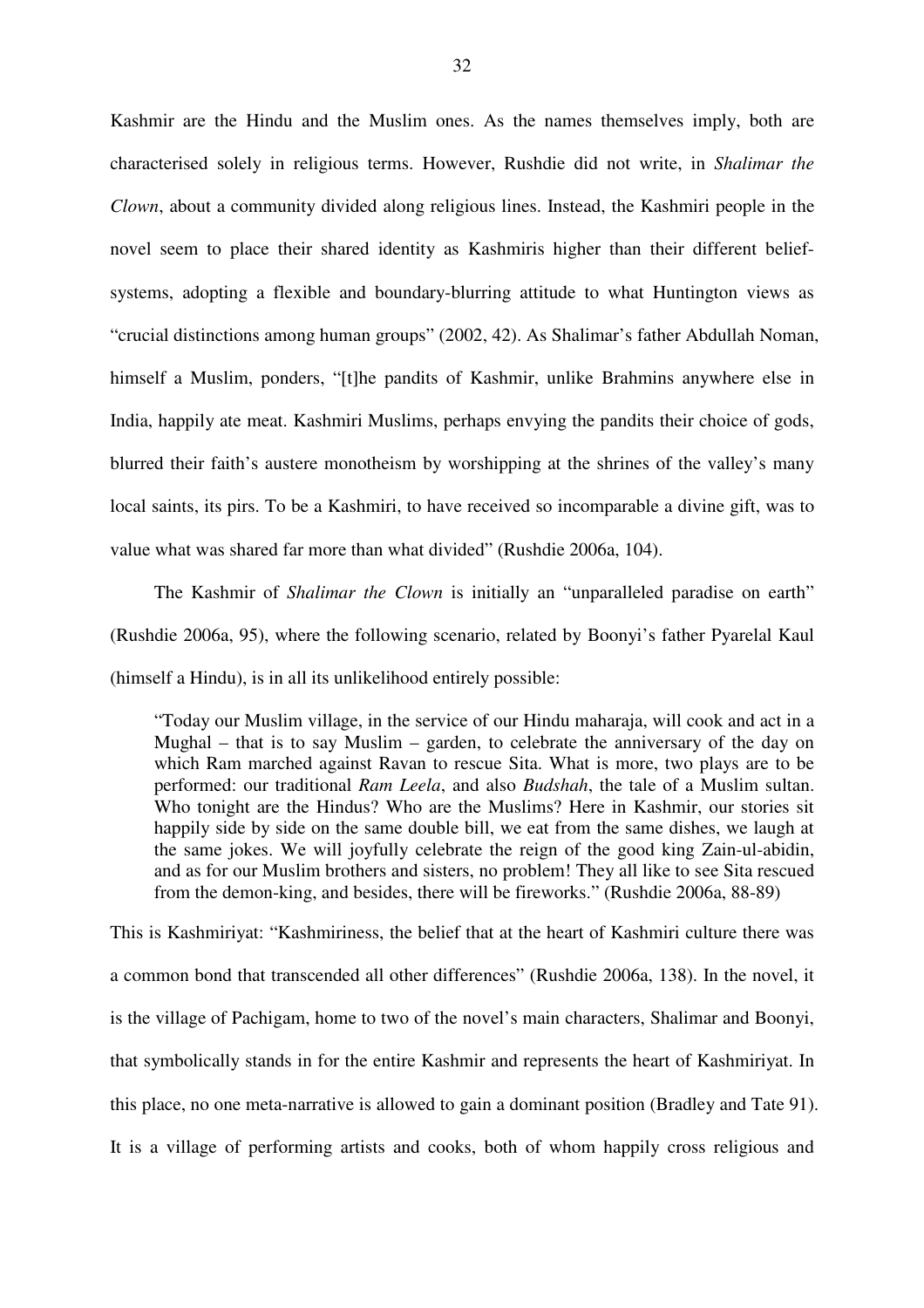cultural boundaries: a place where a Muslim actor can play a Hindu god and where Hindu cooking can be introduced into the Muslim cuisine and vice versa. In Pitkin's words, it is possible to see this fictional pre-partition Kashmir "as a model for the ordinary yet remarkable capacities of human societies to include and accommodate many historical strands and varieties of people and to handle conflicts (mostly) without violence" (259). In all its peacefulness and tolerant coexistence it truly seems a paradise on earth, <sup>8</sup> depicting, in Tygstrup's words, "perfection that occasionally verges on the kitschy, but also foreshadows a destruction" (208).

The above-mentioned incomparable divine gift of being a Kashmiri could refer to what Brennan calls "the evocation of deep, sacred origins" which "becomes a contemporary, practical means of *creating* a people" (50, italics in the original). Furthermore, even while the Kashmir-before-the-partition is depicted as a paradise on earth, I would argue that *Shalimar the Clown* also shows it to be a *created* paradise, not a god-given gift but an outcome of social and cultural processes. This seems to be in line with Bhabha when he states, echoing Anderson's famous formulation of imagined communities, that "[n]ations, like narratives, lose their origins in the myths of time and only fully realize their horizons in the mind's eye"

(1). According to Bhabha, the nation is

a contested cultural territory where people must be thought in a double-time; the people are the historical 'objects' of a nationalist pedagogy, giving the discourse an authority that is based on the pregiven or constituted historical origin or event; the people are also the 'subjects' of a process of signification that must erase any prior or originary presence of the nation-people to demonstrate the prodigious, living principle of the people as the continual process by which the national life is redeemed and signified as a repeating and reproductive process. (1990, 297)

Simply put, the existence of the nation, or by extension any such entity, is taught to its people

<sup>&</sup>lt;sup>8</sup> Interestingly, Ganapathy-Doré points out that "Rushdie's representation of the bygone ways of Kashmiriyat is closer to the Muslim conception of paradise [than to any Western one] because it combines not only peace, harmony, and abundance but also a festive atmosphere and sensual delight" (34).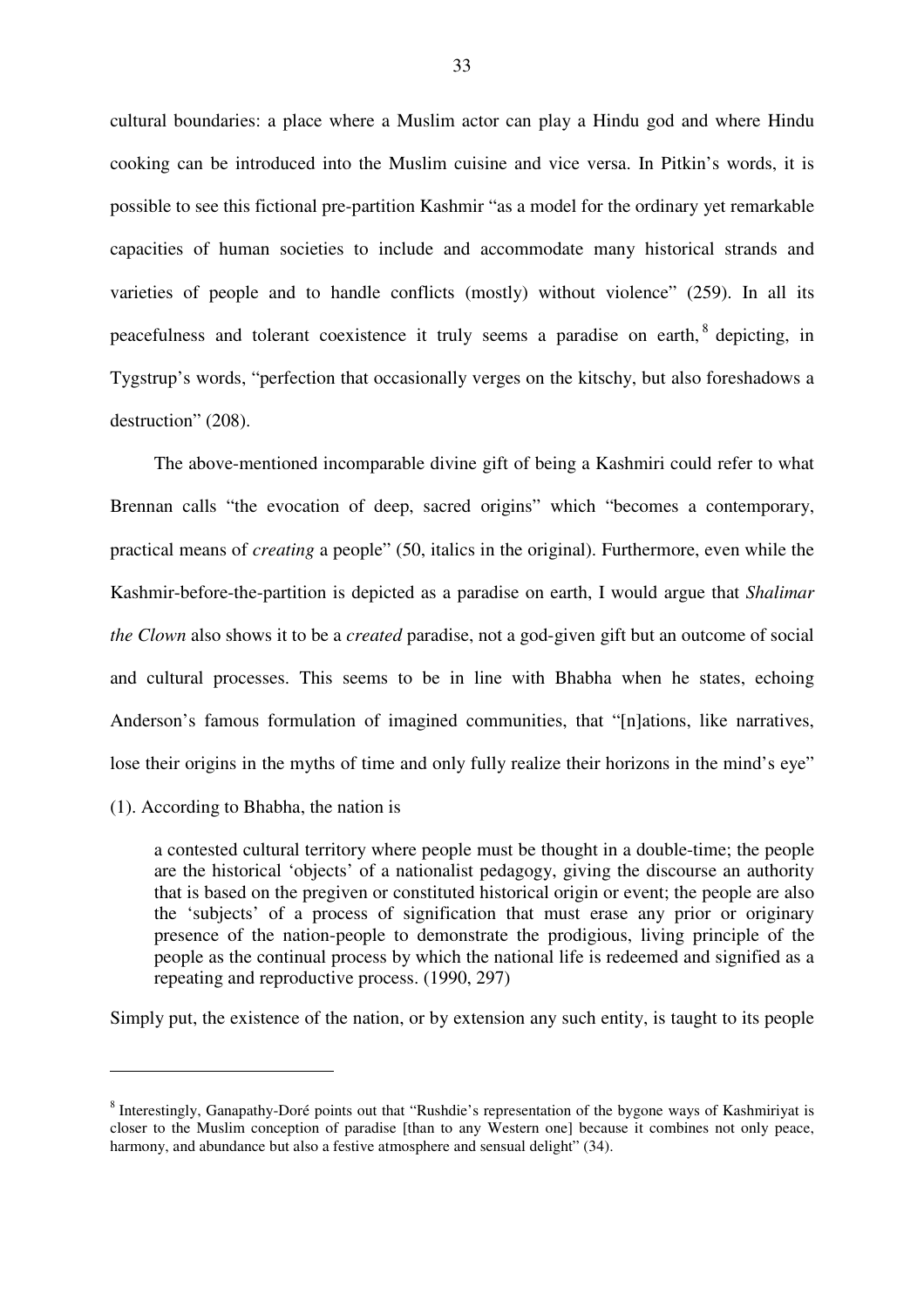as historical fact, which the people then perform in their daily lives, thus validating the teachings by action. However, what is also important in the forming of a nation or a community is forgetting. Since national unity is very often effected by brute force, it is imperative for the survival of the nation that its nationals forget that which could set them apart (Renan 11, Bhabha 1990, 310-311). The Kashmiris in *Shalimar the Clown* do precisely this. They have their myths and their histories, of which the following tale is a prime example:

*In the middle of the fifteenth century the Sultan Zain-ul-abidin succumbed to a deadly Disease, viz. a poisonous Boil on the Chest, and would certainly have died, had it not been for the intervention of a scholarly Doctor, a Pandit whose Name was Shri Butt or Bhat. After Dr. Butt or Bhat had cured the King of his Illness, Zain-ul-abidin told him he should ask for a very precious Gift, for had he not given the King himself renewed Life, the most precious of all Gifts? "I need nothing for myself," Dr. Butt or Bhat replied, "but sire, under the Kings who came before you my Brothers were persecuted without end, and they are in need of a Gift at least as valuable as Life." The King agreed to cease the Persecution of the Kashmiri Pandits at once. In addition, he made it his Business to see to the Rehabilitation of their devastated and scattered Families, and allowed them to preach and practice their Religion without any Hindrance. He rebuilt their Temples, reopened their Schools, abolished the Taxes that burdened them, repaired their Libraries and ceased to murder their Cows. Whereupon a Golden Age began.* (Rushdie 2006a, 99-100, italics in the original)

When the Kashmiris read this story, they choose to concentrate on the good Muslim king and his deeds of tolerance and cross-cultural goodwill towards the Hindus of Kashmir. What they choose to forget is the previous kings' persecution of the same Hindus. Following the above quote of Bhabha, this tale and others like it construct Kashmir as a community of tolerance and peaceful coexistence of different religions. These principles, set firmly in the state's remembered history, are validated when the Kashmiris realise them in their daily life. I will return to the issue of memory and forgetting below.

However tolerant the Kashmir of *Shalimar the* Clown is initially presented, the coming doom can be glimpsed prior to its taking place. The first foreshadowing comes in the guise of the "pot war", a quarrel between Pachigam and the neighbouring village of Shirmal. In the words of the narrator, "[b]efore Shalimar the clown and Boonyi were born there had been the villages of the actors and the villages of the cooks. Then times changed" (Rushdie 2006a, 76).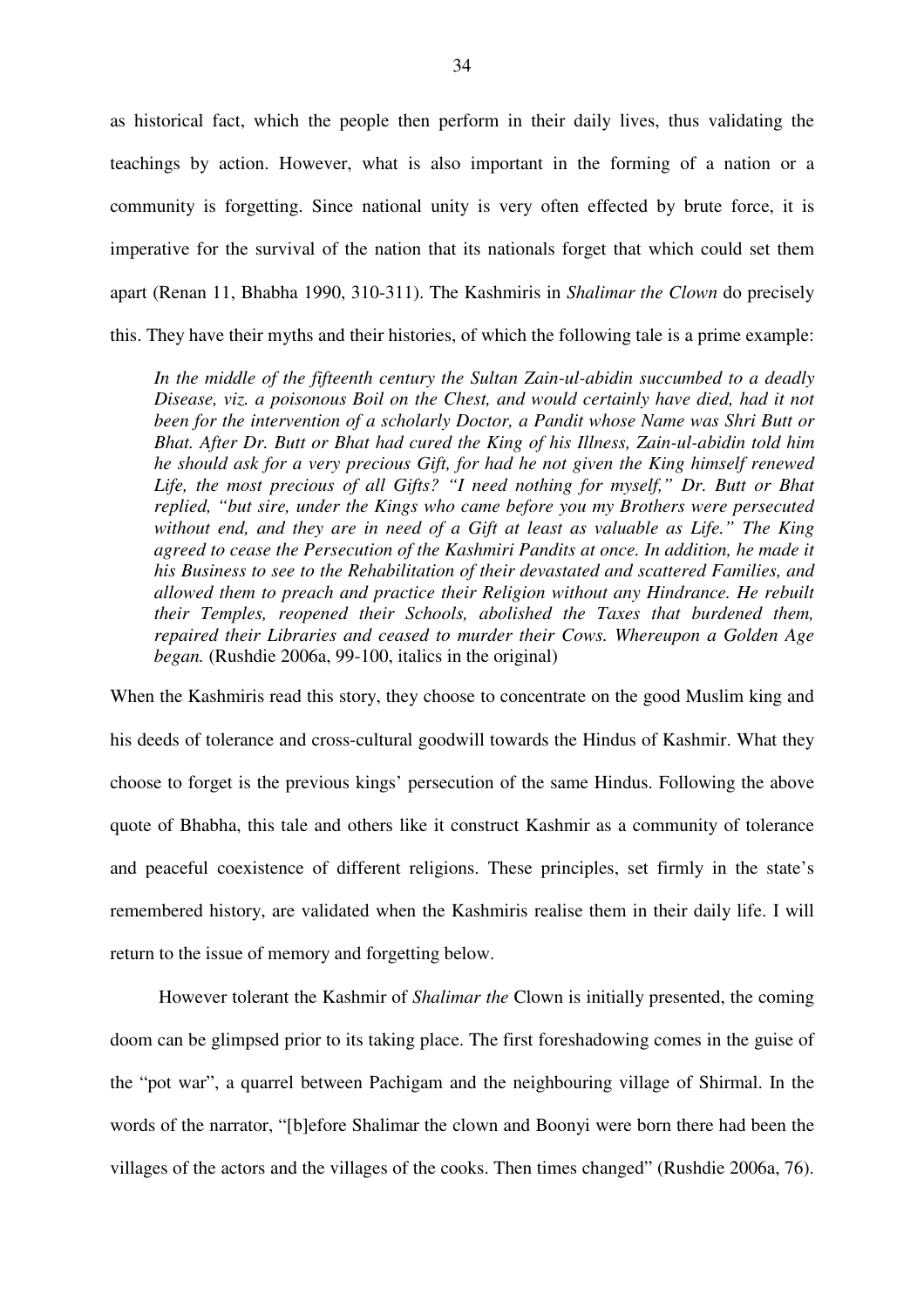Pachigam, originally a village of actors, started to provide both food and entertainment, "a rounded service which offered both sustenance for the body and pleasure for the soul" and consequently "didn't have to share the feast-day cash emoluments with anyone" (*ibid.*). However, the inhabitants of Shirmal, a village of cooks, did not take well their neighbours' intrusion into their professional territory. What followed was the pot war: the men of Shirmal attacked Pachigam with the mind to wreak havoc amongst their rivals' cooking equipment, but were driven away "with broken heads" by Pachigam men (Rushdie 2006a, 77). The outcome was astonishment and dread, although, apart from some bruises and black eyes, no one was seriously hurt:

The pot war horrified everyone in Pachigam even though they had come out on the winning side. They had always thought of their neighbors the Shirmal villagers as being more than a little weird, but nobody had imagined that so outrageous a breach of the peace was possible, that Kashmiris would attack other Kashmiris driven by such crummy motivations as envy, malice and greed. (*ibid.*)

As the local prophetess Nazarébaddoor predicted, this incident was to be the pebble that started the avalanche. Interestingly, the first sign of division in Kashmiriyat presented in *Shalimar the Clown* is caused by the crossing of a traditional boundary, the creation of a village that is hybrid not only in its cultural and religious but also in its occupational makeup. Furthermore, the roots of this conflict can be found in the Kashmiris' economic aspirations rather than in cultural difference.

Then came the day the Indo-Pakistani conflict over Kashmir began. Pachigam and Shirmal had set their quarrels aside for the time being to perform for Kashmir's ruling Maharaja in the renowned Shalimar garden. In a magic realist trope typical of Rushdie, at the same time as rumours of an army of looting, raping, and killing Pakistani marauders start circulating, two of the novel's main characters, Shalimar and Boonyi, are born.<sup>9</sup> What follows

<sup>&</sup>lt;sup>9</sup> It is at the moment the Pakistani troops enter Kashmir that Boonyi and Shalimar are born, not at the moment of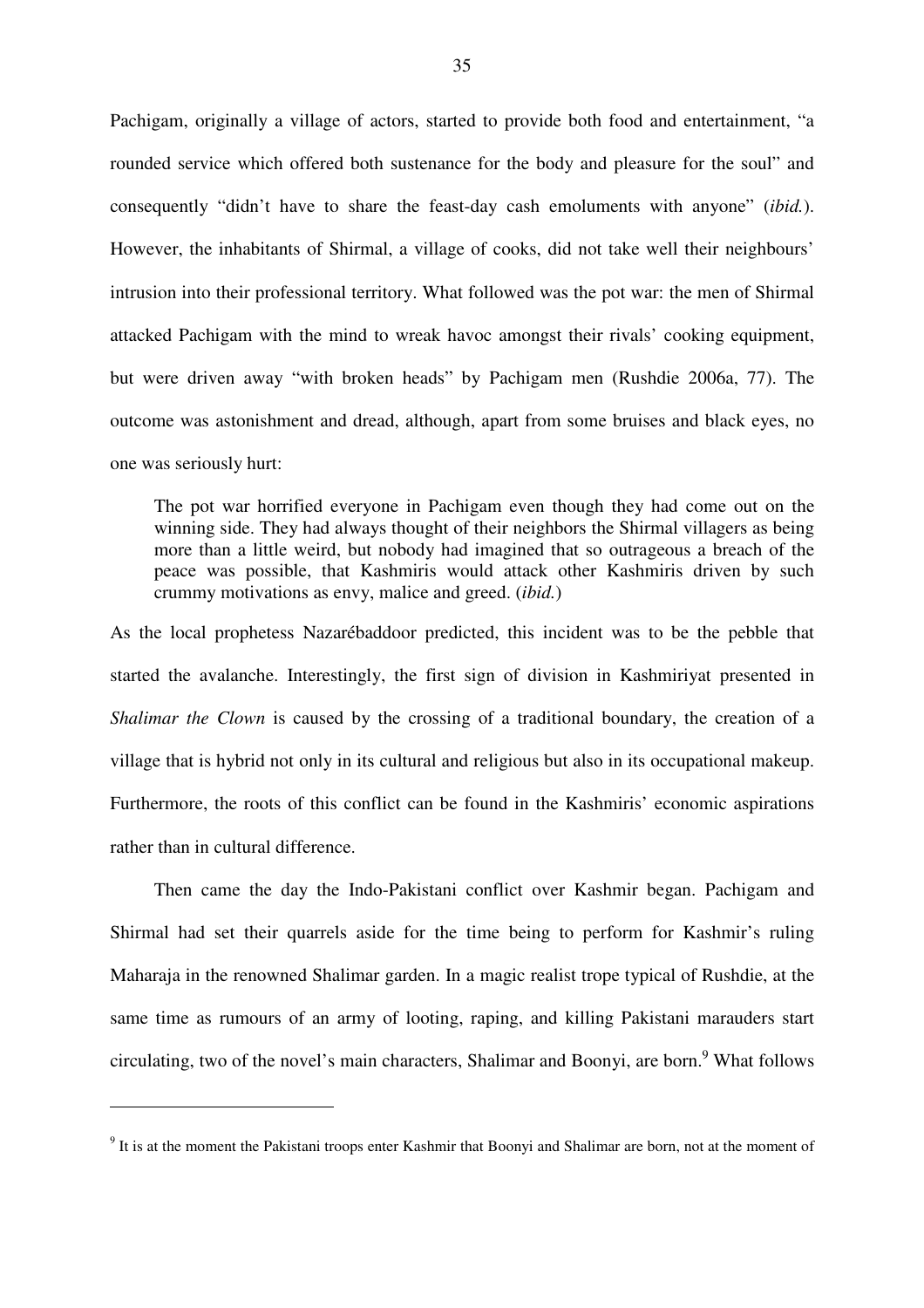is a succession of unconfirmed reports and circulating gossip that slowly begin to take more substantial forms, begin, as the two-month-old Pakistan itself, to "move across the frontier from the shadow-world of rumors into the 'real'" (Rushdie 2006a, 107). As these rumours move from the shady territory of hearsay into the world of fact, they also begin their work of establishing divisions. Because of them, some people choose to side with Pakistan "because here in Kashmir a Muslim people is being prevented by a Hindu ruler from joining their coreligionists in a new Muslim state", while others reject the newly-founded nation that urges its invading horde to loot Kashmir with promises of "gold, carpets and beautiful women" (Rushdie 2006a, 108).<sup>10</sup> As Morton asserts, by setting the Kashmiri people "in the middle of these contending rumours" of India and Pakistan's claims over Kashmir, the narrator of *Shalimar the Clown* "conveys the way in which the conflict in Kashmir is overdetermined by multiple historical narratives" (349). It is caught in the middle of what, at least at first glance, seems to be a conflict between the Hindu and Muslim civilisations, thus seemingly validating Huntington's thesis. What is also caught in the middle of this inter-civilisational conflict is inter-civilisational tolerance.

Finally, "at the behest of the fleeing maharaja [the ruler of Kashmir who had been forced to accede Kashmir to India to receive the Indian army's help] … the army had driven back the kabaili marauders but had stopped short of driving them out of Kashmiri territory, leaving them in control of some of the high mountainous areas to the north, Gilgit, Hunza, Baltistan" (Rushdie 2006a, 120-121). The de facto and, at least from the point of view of the

the subcontinent's partition into India and Pakistan, as Morton suggests (354).

<sup>&</sup>lt;sup>10</sup> There seem to be many interpretations on how the conflict in Kashmir actually started, which explains why *Shalimar the Clown* only tells of the events through rumours. According to Lal, "Pakistan, suspecting that the Maharaja was likely to accede to India, decided to take Kashmir by force", and sent invading troops across the border (148). The Pakistani version of the situation was that there was "a spontaneous uprising in Kashmir because of the Hindu maharaja's policies of 'ethnic cleansing'", and that Pakistanis merely "came to the assistance of their coreligionists" (Lal 148-149). The Indian view is that the Maharaja had "entered a Standstill Agreement with Pakistan for the maintenance of … essential supplies and … services" and that, despite the Agreement, Pakistan "tried to strangulate Kashmir economically and finally invaded it" (Verghese 8).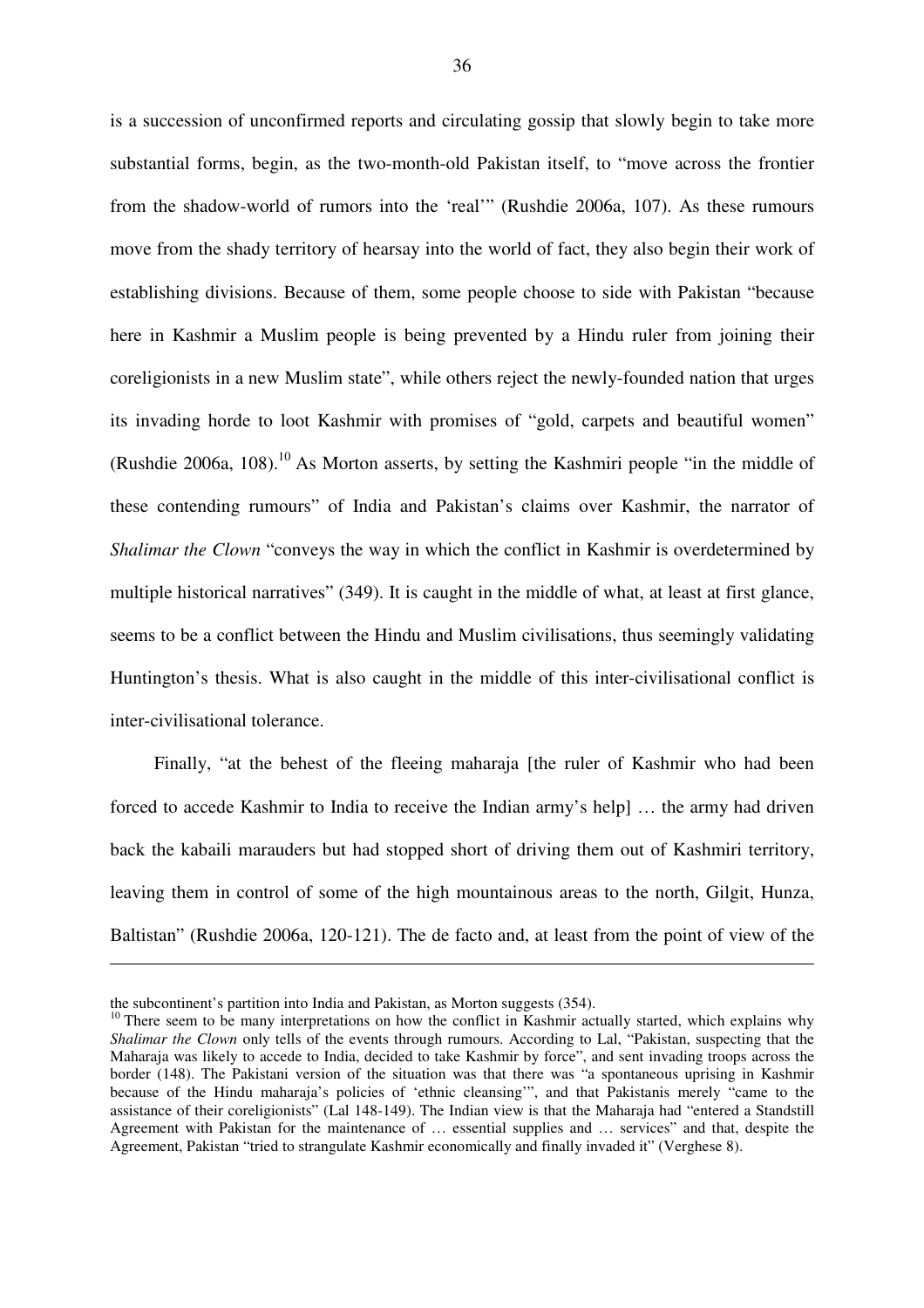Kashmiris, a completely arbitrary partition of Kashmir had taken place.<sup>11</sup> The arbitrariness of the Line of Control, separating the Indian and Pakistani sides, is well depicted in the following extract. It presents the hilariously self-contradictory view of the Indian army towards the line, as expressed by the army commander Kachhwaha:

The de facto line of partition existed and so had to be adhered to and the question of whether it should exist or not was not a question. There were Kashmiris on both sides who treated the line with contempt and walked across the mountains whenever they chose. This contempt was an aspect of Kashmiri ingratitude because it did not recognize the difficulties faced by the soldiers at the line of partition, the hardships they endured in order to defend and maintain the line. (Rushdie 2006a, 121)

For a nation or a community to exist, people have to believe in its existence. The same goes for lines of partition. The Kashmiris do not believe in the existence of the line drawn through their community, making the Indian army's defence and maintenance of it seem ridiculous. After all, as Rushdie has stated elsewhere, it is of importance to cross lines of all kind and "not to be contained or defined by anyone else's idea of where a line should be drawn" (2003, 434), even though this might lead to conflicts as much as adhering to them. However, although the Kashmiris of *Shalimar the Clown* follow this piece of advice when it comes to the Line of Control, the division of the state does have its tangible effects on their everyday lives.

Pachigam's lot in this turns out to be the arrival of the Indian army camp Elasticnagar and its commander, the aforementioned Kachhwaha, who come to defend Indian interests and integrity in Kashmir. The name Elasticnagar evokes at least two different images. On the one hand, one can imagine its borders to stretch like an elastic band, to swallow up more and more land, more and more of the Kashmiri territory. On the other, like an elastic band, it also

 $11$  As was discussed in section 2, this is what Hobsbawm refers to when he points out that during the decolonisation process, many "independent states were created out of existing areas of colonial administration, within their colonial frontiers". These frontiers had been drawn without consultation with or even without the knowledge of the people living in the area (Hobsbawm 171).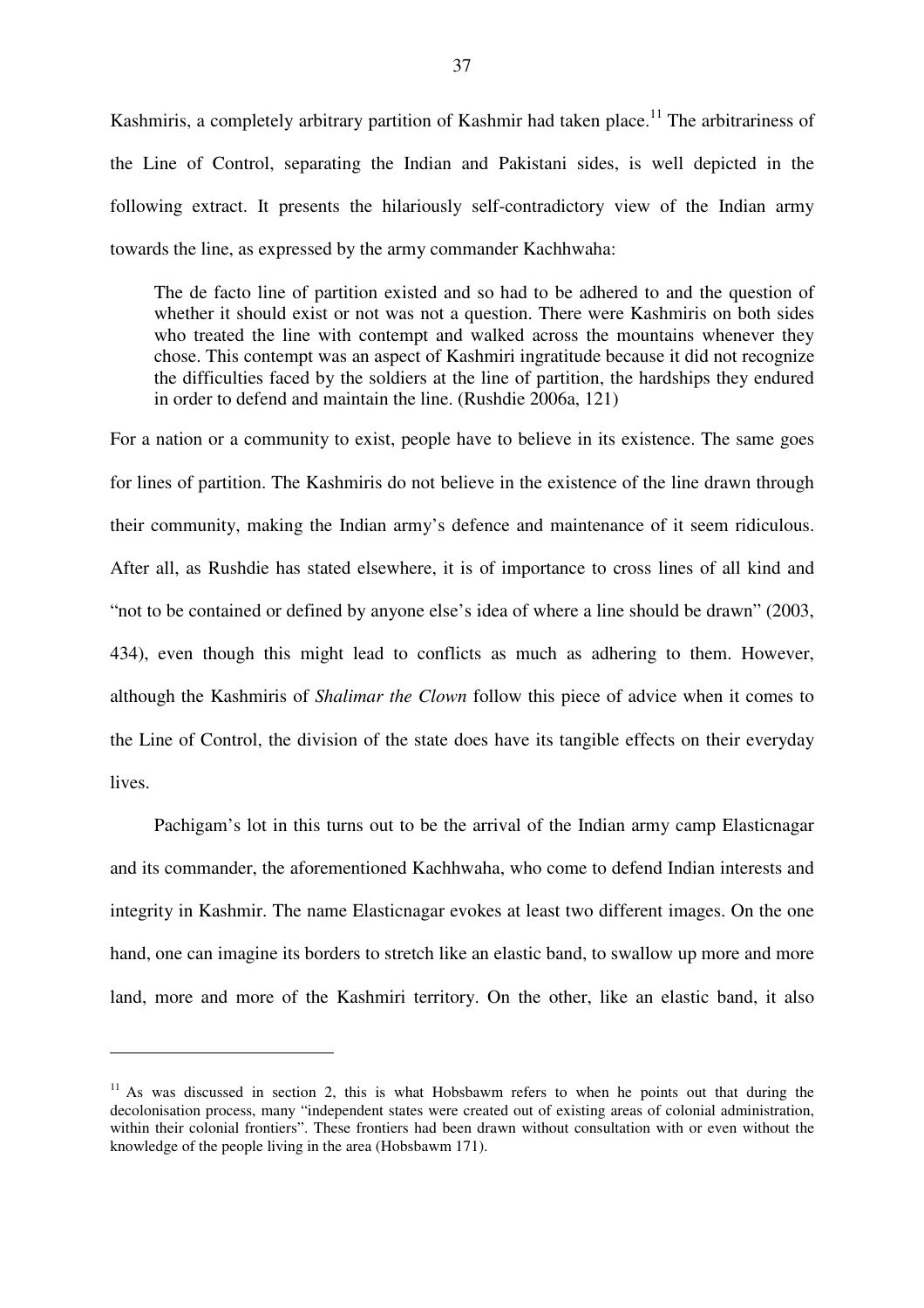remains tight around the surrounding territory, metaphorically holding the village of Pachigam by the throat. Not so tight as to suffocate but tight enough so that it can be felt.

There are also indirect consequences caused by the army's extended stay in Kashmir. In a touch of magic realism and more than a hint of allegory, Rushdie makes the military hardware and metal junk dumped by the Indian army into the valley to come to life and take a human form. "The men who were miraculously born from these rusting war metals … went out into the valley to preach resistance and revenge. They were the iron mullahs" (Rushdie 2006a, 144). These preachers of hellfire and damnation are represented in the novel by Bulbul Fakh, who comes to Shirmal, "stirring things up, inciting violence and advocating a firebrand Islam that was positively un-Kashmiri and un-Indian as well", also denouncing Pachigam for its tolerance (Rushdie 2006a, 153). Thus, as Morton points out, "Rushdie's metaphor of the iron mullah suggests that the 'firebrand Islam' Bulbul Fakh preaches is a historical product of an increasingly militarised and divided postcolonial Kashmir rather than an essential theological principle of Islam" (346).<sup>12</sup> I will return to the iron mullah Bulbul Fakh in section 3.2 in conjunction with terrorism.

However, it is neither the Indian army nor the iron mullahs that are seen by the villagers of Pachigam to truly smash the tolerant paradise of Kashmir. Instead, it is the failed marriage of Shalimar and Boonyi. In Siddiqi's opinion, it is precisely this marriage that is "the most pointed way in which Rushdie represents the ideal of Kashmiriyat" (220). But if this union of a Hindu girl and a Muslim boy, both entering the world on the same faithful day as the Indo-Pakistani conflict over Kashmir, is the last hope of Pachigam to cling to the vestiges of tolerance, it also seems to be the last thing propping up the bridges of a crumbling community. Also, I would argue that the birth of the two coinciding with the birth of the Kashmir conflict,

 $12$  This also points to the fact, often overlooked or forgotten in today's political rhetoric at least in the West, that most Islamic movements are context specific (Best et al. 459).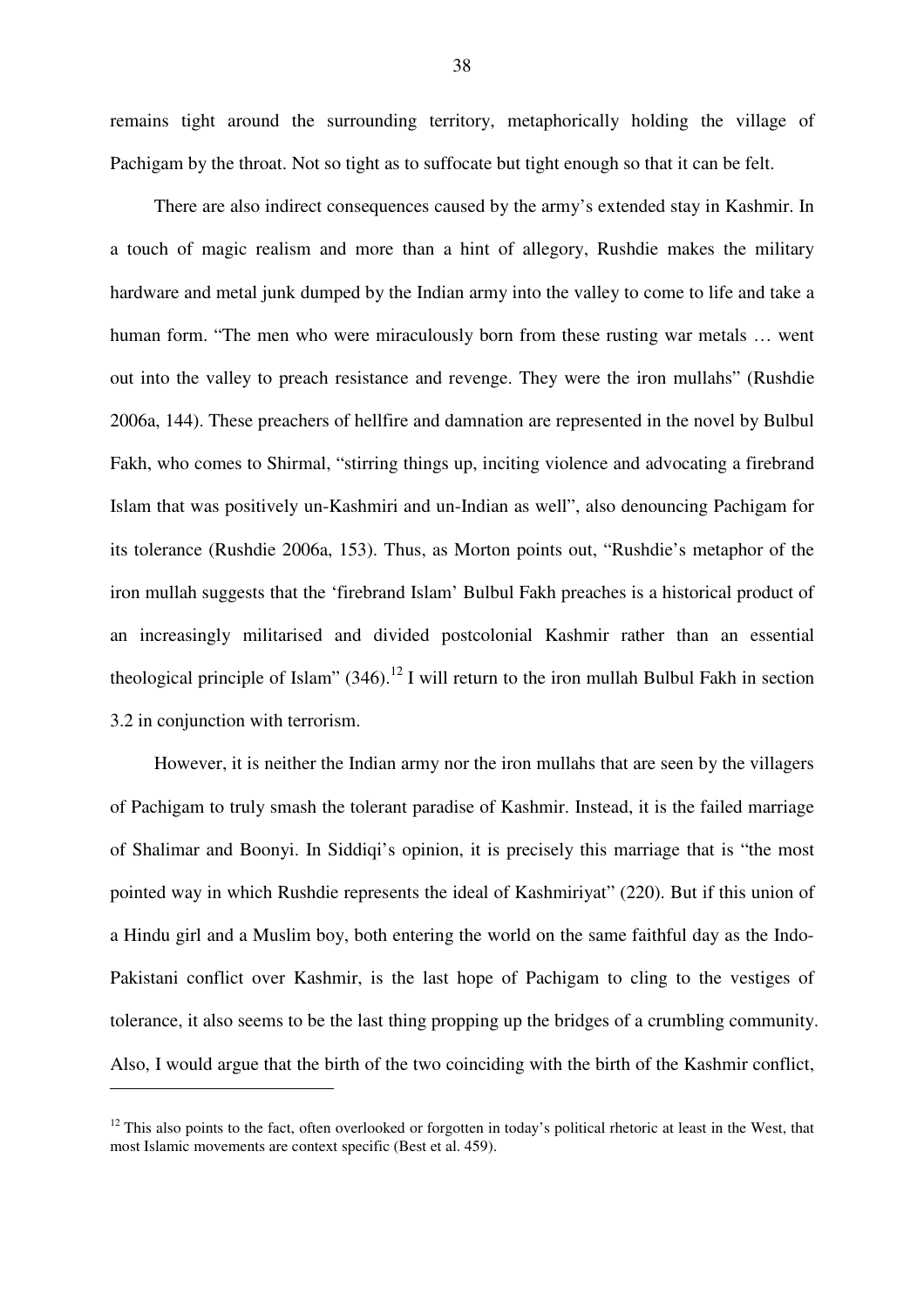as recounted above, is not a very reassuring allegory; indeed, it is best seen as foreshadowing a divide that is slowly emerging from the shadowy world of rumour into the light of day of the "real" world. Nevertheless, although the news of the pair's initially illicit love affair shakes the village, it is in the end welcomed by the families of both parties as well as the surrounding community. In a perfect gesture of Kashmiriyat, the young lovers are married twice, observing both Hindu and Muslim customs.

Shalimar's thoughts on his relationship with Boonyi seem to contain a hint of desperation in their over-emphasis on the insignificance of difference: "The words *Hindu* and *Muslim* had no place in their story, he told himself. In the valley these words were merely descriptions, not divisions. The frontiers between words, their hard edges, had grown smudged and blurred. This was how things had to be. This was Kashmir. When he told himself these things he believed them with all his heart" (Rushdie 2006a, 70). However, the coming doom is already foreshadowed the moment the villagers learn of the affair:

Even the livestock had divined that something was wrong; goats and cattle, dogs and geese displayed the kind of instinctive or premonitory agitation that is sometimes seen in the hours before an earthquake. Bees stung their keepers with unwonted ferocity. The very air seemed to shimmer with concern and there was a rumble in the empty sky. (Rushdie 2006a, 135)

The animals' anticipation of an earthquake is an interesting example of foreshadowing since, as mentioned in the theory section, the term Huntington uses when describing the dividing lines between civilisations is 'fault line'. In relation to geology, the encyclopaedia definition of the word 'fault' is "a fracture in the rocks of the Earth's crust, where compressional or tensional forces cause the rocks on the opposite sides of the fracture to be displaced relative to each other", causing earthquakes (*Britannica Concise Encyclopedia*). In the above quote from *Shalimar the Clown*, the animals of Pachigam are expecting an earthquake. While the geological fault lines in Kashmir do not budge, the cultural ones do. The two sides of the fault move against each other, eventually causing destruction, mayhem, and death. In this sense,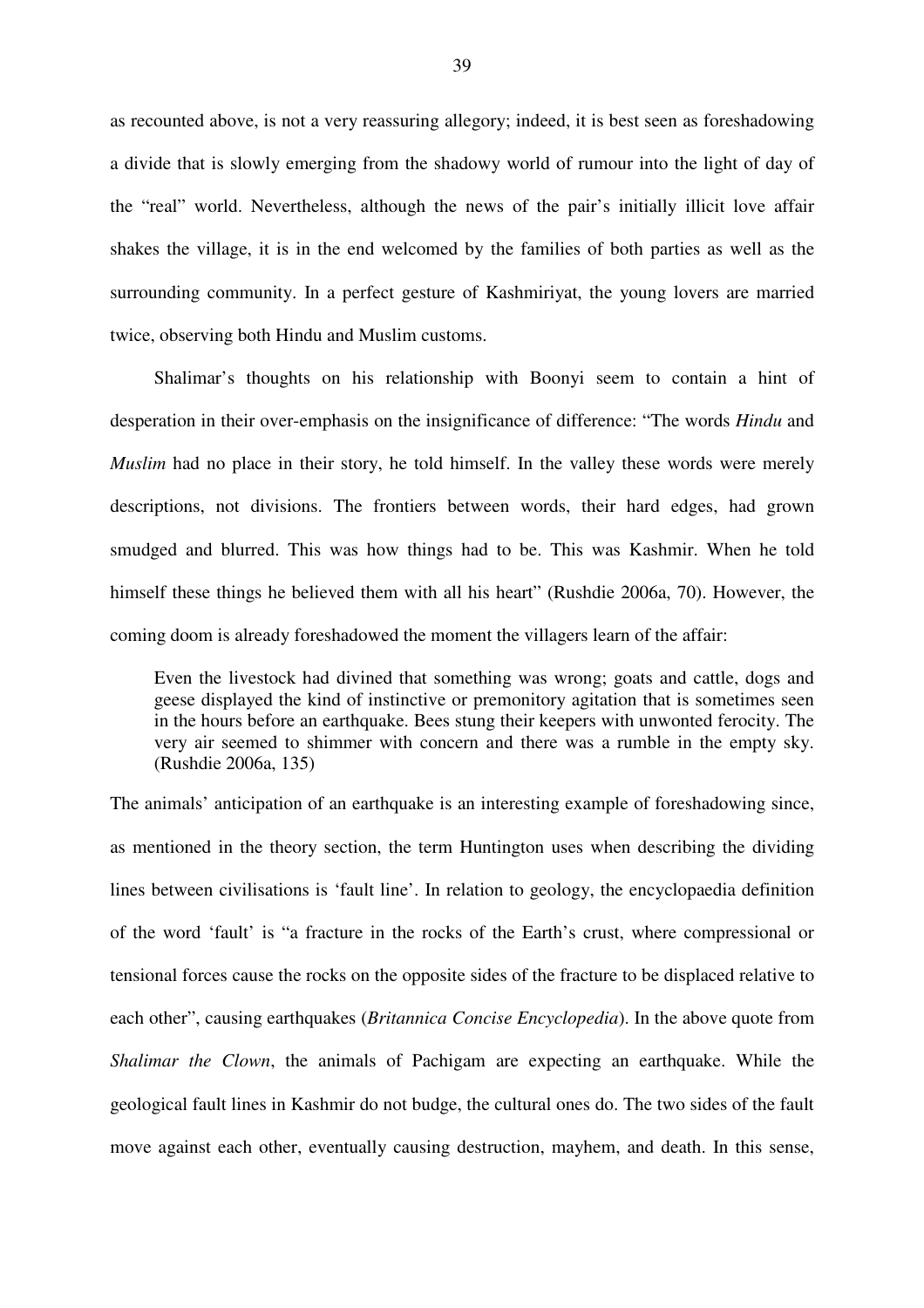the village of Pachigam is a symbol for the entire Kashmir, and the failure to join the two sides of the village is a symbol for the failure to uphold the tolerance and peaceful coexistence of Kashmiriyat.<sup>13</sup> As argued in the theory section above, Huntington's thesis presupposes that fault lines between civilisations are essential, always there, like geological fault lines between plateaus. *Shalimar the Clown* does not support this interpretation, nor does it wholly and openly refute it. In my opinion, the novel seems to be saying that there are differences between people, but it is up to those people to interpret them. In Kashmiriyat, differences are secondary and commonalities rule. What appears to win over in Kashmir, as will be seen below, is the interpretation of differences (especially religious ones) as seemingly insurmountable obstacles fragmenting a once unified people. However, in suggesting that interpretation is what counts, the novel is also saying that nothing is essential except in interpretation.

As already discussed above, in the novel paradise is geographically identified with Kashmir, whereas symbolically it is represented by the marriage of Shalimar and Boonyi. It is precisely the failure of this union that seems to cause the final downfall of Pachigam and Kashmir; not the trouble between the Hindus and Muslims, not the iron mullahs, not the Indian army nor the Pakistani fighters. The villagers lose their faith in Kashmiriyat when its final symbol fails them. It is the arrival of Maximilian Ophuls, the newly-appointed US ambassador to India, that provides the final nudge: Boonyi sees an opportunity to escape what she perceives to be a dull life, taking off to Delhi to be Max's mistress. "The dreadful ending of this love [between Boonyi and Shalimar], caused by Boonyi's infidelity … turns Kashmir into a contested war-zone" (Detmers 362). As the following extract shows, it is the shared communalism of Pachigam and Kashmir that Boonyi's infidelity smashes:

<sup>&</sup>lt;sup>13</sup> Furthermore, there is also another location in the novel, that of Los Angeles, that is built on fault lines both geologically and culturally speaking. I will return to this in section 3.2.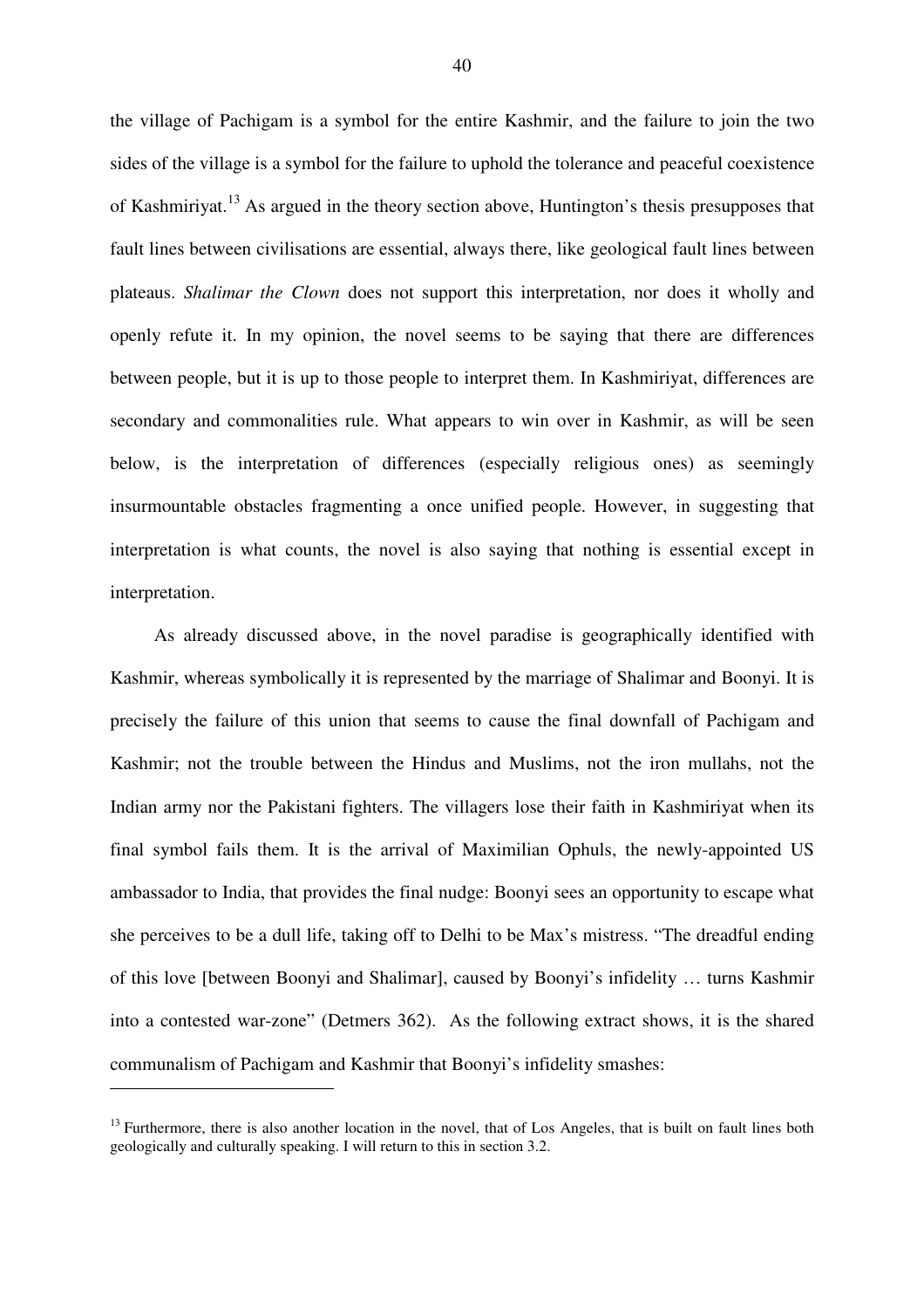The women of the village would take turns to tell them family anecdotes. Every family in Pachigam had its store of such narratives, and because all the stories of all the families were told to all the children it was as though everyone belonged to everyone else. That was the magic circle which had been broken forever when Boonyi ran away to Delhi to become the American ambassador's whore. (Rushdie 2006a, 295)

Siddiqi maintains that sharing stories, making them the common property of the community, has been "a crucial signifier of Kashmiriyat" in Rushdie's writing (221), and the end of this story-sharing is precisely what Boonyi's actions precipitate. Boonyi's tale cannot become the common property of the villagers because it does not fit inside the magic circle of their shared stories. She has crossed a line and exited the community.<sup>14</sup> In this sense, the failure of Boonyi and Shalimar's marriage could be seen to represent both the fading of age-old traditions and attempts to break free from them, with Shalimar standing in for traditions and Boonyi for breaking them. However, as will be further discussed in subsection 4.1, Boonyi's attempts to find freedom beyond tradition do not end quite as she had hoped.

Gradually, the tolerance of Kashmir is smashed. Islamic militant groups begin to demand that "[m]en and women were not to sit together and watch television anymore. That was a licentious and obscene practice. Hindus were not to sit among Muslims. And of course all women must instantly put on the veil" (Rushdie 2006a, 347). The militants are policing the cultural space, determining who, by following their rules, belongs to the space they are constructing by those rules, a practice applied in real life Kashmir as well (Nayar 157). Little by little, to appease the militants, the people give in to the threats: women start wearing the veil and Hindus are politely asked not to attend the joint Shirmal-Pachigam television soirées (Rushdie 2006a, 355). Dividing lines begin to be formed, leading Boonyi's father, Pyarelal Kaul, all his life a devout supporter of the tenets of Kashmiriness, to succumb to doubts:

 $14$  The first time Boonyi crosses a line, she does it with Shalimar. Curiously, although this causes minor outrage in the village, it does not break any traditions because it happens within the community. In other words, it is a tale that can be shared.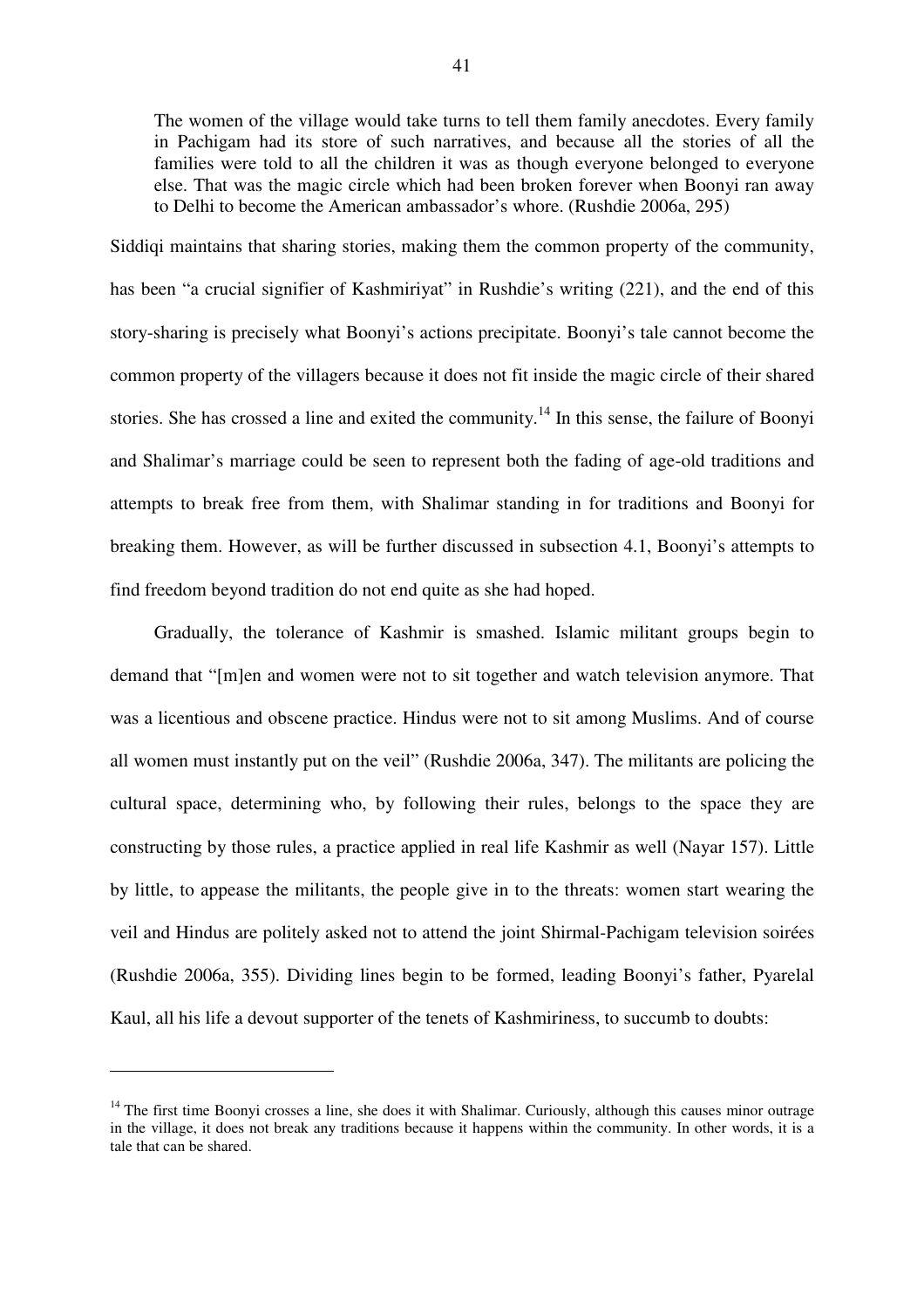Maybe *Kashmiriyat* was an illusion. Maybe all those children learning one another's stories in the panchayat room in winter, all those children becoming single family, were an illusion. Maybe the tolerant reign of good king Zain-ul-abidin should be seen – as some pandits were beginning to see it – as an aberration, not a symbol of unity. Maybe tyranny, forced conversions, temple-smashing, iconoclasm, persecution and genocide were the norms and peaceful coexistence was an illusion. (Rushdie 2006a, 299)

Kashmir is being given a different past. The previously emphasised history of tolerance and peaceful coexistence, discussed above, turns into a history of intolerance and sectarian violence. Instead of the open-minded Sultan Zain-ul-abidin, the Hindus of Kashmir begin to talk of Sikander the iconoclast and Prime Minister Saifuddin, under whose crushing rule Brahmins hanged, poisoned, and drowned themselves in scores. What was previously remembered is now forgotten and what used to be forgotten is remembered. Perhaps, as Pyarelal Kaul ponders, "[t]he crimes of the fourteenth century needed to be avenged in the twentieth" (*ibid.*).

The youth of Kashmir grow up to learn this new history better than the old one because they encounter it in their everyday life. However, ironically enough, it is these "disaffected youngsters" that also sing the swansong of the tolerant culture of Kashmir to an almost-empty theatre in Srinagar. The actors from Pachigam are on stage, giving "the performances of their young lives, as if they had suddenly understood a secret which nobody had explained to them before" (Rushdie 2006a, 352). Although they may have forgotten, or never knew, the happy days of the past, they perform as if they did know and remember: they are "telling their tale of old-time tolerance and hope" (*ibid.*). But all this takes place in a "hollow vacuum", separated from the world outside, from the demonstration on the streets of Srinagar that is turning into a riot. It seems to Abdullah Noman that their performance has become silent, has lost its voice. The voices of the performers are drowned by the voices of the demonstrators until they are, in turn, drowned by

the noises of troop transports, Jeeps and tanks, of booted feet marching in step, of loaded weapons being readied and finally of gunshots, rifle shots as well as automatic fire. The chanting turned into screaming, the drumbeats turned into thunder, the march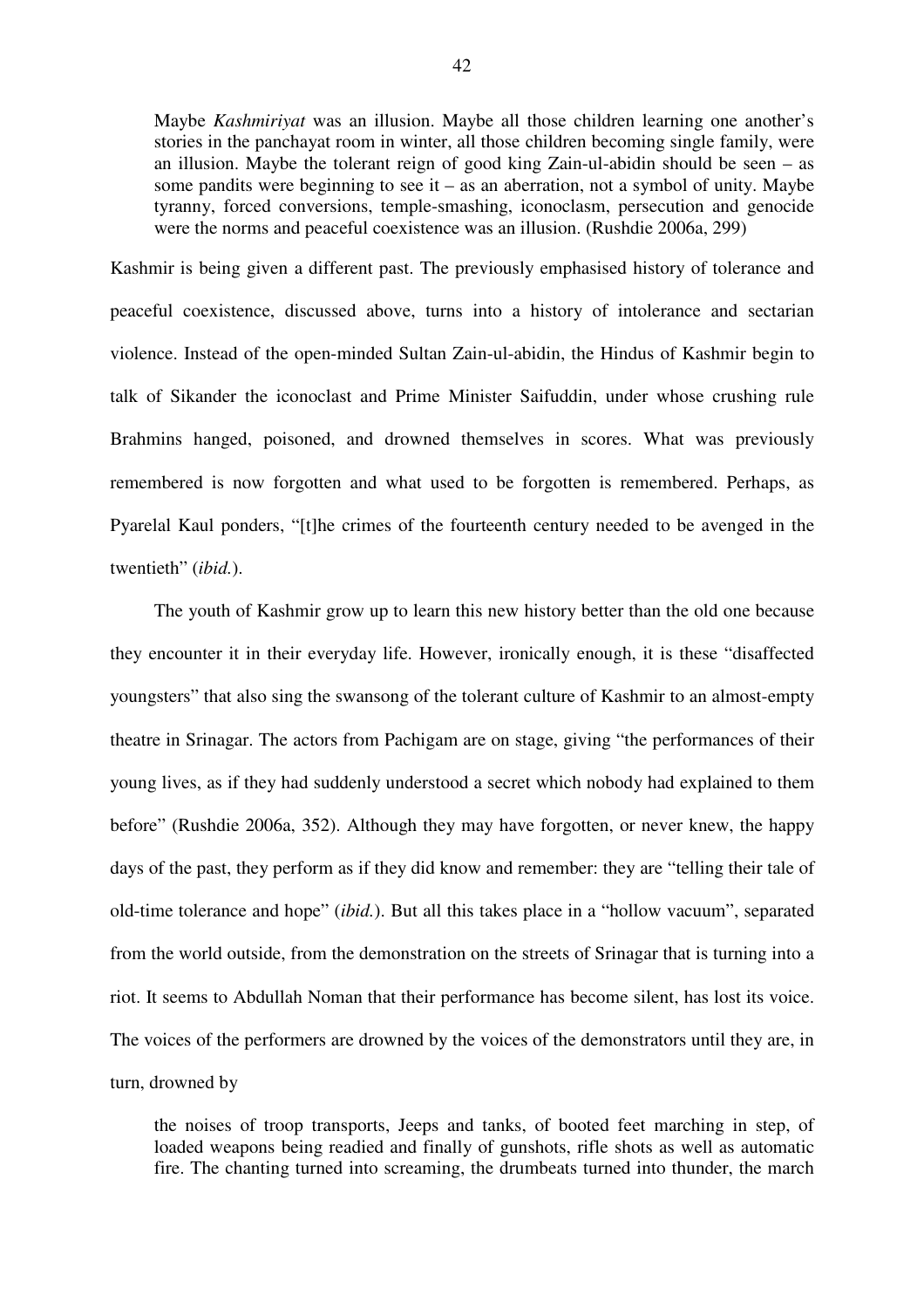turned into a stampede, and as the auditorium began to shake the tale of King Zain-ulabidin silently reached its happy ending and the actors joined hands and took their bow … (*ibid.*)

The Kashmiris are singing the swansong of Kashmiriyat but no one hears it. They are acting out a pantomime of tolerance and peace to the sounds of violence. Here we have another foreshadowing of the coming doom: violence drowns peace, the rhetoric of divisions and conflicts drowns any talk of tolerance and peaceful coexistence. In the end, there is only one person present in the audience, heartily cheering the performance, but even his clapping hands emit no sound. Even the last supporters of Kashmiriyat are rendered mute by the sheer force of what the world around them has turned into.

Finally, one day the foreshadowing of the disaster gives way to the disaster itself. General Kachhwaha, the commander of Elasticnagar, who for a long time has petitioned for a harsher army policy in the valley, finally has his supplications to the "political echelon" answered: he is granted permission to take his "gloves off", to carry out a "crackdown" on Kashmir in order to quell the Kashmiri insurgency against the presence of the Indian army:

Town by town, hamlet by hamlet, every part of the valley would be visited by his wrath, by men who had taken their gloves off, his warriors, his storm troopers, his fists. He would see how much these people loved their insurgency then, when they had the Indian army fucking them in the crack. (Rushdie 2006a, 364)

Hell truly makes itself known in paradise. People are accused of being insurgents, and when they dare to deny these accusations, they are "assisted toward the truth" by torture (Rushdie 2006a, 364). Women are raped, people are randomly beaten and killed. "Loot, blunder, arson, mayhem, murder, exodus: these words recurred, day after day" (Rushdie 2006a, 369). Finally even Pachigam, which until then had been spared for being a village of traditional Kashmiri performing artists, comes under attack from the Indian army as a possible lair of insurgents. Rushdie's description of the events is telling:

What happened that day in Pachigam need not be set down here in full detail, because brutality is brutality and excess is excess and that's all there is to it. There are things that must be looked at indirectly because they would blind you if you looked them in the face, like the fore of the sun. So, to repeat: there was no Pachigam anymore,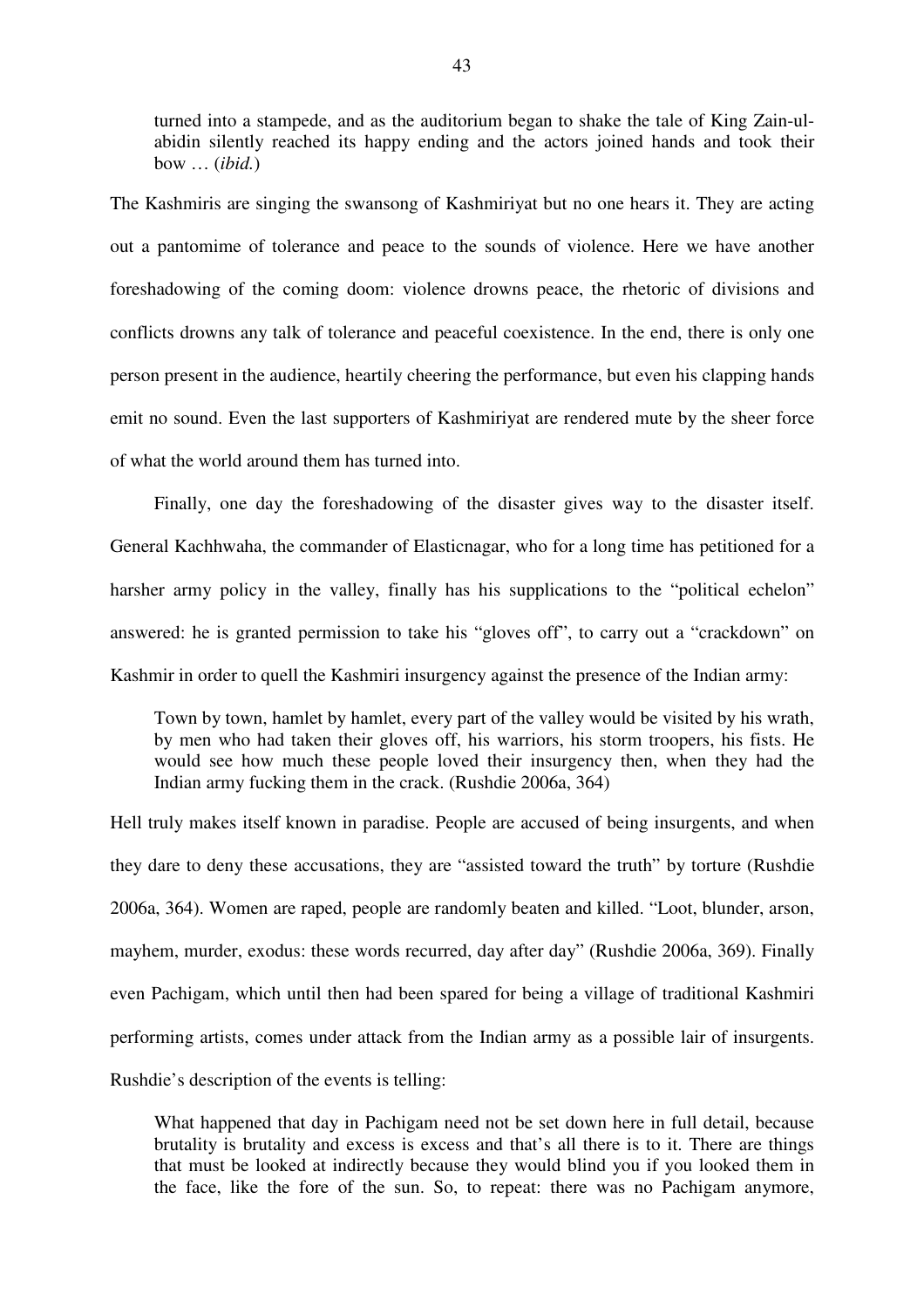Pachigam was destroyed. Imagine it for yourself.

Second attempt: The village of Pachigam still existed on maps of Kashmir, but that day it ceased to exist anywhere else, except in memory.

Third and final attempt: The beautiful village of Pachigam still exists. (Rushdie 2006a, 385-386)

Destroyed with the village of Pachigam were the last vestiges of Kashmiriyat. It no longer existed in the real world, only in memory and writing, like the village of Pachigam existed only in maps and in the minds of people who still remembered it. However, as is implied in the third and final attempt to tell what happened to Pachigam, does not existence in memory and history mean that the village still exists? At least Kashmiriyat, embodied in Pachigam, could still exist if people only remembered it and lived by its principles. Finally, the third and final attempt is also a neat piece of metafiction: after all, the beautiful village of Pachigam still exists between the covers of *Shalimar the Clown*, arguably the only space it has ever existed in.

"The word 'paradise' comes from the Old Persian word '*paradeida*', meaning 'enclosed garden'", tells Ganapathy-Doré (31). This is precisely what Kashmir in *Shalimar the Clown* is before India and Pakistan start to fight over it. It is an enclosed garden, where the creation of a nation called Pakistan, despite its proximity, is little more than a rumour (Rushdie 2006a, 107). Kashmir, or at least the village of Pachigam, initially exists in a safe bubble, to a large extent cut off from the outside world. The Kashmir of *Shalimar the Clown* is initially a utopian place, an ideal, a paradise that "perhaps never was but should have been" (Fernández-Kelly 472). As several critics have argued, it is contact with the outside world that, in the end, precipitates Kashmir's fall from grace (Bradley and Tate 91, Tygstrup 208, Morton 349). Thus, it could be argued that what eventually destroys this paradise on earth is the bringing down of the walls surrounding it. It becomes an unenclosed garden. In Siddiqi's words, "[i]n depicting the rise of communal violence in Kashmir, Rushdie emphasizes that communal identities in Kashmir are not 'natural' or 'given' but are produced when resources grow scarce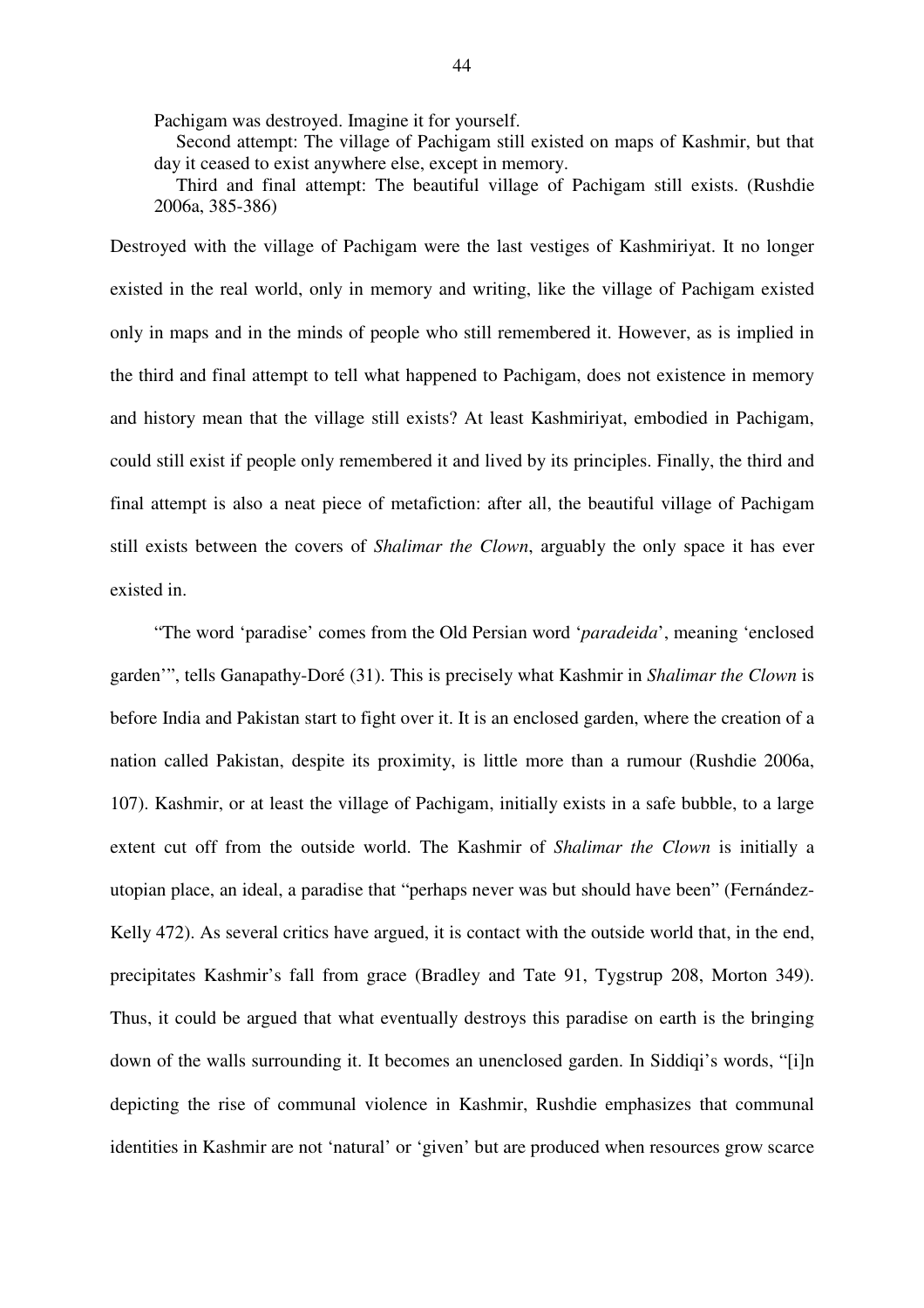and when outside forces intervene in local spaces" (221). Rushdie himself has stated that "[a]s a result of this unending quarrel [the Indo-Pakistani conflict over Kashmir], Paradise has been partitioned, impoverished and made violent. Murder and terrorism now stalk the valleys and mountains of a land once so famous for its peacefulness that outsiders made jokes about the Kashmiris' supposed lack of fighting spirit" (2003, 305). The title of this section, echoing a poem by Agha Shahid Ali that Rushdie quotes at the beginning of *Shalimar the Clown*, aptly describes what the Kashmir of the novel eventually becomes. Any of the Kashmiri characters in the novel could eventually utter the same words: "*I am being rowed through Paradise on a river of Hell*" (quoted by Rushdie 2006a, italics in the original).

Thus, I would argue that the Kashmir of *Shalimar the Clown* is Rushdie's attempt to show how a conflict that initially has very little to do with religion or culture turns into something that resembles a clash of civilisations. Kashmiri tolerance is smashed by transforming previously quite inconsequential differences into insurmountable divisions. When enough time passes, these boundaries and borders begin to have their effects on the once borderless culture of the valley. Muslims are set against Hindus where they once lived peacefully side by side. Just as cultural and national unity is produced by remembering that which connects and forgetting that which separates, as was argued above, so theories are also produced by remembering that which supports them and forgetting that which does not. It seems to me that Rushdie is not refuting the possibility of inter-civilisational clashes but rather pointing out that civilisations as entities opposing each other are consequences of the arbitrary drawing of borders. In relating the transfer of Kashmir from tolerance to strife, *Shalimar the Clown* demonstrates how a situation resembling a clash of civilisations is created. However, this also turns out to be counterproductive in terms of resistance to such essentialising interpretations. As the novel is showing how a conflict can be seen as a clash of civilisations, it also inevitably creates a clash.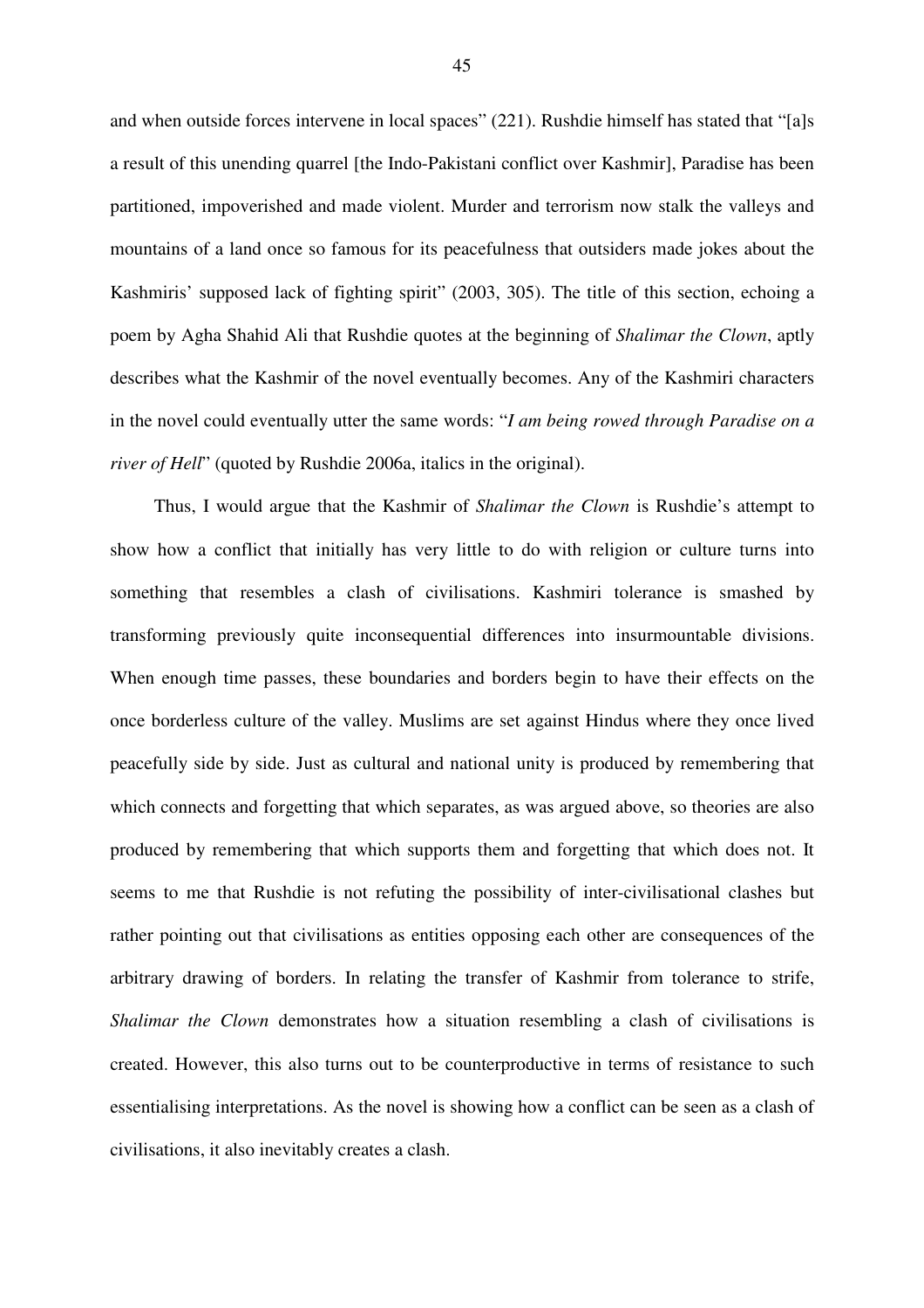However, Kashmir's tale in *Shalimar the Clown* is not about cultural conflicts alone. In my opinion, the novel also critiques the process of decolonisation. As was shown above, many of the characters in the novel pine for the Kashmir of the past, before the rumours of Pakistan started to circulate and before Elasticnagar established its chokehold on the area. Viewed from another direction, this could be seen as nostalgia for the colonial period, when Kashmir was still ruled by tolerance and the violence of decolonisation had not yet reached it. Decolonisation turns out to be a violent affair, and it is still an ongoing process in Kashmir. In other words, I see Kashmir as a place held in a kind of limbo between the colonial period and independence, unable to go back or move forwards. It is an example of the violent aspects of decolonisation as well as nationalism, as will be discussed in the following subsection.

## **3.2 "Dirty Underbelly of Paradise": From Kashmir to Strasbourg and Los Angeles**

Although Kashmir occupies the centre stage in *Shalimar the Clown*, the novel is not solely about Kashmir. As Maximilian Ophuls states in a speech after he is appointed the US ambassador to India, "[t]he loss of one man's dream, one family's home, one people's rights, one woman's life … is the loss of all our freedoms: of every life, every home, every hope. Each tragedy belongs to itself and at the same time to everyone else. What diminishes any of us diminishes us all" (Rushdie 2006a, 172-173). If everywhere has truly become a part of everywhere else, as the novel seems to suggest, Kashmir's blood-soaked recent past and present is unique but also bears resemblance to other conflicts in other places, at other times. Furthermore, I argue here that it is not the uniqueness of the Kashmir conflict that seems to interest Rushdie; it is its similarity to other conflicts. This is the foundation on which *Shalimar the Clown* is built. As will be explored below, there are allegories and parallels present in the novel, connecting seemingly disparate events in remote places and different times to each other. In this way Kashmir can be connected to Strasbourg in the throes of the Second World War and to the riotous Los Angeles of the early 1990s.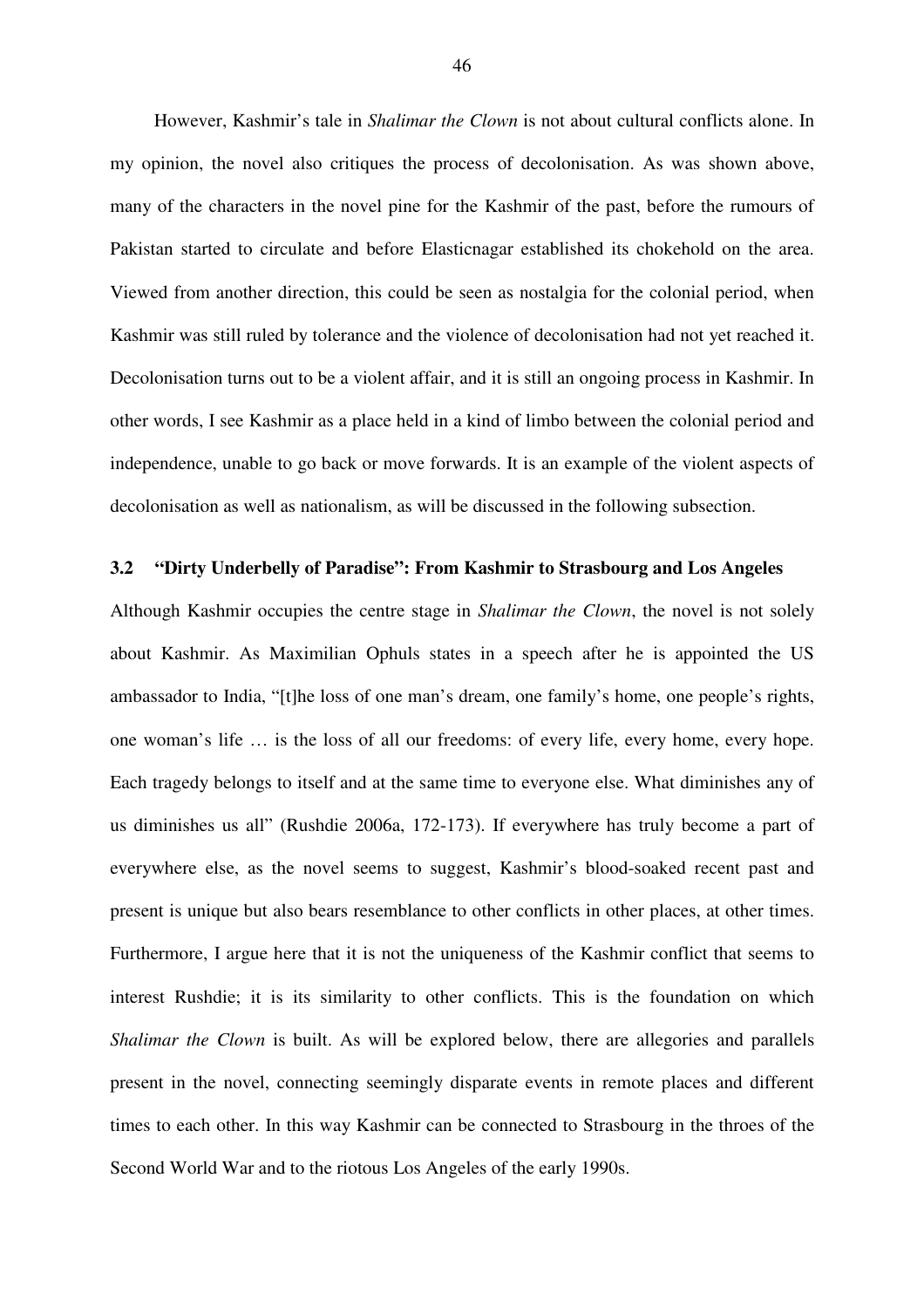As was seen in the previous section, when the walls surrounding Kashmir are brought down, the outside world pours in, and the walls are brought down by the aftermath of the subcontinent's partition into India and Pakistan. Thus, the tale of Kashmir is also part of the tale of India and Pakistan, of decolonisation and nation-forming. Ganapathy-Doré summarises the situation in Kashmir in the following way: "[p]roblems which were not resolved at the time of decolonization remain hideous open wounds and have led to a state of affairs where the very possibility of a renaissance of beauty and human redemption is being erased" (32). The Kashmir of *Shalimar the Clown* can thus be seen to stand in for the entire subcontinent, partitioned into two nations along the lines of religion, as well as the existence of numerous, often violent, sectarian camps within the two nations (Pitkin 258).<sup>15</sup> The India that looms in the background in the novel is not a secular, pluralist democracy, as its leaders wanted it to appear after independence; instead, *Shalimar the Clown* questions India's democracy and pluralism by critiquing its actions on its margins while also showing its unity as a nation-state to be a construction (Stadtler 195).

In other words, India, as well as Pakistan, is a construction of imagination in the sense that its seeming unity is to a large extent based on rhetoric and on undemocratic means of holding the crumbling construct together. In *Shalimar the Clown*, the crumbling is taking place in Kashmir, which is caught in the crossfire between two emerging, decolonising nation-states. In that crossfire, nationalism rears its head in Kashmir as well. Cries for selfdetermination and independence are heard, making General Kachhwaha ponder what constitutes a nation:

Kashmir for the Kashmiris, a moronic idea. This tiny landlocked valley with barely five million people to its name wanted to control its own fate. Where did that kind of

<sup>15</sup> Pitkin also mentions that some reviewers have read the Kashmir of *Shalimar the Clown* as a proxy for "the multicultural Bombay of his [Rushdie's] past, the loss of which, to time and social change, he mourns" (258). I agree with her view that while this reading is entirely apt, the partitioned subcontinent is a more salient analogy.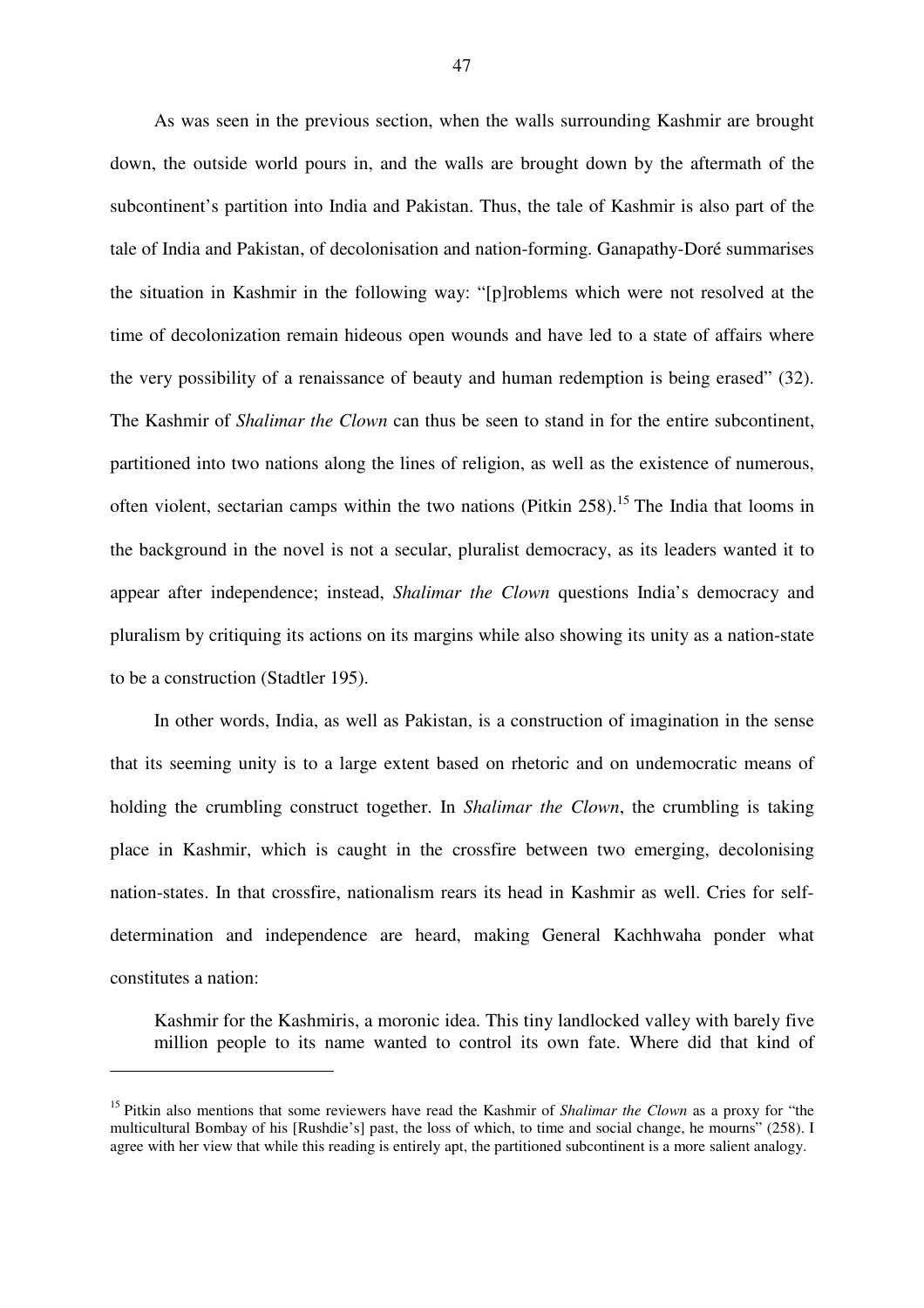thinking get you? If Kashmir, why not also Assam for the Assamese, Nagaland for the Nagas? And why stop there? Why shouldn't towns or villages declare independence, or city streets, or even individual houses? Why not demand freedom for one's bedroom, or call one's toilet a republic? Why not stand still and draw a circle round your feet and name that Selfistan? (Rushdie 2006a, 126-127)

Again, as noted above in relation to the line separating the two sides of Kashmir, the General's reasoning turns the matter at hand into a farce, albeit a farce with a kernel of truth. Kashmir threatens the national integrity of India, imagined though it may be. If the Kashmiris succeeded in getting their will through, it could well lead to the gradual disintegration of the Indian nation. After all, as Bhabha argues, providing counter-narratives to the nation, narratives that question established national borders and boundaries, disturbs the way in which an imagined community is constructed as an essential, natural entity (1990b, 300). Kashmir is such a counter-narrative to the Indian nation.

Thus, the portrayal, in *Shalimar the Clown*, of the smashing of Kashmir's tolerant culture, as discussed in depth in section 3.1, could be seen as a clash between the Muslim and Hindu civilisations, but I argue that it could as well be read in terms of the bloody history of nationalism and nation-building. As General Kachhwaha rationalises, the term 'integral' is the key to understanding the purpose of the Indian army's presence in the valley:

Elasticnagar was integral to the Indian effort and the Indian effort was to preserve the integrity of the nation. Integrity was a quality to be honored and an attack on the integrity of the nation was an attack on its honor and was not to be tolerated. … Kashmir was an integral part of India. An integer was a whole and India was an integer and fractions were illegal. Fractions caused fractures in the integer and were thus not integral. (Rushdie 2006a, 119)

Based on the assumption that Kachhwaha serves as a stand-in for Indian decision-makers, one might draw the conclusion that, when the integrity of the nation is set in opposition to the wishes of some of its people for independence, it seems to be the nation's integrity that officially wins the day. The India in *Shalimar the Clown* is a nation with crumbling edges, trying to hold itself together at practically any cost, resorting to violence more and more easily as the novel progresses. However, even as the army tries to uphold the nation's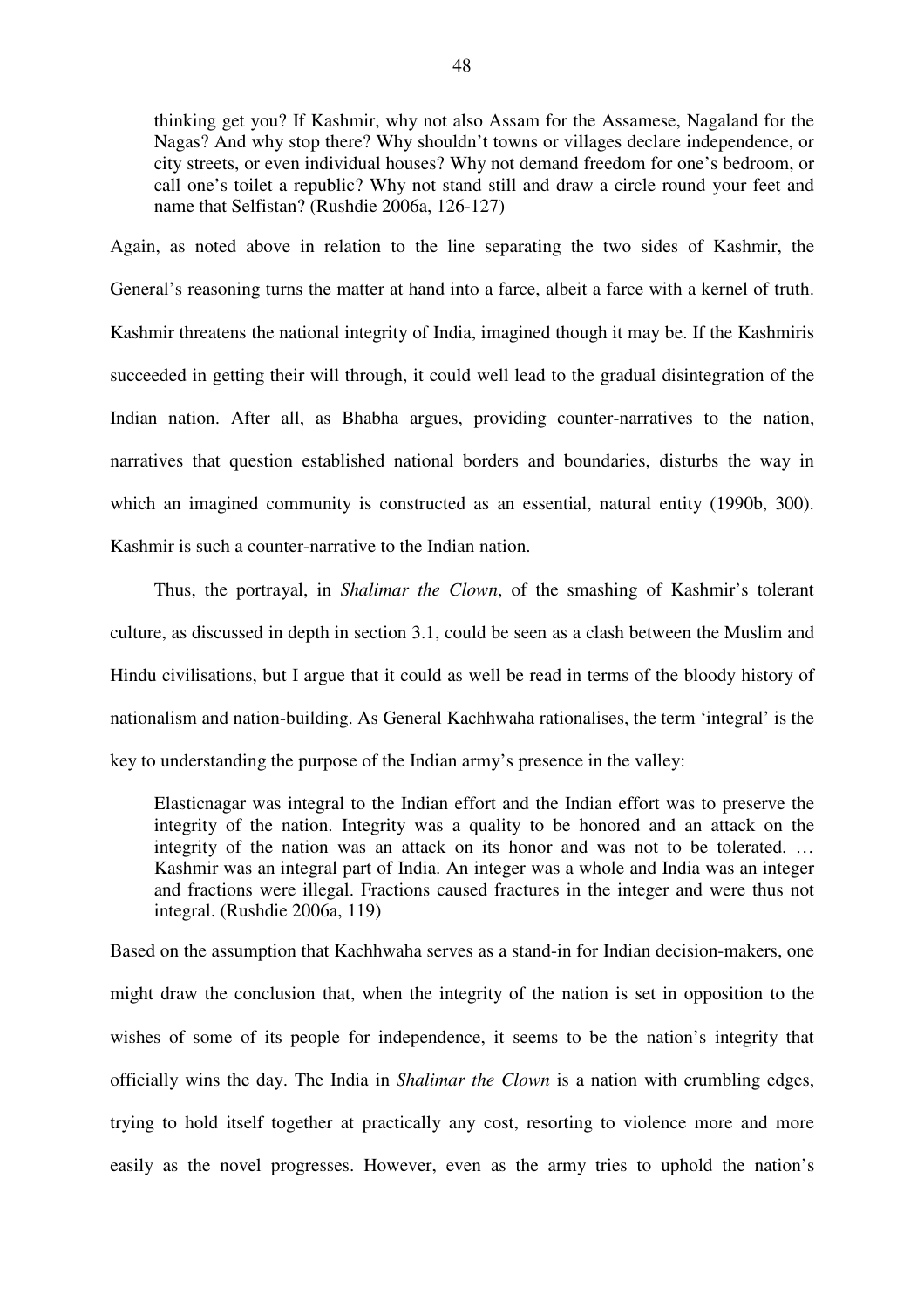integrity at its borders, it also gives rise to stronger opposition and unwittingly urges people to join resistance movements and terrorist factions; in short, causing sharper divisions to emerge not only across its borders but also within the nation, making the nation's crumbling a greater threat than before. I thus see the novel to argue that decolonisation and nationalism are not necessarily and only positive matters, and should not automatically be associated with freedom from oppression. Sivanandan argues that nationalism is a two-faced phenomenon, and could equally easily manifest itself in anti-colonialism and colonial liberation as in neocolonialism: it can lead to tyranny as easily as to liberty (Sivanandan 46). For the Kashmir of *Shalimar the Clown*, it would seem that British colonialism was better than Indian nationalism.<sup>16</sup> On the other hand, one could read Indian chokehold rule over Kashmir in the novel as another kind of colonialism as well, a colonialism performed by a decolonised state over one of its more reluctant constituent parts. I would argue that Rushdie is here questioning a common presupposition that former colonies should not be seen as colonisers themselves.

In the end, after the Indian army has performed its crackdown on Kashmir, General Kachhwaha concludes that those rallying for Kashmiri independence have lost the game: "'Kashmir for the Kashmiris' was no longer an option. Only the big boys were left standing, and so it was to be Kashmir for the Indians or Kashmir for the Pakistanis whose proxies the terror organizations were. Things had clarified and the creation of clarity was after all the universal goal of military activity" (Rushdie 2006a, 387). The creation of clarity here refers to the elimination of the Kashmiris as a participant in the fight for the control of Kashmir. The Kashmiris with their traditions of peaceful coexistence, religious tolerance, and mixed customs and culture do not fit in Kachhwaha's equation of India-versus-Pakistan. For him, the

<sup>&</sup>lt;sup>16</sup> Rushdie has shown his aversion to nationalism elsewhere by stating that in his view, "[n]ationalism is that 'revolt against history' which seeks to close what cannot any longer be closed. To fence in what should be frontierless", furthermore stating that "[g]ood writing assumes a frontierless nation. Writers who serve frontiers have become border guards" (2003, 67). In *Shalimar the Clown*, he is as far as he can be from a border guard.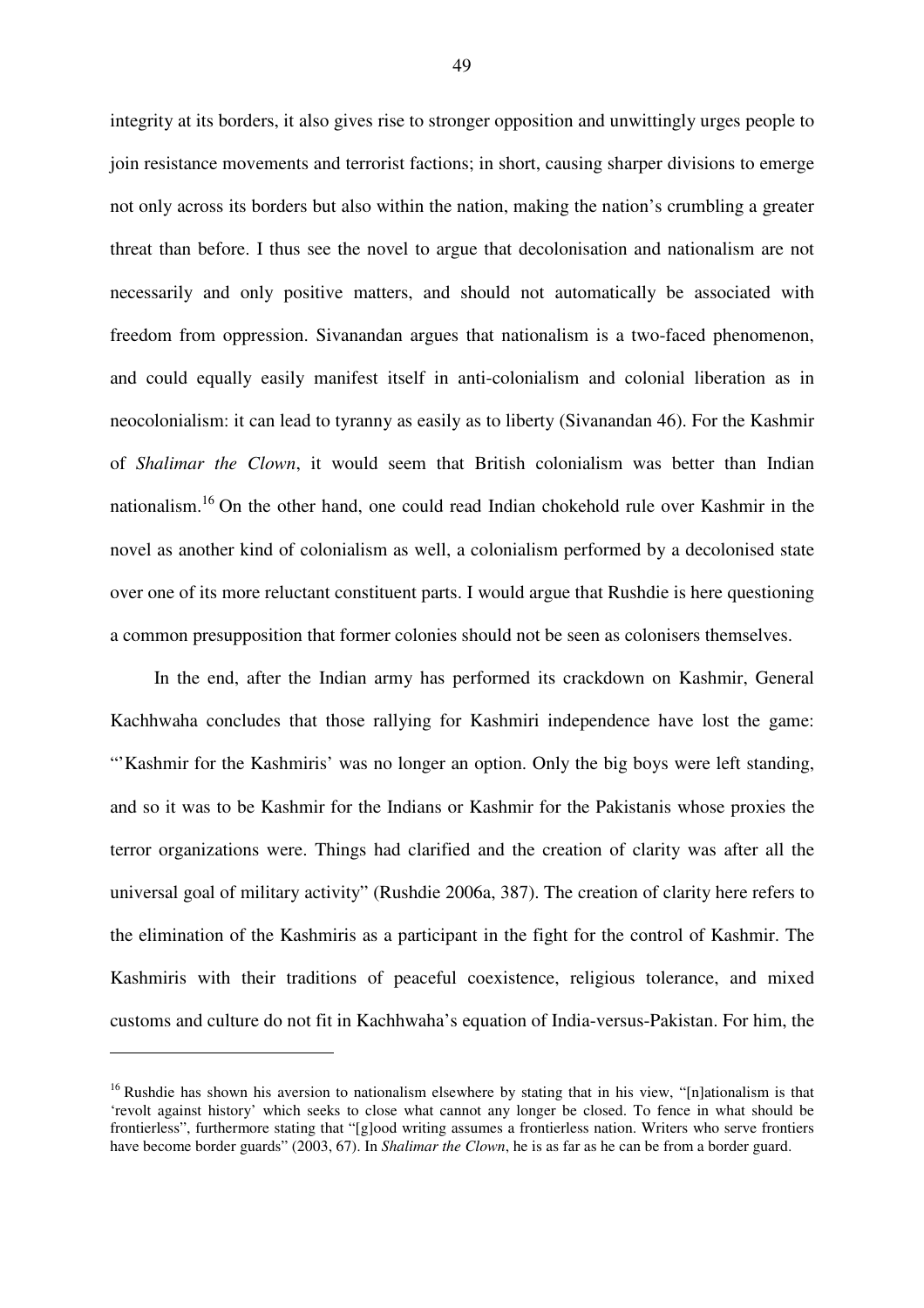existence of a community with a hybrid identity is not desirable, when there are two other communities with seemingly unified and seemingly opposing identities facing each other across the border. The border is there to separate people, and thus no one should live *on* the border, as the Kashmiris have apparently done. Thus, it is the attempt to be a pure identity that seems to be causing the trouble here, just as Weber argues in relation to Huntington's thesis on civilisational clashes (156). Furthermore, by omitting the Kashmiris from the equation, Kachhwaha simultaneously (at least in his mind) denies them subjectivity, which is one of the central components of nationalism. After all, as was mentioned in the previous section in relation to the Kashmiris creating their own past by remembering and forgetting, Bhabha argues that people are both objects and subjects of the nation they inhabit: they are objects in the sense that they "giv[e] the discourse [that produces the nation] an authority that is based on the pregiven or constituted historical origin or event" and subjects because, in their daily lives, they validate that discourse by repeating and reproducing it (1990b, 297). When the Kashmiris are denied the possibility to narrate their own nation, they are also denied the position of subjects. Instead, they become the objects in the narratives of other nations, namely India and Pakistan. Thus, it makes sense to say that the conflict in Kashmir is the legacy of decolonisation and nationalism in the two countries between which it is situated.

Kashmir is not, however, the only location in *Shalimar the Clown* that has been fought over, partitioned, and made violent. The connections wrought in the novel between seemingly disparate and spatially and temporally remote places are to the most part wrought through the main characters, especially through Maximilian Ophuls and his daughter India/Kashmira. More specifically, it is Max with his roots in World War II Strasbourg as well as in the quintessential postmodern metropolis of Los Angeles that is perhaps the greatest connecting point in the novel. After all, for Max, Kashmir is one lost paradise among others. Furthermore, it is Max who draws an analogy between Alsace, the formerly contested borderland between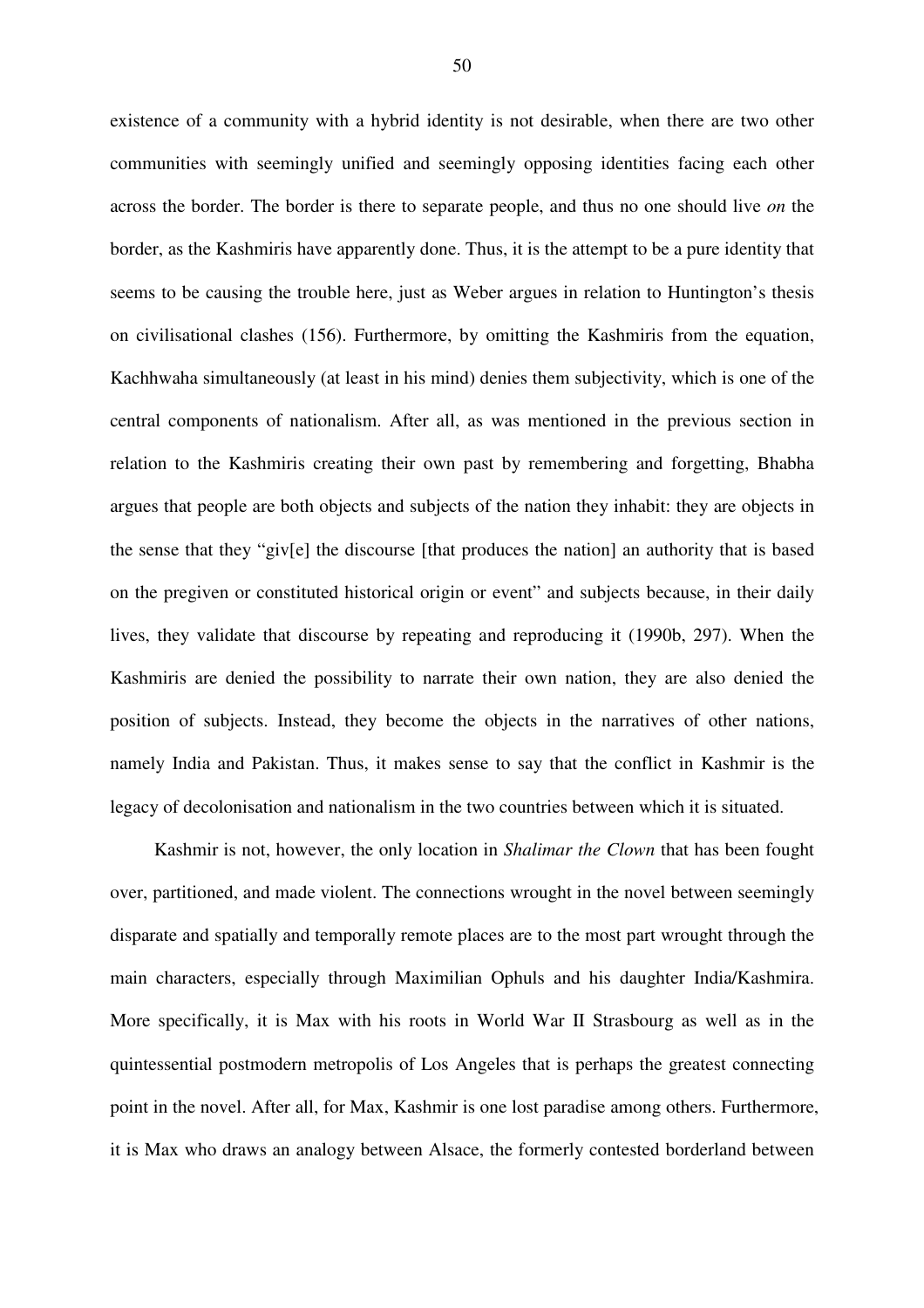Germany and France, and the partitioned Kashmir. When he is appointed the US ambassador to India, he states that

it was because he was from Alsace that he hoped he might be able to understand India a little, since the part of the world where he was raised had also been defined and redefined for many centuries by shifting frontiers, upheavals and dislocations, flights and returns, conquests and reconquests … (Rushdie 2006a, 171-172)

Max's account is historically accurate since, in the past, Germany and France fought over the possession of Alsace-Lorraine, and the area has been under the rule of both. As early as 1918, Eckhardt stated that after France had to cede Alsace-Lorraine to Germany in 1871, the area became "one of the most difficult and most permanent problems of international relations" (431). Similar to Kashmir, Alsace-Lorraine was situated on a disputed borderland between two nations. Furthermore, Eckhardt also claims that the people of the area do not regard themselves to be either German or French but Alcase-Lorrainers (441), similar to Kashmiris who have not identified themselves as Indians or Pakistanis. Both areas have been diverse in religions: Kashmir with its Hindus and Muslims and Alsace-Lorraine with Protestants, Catholics, and an important Jewish community (Boswell 568). In this sense, there is a parallel between Kashmir and Alsace-Lorraine. Margolis also makes a connection between the two locations in saying that "[t]o bitter enemies India and Pakistan, Kashmir plays the same inflammatory role as Alsace-Lorraine did between France and Germany from 1870 to 1945, a jealously disputed territory that arouses fierce irredentist hatreds and exaggerated fears in both nations"  $(65)$ .<sup>17</sup>

Furthermore, the Strasbourg of Max's youth is, to him, a utopian place that during the Second World War suffered a fate similar to that of Kashmir:

His beloved Strasbourg metamorphosed … from river jewel into cheap Rhinestone. It

<sup>&</sup>lt;sup>17</sup> However, as Margolis also notes, the Franco-German conflict over Alsace and Lorraine has been solved (176). Nowadays, Strasbourg is located in the heart of an integrating Europe and the European Union, both geographically and because it acts, together with Brussels, as the home of the European Parliament.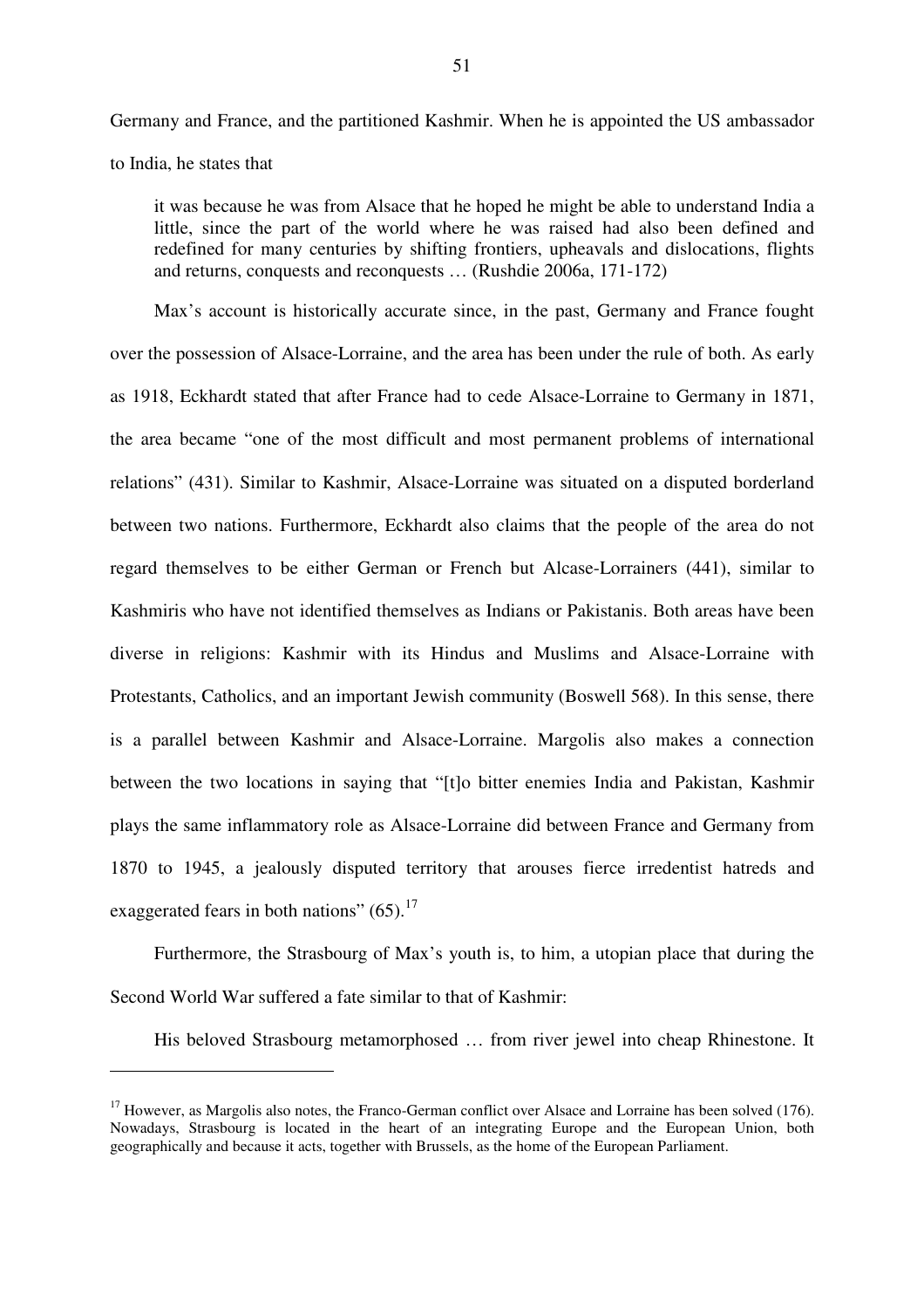turned into tasteless black bread and too many rutabagas and the disappearance of friends. Also the sneer of conquest above the collar of the gray uniform, the living death of collaboration in the eyes of the beautiful showgirls, the stinking gutter finales of the dead. It became rapid capitulation and slow resistance. Strasbourg, like Paris, shapeshifted and was no longer itself. It was the first paradise he lost. (Rushdie 2006a, 175)

On the basis of this extract, the path that Strasbourg followed during the war seems quite similar to Kashmir's path. Kashmir too changed its shape from a garden of tolerance into a contested terrain occupied by army camps and terrorised by religious fundamentalists. Most of the Kashmiris also seemed to give in to rather than hold out against their demands, demonstrating their own version of "rapid capitulation and slow resistance". In World War II Strasbourg, like in Kashmir, one can see the uglier face of nationalism. By pointing out and making use of these similarities between Kashmir and Alsace, I would argue that *Shalimar the Clown* also connects East to West, draws a parallel across a dividing line that has frequently been viewed insurmountable.

Indeed, when Max visits Kashmir for the first time, and for the first time lays his eyes on the Line of Control running across its terrain, he almost immediately draws a parallel between the conflicted territory opening before him and the "whiplash movements of the Franco-German frontier across its people's lives" (Rushdie 2006a, 226). The view in front of him is both spatially and temporally far from the Strasbourg of his youth, but he nonetheless sees their similarities: "Could any two places have been more different, he asked himself; could any two places have been more the same? Human nature, the great constant, surely persisted in spite of all surface differences" (*ibid.*). In other words, Max's devout wish is that, no matter what divides people, they are always connected by their shared humanity.

On the other hand, Max also doubts his capabilities to grasp the scope of the Kashmiri conflict, as well as taking a suspicious stance to interpreting by drawing parallels:

For the rest of his life Max Ophuls would remember that instant during which the shape of the conflict in Kashmir had seemed too great and alien for his Western mind to understand, and the sense of urgent need with which he had drawn his own experience around him, like a shawl. Had he been trying to understand, or to blind himself to his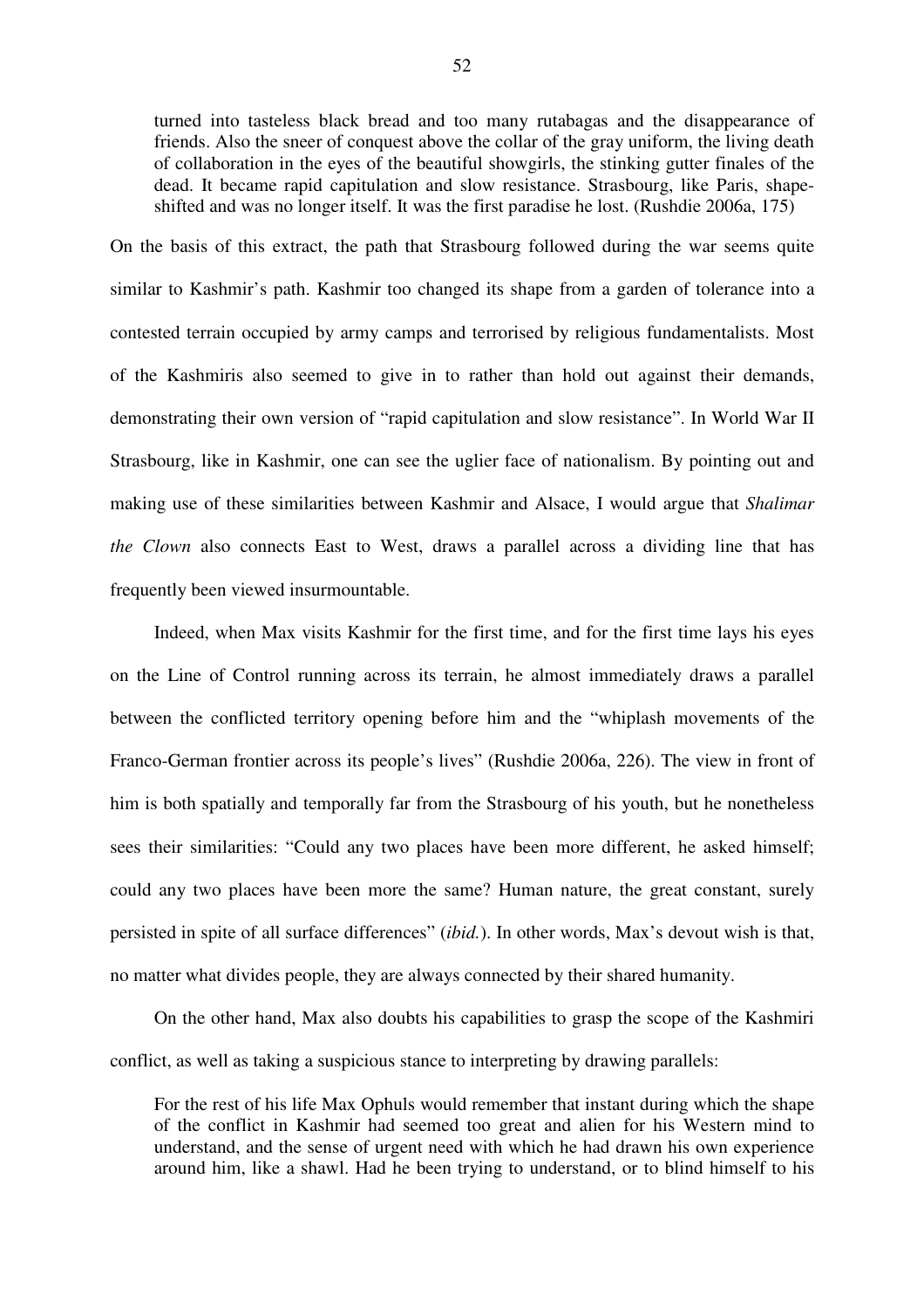failure to do so? Did the mind discover likeness in the unlike in order to clarify the world, or to obscure the impossibility of such clarification? He didn't know the answer. But it was one hell of a question. (Rushdie 2006a, 226)

In effect, what Max ponders here is whether it is prudent or even acceptable to draw analogies that are general enough to connect wartime Strasbourg with Kashmir in the claws of India and Pakistan. On the other hand, how is he to make sense of the conflict before him without drawing from his own experiences? Is there likeness in the world, or is likeness merely something that is projected onto the world to make sense of it? These same questions could be asked of Huntington's clash of civilisations thesis. Huntington states that his thesis "provides an easily grasped and intelligible framework for understanding the world, distinguishing what is important from what is unimportant among the multiplying conflicts, predicting future developments, and providing guidelines for policy makers" (2002, 36). In *Shalimar the Clown*, Rushdie refutes the possibility of formulating "an easily graspable and intelligible framework for understanding the world", but he also seems to question the relativism inherent in the belief that every situation is unique in itself and fundamentally different from other situations.

Finally, of the main locations in the novel, there is Los Angeles, a quintessentially cosmopolitan metropolis on the western edge of the United States. It is fitting that Rushdie should choose this particular city, since it is in Los Angeles that many of the consequences of globalisation and migration are played out. Firstly, it is characterised by social heterogeneity, spatial extensiveness, local autonomies, and decentred politics; it is a place where one can see localisation and fragmentation in action (Dear 14-15). As a consequence of massive migration, both global and domestic, over the past few centuries, it has become possibly the most racially, ethnically, and culturally diverse metropolis in the world. In Los Angeles, migrants from Mexico, from all over Asia, and from Central and Southern Europe come into contact with white and black Americans, who themselves have their histories in voluntary or forced migration (Soja and Scott 5-6, 10, 14-16). All this is shot through with an "undercurrent of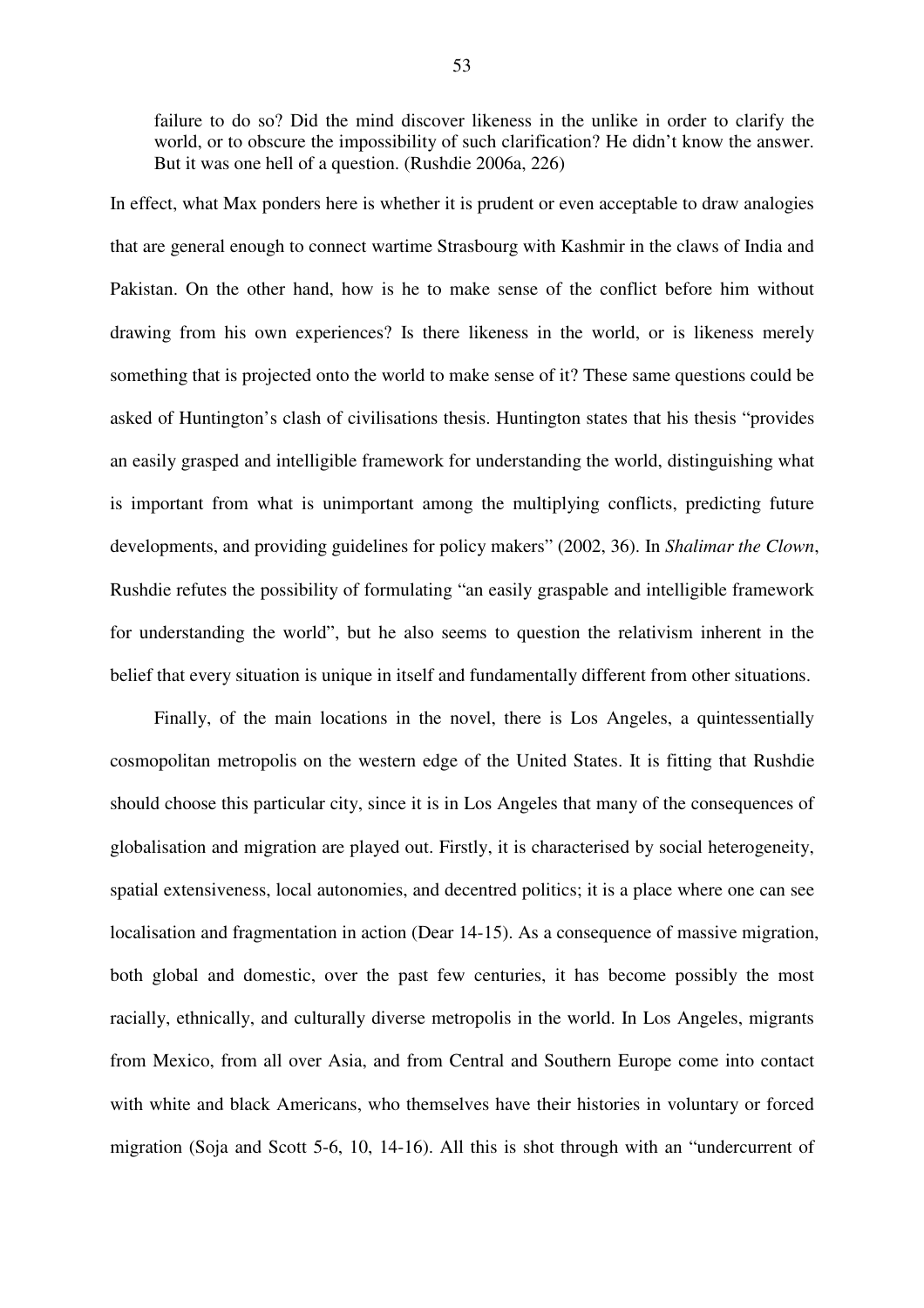racism and xenophobia", occasionally breaking through in violent riots (Soja and Scott 4), explained by the fact that "Los Angeles's evolution into a multiethnic world city was built on ethnic and racial inequality" (Ong and Blumenberg 325). Thus, it is the location of several cultural fault lines, not to mention the San Andreas Fault between the Pacific and the North American tectonic plates ("Fault", *Britannica Concise Encyclopedia*), a place where both geological and cultural earthquakes can take place. In an era of globalisation in which, as noted in section 2, the politics of identity has been substituted with the politics of difference, and in which the margin has made its way to the centre, Los Angeles is a model for the centrality of the margin.

In *Shalimar the* Clown, Los Angeles is a city with no clear centre, a characteristic that Max admires because "[t]he idea of the center was in his view outdated, oligarchic, an arrogant anachronism. To believe in such a thing was to consign most of life to the periphery, to marginalize and in doing so to devalue" (Rushdie 2006a, 26-27). Because of its lack of a focal point, Max sees Los Angeles as "the true democratic city of the future" (*ibid.*). However, this model of the democratic metropolis of tomorrow has its history in Spanish colonialism as well as America's own internal expansion, while its present is characterised, among more positive images, by "the changing gang culture of the barrios, the trailer-park families in the shadow of the freeways, the swarming immigrant armies that fed the housing boom, the new pleasantvilles being built in the firetrap canyons to house the middle-class arrivistes, the lesspleasantvilles in the thick of the urban sprawl filling up with the Koreans, the Indians, the illegals" (Rushdie 2006a, 414-415). India/Kashmira, who is planning on making a documentary of contemporary life in California by returning to its colonial roots and following the trail of the first European land expedition in the area, is after precisely this side of the metropolis: "she wanted the dirty underbelly of paradise, the broken harp-strings, the cracked haloes, the narcotic bliss, the human bloat, the truth" (*ibid.*). Thus, in my view,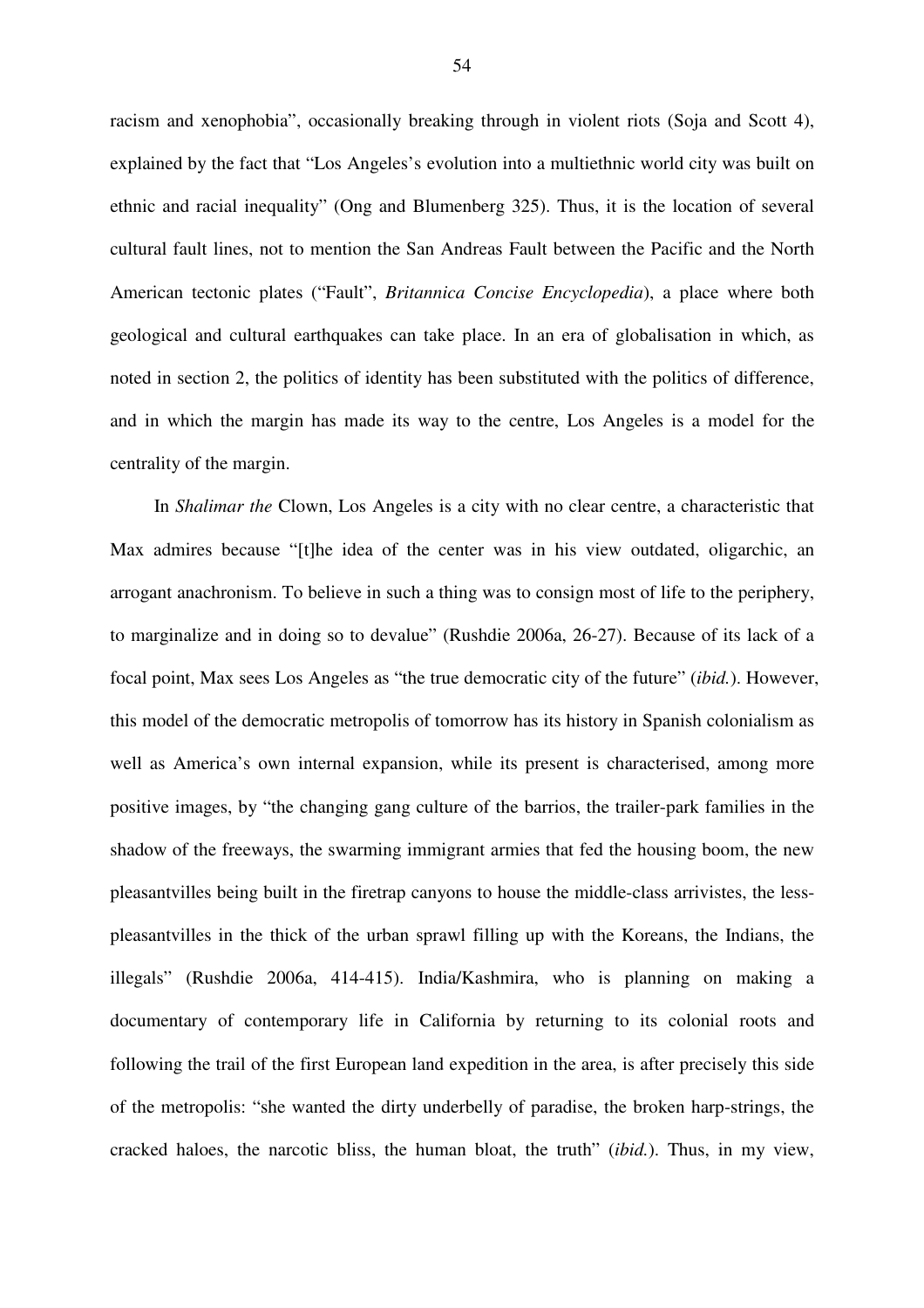California is another lost paradise in *Shalimar the Clown*, a place that does not manifest its potential to be a model for the future, a metropolis where, due to the lack of a centre, all the constituent parts could be equal.

Yet, as Bhabha maintains, "it is the city which provides the space in which emergent identifications and new social movements of the people are played out" (1990b, 329). Supposedly this is because it is in cities such as Los Angeles that people from different cultural and ethnic backgrounds most often come into contact with each other, and because cities with a highly varied cultural make-up have turned into in-between spaces for many migrants and their descendants. Nevertheless a multicultural city in a globalising world may only be multicultural on the surface. What seems like a melting pot of cultures may, in fact, be riven by social and economic inequalities. It may be divided into separate cultural communities that have little contact with each other. According to this interpretation, multiculturalism does not refer to hybridity in the sense of the mixing of traditions and the creation of new identities. Here cultural diversity actually means the separation and segregation of cultures (McLeod 227-228), or, to use a formulation provided by Rushdie in an interview, "little apartheids" (2009, 78).<sup>18</sup> This is the most fitting description of the multiculturalism in real-life Los Angeles (see Dear, Ong and Blumenberg, Soja and Scott), and also a description provided, albeit between the lines, for the Los Angeles of *Shalimar the Clown*.

In the end, the Los Angeles of the novel turns out to be as violent as Kashmir and Strasbourg. In the novel, "[e]verywhere was a mirror of everywhere else. Executions, police brutality, explosions, riots: Los Angeles was beginning to look like wartime Strasbourg; like

<sup>&</sup>lt;sup>18</sup> In the interview, Rushdie shows his support for cultural integration over multicultural appeasement, because in his opinion, multiculturalism should mean the mixing of cultures, not the strengthening of the differences separating them (2009, 78). In *Shalimar the Clown*, rather than stating his personal opinions outright, he rather demonstrates what, in his opinion, is the darker side of multiculturalism: its creation of "little apartheids".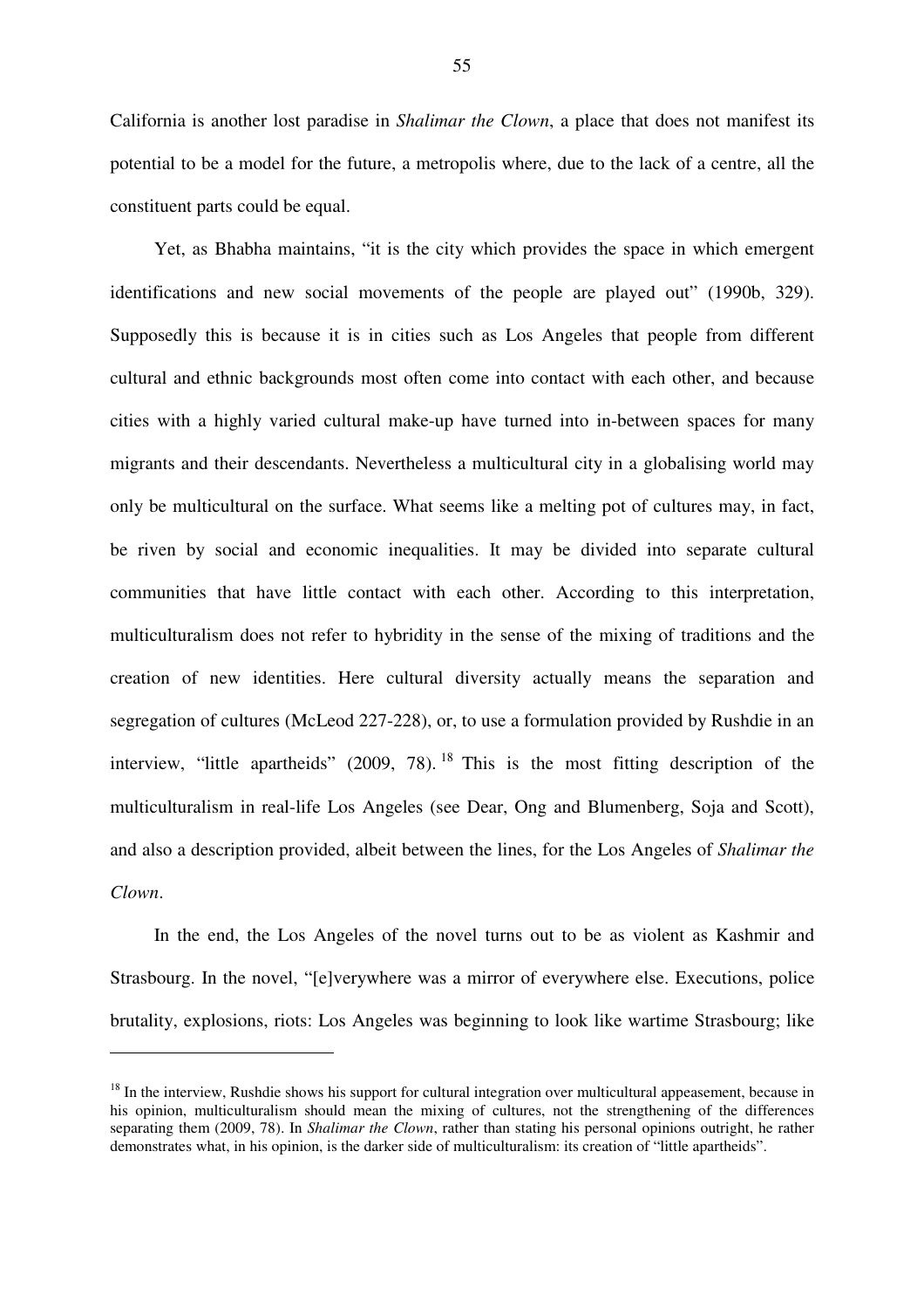Kashmir" (Rushdie 2006a, 443). This is the Los Angeles of the early 1990s, during the riots precipitated by the beating of Rodney King by policemen. Again, connections are drawn across the boundaries of time and space to bring distant places together. The amateur videotape of Rodney King's beating "looked, to many people, like something from Tiananmen Square or Soweto" (*ibid.*). Furthermore,

When the King jury found the policemen not guilty, the city exploded, giving its verdict on the verdict by setting itself on fire, like a suicide bomber, like Jan Palach. … drivers were being pulled from their cars and chased and beaten by men holding rocks. The motionless body of a man called Reginald Denny was being savagely beaten. A huge piece of cinder block was thrown at his head by a man who did a war dance of celebration and made a gang sign at the sky, taunting the news helicopters and airline passengers up there, maybe even taunting God. Stores were looted, cars were torched, there were fires everywhere … What was burning? Everything. (Rushdie 2006a, 443- 444) 19

Thus, there is as much potential for violence in Los Angeles as there is in Kashmir or in Strasbourg. I would argue that what seems to be most important to note about the parallels drawn in the novel is that, above all else, the connecting point between these remote places and spaces and the different ethnic groups inhabiting them is violence.

On top of or underneath or intertwined with the other locations in the novel is the phantom world of (mostly fundamentalist Islamic) terrorism, which both Shalimar and Max inhabit. It shows the darker side of globalisation and the blurring of boundaries: terrorism as a border-crossing phenomenon. It cannot be contained within certain geographical limits, nor can it be characterised by solely local or national interests. According to Mendes, the novel "highlights the way transnational terrorist networks and fundamentalist movements have assisted in the weakening of territorial borders", thus "postulating … a new age of the post-

<sup>&</sup>lt;sup>19</sup> Reginald Denny was "a white trucker innocently passing through the heart of the riot area, [who] was brutally beaten by bricks to the head from four attackers". Denny was one of many innocent bystanders who were attacked by rioters. What made his beating famous was the fact that, like the beating of Rodney King by members of the Los Angeles Police Department, it was caught on videotape and shown on television (Siegel 140).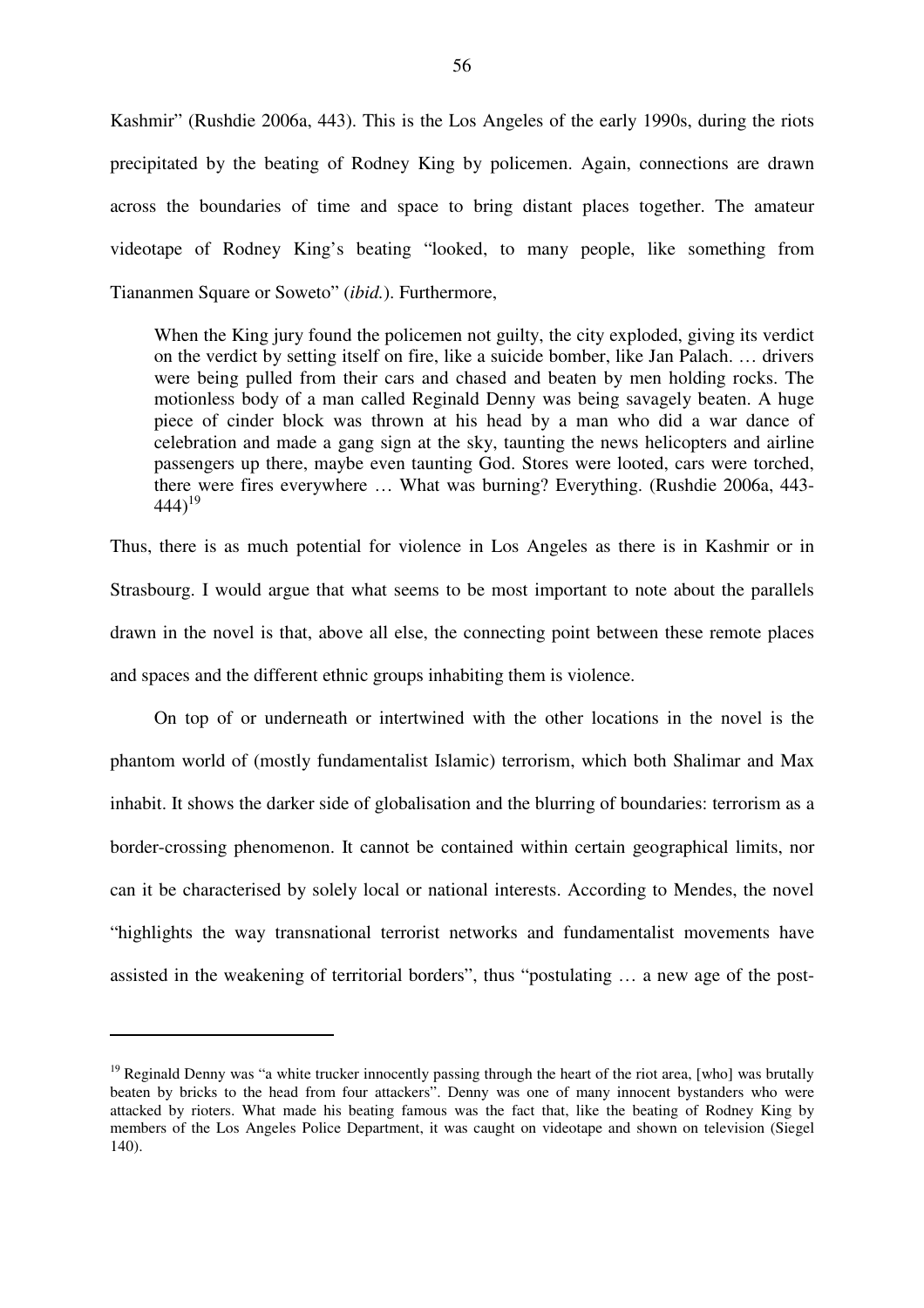frontier" (97).<sup>20</sup> It rather seems that the terrorism in *Shalimar the Clown* occupies an inbetween space. If one uses Huntington's theory as a starting point in its analysis, it is situated somewhere on the fault lines of the Islamic civilisation, on the margins that are in contact, often violently, with other civilisations. What terrorism has created, in Tygstrup's words, is "a new territory in the network of training camps, hideaways, trafficking routes, and unregistered vessels that grows and expands to become an unprecedented actor in the state of world affairs" (209). In a way, it stands for the movement from local to global acts of resistance. This is the world that Shalimar enters when he goes over the mountains to learn the crafts of terrorists.

Part and parcel weapons training and other such crafts the prospective terrorists learn in *Shalimar the Clown* is religion as taught by the iron mullah Bulbul Fakh. Curiously, when he preaches to the recruits about the primacy of ideology, his arguments seem to follow the same course of thinking as Huntington's in his clash of civilisations thesis:

Ideology was primary. The infidel, obsessed with possessions and wealth, did not grasp this, and believed that men were primarily motivated by social and material self-interest. This was the mistake of all infidels, and also their weakness, which made it possible for them to be defeated. The true warrior was not primarily motivated by worldly desires, but by what he believed to be true. Economics was not primary. Ideology was primary. (Rushdie 2006a, 331)

This is a very close duplicate of what Huntington writes, although for some reason he does not see religion as ideology. As recounted in section 2, he argues that cultural identity takes primacy over economic and political issues. He makes a distinction between, on the one hand, conflicts during the Cold War, which were related to economy and ideology and in which people could choose and change their sides, and on the other, conflicts after the end of the Cold War, which will be fought over cultural or civilisational issues, and in which choosing

 $20$  Mendes is here referring to Rushdie's own thesis of the post-frontier, as summarised in the theory section in footnote 4.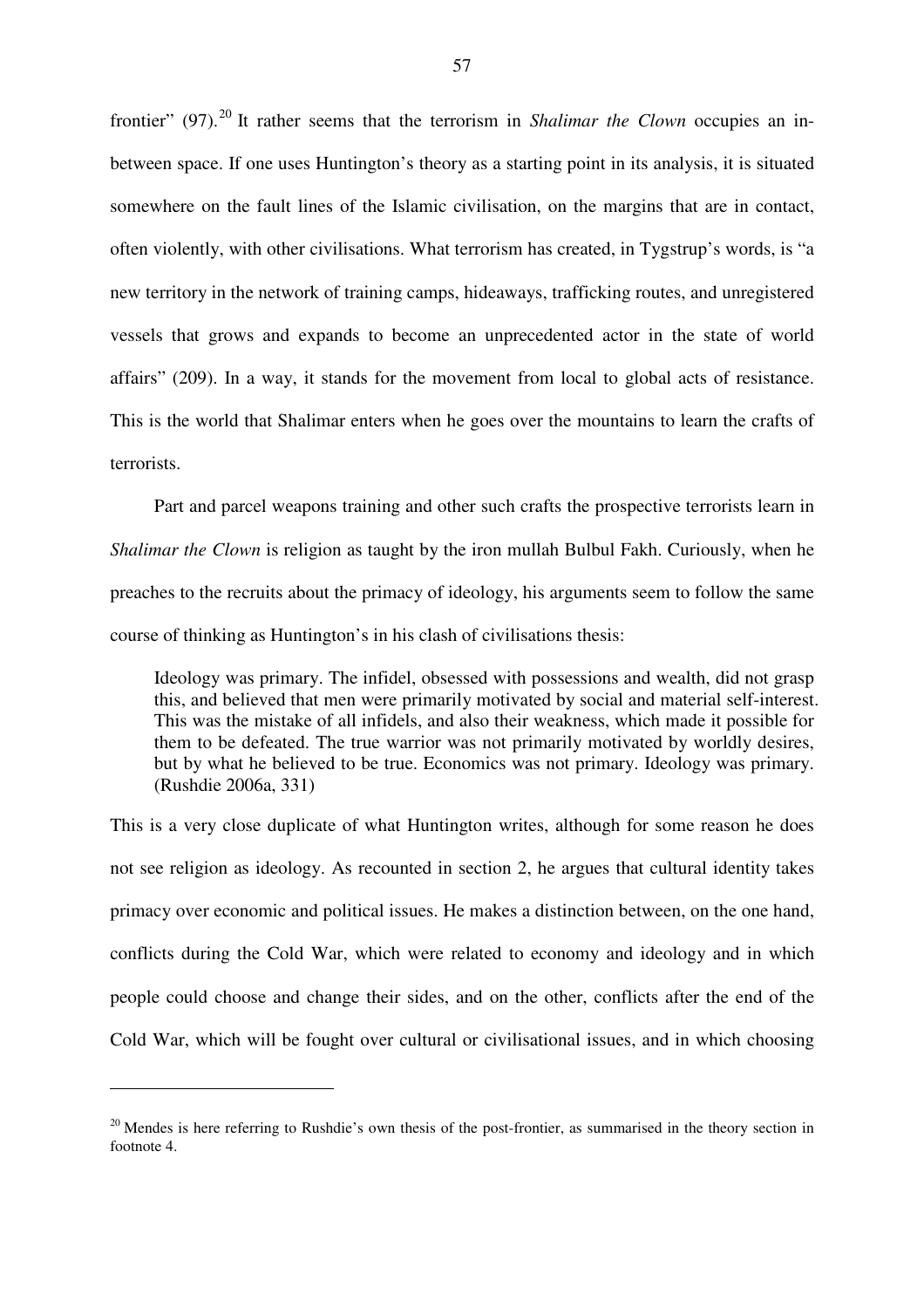and changing sides becomes an impossibility because culture is a given (Huntington 1993, 27). In the above quote from *Shalimar the Clown*, the iron mullah hints to the fact that he has realised this distinction when the "infidels" supposedly have not. They think it is all about money and possessions, when in fact, according to the mullah, it is about the truth.

What is the truth, then? It is here that Rushdie truly shows his contempt for essentialism and religious fundamentalism. The iron mullah preaches about the truth without ever actually telling what it includes. He demands his listeners to surrender to the truth, to give up everything they have, including their families and their pasts, for the truth. All he tells of it to the recruits is that everything they thought they knew is a lie. As can be deduced from the following quote, the truth seems to be against everything the infidel believes in:

The infidel believes in the immutability of the soul … But we believe that all living things can be transformed in the service of the truth. The infidel says that a man's character will decide his fate; we say that a man's fate will forge his character anew. The infidel holds that the picture of the world he draws is a picture we must all recognize. We say that his picture means nothing to us, for we live in a different world. The infidel speaks of universal truth. We know that the universe is an illusion and that truth lies beyond the illusion, where the infidel cannot see. The infidel believes the world is his. But we shall drive him from his redoubts and cast him into darkness and live in Paradise and rejoice as he plunges into the fire. (Rushdie 2006a, 334)

I would argue that Bulbul Fakh seems to preach an ideology of absolute opposition, in which it is not possible to agree with the "infidel" on anything. He is preaching that because the world is in disarray, God has sent them a martial religion, at the root of which is "the desire to crush the infidel" (Rushdie 2006a, 327). Thus, crudely put, the truth brings down all boundaries within its realm while opposing all that is outside it. This closely resembles Weber's construction of Huntington's thesis on the clash of civilisations: conflicts are caused by differences which are located at the fault lines of civilisations, automatically assuming that civilisations are difference-free within (162).

What is most important about the preachings of the iron mullah is not whether he is right or wrong, or whether it is indeed the truth he is preaching, but the fact that he gains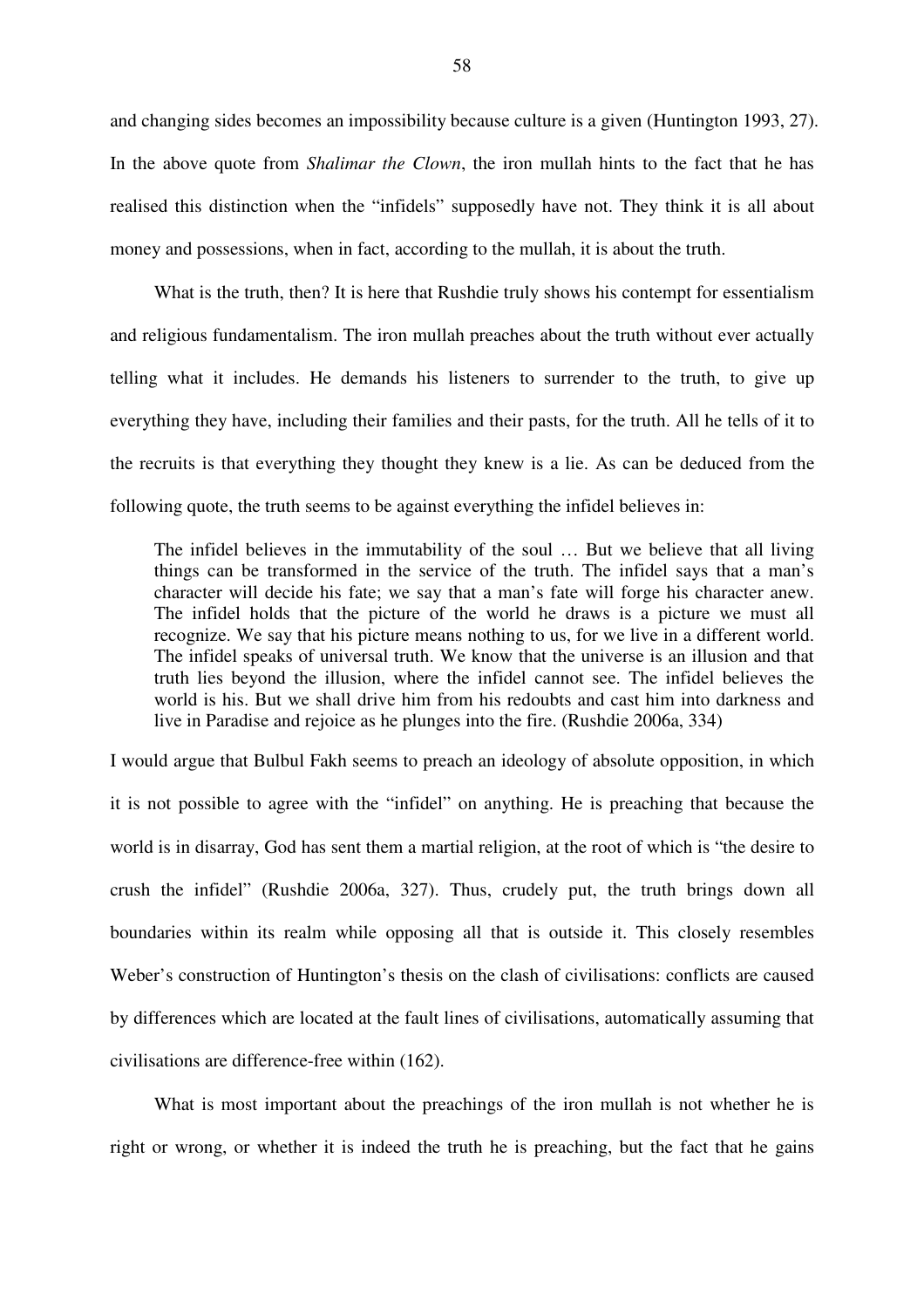followers. The men are drawn to his unwavering belief in the truthfulness of what he preaches: "[t]he new recruits listening to the iron mullah felt their old lives shrivel in the flame of his certainty" (Rushdie 2006a, 333). Certainty makes the thorough explanation of the truth unnecessary. Similarly, as argued in section 2, it does not matter whether Huntington's clash of civilisations thesis is right but whether people perceive it to be right and apply it to practice as if it were. Certainty in the rightness of a cause makes people follow it, often without question. This is what happens to one of Shalimar's co-recruits, whom Rushdie has ironically named "the invisible commander". In his fervour for the truth, he strips naked and declares that he has no name, face, body, or soul except those the truth wants him to have:

While the invisible commander was naked, Shalimar the clown had understood how young he was; probably only eighteen or nineteen years old, young enough to be prepared to erase himself in a cause, young enough to make himself a blank sheet upon which another man could write. (Rushdie 2006a, 333)

In other words, the invisible commander is like a glass bowl: transparent until it is filled with whatever one wants to fill it with. Here, as Fernández-Kelly points out, we see how "Rushdie's outrage over the depersonalizing actions of extreme Muslims is tempered by his understanding of the effects that such actions can have on young vulnerable men" (473). On the other hand, through the invisible commander one can also see Rushdie's contempt for fundamentalist Islam's empty core: he gives everything to the truth and in exchange gains true invisibility, becomes nothing.

Thus, as Fernández-Kelly points out, the novel implicitly condemns any military activities and violence, including terrorism, that is threatening to destroy local differences and create a unified Muslim world opposing the arrogance of the West (473). This is what the iron mullah is attempting to do in his sermons. Put shortly, he is preaching absolute similarity within the community of the servants of the truth and absolute difference to the infidel outside it. In other words, he is attempting to create a singular identity, to eliminate all matters that could possibly cause a conflict of interest, to bring down all boundaries within while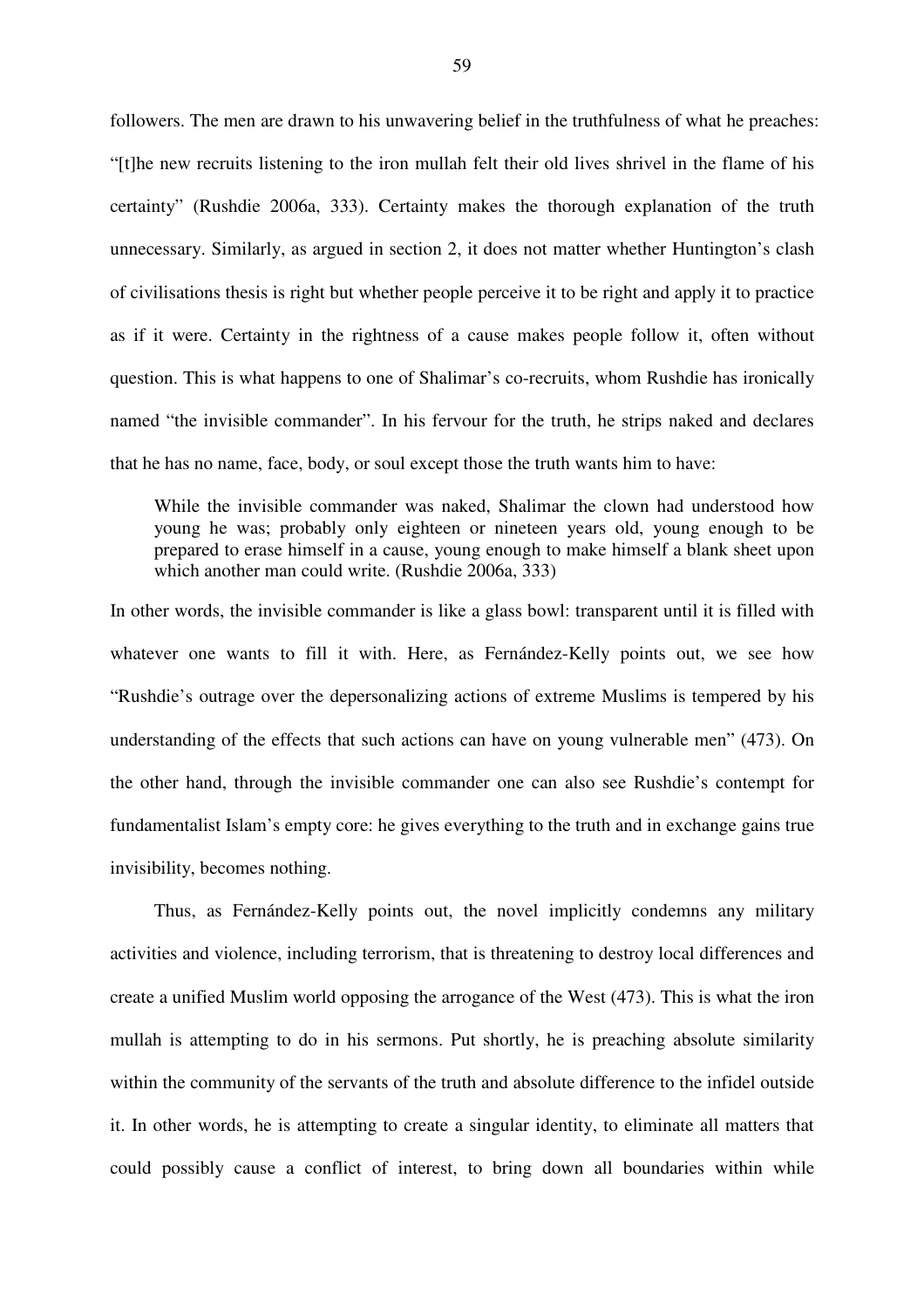strengthening the surrounding border. Curiously, this is also an apt description of Kashmir before the commencement of the conflict, as noted in 3.1, although the Kashmiris did not build a boundary around their community with the purpose of keeping others out. Furthermore, as will be shown in 4.2 below, it is also more or less what Max would want to do in the world: to bring down walls separating people from each other.

In reality, however, the terrorist movement in *Shalimar the Clown* is very heterogeneous within. There are those who give themselves to the truth, like the invisible commander, but also those who want to take part in terrorist activities but cannot give themselves up to the truth because they, like Shalimar, "also had private matters to attend to" (Rushdie 2006a, 334, see 4.1). In addition, the backgrounds of the fighters are various. There is, for instance, the Filipino Janjalani who seems to be driven by social reasons in his home country and the desire to cause mayhem among the perceived enemy, as well as a homosexual Afghan, who bends the truth so that his homosexuality instead becomes manliness, allowing him to share his bed with his boy-lover. It would rather seem that no matter how hard the iron mullah attempts to unify the movement within, it remains diverse in many respects. The same could be argued about Huntington's civilisations: such enormous entities can never truly be homogeneous, no matter how hard one tries to rhetorically and discursively construct them as such. Thus, terrorism as described in *Shalimar the Clown* could be seen as a crude synonym of Huntington's thesis of civilisations, or any such attempt to collapse differences into one identity. On the other hand, it could as well be merely the political face of a movement which, if it showed its true internal fragmentation, would not obtain as much attention to its cause as by presenting a unified face. To use Fernández-Kelly's words, "Islamic fundamentalism is heterogeneous within but it is also the voice of political dissidence, couching communitarian complaints in the mantle of a universal movement" (473).

Thus, as I have argued above, *Shalimar the Clown* does not provide an easily graspable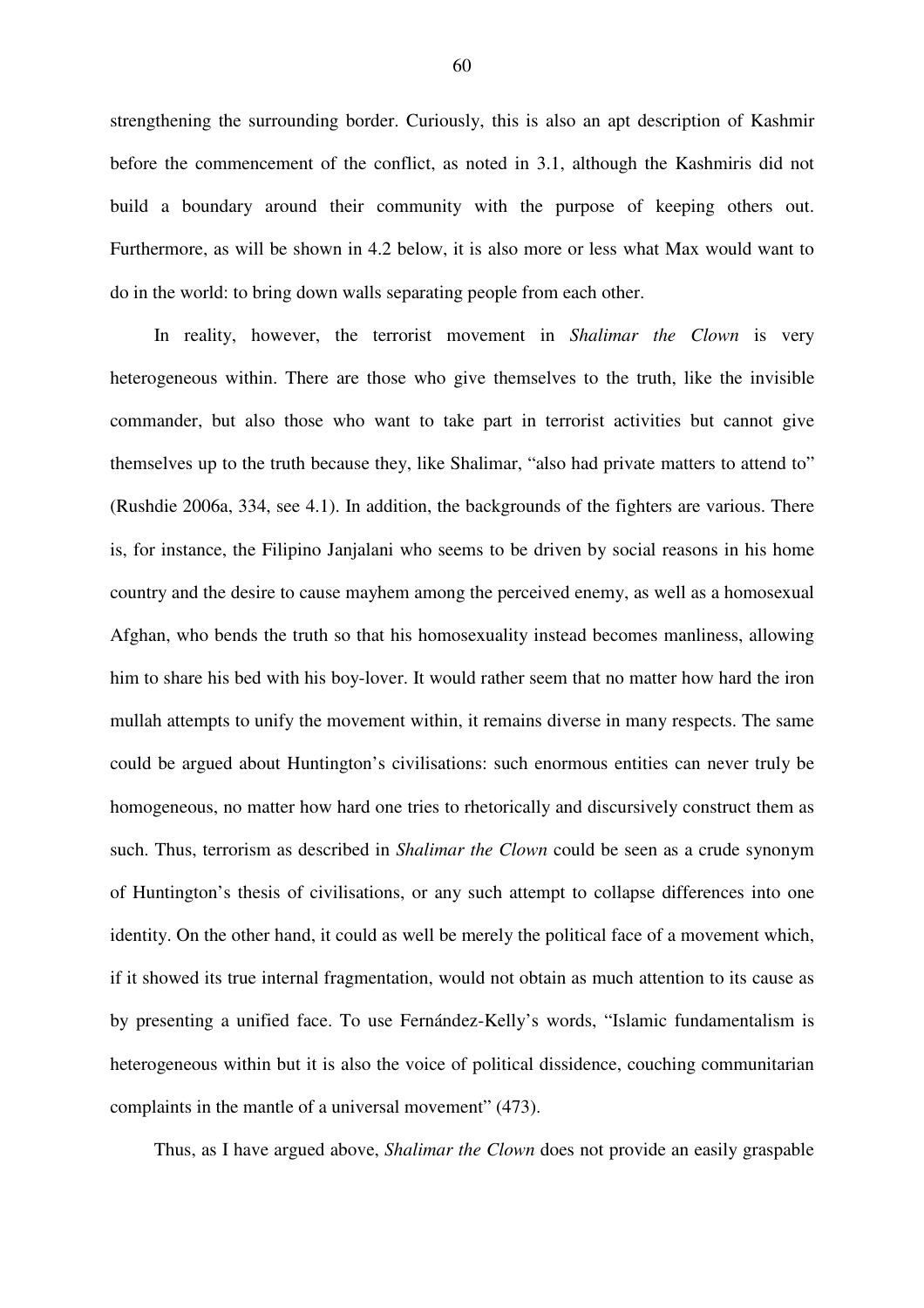picture of the world, but rather complicates it by presenting multiple interpretations. It presents the conflict in Kashmir not only as a religious dispute but also as a consequence of decolonisation and Indian and Pakistani nationalism. Nationalism is also what is behind the Second World War and Franco-German conflict over Alsace-Lorraine. The interpretations provided in the novel are further complicated because the novel draws parallels between places both spatially and temporally remote from each other, connecting the East to the West through similar experiences. The novel also discusses problems that globalisation has ushered in: multiculturalism with mutually hostile "little apartheids" as well as terrorism as a bordercrossing phenomenon. In the end, the novel seems to arrive at the conclusion that what connects the world, what makes differently constructed spaces seem similar, is the experience of violence. The reasons for its occurrence may be context-specific, or they may be roughly parallel, but if reasons are ignored, violence is the same the world over.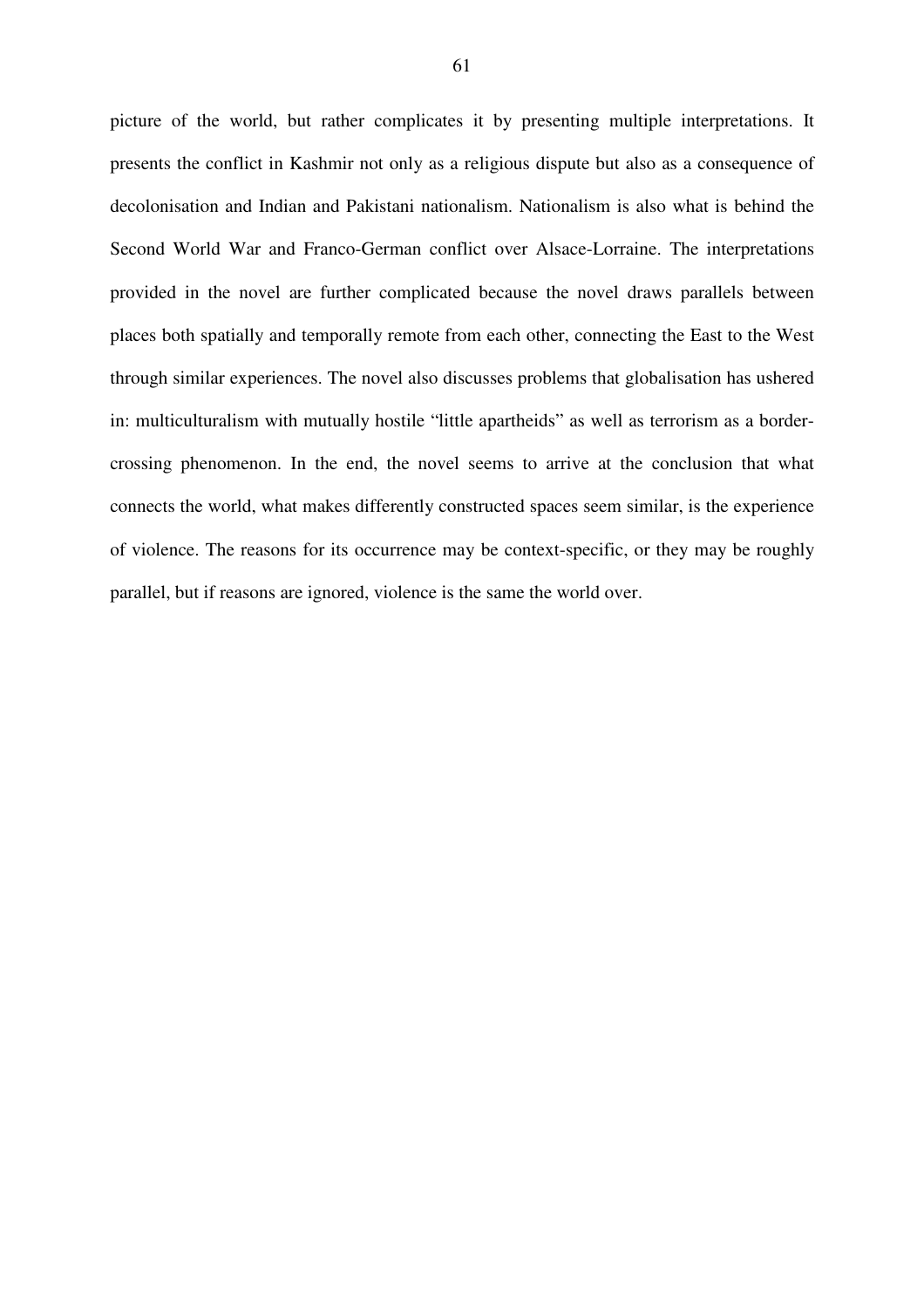## **4 Lives Flowing into Each Other: Configurations of Identity in** *Shalimar the Clown*

As has been explored in the previous two subsections, configurations of space affect people's daily lives. In the following two subsections, on the other hand, I will discuss how configurations of space are closely linked to the construction of identity. I will show that Boonyi, Shalimar, Max, and India/Kashmira are all, in their own way, located in an inbetween state. It is in this location that space and identity collapse into each other, creating a whole that cannot be viewed in full without taking into account both of its sides. This is best seen in the many allegorical readings the characters offer.

Furthermore, in section 4.1 I will discuss how both Boonyi and Shalimar, in their own ways, try to erase certain aspects of their pasts in an attempt to return to some kind of a point of origin, and how they are incapable of moving forward. In section 4.2 I concentrate on Max and India/Kashmira who succeed where Shalimar and Boonyi fail: they successfully utilise the resources provided by their pasts to move forward. Unlike Shalimar and Boonyi, they embrace their hybrid identities, Max up front and India/Kashmira more gradually and reservedly.

## **4.1 "The Muskadoon still scurried through her dreams": Shalimar and Boonyi**

It is difficult to draw a line between people and the space they occupy in the world. This is made abundantly clear in *Shalimar the Clown*, in which places flow into people and inhabit their bodies, at least allegorically or metaphorically. In other words, the walls between space and people come down because, as discussed in section 2 above, space as a cultural, social, and political entity is always produced by people. It is a construction of imagination, providing viable grounds for equating the people who do the imagining with the imagined space itself. As I will argue below, this is what, quite literally, has happened to the four main characters of *Shalimar the Clown*. Firstly, it is in names that one can see these connections between space and identity. With Boonyi, it is her original name that provides the link.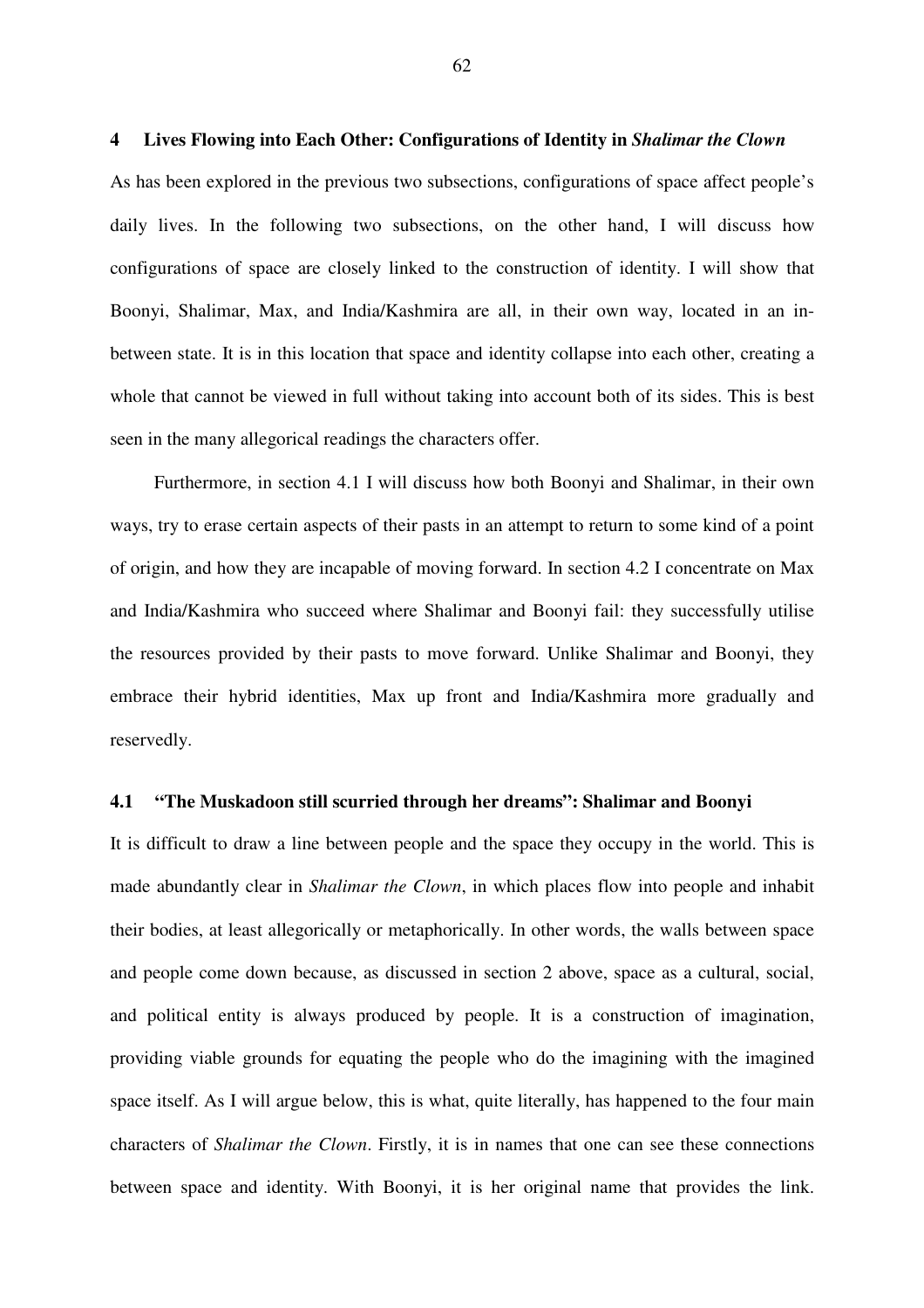Boonyi is merely a name she chose for herself in her youth, a "local word for the celestial Kashmiri chinar tree" (Rushdie 2006a, 56). It is a substitute for the original Bhoomi, meaning 'the earth', a name its bearer does not care to have: "My name is … mud and dirt and stone and I don't want it", she states (*ibid.*). Already here, in the desire to rename herself, one can see Boonyi's wish to break free from tradition, as already noted in section 3.1. She tries to do this by taking off with Max, but it turns out not to be as easy as it seems. As will be seen below, even celestial chinar trees have their roots.

Thus, it is Boonyi's original name, Bhoomi, which first points to the possibility of reading the character as "an allegory for the territory that nation states want to grab in order to consolidate their power" (Ganapathy-Doré 34). This is an example of a common practice in nationalism as well as colonialism to imagine the nation-state or any similar entity as a woman, a penchant that can be seen, for instance, in the figures of Britannia, Mother India, and the French Marianne (Loomba 215). In literary criticism on *Shalimar the Clown*, Boonyi is, indeed, most often seen to represent Kashmir (Ghanshyam 81, Murphy 354), which, crudely put, has been torn apart by the nationalist ambitions of India and Pakistan, as discussed in 3.2. Furthermore, the most common reading of Max and Boonyi's relationship seems to be allegorical as well, fuelled by Boonyi's own wordplay with her lover. When she becomes frustrated with her husband, Shalimar, for not rushing in to rescue her from the claws of the American diplomat, she begins to release that frustration by preaching her love for Kashmir. In this code-language, 'Kashmir' refers to Shalimar and 'the Indian armed forces' to Max and to "the American occupation of her body" (Rushdie 2006a, 248-249). However, this seems to imply that although Kashmir, in her mind, refers to Shalimar, it is more appropriate to equate it with Boonyi herself. Shalimar rather represents its people, whom Boonyi castigates for their cowardice and passivity "in the face of the horrible crimes committed against" them (*ibid.*). To Max she rants about the humiliation of 'the Indian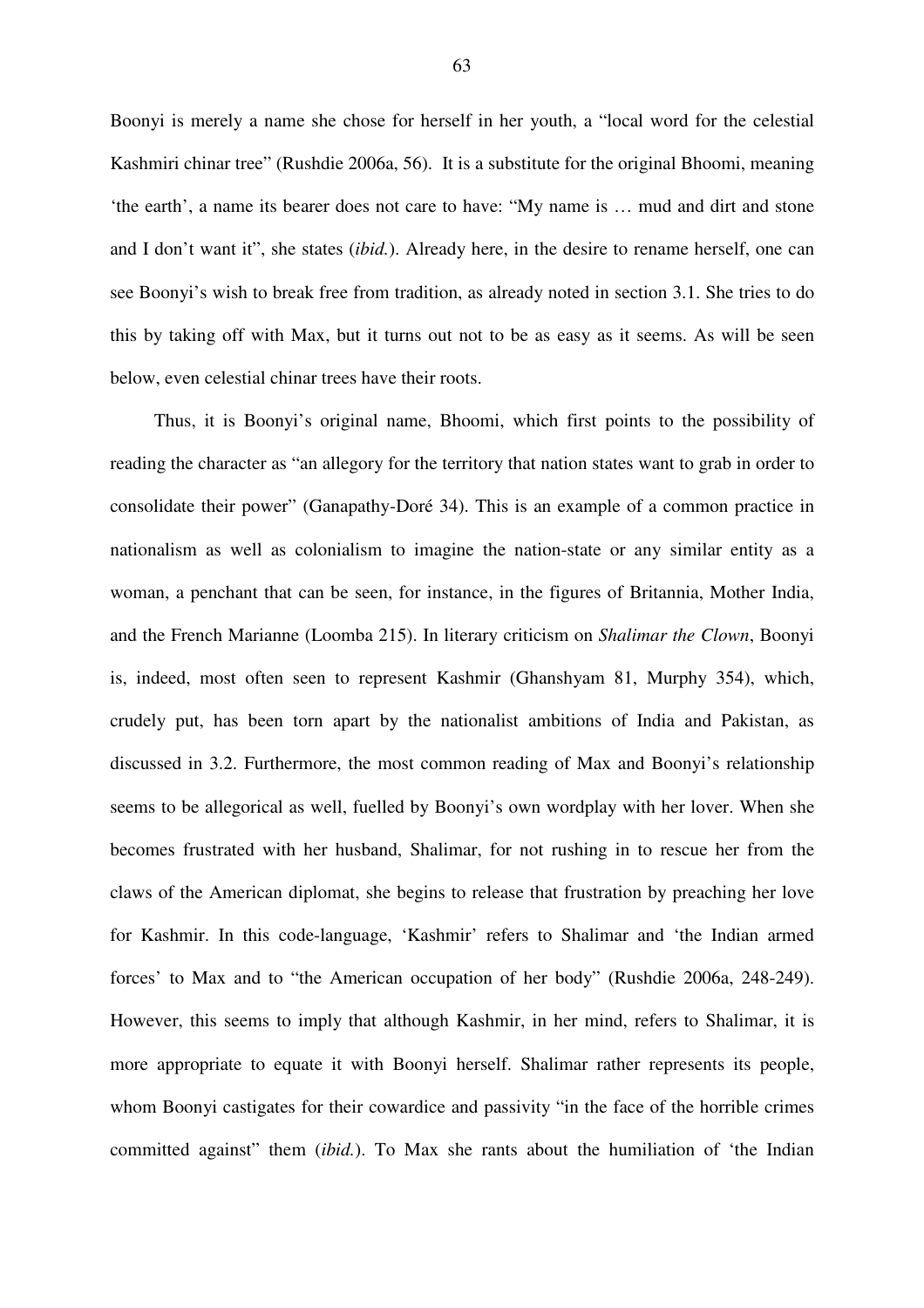army's' presence in 'Kashmir', about "the shame of having your boots march all over my private fields" (*ibid.*). While covertly expressing her love for and her frustration with her cuckolded husband, overtly it seems that Boonyi is criticising the Kashmiri people for not taking a more active role in opposing the Indian army's oppressive presence in the valley.

Just as Boonyi's original name invites one to see her as metaphor for land, so Shalimar's name also strengthens his allegorical significance in the novel. At the beginning of the book, the first time he is introduced to the reader as Max's new chauffeur,  $21$ India/Kashmira sees Shalimar as "[a] driver from paradise. His hair was a mountain stream. There were narcissi from the banks of rushing rivers and peonies from the high meadows growing on his chest, poking out through his open collar. Around him there raucously echoed the sound of the *swarnai*" (Rushdie 2006a, 13). This brings to her mind "the other Shalimar, the Mughal garden of Kashmir, descending in verdant liquid terraces to a shining lake" (Rushdie 2006a, 17). Above all, his "name meant 'abode of joy'" (*ibid.*). Furthermore, Shalimar's tale can be read as a parallel of the tale of Kashmir, in that they both experience a "drastic transition from innocence to betrayal" (Ghanshyam 80). Because of his naming, Detmers suggests that Shalimar has, in the novel, the "double role of being both a subject and an agent of the expulsion" from paradise (2010, 362). He is a victim of Boonyi's infidelity and the breaking of their marriage, thus standing in for the paradise and its traditions of tolerance that Boonyi's deed smashes, but by turning to violence and terrorism, he also participates in smashing that paradise.

Another, slightly different reading is provided by Murphy. He argues that Boonyi stands in for a Kashmir that can at least partly be blamed for having been "polluted by greedy aspirations for Western commodities" (354). In the end, she becomes bloated from excessive

 $21$  Shalimar acquires a job as Max's driver to get closer to his intended victim.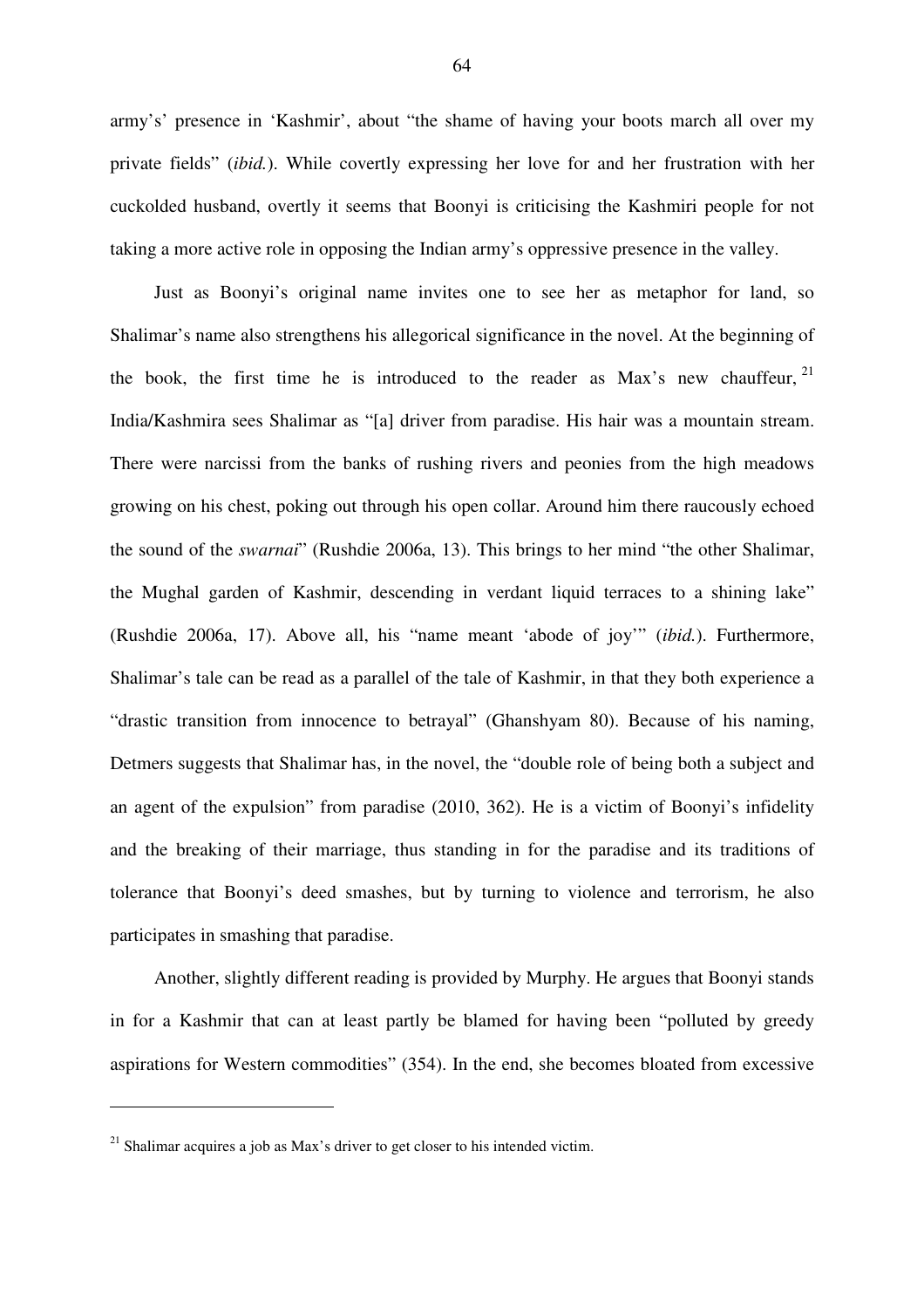eating: "Her appetite had grown to subcontinental size. It crossed all frontiers of language and custom. She was vegetarian and nonvegetarian, fish- and meat-eating, Hindu, Christian and Muslim, a democratic, secularist omnivore" (Rushdie 2006a, 255). According to Murphy, this is a consequence of Boonyi's "placing her aspirations and trust in American hands" (354). On the other hand, still another allegorical reading has to do with the word 'subcontinental' in the above quote from the novel. Boonyi leaves secluded Kashmir because she feels trapped in her home village. She wants to see the world, but ends up spending her time sequestered in her pink apartment with the too-bright lights. The only way she can experience the world is by, literally, devouring it. Thus, she becomes a metaphor of sorts for the entire Indian subcontinent, a grotesque entity stuffing different religions and cultures into its bloated body.<sup>22</sup> Furthermore, she can be seen as a parallel to and critique of the way Indian novels are viewed by Western consumers: neat summarisations of a vast nation, easy to swallow and digest (see section 2 above; for a further discussion, see Huggan).

Justifications for reading Max and Boonyi's affair as an allegory are strengthened by the fact that it is based on a contract, the terms of which are negotiated by the two parties in the same manner as the terms of any international agreements. However, the negotiation also points towards an issue that many critics seem to pass over with little or no mention: Boonyi's own complicity in her fall. She ponders that "[j]ust as *mutual* self-interest was the only real guarantee of a durable accord between nations, so Boonyi's perception that this liaison was her best chance of furthering her own purposes constituted a reliable guarantee of her future

 $22$  In the novel, the relationship of Boonyi and Max is interpreted in the United States as an allegory for the war in Vietnam, where Boonyi is, obviously, equated with Vietnam. This theme is further developed when, "[o]ne day he [Shalimar] proposed that the scene in the Anarkali play [which is part of Pachigam's performance repertoir] in which the dancing girl was grabbed by the soldiers who had come to take her to be bricked in her wall might be sharpened if the soldiers came on in American army uniform and Anarkali donned the flattened straw cone of a Vietnamese peasant woman. The American seizure of Anarkali-as-Vietnam would, he argued, immediately be understood by their audience as a metaphor for the Indian army's stifling presence in Kashmir, which they were forbidden to depict. One army would stand in for another and the moment would give their piece an added contemporary edge" (Rushdie 2006a, 289).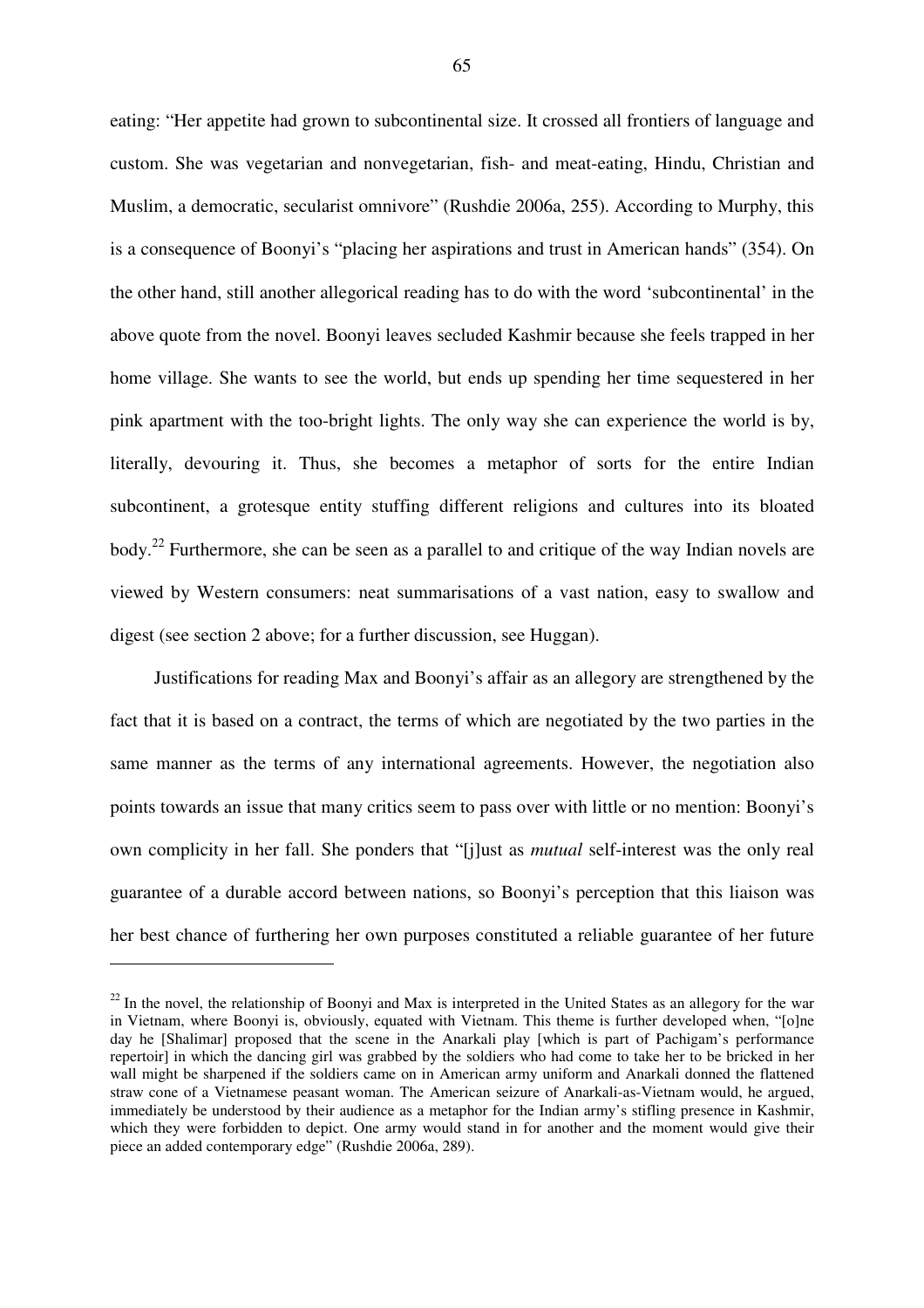seriousness and discretion" (Rushdie 2006a, 242, my emphasis). Furthermore, as Max happily reflects after the agreement is settled, all his "significant requirements were in place: not only discretion and seriousness but also complete docility, absolute compliance, maximum attentiveness, exceptional eagerness to please and unlimited access, all fueled by the *girl's* determination to better herself, to make the leap from the village to the world, to give herself the future she believed she deserved" (*ibid.*, my emphasis). This is Western colonialism over an Oriental land and Oriental submissiveness before the West, but with a twist: the relationship is not one-way because Boonyi's rantings about Kashmir affect Max's politics in India.<sup>23</sup> As Bradley and Tate point out, an "allegorical reading [of the two characters' relationship] misses Boonyi's sense of agency" (92). She wants to leave her home village, her family and friends, her husband, because to her, Pachigam has become a stiflingly dull place with little chance of advancing in the world; an enclosed garden, beautiful but secluded, cut off from the outside world. When she talks to Max for the very first time, she "feels a breeze on her cheek, as if a door were opening and the air of the outside were being allowed to enter" (Rushdie 2006a, 232). She wants to step through that door, cross the threshold to another world, into fresh air after the mustiness of Kashmir.<sup>24</sup> As mentioned in section 3.1, she represents the desire to break free from traditions and to move forwards.

But once the threshold is crossed, there is no chance of return. And Boonyi wants to return, because, no matter how hard she tries, she cannot relinquish her hold of her past:

Pachigam was a trap, she told herself every night, but the Muskadoon still scurried through her dreams, its cold swift mountain music singing in her ears. … When she closed her eyes she invariably saw her father, her husband, her companions, her

 $^{23}$  Morton sees this as proof that, instead of making the allegory of US foreign policy in South Asia clear, the novel questions the viability of allegory as "an appropriate literary form for a divided and militarised Kashmir" (347). On the other hand, the novel could also be saying that in colonial and imperial situations, influences do not travel in one direction alone; rather, both sides are influenced by each other.

<sup>&</sup>lt;sup>24</sup> Paradoxically, when opening the door to the outside world means opportunities and freedom for Boonyi, in Kashmir it resulted in the destruction of the area's tolerant culture (see 3.1).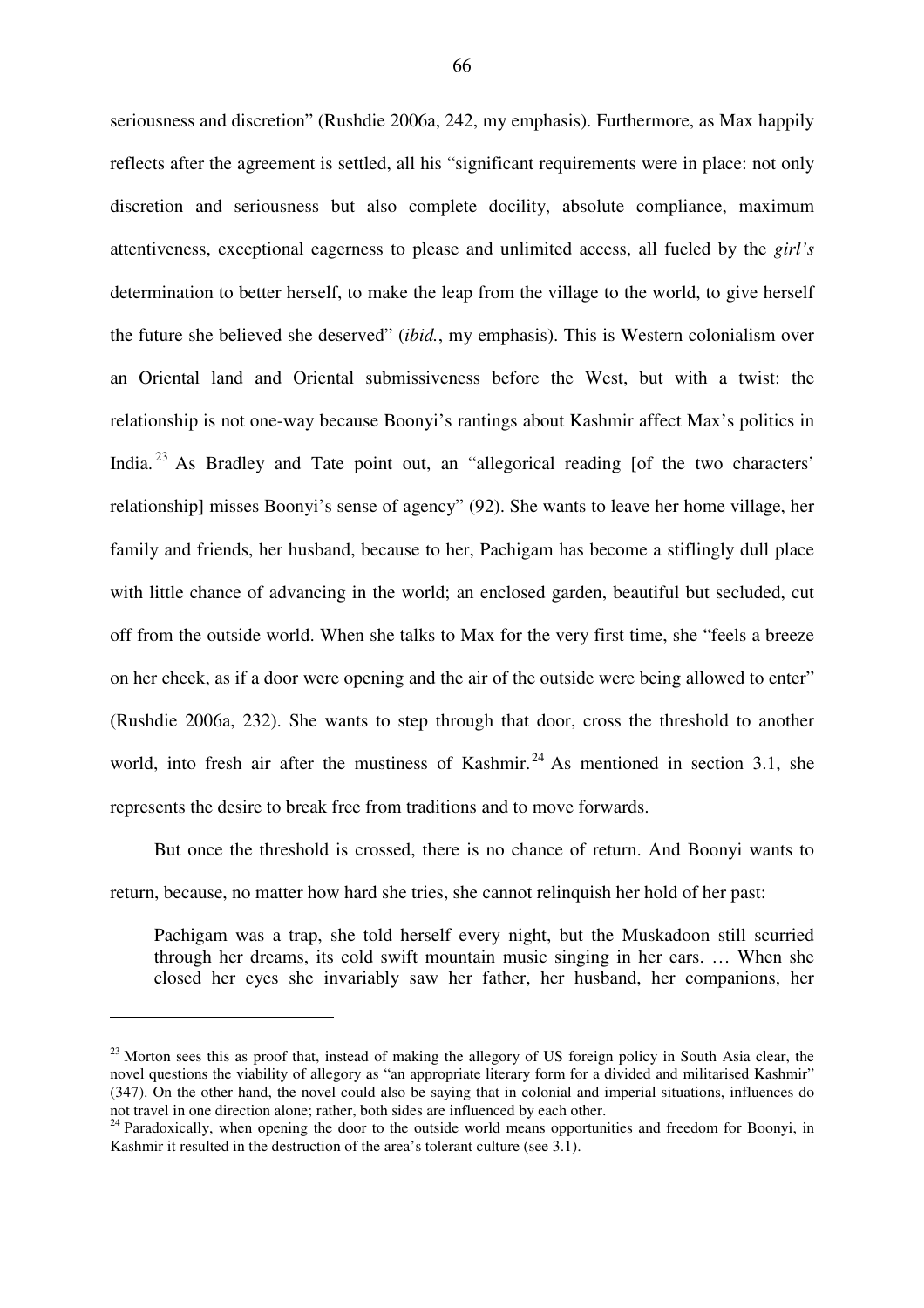appointed place on earth. Not her new lover but her old, lost life. *My old life like a prison*, she told herself savagely, but her heart called her a fool. She had it all upside down and backward, her heart scolded her. What she thought of as her former imprisonment had been freedom, while this so-called liberation was no more than a gilded cage. (Rushdie 2006a, 245, italics in the original)

When she is no longer in Kashmir, she forgets why she ever wanted to leave, or alternatively remembers why she should have stayed. She had first constructed Pachigam as a cage and the outside world as free air, but after fleeing into free air, her construction is turned on its head: what she formerly thought as a cage transforms in her eyes into freedom, and her supposed freedom into another gilded cage.<sup>25</sup> She has entered an in-between place: she cannot leave Kashmir wholly behind her, and because of this yearning for her place of origin, she cannot wholly enter the world outside it. In the words of Ghanshyam, "[t]hough she thought that by her action she had gained release from the village existence that she so detested, yet the stirrings of her heart never let her escape the Kashmir embedded in her very being, her soul" (81).

The more she yearns for home, the farther away she drifts from her lover, Max. Their separation is described through the metaphor of speech. At the beginning of their relationship, she is so near to Max that "[a]t their closest they had sometimes forgotten which language [Kashmiri or English] they were speaking; the two tongues blurred into one. As they drifted apart so did their speech. Now she spoke her own language and he spoke his. Each understood the other well enough" (Rushdie 2006a, 258). When they are truly together, almost as one, their speech enters an in-between space, becomes a hybrid. Once they drift apart, they revert

 $25$  There is a certain similarity in Boonyi's thinking with how the Kashmiris see their history, as described in section 3.1. In the beginning of their story, as told in *Shalimar the Clown*, they only concentrated on the issues that supported Kashmiriyat: tolerance, commonalities crossing religious and cultural differences. However, once the Indo-Pakistani conflict over Kashmir escalates, they start to remember all the intolerance and religious and cultural strife in their history, forgetting tolerance and commonalities. Both the Kashmiris and Boonyi choose to forget certain things about themselves and their past in order to construct an identity fitting to the situation at hand. When the situation changes, what was forgotten is remembered, and identity is reconstructed to accommodate it.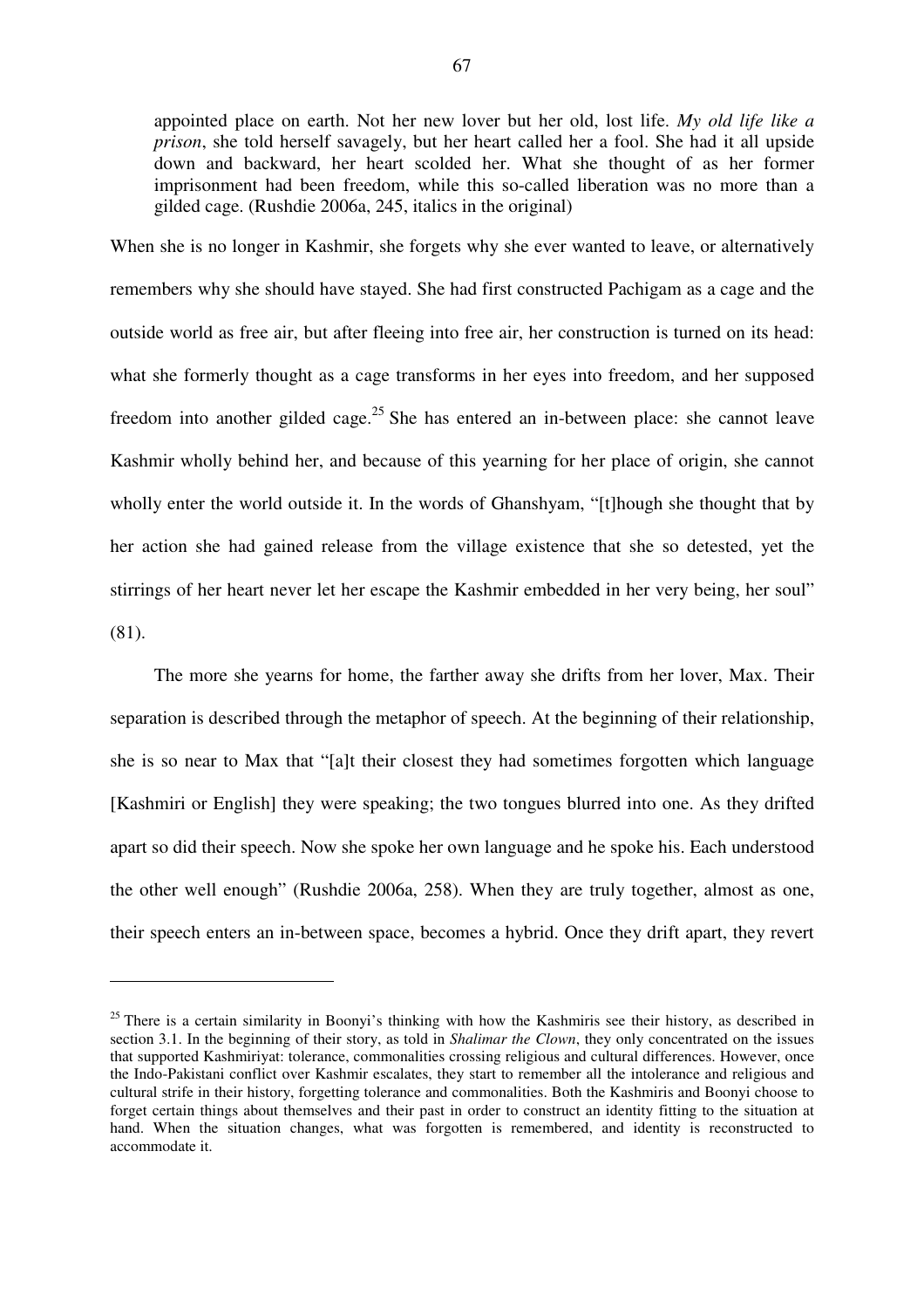back to their original languages, while still understanding each other. What Rushdie seems to be saying here is that to achieve true unity, the component parts must be completely moulded together, but mere understanding does not necessitate such moulding. One can understand what one is opposed to without that understanding breaking one's opposition.

Finally, Max's affair with Boonyi becomes public knowledge and blows on his face. He is deposed from his position as the American ambassador to India, and is forced to leave the country. His marriage also comes to an end, and as a parting shot, his wife forces Boonyi to give up her newborn daughter in exchange for the chance to return to Kashmir. Thus, "as the small plane [on its way to Kashmir] flew north the emptiness in her arms began to feel like an intolerable burden. The weight of her missing child, the cradled void, was too much to bear. Yet it had to be borne" (Rushdie 2006a, 271).

However, returning to Kashmir is more easily said than done. Boonyi carries too many new memories, too much history, to go back to what once was. Even the mountains do not want her to pass: they are "pushing her back, telling her to take her mighty burden and begone" (Rushdie 2006a, 272). The weight of the child she abandoned to return home is too much for the airplane to carry over the mountains, and so Boonyi has to let her go. Thus, just as nations "lose their origins in the myths of time and only fully realize their horizons in the mind's eye" (Bhabha 1990a, 1), so also identity "mythically … constructs and invents its past" (Hall 1996, 132). Like the Kashmiris, who, as discussed in section 3.1, first chose to remember the tolerance of their history and forget the persecutions and injustices, and later did precisely the opposite, Boonyi attempts to reconstruct her identity by trying to forget the things which changed her in the eyes of the villagers of Pachigam and especially the eyes of her husband Shalimar. She tries to let go of the deeds that cast her out of Kashmir, as well as the evidence that proves she committed them. In other words, she returns to Kashmir pretending that nothing happened, and to do that she even releases the final grip she has of her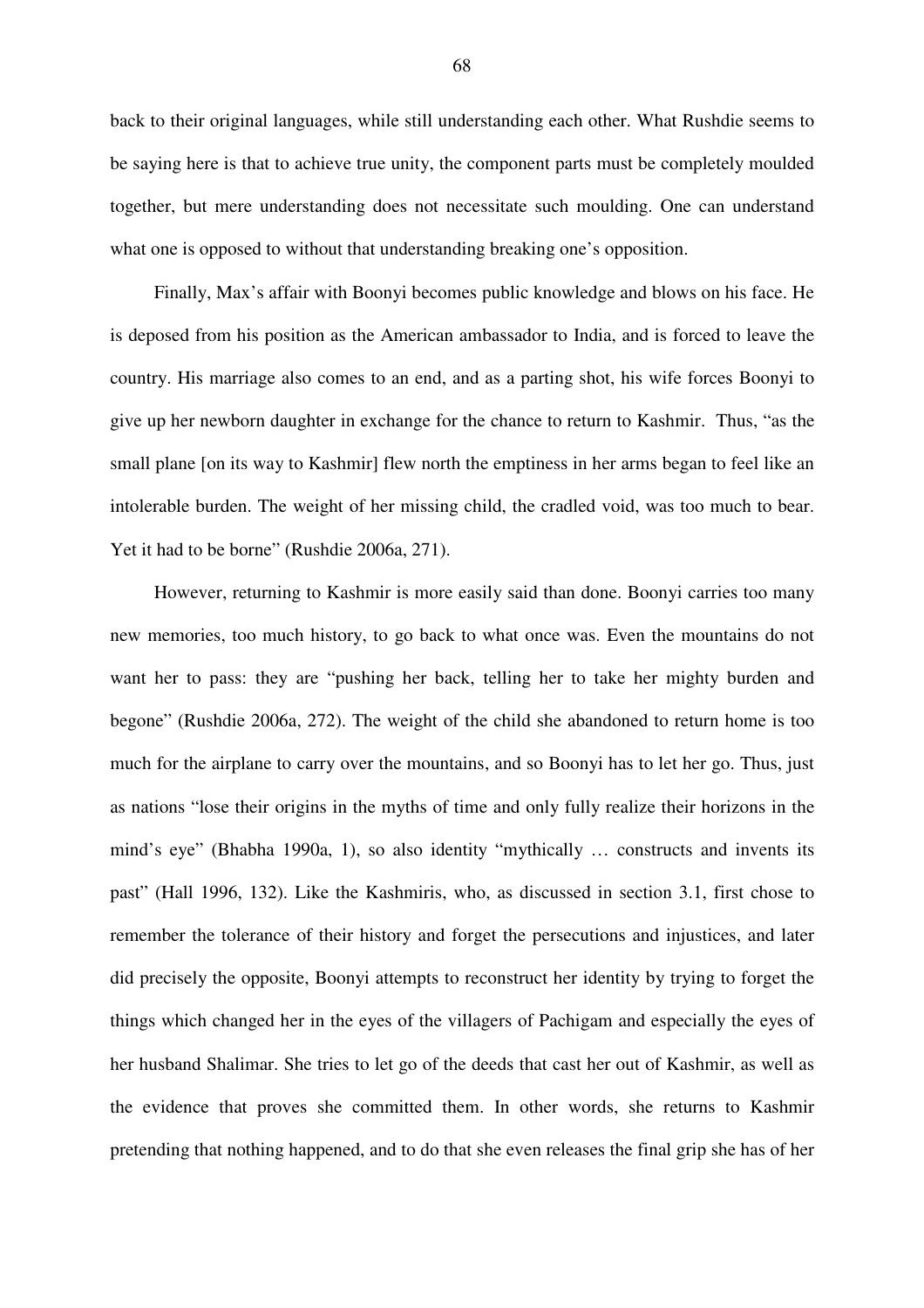daughter: the memory of holding her. One metaphorical reading could thus be that Boonyi expresses nostalgia for the past: she is yearning to return to the time before her body was colonised by the American ambassador, trying to recover her pre-colonial past.

However, the mountains were right when they tried to push Boonyi away, for there is no going back. As Tygstrup formulates it, "[d]eterritorialization may end up in reterritorialization; or it might not. It also might happen to terminate in a lasting confinement to places where existential strategies of reterritorialization do not connect with empowering social and material opportunities" (207). In other words, as was recounted in the theory section, although migrants may pass the political borders and enter a new nation, they may not be accommodated within the imaginative borders of that nation (McLeod 212). They have been deterritorialised but not reterritorialised. They are there but do not belong. The same applies to immigrants and their relationship to home: once they have emigrated, they are incapable of returning home anymore because that home only exists in their imagination. This is what happens to Boonyi: she thinks she is going home, only to discover a place quite different from the one in her imagination, the place she had left behind. On the other hand, as Rushdie himself has said, "the past is a country from which we have all emigrated" (2010, 12). It is the past that Boonyi wants to return to, as noted above.

Boonyi's fate is the fate of the migrant who tries to gain access to a society. Although she manages to pass the mountains and finds herself in Kashmir, she is no longer socially welcome to the village of her birth. As Tygstrup points out, "after having mourned her desertion, the villagers have buried her *in absentia*" (209, italics in the original). She has become "a barely recognized phantom, constricted in a social limbo" (*ibid.*). She is exiled into the hut of the late Nazarébaddoor, the by now dead village prophetess, in the woods at the edge of the village. In other words, she is buried alive, existing somewhere between life and death. Yet she wants to re-enter the world of the living, to regain the trust and love of the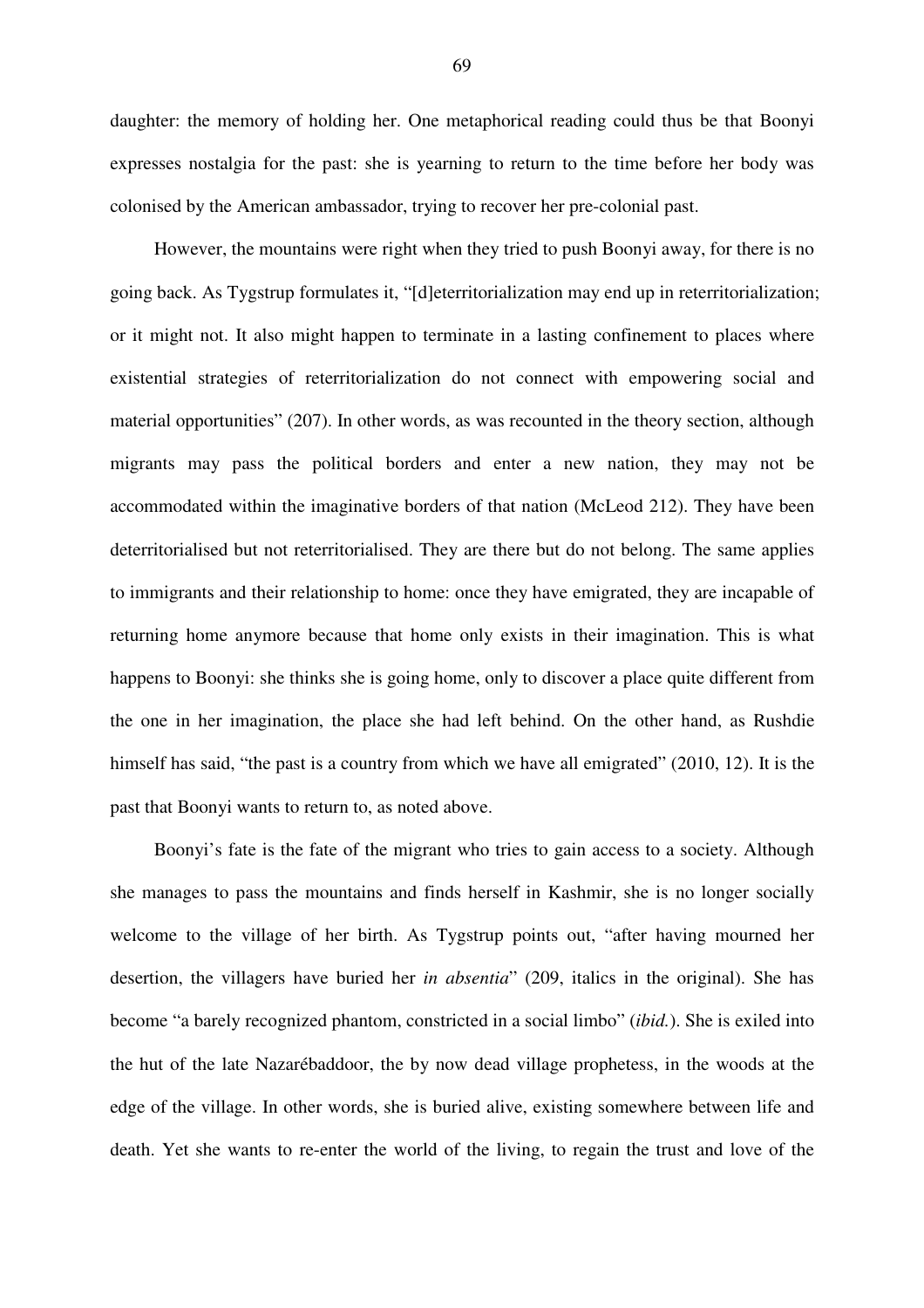husband she jilted. "It was her destiny to live among the ghosts as a half-ghost until she learned how to cross the line" (Rushdie 2006a, 301).

The strategy Boonyi chooses to use in her attempt to re-enter the world of the living has to do with memory and forgetting. She hopes that "by adopting the abnegatory posture of the disciple before the Divine, by erasing herself, she might also erase her crime and make herself what her husband could once again love" (Rushdie 2006a, 282). She has to purge herself of her past, to set aside the identity she had as Boonyi and become Bhoomi, 'the earth', because, as her father whispers to her through the walls of her hut, "[t]he earth hurts no one. Be like that. The earth hates no one. Be like that as well" (*ibid.*). Boonyi must transform herself in stages into what she was before she left. Just as "[t]he subject … through the process of memory changes his past in an attempt to create his present to form what he is" (Dascălu 55), so Boonyi tries to erase her past, tries to forget to remember what she did to create herself anew in the present, to start from a clean slate. Or, to formulate it differently, she has to return to a point in the past in which she had not yet committed anything that needs to be forgotten.

However, Boonyi runs into the wall that separates self-perception from the perception of others. Even though she might, in her own eyes, succeed in recreating herself, her recreation might not be a success in the eyes of others. They cannot forget what she did because that deed has marked her different from the rest of them. Because Boonyi once chose to leave Kashmir, she also inadvertently chose exile. Even though she returns, she cannot do it fully, because the place she wanted to return to no longer exists and because the villagers no longer welcome her back. As was mentioned in section 3.1, Boonyi's elopement not only heralded the failure of Kashmiriyat, the symbol of which her marriage to Shalimar had been, but also brought an end to the sharing of stories, because Boonyi's was no longer a story anyone wanted to share (Rushdie 2006a, 295). Thus, they not only drive her to the margins of their society but also to the margins of their consciousness.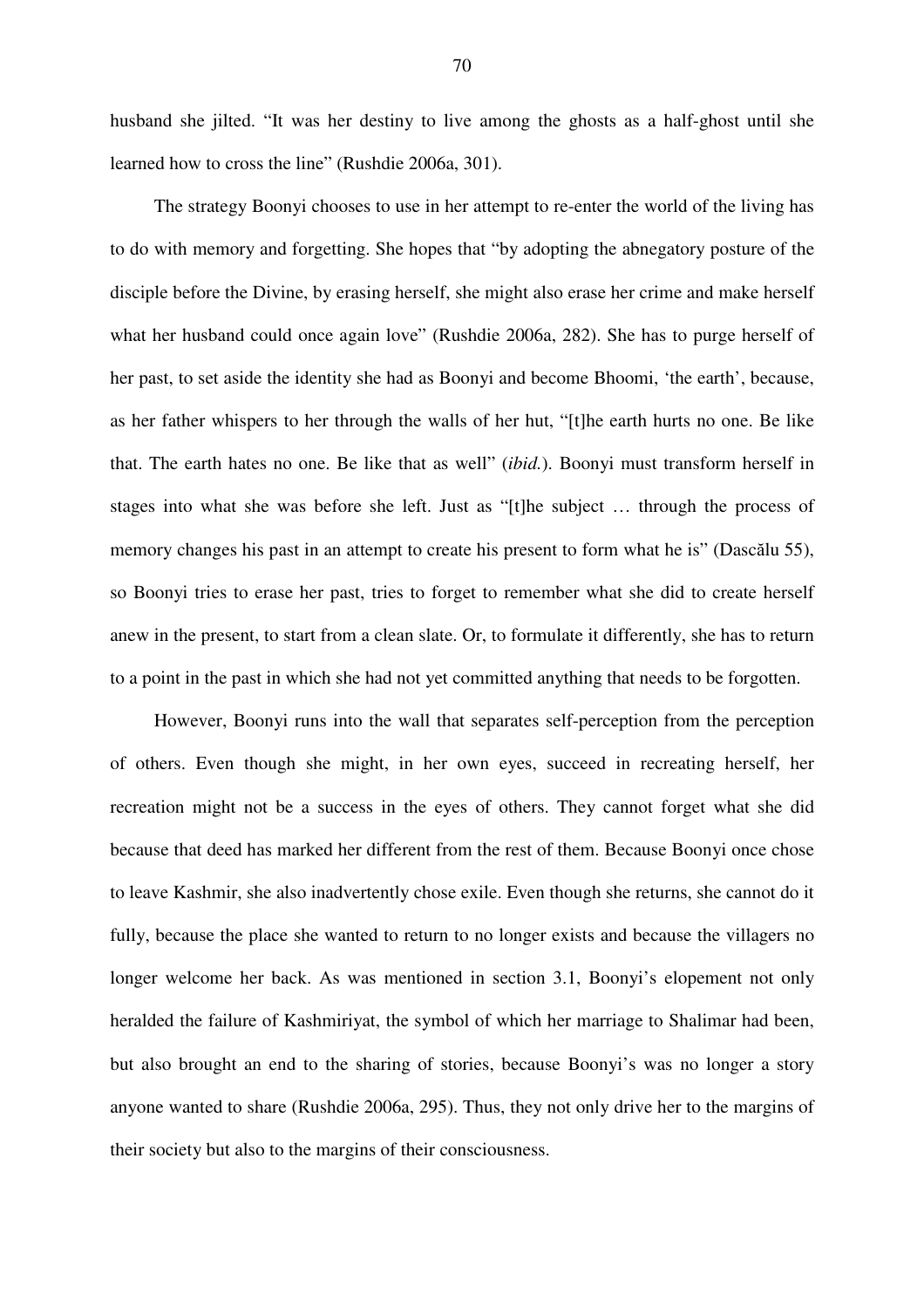As Dascălu says, "[e]xile takes on a structural position of radical difference within the system of identity and nationality" because it cannot be wholly incorporated within such a system (11). Boonyi stands for this "radical difference" within the identity of the village of Pachigam and within Kashmiriyat. As Bhabha maintains, cultural difference "resists totalization" and thus disturbs power and knowledge, "producing other spaces of subaltern signification" (1990b, 312). Her position at the edge of the society, the place where difference is ushered, could be seen as such a space, a place where "*something begins its presencing*" (Bhabha 1994, 5, italics in the original).  $26$  The problem, however, is that Boonyi does not want to challenge the power of the society that has driven her into marginal existence. Instead, as noted above, she tries to erase her past, thus also trying to erase the difference that sets her apart. One way to interpret the situation is that Boonyi does not take advantage of her position on the margins to usher in change. However, Rushdie seems to be saying that not all people have equal chances to take advantage of their marginal positions. In the end, a young woman from a remote Kashmiri village may not have the opportunity or the will to usher in change. Instead, she adopts the villagers' viewpoint that difference does not belong within identity and should be eliminated (cf. Weber in section 2). It could be said that she is not given the opportunity to do anything else.

What she has the opportunity to do, however, is accuse Shalimar of being precisely what his real name, Noman, implied: not man enough to pursue her after her elopement. In Boonyi's mind, Shalimar "was mooning over her picture and weeping into the waters of the stupid Muskadoon like an impotent goof, accepting his fate like a true Kashmiri coward, content to be trampled over by anyone who felt like doing a bit of trampling" (Rushdie 2006a,

 $^{26}$  Boonyi's position in relation to the village of Pachigam is a parallel of the Kashmir's position in relation to India in the novel. As noted in section 3.2, the Kashmiris' wish to have Kashmir all to themselves clashes with Indian nationalism and the perceived integrity of the Indian nation-state. From its location on the margins of the society, it threatens to usher in change.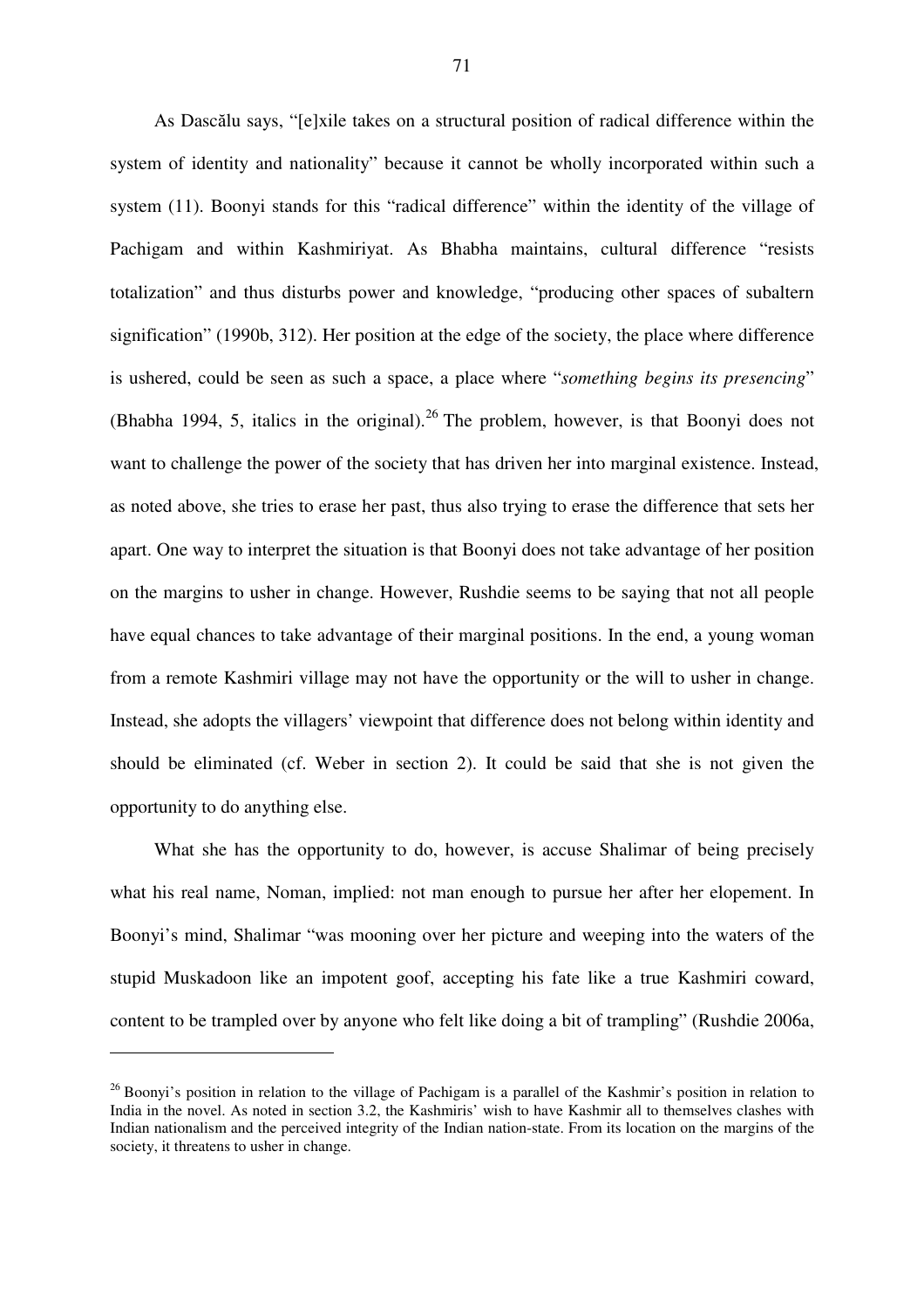246). However, she is wrong in accusing Shalimar for being an impotent goof and thinking he patiently waits for her return, like he claims in his letters. In truth, his brothers have once had to drag him back home when he attempted to go south to murder the ambassador. As Firdaus Noman, his mother, states upon his return, "[h]e has an anger in him that would end the world if it could" (Rushdie 2006a, 288).

Boonyi's elopement breaks something inside Shalimar: "[t]he truth was that Shalimar the clown had stopped loving Boonyi the instant he learned of her infidelity, stopped dead like an unplugged automaton, and the immense crater left behind by the destruction of that love had at once been filled by a sea of bile-yellow hatred" (Rushdie 2006a, 295-296). He switches from one extreme to another, from absolute love to absolute hate, as if there was nothing in between. At the same time, he could be seen to refute Hall's formulations that identity is always fluid and driven by different things in different situations. It seems that his whole identity is concentrated around this core of hatred, making it his driving force, the flame that keeps him warm at night. That hatred, on the other hand, is fed by the perception that by eloping with the American ambassador, Boonyi has spat on his husband's honour. In Shalimar's mind, "[h]onor ranked above everything else, above the sacred vows of matrimony, above the divine injunction against cold-blooded murder, above decency, above culture, above life itself" (Rushdie 2006a, 322).<sup>27</sup> It appears to be like India/Kashmira later formulates it, taunting Shalimar: "You murdered two human beings because of your egotism your amazing egotism that valued your honor more highly than their lives" (Rushdie 2006a, 473). Furthermore, as Pesso-Miquel points out, and as can be deduced from Boonyi's downgrading

 $27$  Rushdie himself has stated in an interview that Shalimar sees Boonyi's infidelity as an act dishonouring his manhood, and that by killing, he is trying to rebuild his sense of manliness (2006b, 7). Furthermore, Pesso-Miquel sees Shalimar to stand for Pakistan, "a sterile, lost world of masculinity and virile honour" (156), an interpretation I find rather stereotyping and Orientalist in its characterisation. However, she is right in pointing out that when thinking of his home and family, Shalimar always thinks of his father and brothers, never his mother.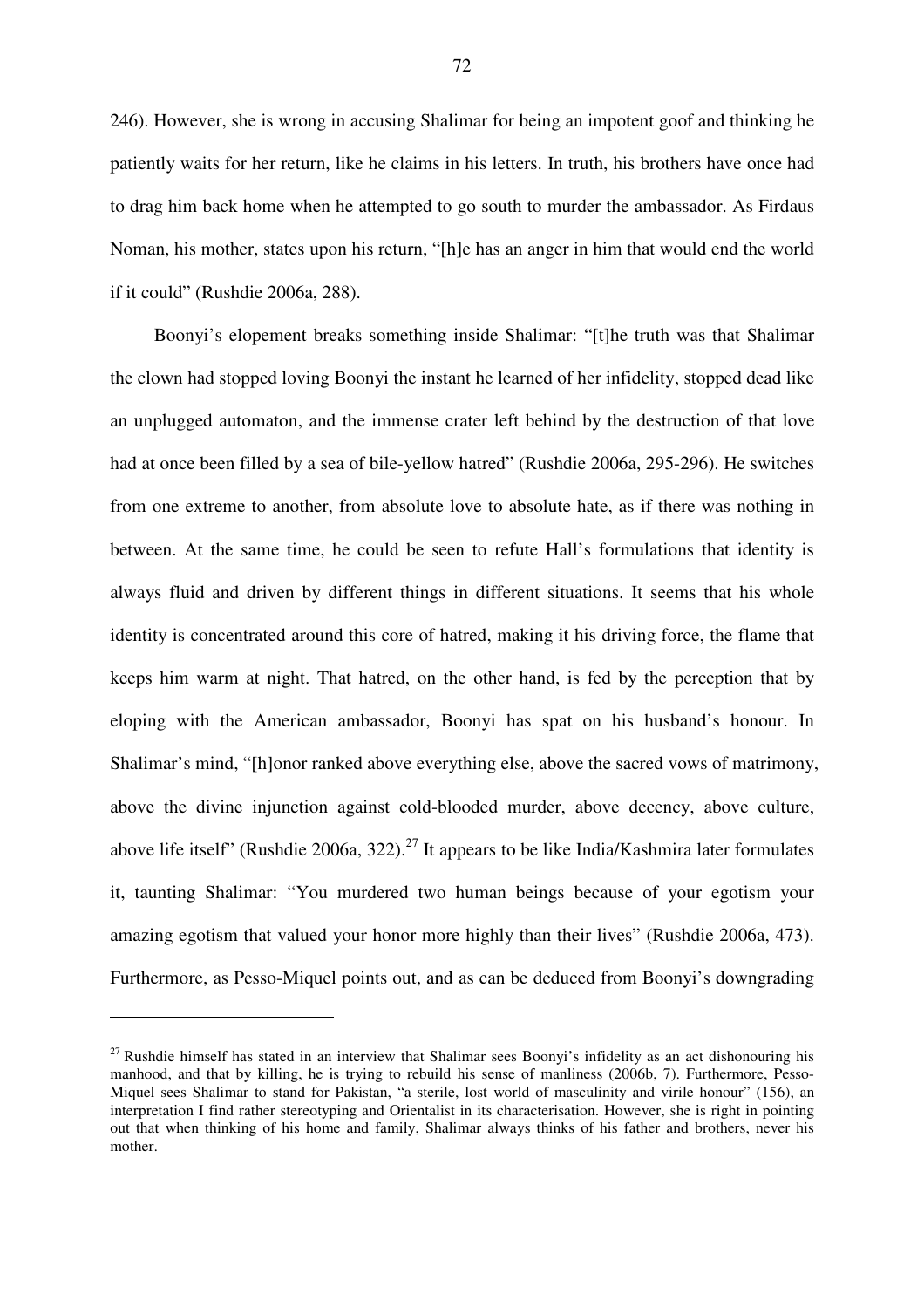remarks about her husband, it is also Boonyi's "psyche [that] is so moulded by this [same] code of honour that when she suspects him of no longer seeking to revenge himself, she starts to despise [him]" (151).

However, ultimately, the novel does not provide a straightforward causal effect for why Shalimar becomes what he becomes. His mother, Firdaus, ponders on his will to kill everyone, from his unfaithful wife to "the philandering ambassador" and the entire Indian army, coming to the conclusion that "either a djinni has taken him over or else it has been hiding inside him all this time, as if he was a bottle waiting for someone to uncork him, and either that's what Boonyi did when she came back from the American or something happened to him when he was far from home" near the Line of Control (Rushdie 2006a, 311). What Firdaus is asking is whether the potential for such murdering rage is present within a person and merely waiting to be released, or whether it is induced by something outside a person, by some external stimulus. However, Shalimar's father, Abdullah, seems to downplay his wife's concerns, stating that instead of a devil talking through their son, "it's his manhood … He's still young enough to have the idea that he can change history, whereas I am getting accustomed to the idea of being useless, and a man who feels useless stops feeling like a man. So if he is fired up by the possibility of being useful, don't put out that flame. Maybe killing bastards is what the times require" (Rushdie 2006a, 311-312).<sup>28</sup> Thus, Shalimar's transformation could be attributed to anger caused by Boonyi's infidelity as well as anger caused by the Indian army's treatment of the local population, or it could be a sign of the times, something many young people turn to in order to be useful. Circumstances dictate what people can and will do with their lives. For Shalimar, joining the anti-Indian resistance and later the terrorist movement is

 $^{28}$  Max Ophuls ponders on the same issue but on a larger scale after one of his acquaintances is killed by an IRA bomb: "There was no end to treachery. Survive one plot and the next one would get you. The cycle of violence had not been broken. Perhaps it was endemic to the human race, a manifestation of the life cycle. Perhaps violence showed us what we meant, or, at least, perhaps it was simply what we did" (Rushdie 2006a, 218).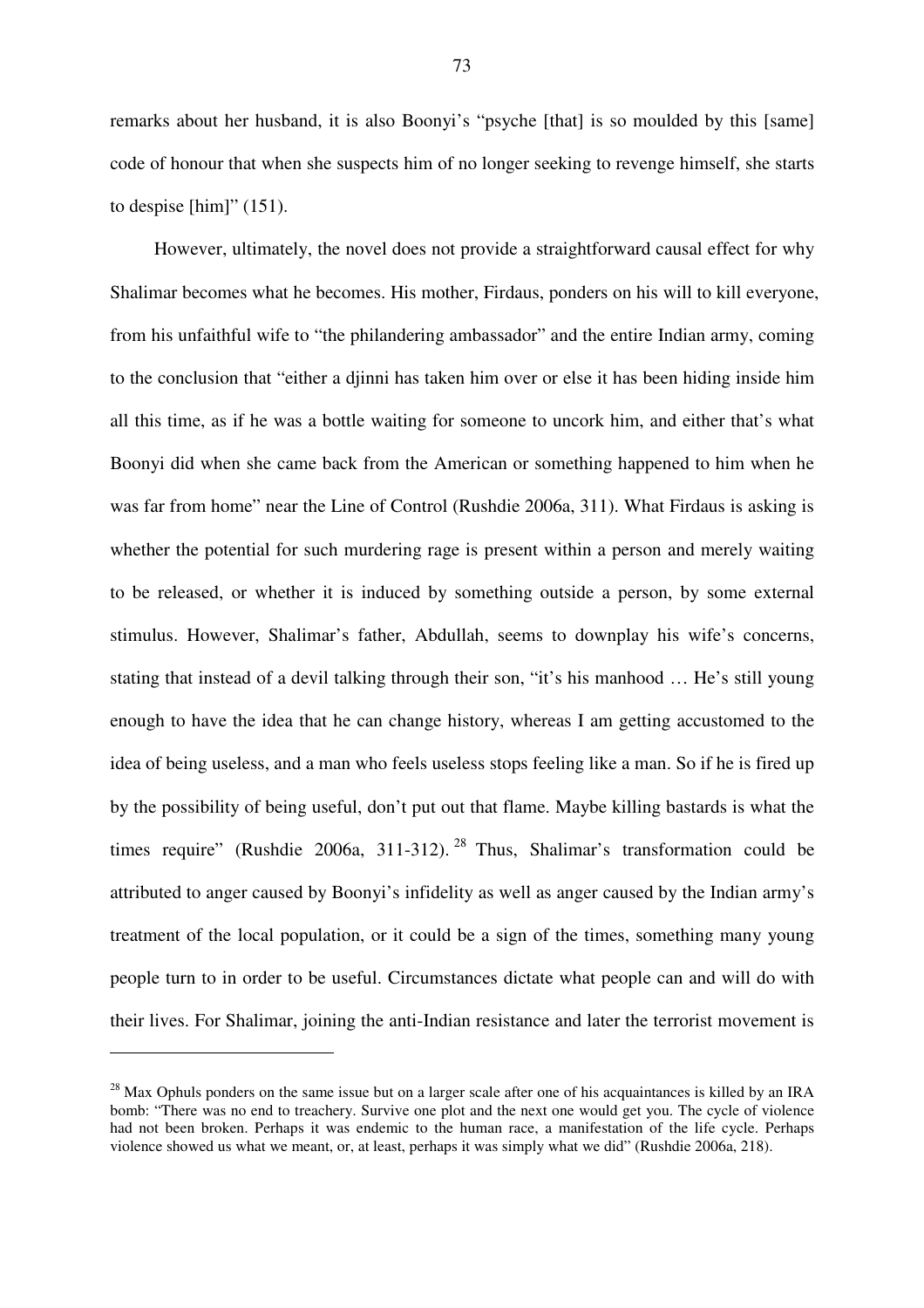made possible by circumstances. He joins in because he finds it an easy and viable way to vent his anger.

Fernández-Kelly is arguing that Boonyi's leaving Shalimar is not an extraordinary event in any way, but under the right circumstances, the feelings awakened by that event evolve into something much more sinister; in other words, "the disappointed soul is easy prey to violent seductions" (473). This seems to be supported in the novel as well, as can be deduced from the following extract: [t]The murderous rage of Shalimar the clown, his possession by the devil, burned fiercely in him and carried him forward, but in the murmurous night it was just one of many stories, one small particular untold tale in a crowd of such tales, one minuscule portion of the unwritten history of Kashmir" (Rushdie 2006a, 323). It seems that if Shalimar's tale is one tale among many, there must be others who have found an outlet for their emotions in the resistance movements in Kashmir or the terrorist movements across the mountains (see the discussion of terrorism in 3.2). Perhaps Rushdie's purpose is to remind the reader that "Shalimar has a sense of self that clashes with the accepted wisdom on the motivations of modern jihadis and terrorists, according to which they are stripped of volition by means of indoctrination and promises of rewards in heaven" (Bastos Martins 58). The portrayal of Shalimar is accomplished in such a way as to suggest that "a terrorist does not have to be the irrational, brainwashed fanatic portrayed by the western media"; instead, the actions of terrorists have their causes, have specific histories that can be unearthed (Bastos Martins 57). Shalimar is not like the invisible commander discussed in 3.2, an empty vessel for the masterminds of terrorist organisations to deploy as they will. He is involved in their causes, but he has not given himself to them. He is "a reminder that the militant is, before anything, an individual, a subject, a subjectivity" (Bastos Martins 59).

Furthermore, strengthened by his association with anti-US Islamist terrorists, Shalimar could be seen as an initially good man destroyed and corrupted by the effects of US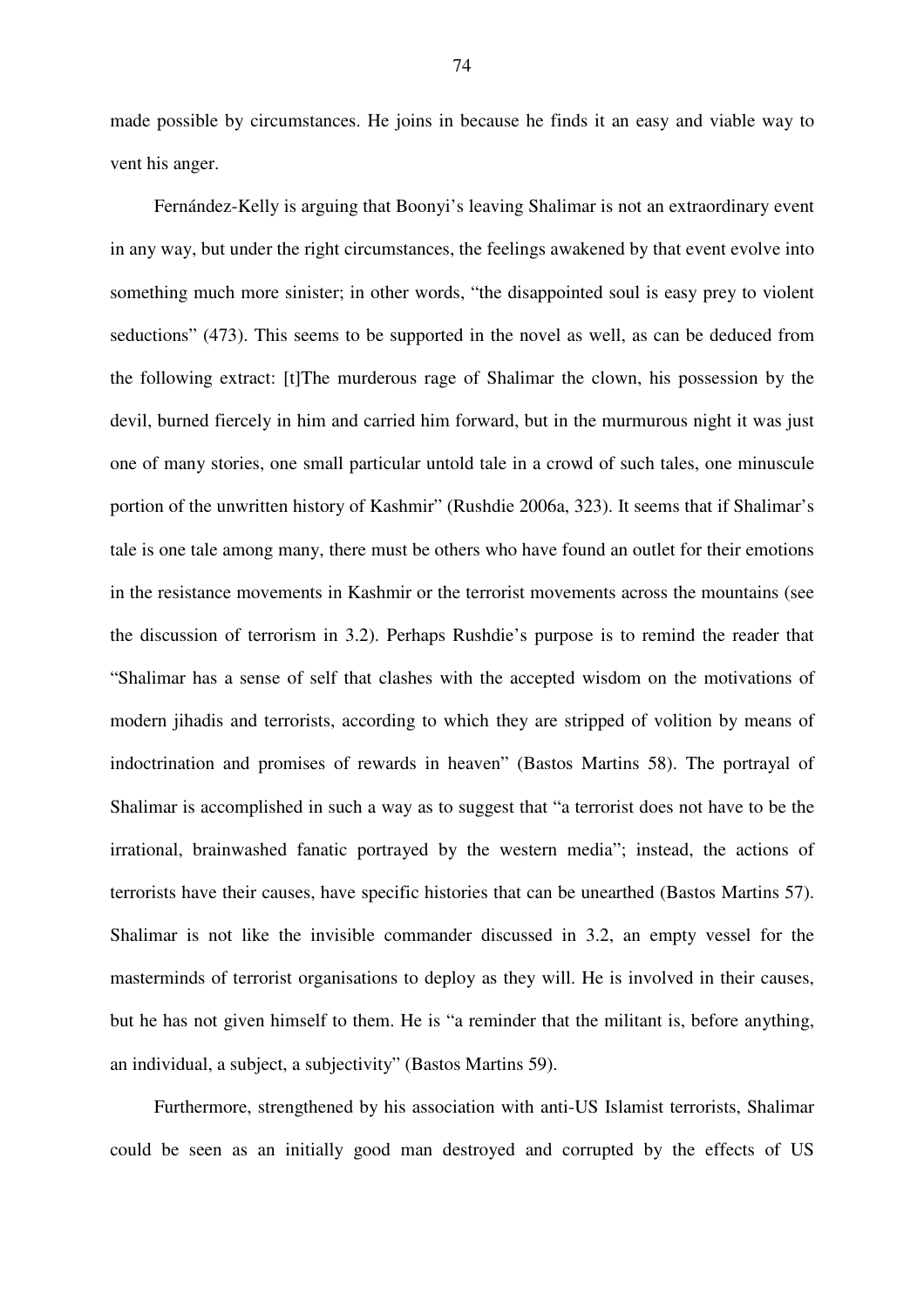neoimperialism, exemplified by Max's affair with his wife, Boonyi (Murphy 354). However, Morton is of the opposite opinion, stating that because Shalimar's motives for assassinating Max are private, and ostensibly have nothing to do with "ideological opposition to Ophuls' position as an agent of US imperial power", it is also difficult to read the situation "as an allegory of US foreign policy in South Asia" (346). Through these two opinions one can ponder whether it is possible to separate political motives from personal ones.

Thus, as is summarised in *Shalimar the Clown*: "The crime, which had at first looked political, turned out to be a personal matter, insofar as anything was personal anymore. The assassin was a professional, but the consequences of U.S. policy choices in South Asia, and their echoes in the labyrinthine chambers of the paranoiac jihadi mind, these and other related geopolitical variables receded from the analysis, could with a high percentage of probability be eliminated from the equation" (Rushdie 2006a, 420-421). However, as the prosecutor at Shalimar's trial comes to see, the true motives behind acts of violence do not really matter. This begins to become clear when his attorney explains how the mind of a malleable person, such as Shalimar, could be manipulated to make him do terrible things, craftily tapping to the current atmosphere: "[t]he Twin Towers bombers,<sup>29</sup> the suicidists of Palestine, and now the terrifying possibility that mind-controlled human automata were walking among us, ready to commit murder whenever a voice on the phone said *banana* or *solitaire* … it all made the new, senseless kind of sense" (Rushdie 2006a, 477- 479, italics in the original). It is only when the prosecution present their theory of what led to the assassination that they realise how pervasive this "senseless kind of sense" is:

When [the prosecutor] Janet Mientkiewicz proposed ... the vengeful husband theory, she actually saw the jury's eyes glazing over, and understood that the plainness of the truth was suffering by comparison with [Shalimar's attorney's] Tillerman's paranoid

 $^{29}$  This refers to the first, unsuccessful bombing, attempted in 1993, not 9/11.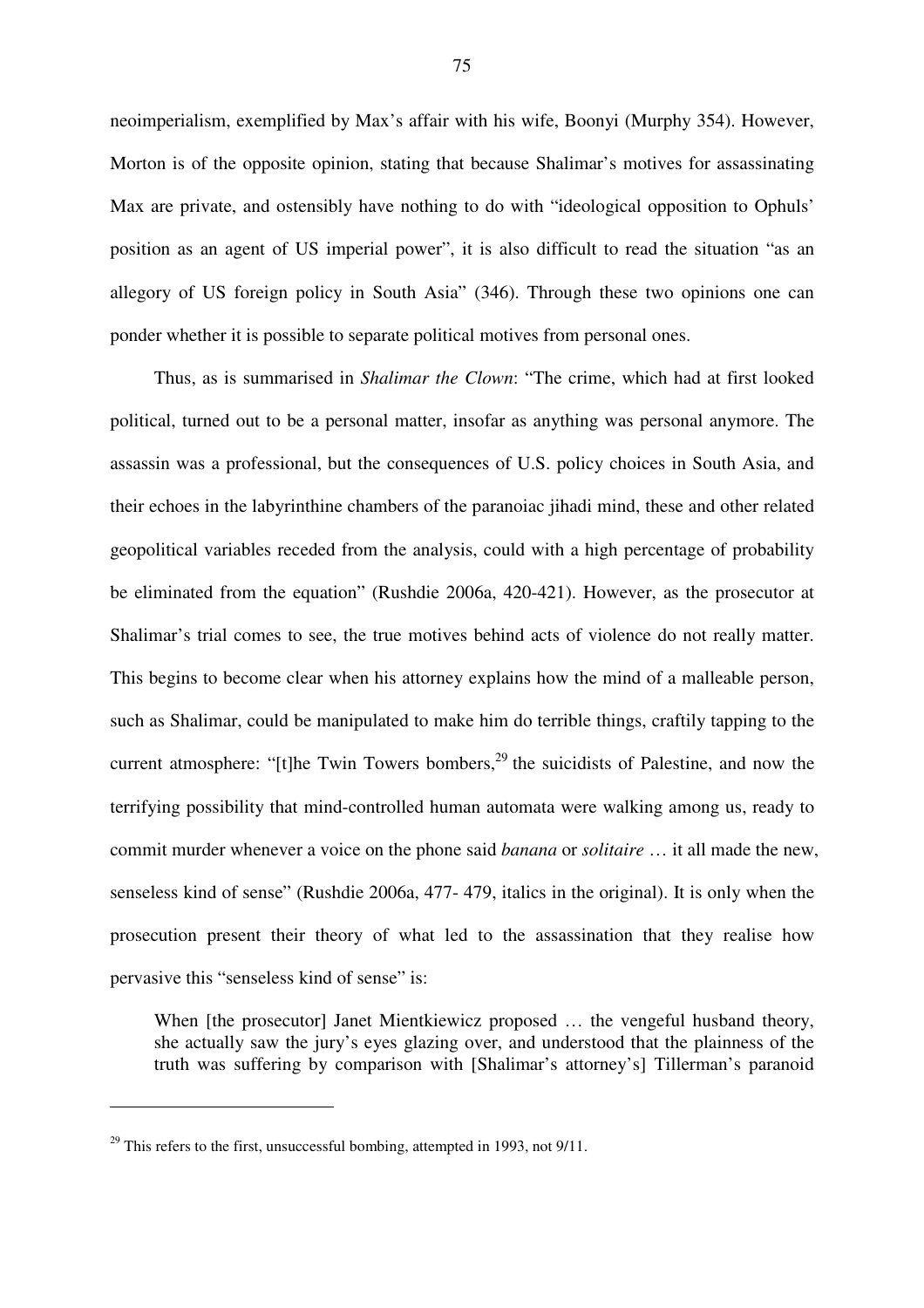scenario, which was so perfectly attuned to the mood of the moment that the jury wanted it to be true, wanted it while not wanting it, believing that the world was now as Tillerman said it was while wishing it were not. (Rushdie 2006a, 479-480)

People see what they want to see, even if they are presented with evidence that points to some other explanation. I see a parallel here between Shalimar's trial and Huntington's thesis on the clash of civilisations. As argued at the end of section 2, the important thing is not whether Huntington is right but whether the thesis is applied to real-life politics as if it were right. When Shalimar assassinates Max, it would be easy to see it as a manifestation of a clash of civilisations. After all, Shalimar is an Islamic terrorist, while Max is a well-known political figure in the USA as well as in India, due to his stint as the US ambassador there. Coupled with the Twin Towers bombers and the Palestinian suicidists, who seem to be loosely connected to each other by the fact that the people involved come from, roughly, the same part of the globe, it seems to make sense. Using such twisted logic, Shalimar's identification as an associate of terrorists "collapses the distinction between an act of political violence and private revenge, and constructs Shalimar as a terrorist because of his Muslim identity" (Morton 352).

In short, I would argue that both Boonyi and Shalimar, in their own ways, try to reconstruct their identities by erasing unwanted traces. Boonyi tries to return to a point in the past, to a community which had not yet been broken by inassimilable difference. Paradoxically, she herself stands for that difference, which is why she seeks to return by attempting to erase any difference within herself. As an allegory for Kashmir, she could be seen yearning for colonial times when Kashmir had not yet been torn apart by conflict. Shalimar, on the other hand, could be seen trying to erase all traces of that which broke his honour. He is trying to get rid of the offenders who spat on him by killing them. Then again, he could also simply be revenging the breaking of the idyll he inhabited with Boonyi. Nevertheless, whatever the two characters' deeds and their motivations, both are ultimately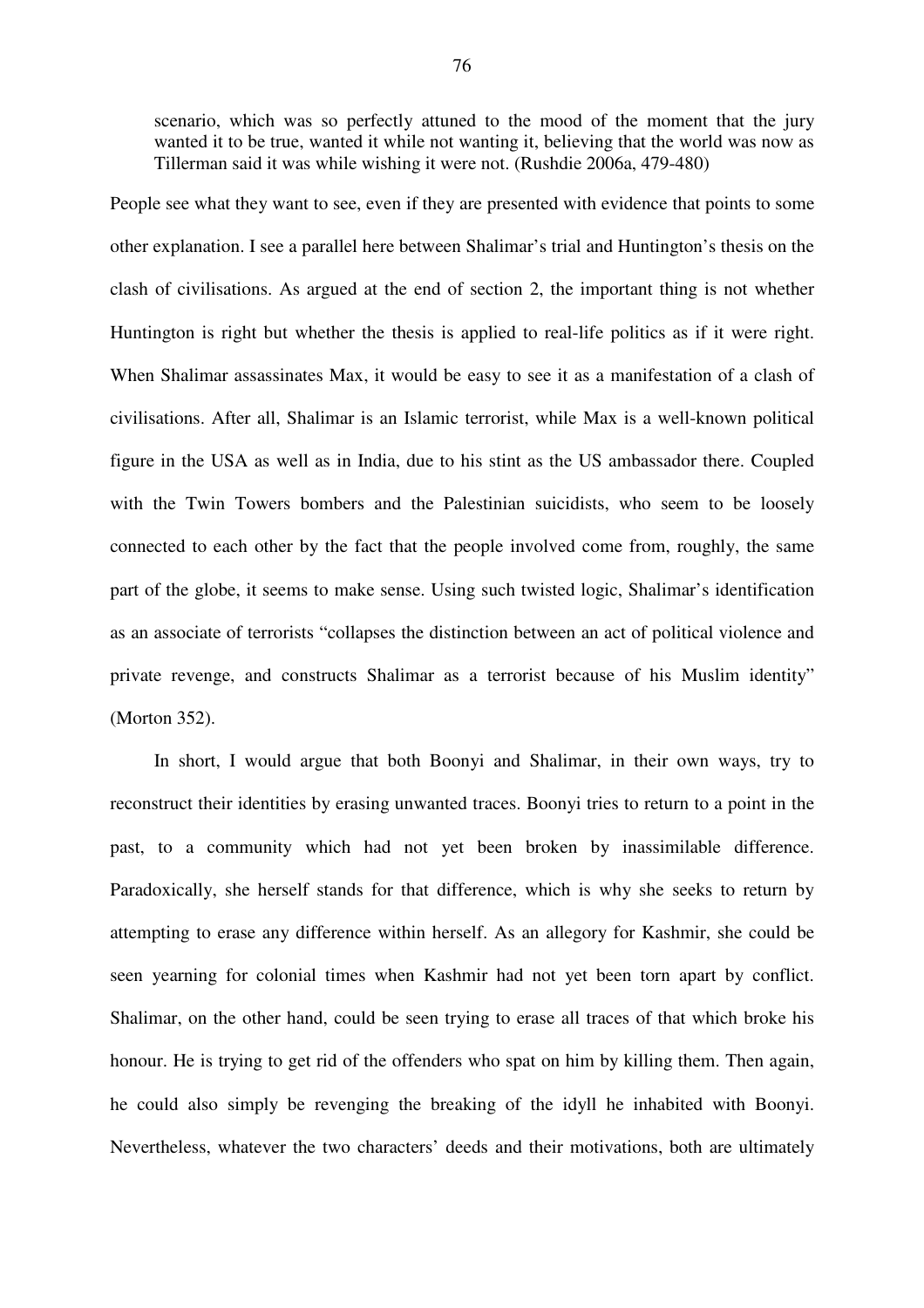unable to assimilate themselves into new situations and move forward. In this, they are unlike Max and India/Kashmira, the subject matter of the following section.

# **4.2 "Not Dead, Not Gone, Not Forgotten": Max and India/Kashmira**

Literary critics writing on the characters of Rushdie's *Shalimar the Clown* seem to have a great penchant for allegories, as can be deduced from the various geographical roles offered for Boonyi and, to a lesser extent, for Shalimar, discussed in the previous section. As has already been hinted above, Maximilian Ophuls also gets his fair share of allegorical readings. He is seen, variously, as a representative of "US imperialism, Western theft and destruction, racial dominance, and … an extension of the neocolonial pattern" (Murphy 354). The fact that Boonyi's rantings about Kashmir (which Max never suspects to be a veiled declaration of love for her cuckolded husband) begin to affect his work as a US ambassador to India provides encouragement to read the relationship "as an allegory of American foreign policy in South Asia" (Morton 341). Morton continues that

By placing the scandal of Ophuls' relationship with [Boonyi] in the context of the Indo-Pakistani war in Kashmir and the American war in Vietnam, the narrator highlights the way in which American foreign policy in South Asia was viewed with suspicion by both India and Pakistan. (*Ibid.*)

However, concentration on the allegorical aspects of the novel's main characters disregards their nuances as individuals. In *Shalimar the Clown*, Maximilian Ophuls is the epitome of the self-made man. He seems to be the only character in the novel that is not troubled by the multiplicity of his identity. Apart from being an Ashkenazi Jew, he is "a Frenchman with a German name",<sup>30</sup> born to "wealthy, cultured, conservative, cosmopolitan"

 $30$  As many critics have noted, Rushdie christened Max Ophuls after a  $20<sup>th</sup>$  century German-born film director of the same name. The similarities between the fictional characters and his namesake, however, appear to go further than this: the director Max Ophuls was born in Saarbrücken, located by the Rein in Germany, not far from Alsace-Lorraine and Strasbourg, where Rushdie's fictional Max began his life. Other shared characteristics include, among other things, well-to-do Jewish families, living between two languages (namely, French and German), moving to America, falling in love with a young actress after seeing her on stage, and taking part in the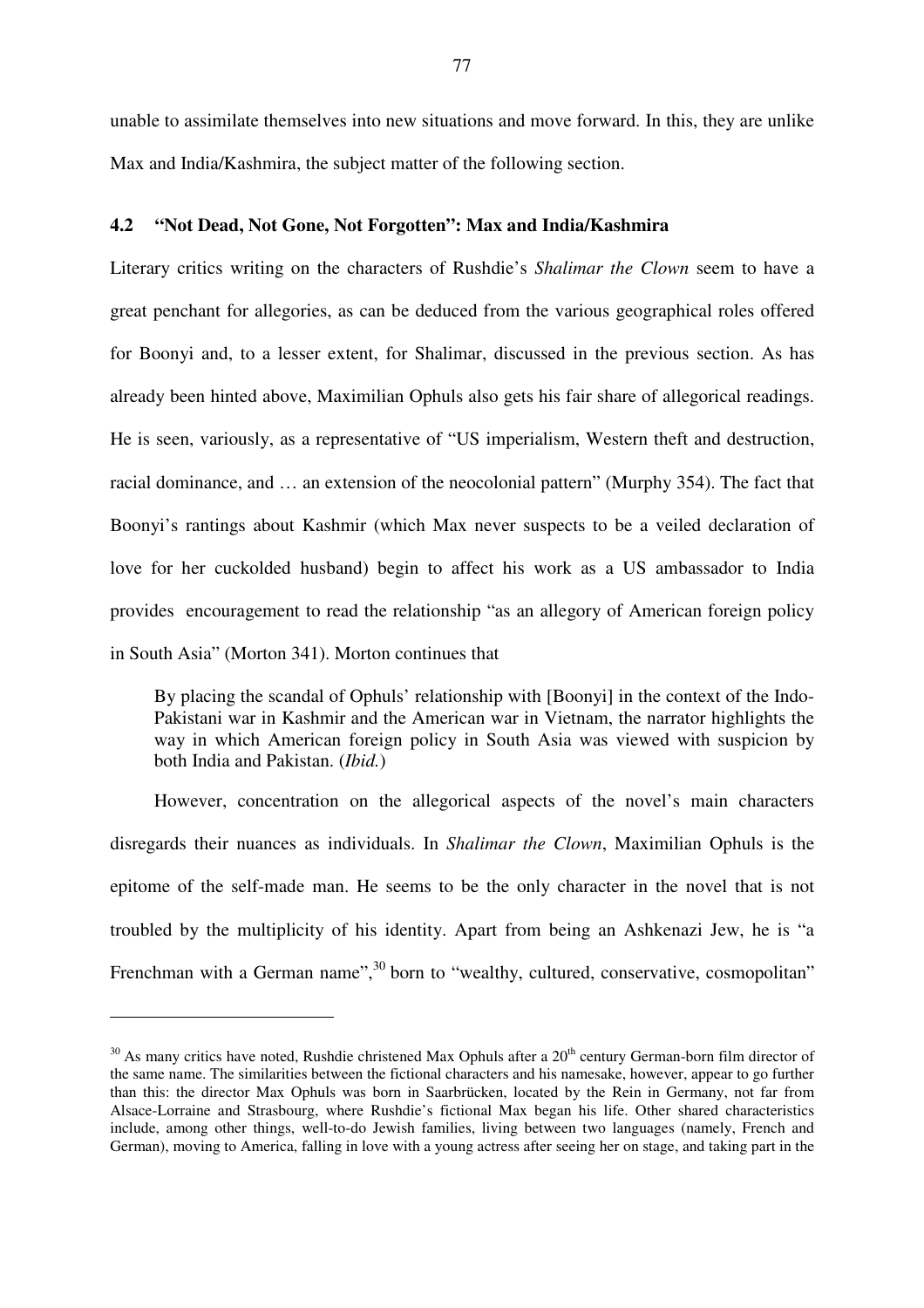parents in Strasbourg, France. He "was raised speaking High German as easily as French, and believing that the great writers and thinkers of Germany belonged to him as naturally as the poets and philosophers of France" (Rushdie 2006a, 171, 176). After the Second World War, he also becomes "one of the architects of the postwar world, of its international structures, its agreed economic and diplomatic conventions" (Rushdie 2006a, 8). He is a man with many different selves: "the brilliant young economist, lawyer and student of international relations, the master forger of the Resistance, the ace pilot, the Jewish survivor, the genius of Bretton Woods, the bestselling author, and the American ambassador cocooned in the house of power" (Rushdie 2006a, 225).

In crucial ways, however, Max is an epitome of the Jew as defined by Huntington. The question of whether there is a Jewish civilisation seems to puzzle Huntington exceedingly; after all, Judaism is an ancient religion with a stable following. According to him, most scholars dismiss the idea, and in any case there are too few Jews to form a major civilisation. The reason he dwells on the issue is the fact that he is unable to classify them in a satisfactory manner. As he points out, they are "historically affiliated with both Christianity and Islam, and for several centuries Jews maintained their cultural identity within Western, Orthodox, and Islamic civilizations" (2002, 48). The creation of Israel has given them "all the objective accoutrements of a civilization: religion, language, customs, literature, institutions, and a territorial and political home" (*ibid.*). Yet, there is a problem with their "subjective identification". In Huntington's words:

Jews living in other cultures have distributed themselves along a continuum stretching from total identification with Judaism and Israel to nominal Judaism and full identification with the civilization within which they reside, the latter, however, occurring primarily among Jews living in the West. (*Ibid.*)

Second World War against Germany (Beylie 7-23). Unfortunately, any further exploration of these similarities and their deeper meanings is not within the scope or subject matter of this thesis.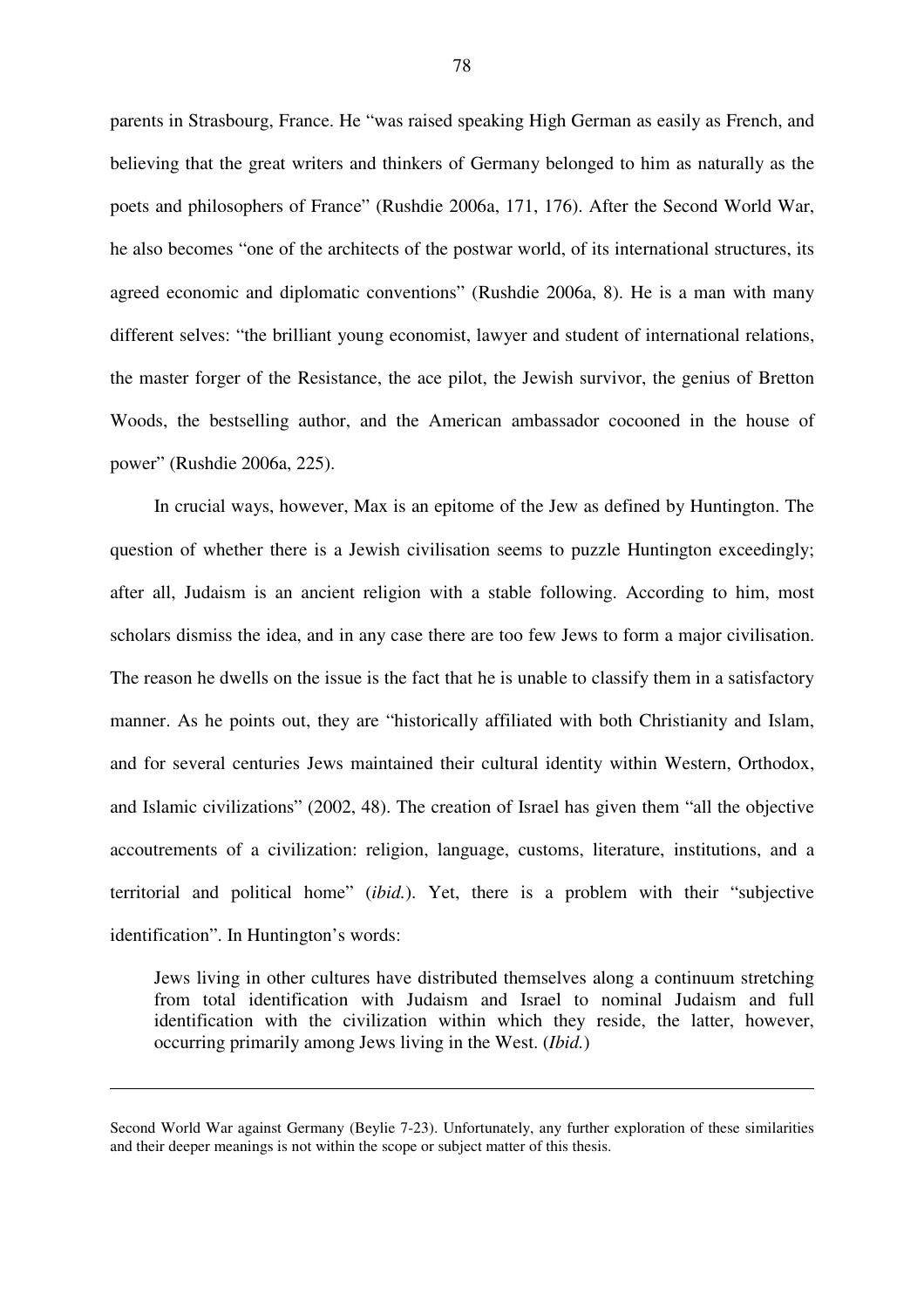In other words, the Jews cannot be classified using religious terms alone. In fact, it seems difficult to identify them using any one characteristic that would encompass them all. The problem is that the Jews' primary target of identification seems to be the culture and society – or civilisation in Huntington's terms – they happen to live in. Their identity does not rest with their religion alone, but also with the surrounding culture, thus resisting any characterisation with strict boundaries. This description fits Max precisely. He often refers to himself, in his thoughts, as a Jew, but he never seems to see himself singularly or primarily as a Jew.<sup>31</sup>

It is, however, fairly accurate to say that being a Jew during the Second World War was an experience that greatly shaped Max's identity. He was, after all, one of those who survived, while his parents were captured and killed by the Nazis. Thus, "[h]ungry for revenge [for the death of his parents], he joined the Action Section of Combat Étudiant under the workname 'Niccolò' and learned about blowing things up" (Rushdie 2006a, 202-203).<sup>32</sup> There is a clear parallel here between Max and Shalimar the clown: both are driven by feelings of anger and hatred to turn to violence, while that turn is facilitated by an ongoing conflict around them. However, there also seems to be a crucial difference between the two. Shalimar does not seem to flinch from bloodshed, whereas Max learns "that terrorism was thrilling, and that, no matter how profoundly justified the cause, he personally could not get over the moral hurdles required to perform such acts on a regular basis" (Rushdie 2006a, 203). Instead, Max turns his mind to another act of resistance in which he is already adept at: he becomes a forger. It is this line of work that proves to be of greatest importance to the moulding of his self: "[a]s he

<sup>&</sup>lt;sup>31</sup> This description echoes the traditional figure of the Wandering Jew, which, unfortunately, is not within the scope of this thesis to discuss.

 $32$  During World War II, antisemitism was part of the ideology of the German-occupied Vichy France. Some 75 700 Jews, two thirds of whom were foreigners seeking refuge in France, were deported to the East. Only three percent of them survived. Antisemitism led many Jews to the resistance movements, where they mostly helped place Jewish children in non-Jewish homes, supplied false identity papers (like Max in *Shalimar the Clown*), and transported people across the border to Spain and Switzerland. Thus, most Jews were involved in defensive resistance instead of actually taking arms (Gordon 10-11, 202-203).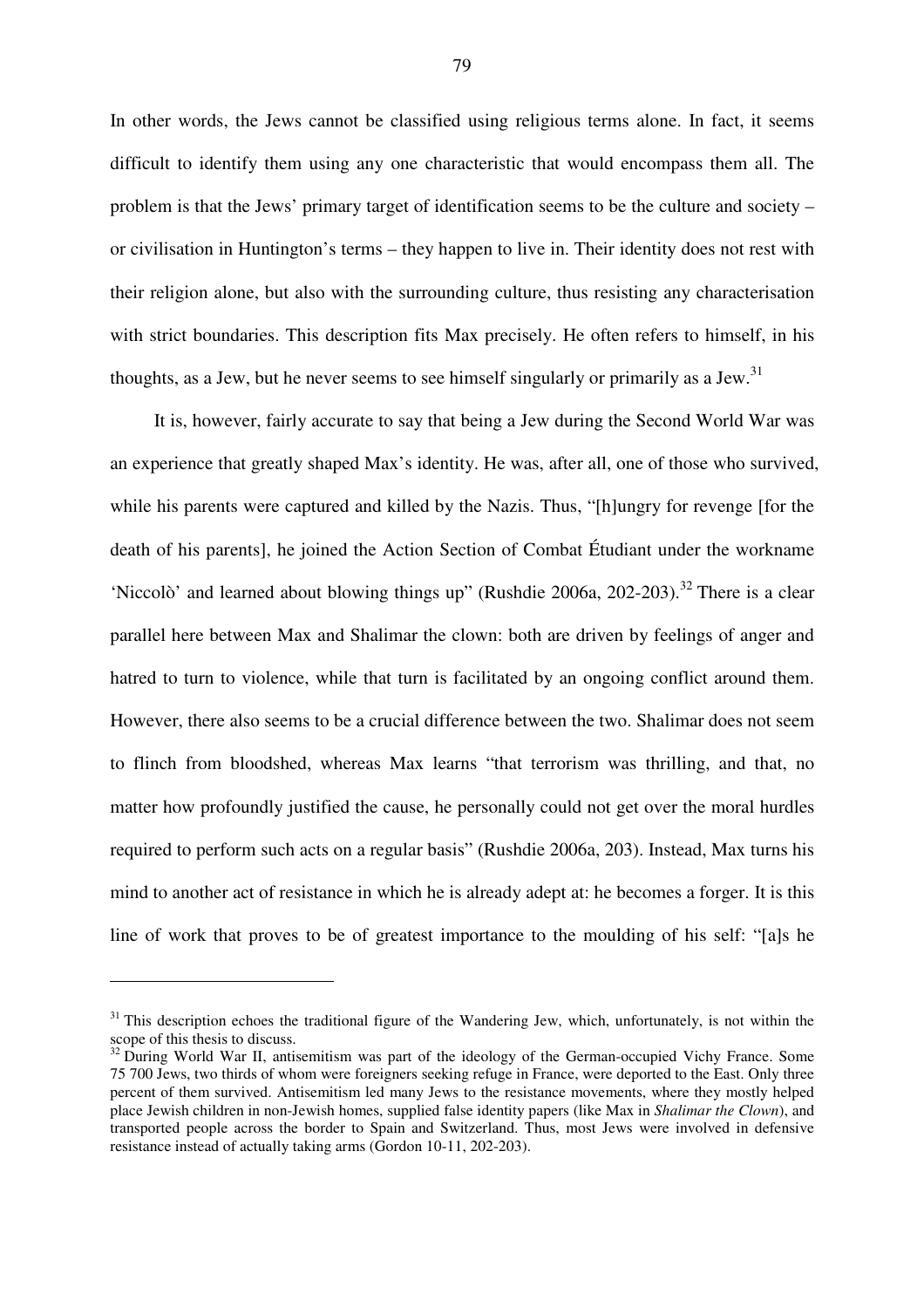forged and printed the documents … he felt he was also forging a new self, one that resisted, that pushed back against fate, rejecting inevitability, choosing to remake the world" (Rushdie 2006a, 185). He is an epitome of the fluidity and multiplicity of identities a person can have, as well as being an extreme example of the reconstruction of identity. Thus, Max eventually makes a lifelong career in the business of reinventing himself, over and over again, as circumstances dictate. As he later writes in his memoirs, "[t]hat the self can so readily be remade is a dangerous, narcotic discovery. Once you've started using that drug, it isn't easy to stop" (Rushdie 2006a, 203).

Thus, Max's fate is unlike Boonyi's, who deterritorialises herself by leaving Kashmir with Max, but fails to be reterritorialised after her return. Instead, she is forced to live on the margins of the society, more dead than alive. Contrary to this, Max, who is a product of deterritorialisation as well, is in a sense successfully reterritorialised: as Tygstrup writes, "the belonging of which he is deprived is replaced by a becoming" (206). Max becomes an international being, able to belong everywhere and nowhere; "[h]e is reterritorialized on the global circuits of post-war politics, economy, and warfare", becoming an example of the possibilities facilitated by globalisation (Tygstrup 206-207). In this sense, he is much like Shalimar. They are both affected by geopolitical upheavals taking place in their original homes, they both choose to leave those homes behind - that is, to deterritorialise themselves to pursue their own agendas, and they both emerge from all this "as agents in a new spatial arrangement that allows them to claim agency in a new territory", namely that of the invisible world of terrorism (Tygstrup 210).

Max is taught by his father that "[i]n civilization there are no borderlines", but, as he came to notice during the Second World War, barbarism "erased borderlines as well" (Rushdie 2006a, 176). Perhaps this is why, after all his experiences, after all the hot and cold wars that he has seen, he hopes for the world of the future to be a better place. He hopes that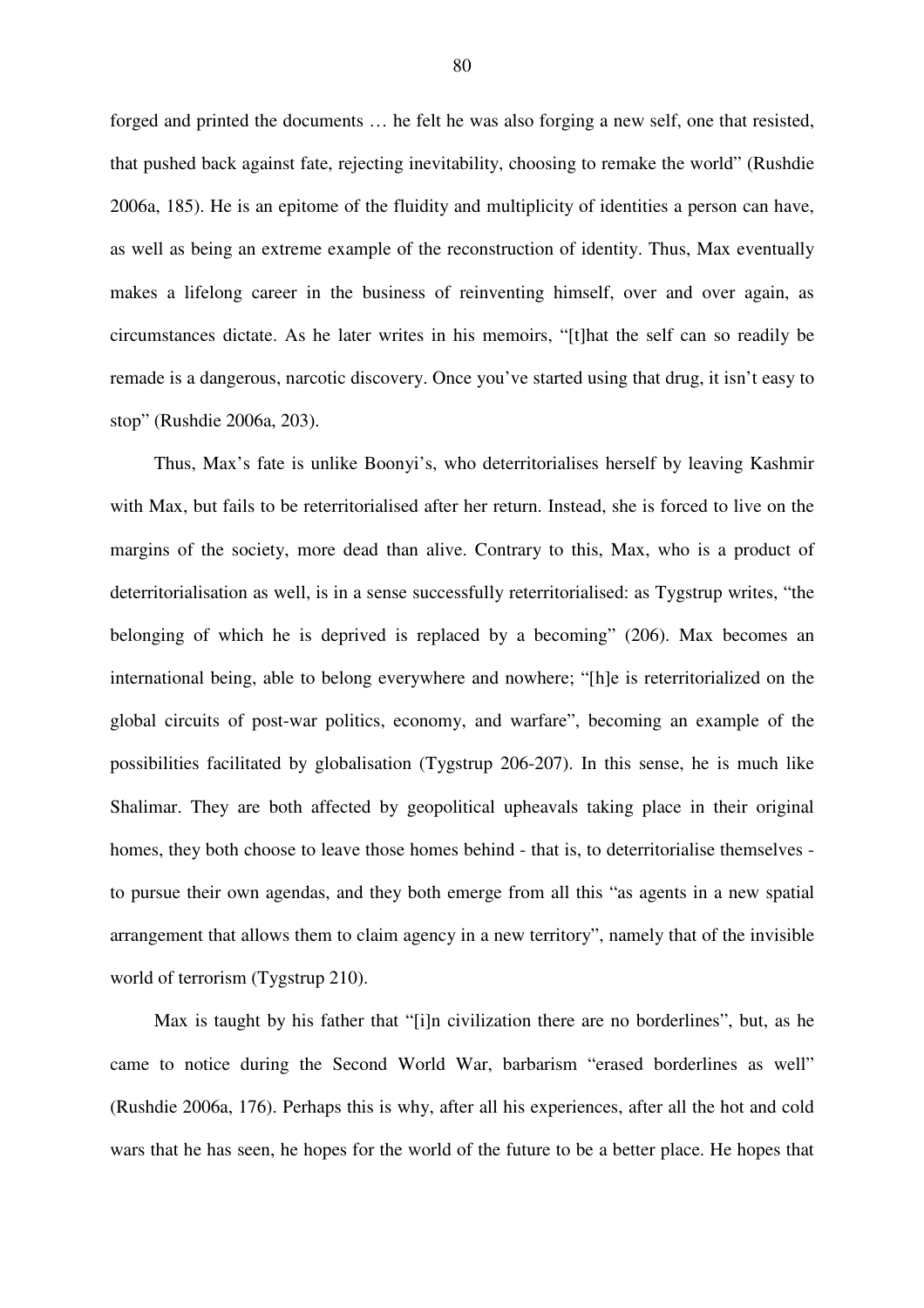after the end of the Cold War, "Europe, free of the Soviet threat, and America, free of the need to remain permanently at battle stations, would build that new world in friendship, a world without walls, a frontierless newfound land of infinite possibility" (Rushdie 2006a, 24-  $25$ ).<sup>33</sup> He hopes it will be civilisation that brings down the borderlines, not barbarism. In this sense, he is also implicitly against Huntington's thesis on civilisations as well as any other theoretical construction that presupposes, at some level, that civilisation is always pitted against barbarism. After all, as was noted in section 2, Huntington makes a distinction between the two terms but also implicitly assumes that one civilisation will see the others as at least partly synonymous with barbarism (2002, 40-42). In his thesis, the two terms collapse into each other, whereas what Max hopes for is the elimination of barbarism altogether.

Curiously, by his actions Max also seems to challenge the dichotomy between East and West. For instance, he wishes that "[t]he emerging economies of India, Brazil and a newly opened-up China would [in the future] be the world's new powerhouses, the counterweights to the American hegemony of which he had always, as an internationalist, disapproved" (Rushdie 2006a, 25). Furthermore, he speaks on television about the seemingly never-ending conflict in Kashmir, trying to make America see that even when they think they, for a brief moment, inhabit a world of relative civilisation and peace, there is war going on somewhere else:

Max ranted about fanaticism and bombs at a time when the world was briefly full of hope and had little interest in his killjoy news. He lamented the drowning of blue-eyed women and the murder of their golden children. He railed against the coming of cruel flames to a distant city made of wood. He spoke too of the tragedy of the *pandits*, the Brahmins of Kashmir, who were being driven from their homeland by the assassins of Islam. The rapes of young girls, the fathers set alight, burning like beacons prophesying doom. (Rushdie 2006a, 35)

<sup>&</sup>lt;sup>33</sup> As noted in section 3.2, there is a parallel between Max and the iron mullah Bulbul Fakh in that both want to bring down walls. The difference, as will be noted, seems to be that while the iron mullah wishes for identity within the terrorist movement and opposition to what is outside it, Max advocates the pulling down of all walls. In other words, he wants to create one global identity, one civilisation.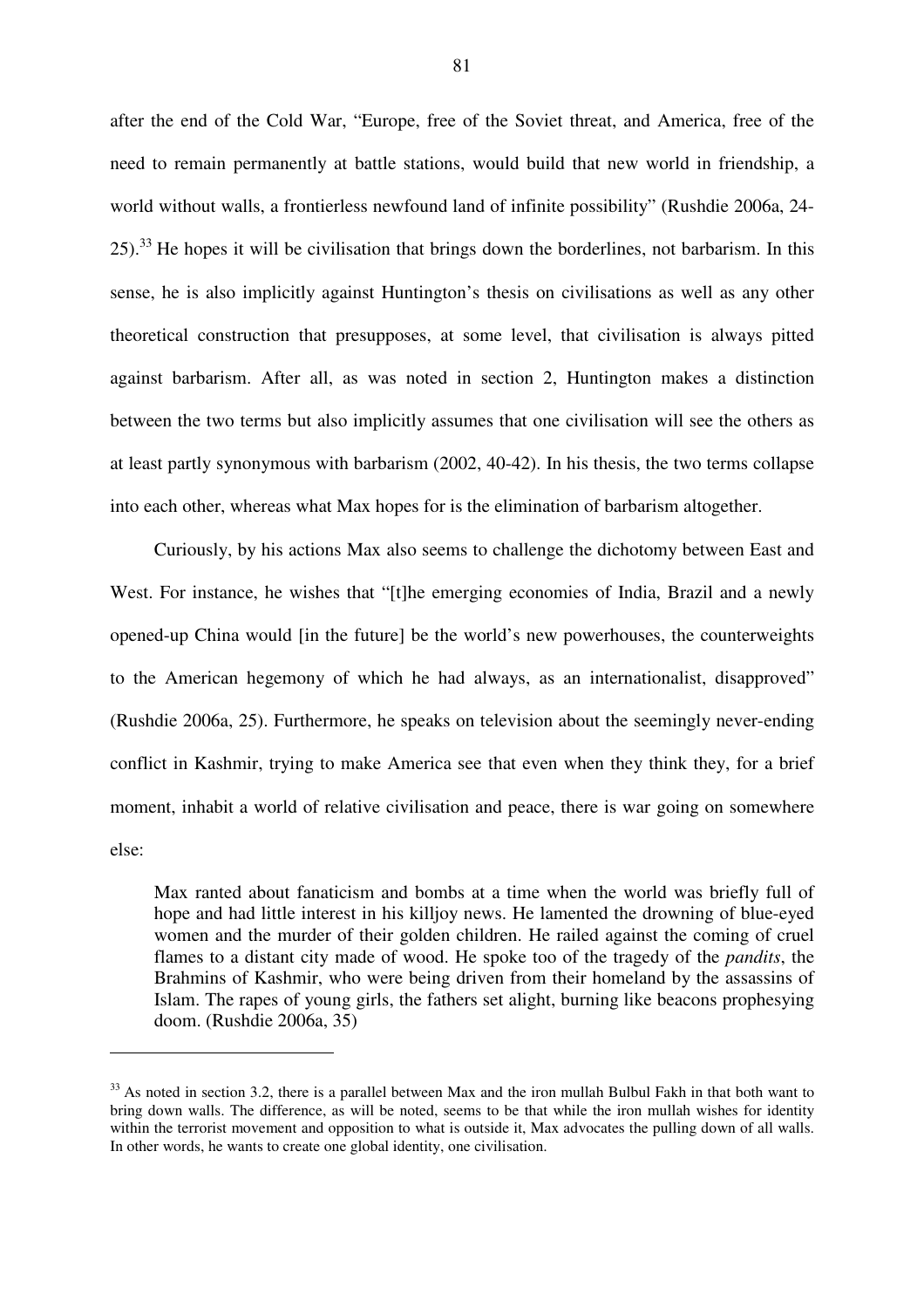What makes all this curious is the fact that while Max seems to be all for peace and a more equal distribution of power across the globe, at the same time, and seemingly without encountering any moral hurdles, he "was supporting terror activities while calling himself an ambassador for counterterrorism" (Rushdie 2006a, 341). In this capacity, he has provided weapons to Islamic terrorists fighting against the Soviets in Afghanistan, and some of these weapons have instead ended up in the hands of terrorists in Kashmir. Thus, he is indirectly and covertly also supporting the rapings and burnings that he so directly and openly denounces.

Max's double standards become public knowledge only after his assassination at the hands of Shalimar the clown:

As with the invisible man in the movie, death restored Max to something like full visibility, declassifying many details of his life; the lengthy obituaries and effusive encomia revealed his long service to his country at the heart of the invisible world during his last, hidden career as a senior spook, in the Mideast, the Gulf, Central America, Africa and Afghanistan. (Rushdie 2006a, 416)

Max's position is never spoken of in public and the results of his work can never be traced directly to him; in other words, "his presence [is] detectable only by its influence on the actions of others" (Rushdie 2006a, 417). As was mentioned above, Max entered the world of terrorism for the first time during the Second World War. His second entrance took place after his affair with Boonyi had ended his career as the US ambassador to India. He enters the same world that Shalimar inhabits, the world of terrorism that, as I argued in section 3.2, cannot be precisely located because it occupies an in-between place. It is an invisible world that exists in the cracks of the visible one. In this invisible world, Max becomes "Invisible Max, on whose invisible hands there might very well be, there almost certainly was, there had to be, didn't there, a quantity of the world's visible and invisible blood" (*ibid*.). This is what Max's daughter India/Kashmira has to contend with:

this other Max, this stranger, this clone-Max moving through the world's burning desert places, part arms dealer, part kingmaker, part terrorist himself, dealing in the future,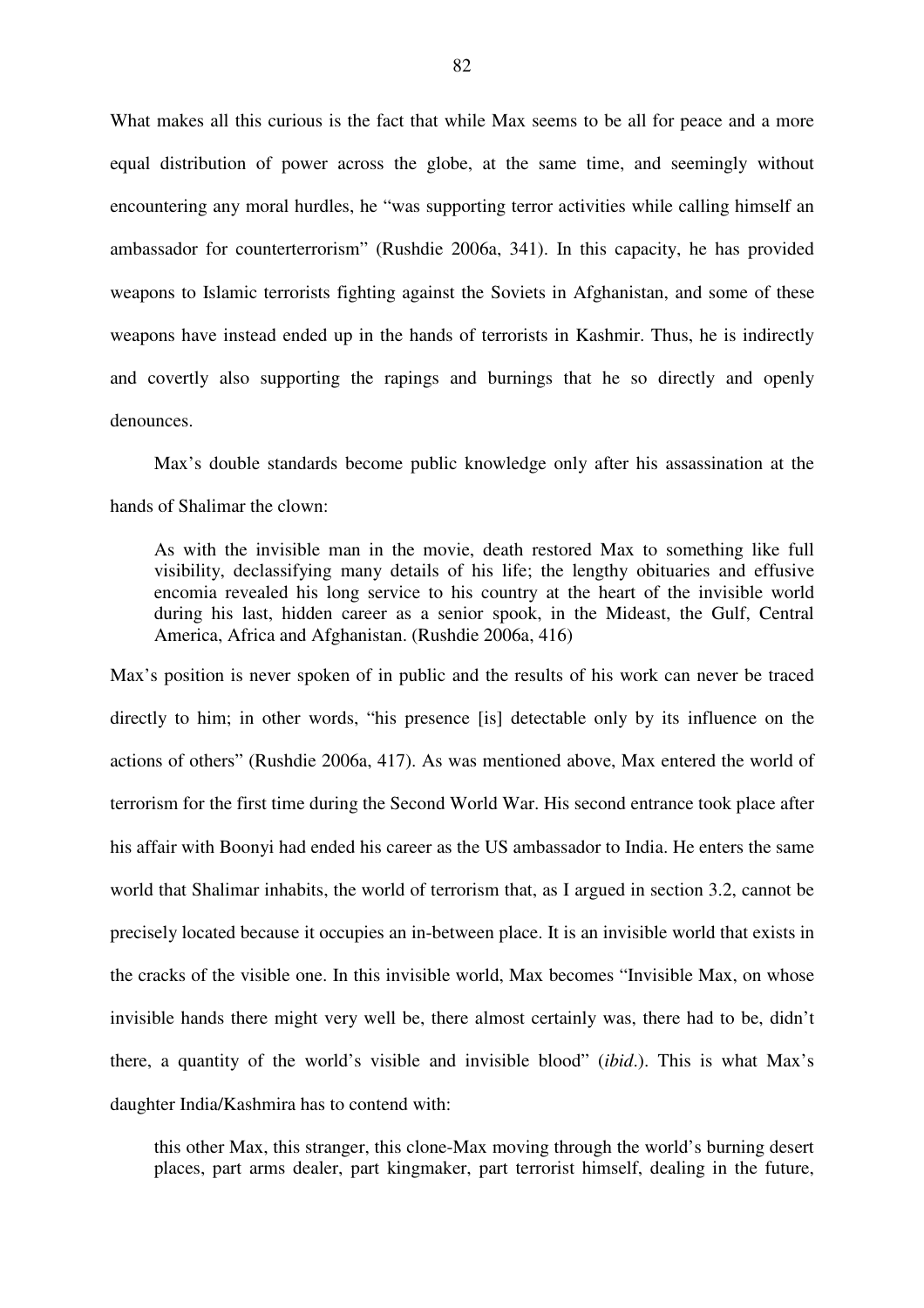which was the only currency that mattered more than the dollar. He had been a puissant speculator in that mightiest and least controllable of all currencies, had been both a manipulator and a benefactor, both a philanthropist and a dictator, both creator and destroyer, buying and stealing the future from those who no longer deserved to possess it, selling the future to those who would be most useful in it, smiling the false lethal smile of power at all the planet's future-greedy hordes, its murderous doctors, its paranoid holy warriors, its embattled high priests, its billionaire financiers, its insane dictators, its generals, its venal politicians, its thugs. He had been a dealer in the dangerous, hallucinogenic narcotic of the future, offering it at a high price to his chosen addicts, the reptilian cohorts of the future which his country had chosen for itself and for others; Max, her unknown father, the invisible robotic servant of his adopted country's overweening amoral might. (Rushdie 2006a, 418)

In one fell swoop, by cutting his throat, Shalimar unveils Max's double life. This makes Max's daughter, India, wonder whether the assassin was actually working as "the hand of justice", whether Max had been judged guilty of "unknown unlisted crimes of power" and Shalimar had merely been the executioner (Rushdie 2006a, 417). Like the United States, which Max could be seen to allegorically represent, he seemingly and overtly acts for good while covertly and possibly unwittingly contributes to the escalation of violence in some parts of the world (Murphy 354-5). On the other hand, Max could also be seen to represent America as a neoimperialist power, an idea which has gained further visibility in the US after 9/11: an American Empire that should police the world and transform it by using its military, economic, and cultural might, all in the service of what is perceived to be "good" (Kaplan 446).

The duplicity of his father's character seems to be beyond the understanding of India/Kashmira, who at first tries to eliminate any duplicity or multiplicity in her own identity. She, like her mother Boonyi before her, dislikes what she thinks is her true name:

India felt wrong to her, it felt exoticist, colonial, suggesting the appropriation of a reality that was not her own, and she insisted to herself that it didn't fit her anyway, she didn't feel like an India, even if her color was rich and high and her long hair lustrous and black. She didn't want to be vast or subcontinental or excessive or vulgar or explosive or crowded or ancient or noisy or mystical or in any way Third World. Quite the reverse. She presented herself as disciplined, groomed, nuanced, inward, irreligious, understated, calm. She spoke with an English accent. In her behavior she was not heated, but cool. This was the persona she wanted, that she had constructed with great determination. (Rushdie 2006a, 6)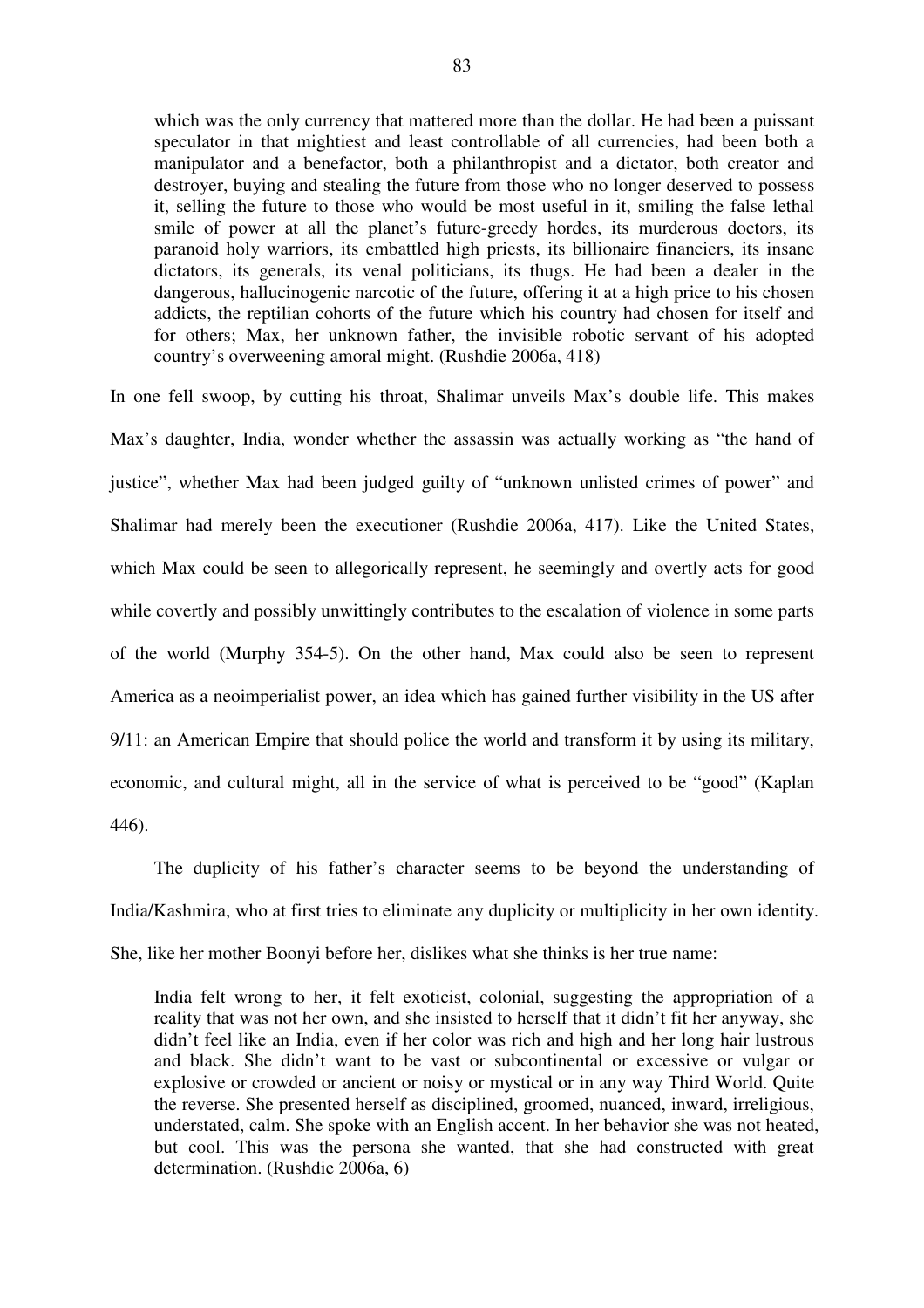She is angry about her name because it presupposes that she is a certain kind of person, that she is like India, whereas the persona she has constructed for herself is the exact opposite of everything she associates with India. However, what points to there being something of India in her after all is the fact that she is bothered by her name. The identity she has built for herself tries to keep all the Indian characteristics under control. She does not want to be Third World but rather First World, and thus she colonises her own Third World characteristics. She refuses to acknowledge what she views as the Third World side of her inheritance, her mother's side. Thus, "[w]hen she spoke she failed to hear her other inheritance, the other, unknown cadences, and heard only her father's voice, its rise and fall, its mannerisms and pitch. When she looked in the mirror she blinded herself to the shadow of the unknown and saw only Max's face, his body type, his languid elegance of manner and form" (Rushdie 2006a, 18). In other words, she constructs her identity through the same kind of partial identification that the Kashmiris use to interpret their history (see section 3.1) and Boonyi tries to use to erase her past (see section 4.1). She takes that which she sees as identical to herself, ignoring the rest. It seems she does not want to be in-between.

Thus, just as it is difficult for India to understand her father's duplicitous nature, it also seems difficult for her to acknowledge, let alone come to terms with, the contradictory characteristics of her own identity. For instance, she is contemptuous of religion, but at the same time is moved by its stories, which confuses her. As a child, when she gets into trouble at school because of her wild manners and is threatened with expulsion, "she immediately and somewhat alarmingly changed her ways completely, adopting, for the first time, the cool, restrained, disciplined persona that would become her preferred disguise throughout her life" (Rushdie 2006a, 430). She chooses to keep the world at an arm's length, but, as Tygstrup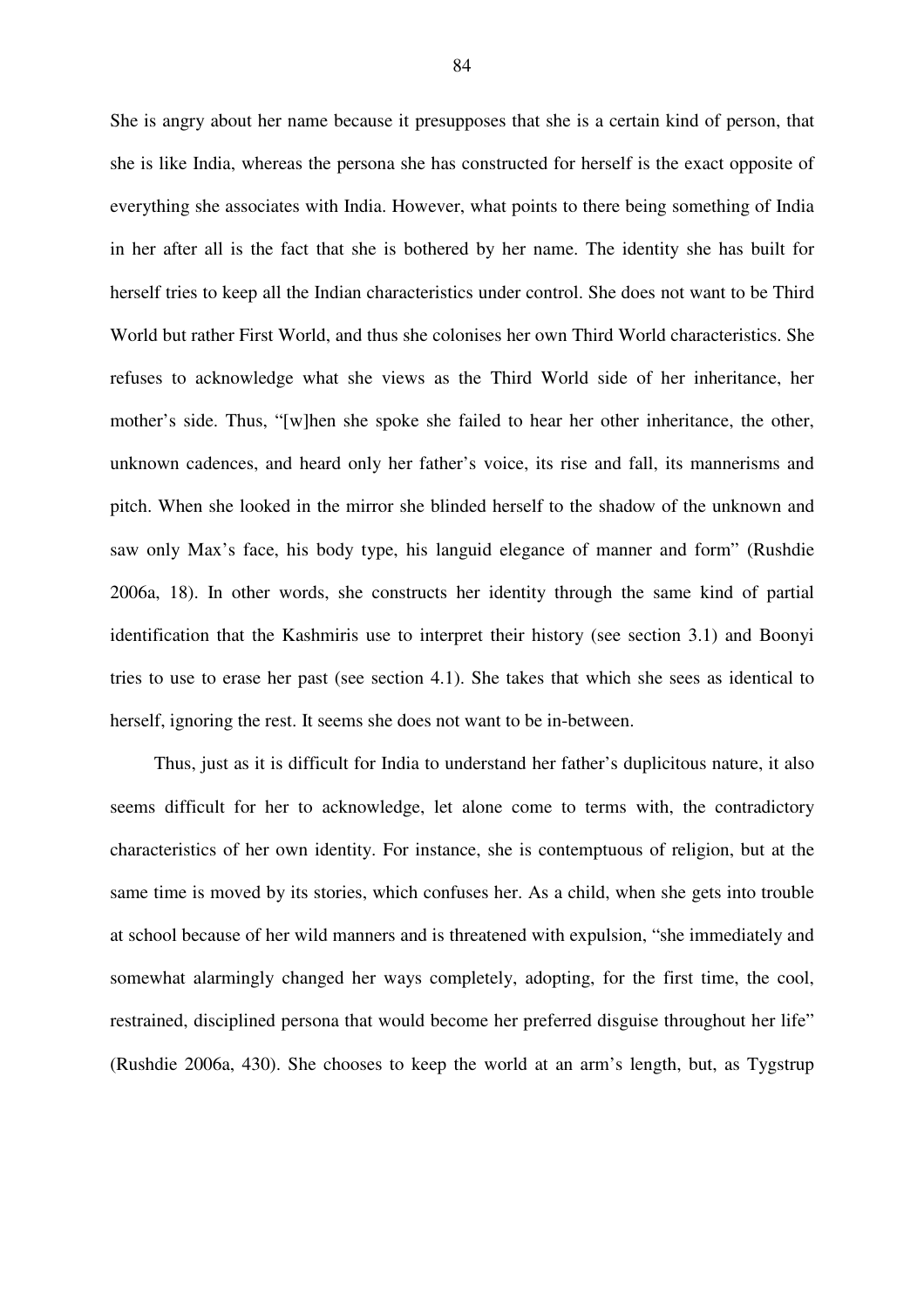points out, hers is "a privileged isolation when compared to her mother's - she is not kept at distance from the world by a border, but herself maintains a distance from it"  $(212)$ .<sup>34</sup>

The only part in the novel where British colonialism and imperialism in India is discussed overtly is in relation to India/Kashmira and her foster-mother Peggy. She is an Englishwoman, a Resistance hero like her former husband, Max, and known in India as a philanthropist because of her work among orphans. She and Max have no children, which is why she is so keen to get her hands on the fruit of her husband's illicit affair with Boonyi. As mentioned in the previous subsection, Boonyi is forced to give up her child in exchange for a permission to return to Kashmir. What is most interesting in this arrangement, however, is that it is Peggy who gives the child the name India Ophuls, discarding Boonyi's choice of Kashmira Noman: "*Noman*, indeed! - That's not her name. And what did you say? *Kashmira?* No, no, darling. That can't be her future", Peggy tells Boonyi, continuing with "*Ophuls*, … That's her father's name. And *India*'s a nice name, a name containing, as it is, the truth. The question of origins is one of the two great questions. *India Ophuls* is an answer" (Rushdie 2006a, 265-267, italics in the original). By choosing a name, Peggy is also creating a history for the child, discarding another history provided by Boonyi. By forcing Boonyi to relinquish her child, and by renaming that child according to her own preferences, Peggy represents the past rule of the British Empire in India. Changing the name Kashmira into India could also imply that the British acknowledged the accession of Kashmir to India, thus indirectly giving the Indian army a green light to integrate the state into the Indian nation. Peggy denied India/Kashmira access to the truth about her origin by lying to her for most of her life that her mother had died shortly after giving birth, and even keeping any knowledge of her father from

 $34$  The easiest way to interpret this privileged distance is to conclude that people in developed Western countries have greater freedom to do what they will without fear of social persecution. The same kind of privilege is not extended to a young, frivolous woman from Kashmir. Regrettably, the scope and subject-matter of this thesis do not warrant further discussion of this subject.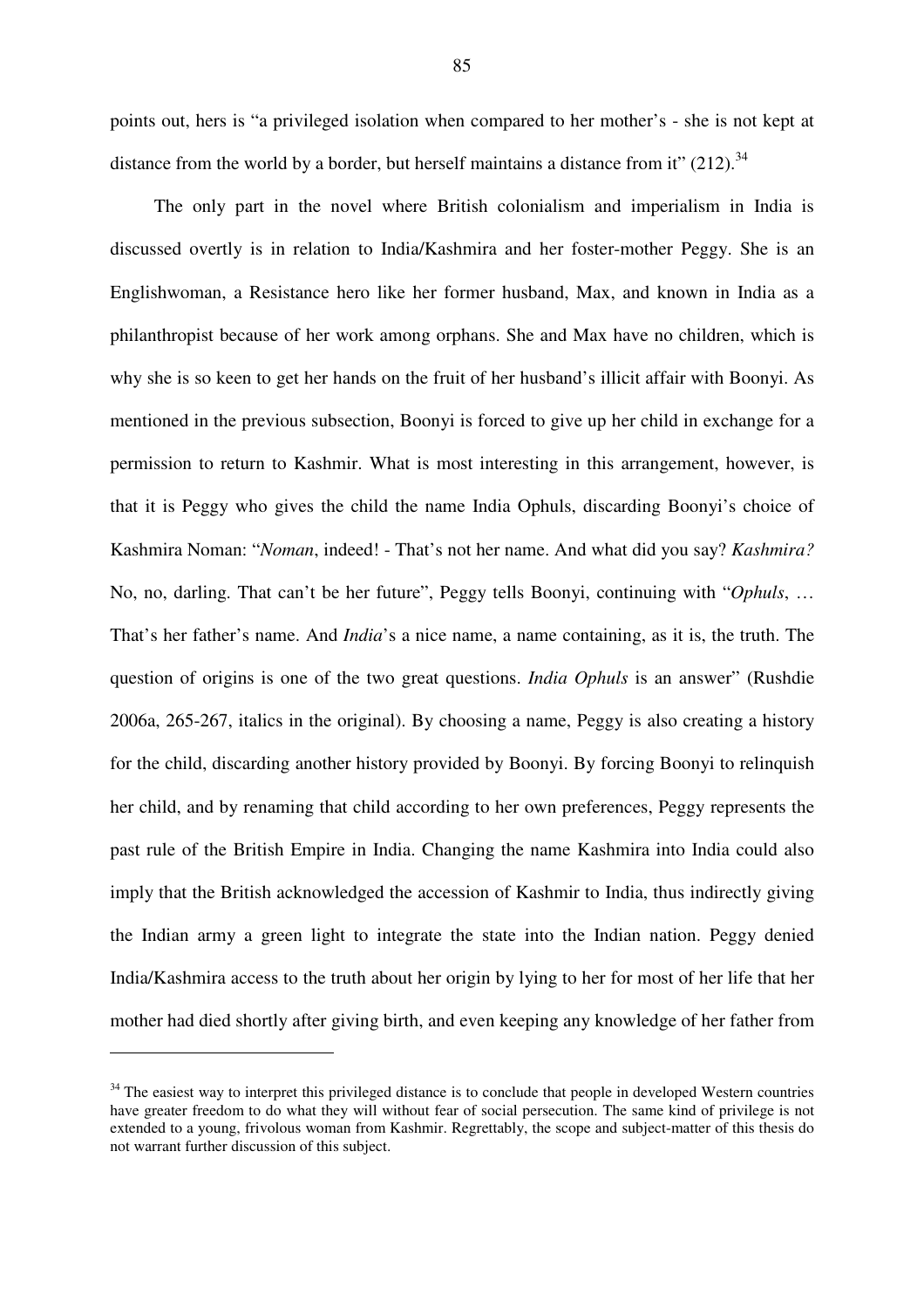her for years. In other words, India/Kashmira "was trapped inside a lie, far away from the truth, held captive in a fiction; and within her the turbulence grew, an unquiet spirit moved" (Rushdie 2006a, 431). The identity her name offers feels wrong because it is a lie. It offers her a place in the world that she does not see as her own.

After Max's death, Peggy finally comes to India/Kashmira to tell the truth about her origin, perhaps so as to apologise for the lies and the damage she has done by not being a good and able mother to her adopted child. It is not until India/Kashmira learns her true name, the name given to her by her mother Boonyi, that she is able to embrace the so-far foreign side of her identity. Thus, she did not try to eliminate the Indian side of her identity because she did not want to be in-between, but rather because the space offered to her was the wrong in-between. However, her discovery does not make her cast aside her old identity; rather, she conjoins the two sides, creating a hybrid. This process is summarised succinctly in her naming: when she learns that her mother named her Kashmira Noman, she forthwith relinquishes her hold on the hated India, opting for Kashmira instead. Her old surname, however, she keeps, casting aside Noman in favour of Ophuls. She becomes Kashmira Ophuls, "the hybrid child conceived by Western power and a gorgeous but wasted land" (Fernández-Kelly 473). However, with her new name also comes a new weight: the weight of the hitherto unknown side of her history. She resented the weight of the name India because she felt it was not her duty to carry an entire nation on her shoulders. On the other hand, she seems to find no cause for complaint when she is literally crushed under the burden of the name Kashmira and the knowledge that she has a mother waiting for her in Kashmir. Thus, India/Kashmira embodies Hall's view about origins: for her, where she comes from turns out to be as important as where she is going to (1996, 131).

In a parallel to her mother Boonyi, "who left home and family for the sake of a false and borrowed identity. [India/Kashmira] leaves for Kashmir in quest of her true identity"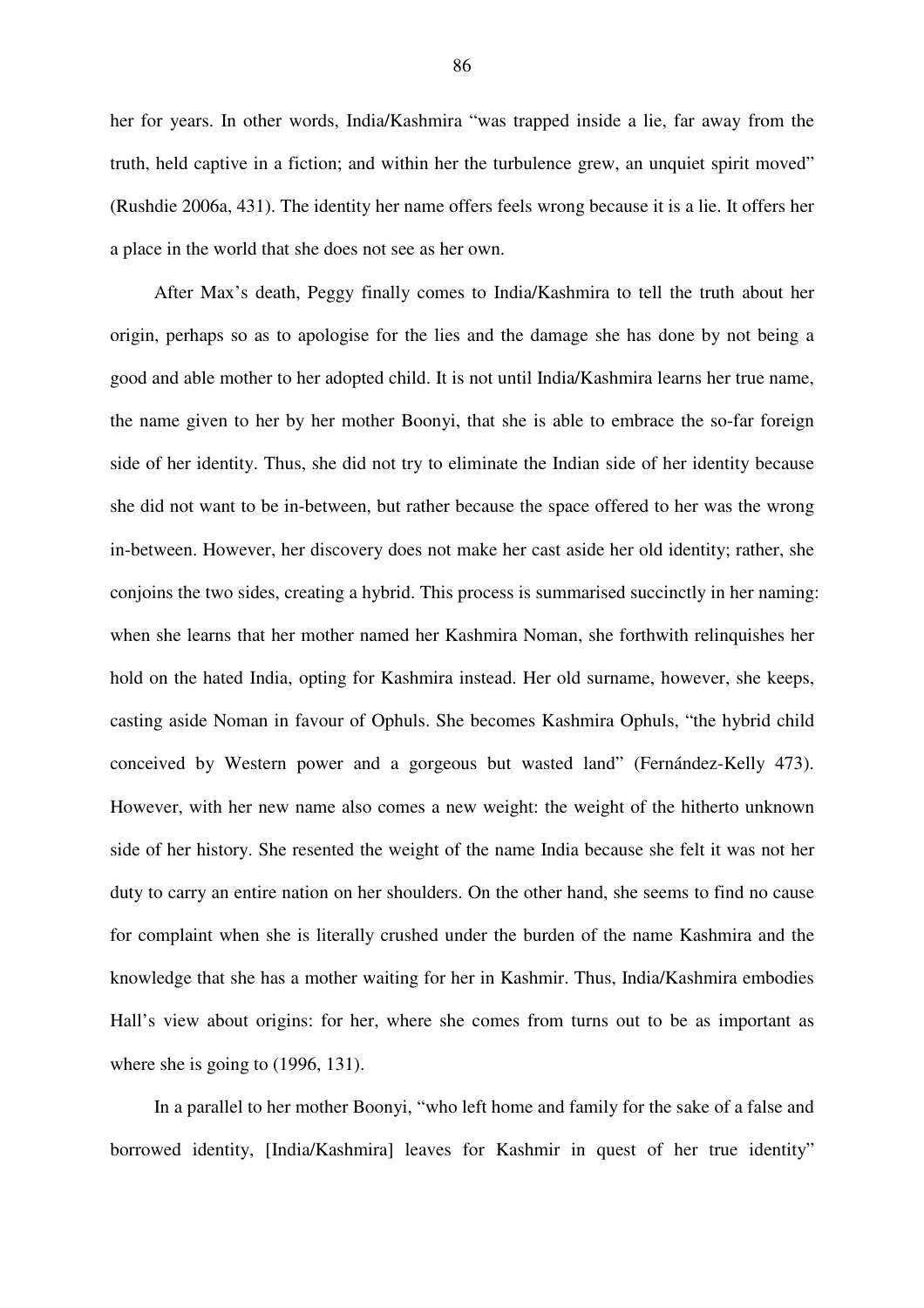(Ghanshyam 84). What she finds, however, is a tomb containing a woman whose throat was cut by the same knife that ended the life of her father. Furthermore, after her return to the US, when she sees in the news that Shalimar has been captured, she also learns that "Kashmir lingered in her … and his arrest in America, his disappearance beneath the alien cadences of American speech, created a turbulence in her that she did not at first identify as culture shock. She no longer saw this as an American story. It was a Kashmiri story. It was hers" (Rushdie 2006a, 463-464). She has finally embraced the Third World side of her identity and moulded it together with the First World in her, uniting the East and the West. This moulding is demonstrated when she later taunts Shalimar by pointing out that he has failed in his murderous quest because "[t]hey are not dead not gone not forgotten. They live on in me" (Rushdie 2006a, 473).

Finally, there is the relationship between India/Kashmira and Yuvraj, the Kashmiri "businessman who in spite of the worsening political situation was successfully exporting Kashmiri papier-mâché boxes, carved wooden tables, numdah rugs and embroidered shawls to the rest of India and to Western buyers as well" (Rushdie 2006a, 351). Several critics have seen this relationship as a parallel to the marriage of Shalimar and Boonyi, discussed in section 3.1. As I argued there, their marriage was viewed by the people of Pachigam as the ultimate symbol of Kashmiriyat, of the overcoming of religious dividing lines in the name of tolerance and the mixing of traditions. Its failure, on the other hand, symbolically heralded the failure of Kashmiriyat. In comparison, the relationship of India/Kashmira and Yuvraj is seen by most critics as a sign of hope, representing of a modern, global, deterritorialised Kashmiriyat (Siddiqi 224, Morton 339, Pesso-Miquel 156), coupling the old world and the new, tradition-selling modern businessman Yuvraj and India/Kashmira, a hybrid child of both the East and the West (Fernández-Kelly 473). In Siddiqi's opinion, through this relationship that is upheld across space, the novel offers "diasporic sensibilities and locations" as a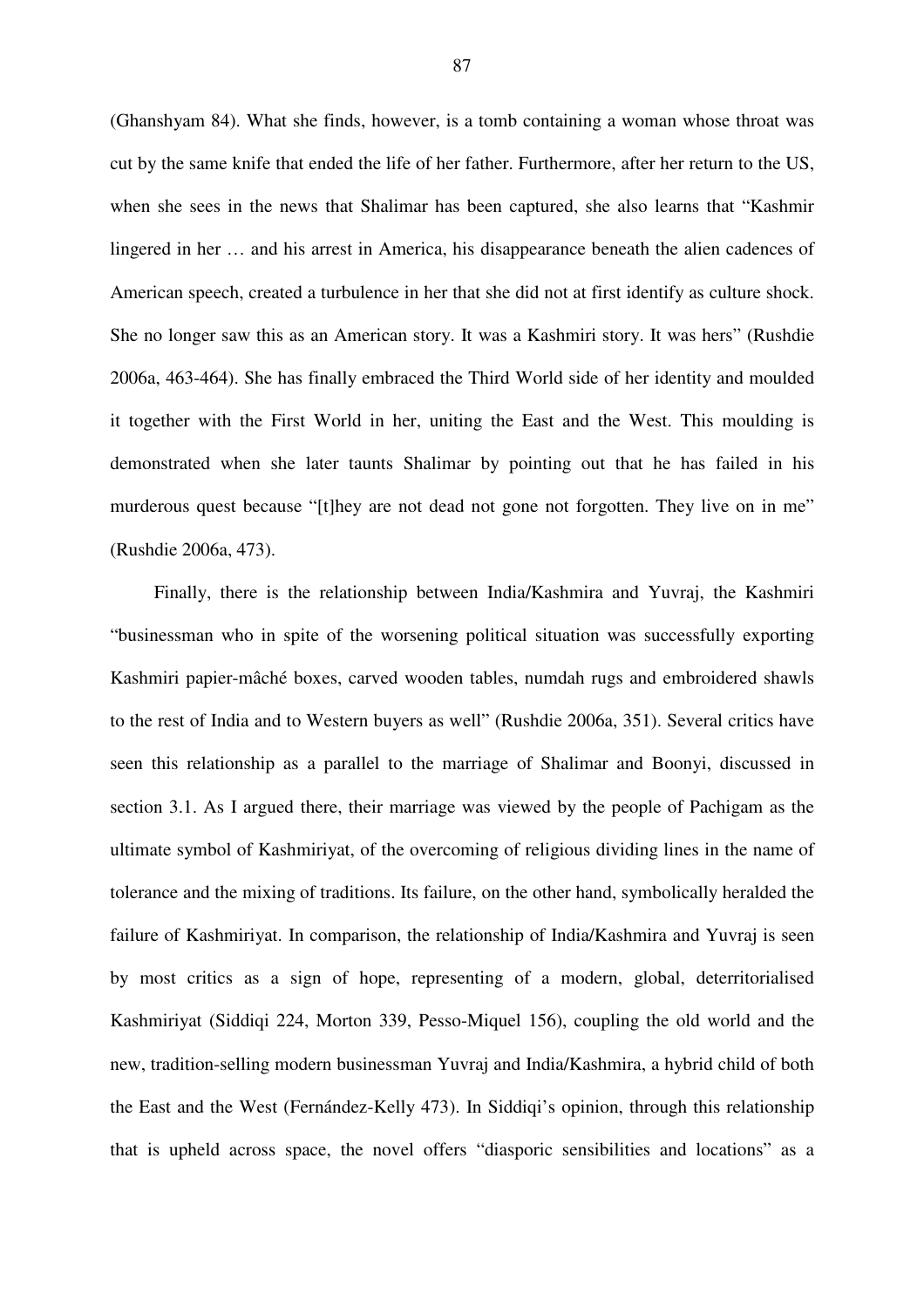solution to "narrow or ethnic chauvinism" (224).

Furthermore, India/Kashmira and Yuvraj's relationship could also be seen representing the breaking of traditions. India/Kashmira declines Yuvraj's proposals of marriage, and also seems unperturbed when he is away on business trips, although he constantly pines for her. Yuvraj's complaints about this disparity lead India/Kashmira to state that "in this relationship I'm the guy … and you, my dear, are the girl" (Rushdie 2006a, 489), reversing the traditional roles set for men and women. However, the unconventionality of the relationship has also led Keulks to conclude that it is a failure, "having commenced in Kashmir but succumbed to the toxicities of America, to which Yuvraj relocates in false hopes of winning her love" (158). What Keulks interprets as signs of failure could as easily be interpreted as signs of change. The importance of this relationship, the symbol of a new Kashmiriyat, can be found in the ways it blurs and breaks traditional boundaries separating the East from the West and men from women by reversing their roles, by turning them on their head. I would argue that the purpose is not to eliminate conflicts (they still occur) but rather to question the basis of supposedly essential divisions and prove that a relationship can work despite, across, and beyond such divisions.

In short, almost all the hope for a better future in the novel is summed up in the character of India/Kashmira. She is the only major character who is not blamed for something in the pages of the novel. Shalimar is the victim of Boonyi's infidelity, while Boonyi becomes the victim of Shalimar's knife. Max falls victim to that same knife, but, as India/Kashmira ponders, might it be possible that he got what he deserved? He was, after all, indirectly involved in a lot of bloodshed around the world, even though he never shed the blood himself. India/Kashmira is the only person in the novel who does not seem to be guilty of anything. She does not let herself be driven by one single feeling or deed above all others, like Shalimar has, nor does she try to go back and deny her past, like Boonyi. Neither is she like Max, who,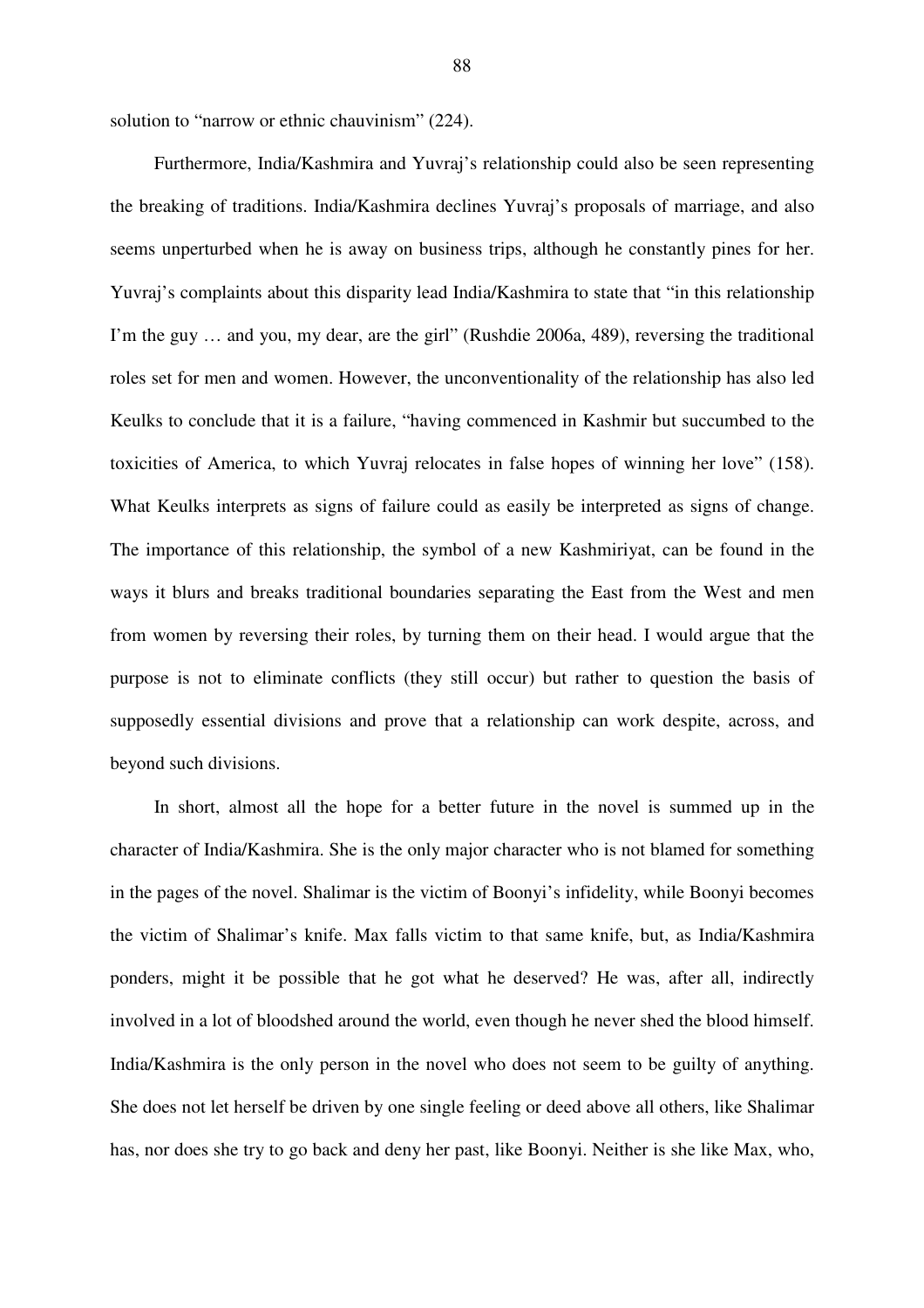despite referring to insurmountable moral hurdles in relation to actually bombing people, seems to encounter none when handing the bombs to other people. Kashmira seems to see the moral hurdles in both situations, thus giving the reader hope that she will not follow in her father's footsteps either. I would argue that she is the true example of hybridity because she is painfully aware of her contradictory nature. She has to consciously negotiate between the different aspects of her self to keep her identity intact.

Thus, compared to Boonyi and Shalimar, the characters of Max and India/Kashmira are much more hybrid. Max is depicted as a skin changer of sorts: he possesses multiple and often contradictory identities, none of which assumes dominant position in all situations. On the other hand, in allegorical terms Max can, in a fairly straightforward manner, be identified with the United States. In contrast, finding a single suitable allegorical counterpart for India/Kashmira proves, in spite her name, much more difficult. She rather represents something beyond narrow national and civilisational boundaries, something overcoming those boundaries, a union of the East and the West. Perhaps she does, in this sense, embody Rushdie's hope for a better future in which borders are there solely for the purpose of crossing.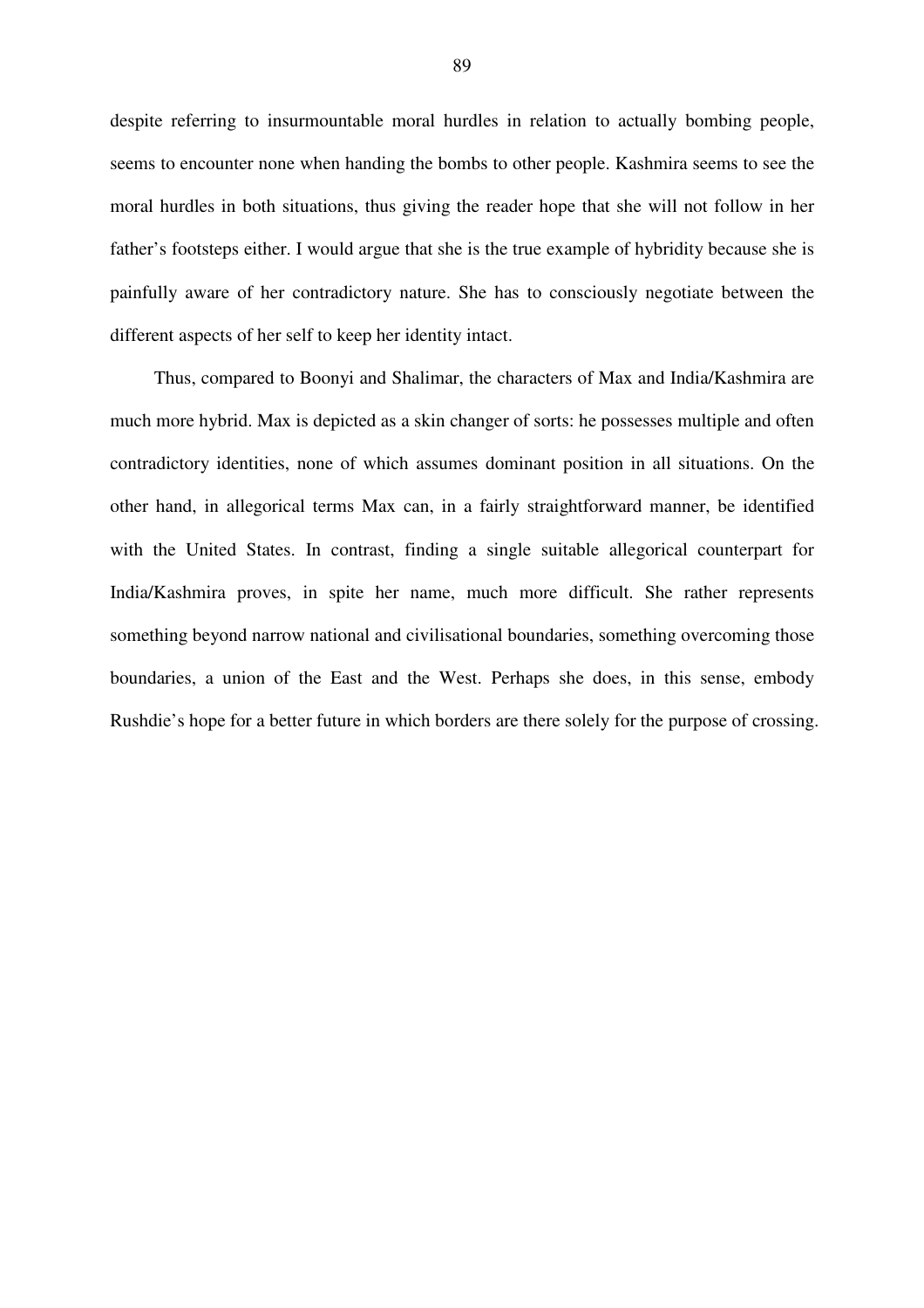# **5 Conclusion**

"After the bombing of the World Trade Center in New York - eight years later this would be remembered as the first bombing - he [Shalimar the clown] sat across a table from his lawyer in a stinking meeting room [in a prison] and expressed his fears for his safety" (Rushdie 2006a, 470). This is the only direct reference (if one can call it direct) in Salman Rushdie's novel *Shalimar the Clown* to the terrorist attacks on September 11, 2001. Nevertheless, as the discussion above has shown, the book is to a great degree concerned with the causes as well as the consequences of the attacks. It deals with the increasing importance accorded to difference, as well as to the assumption that difference necessarily causes conflicts. In the novel, 9/11 is not tackled head on but rather in a circuitous way, drawing attention to the fact that such events have their roots deep in history and that their consequences have branched out wide, casting their shadow on people and places not directly involved.

As I have argued here, the theme most central to *Shalimar the Clown* seems to be the discussion of boundaries and borders of all kind, manifested within space as well as within identity. In the cases of Kashmir and Alsace, the boundaries are arbitrarily drawn and moved across the lives of people who do not acknowledge their existence. For Kashmiris, who value what unifies more than what divides, the de-facto border between India and Pakistan running through their homeland does not exist. The movements of the Franco-German border across Alsace before and during the Second World War, on the other hand, were destructive on the cosmopolitan culture of the region, represented by the figure of Max, equal parts French and German as well as being a Jew. In the case of Los Angeles, the boundaries are a consequence of migration: the metropolis is constructed of separate cultural, ethnic, and racial groups with occasional violence sparking between them. However, also present in the novel is the desire to bring down walls, to cross boundaries and borders. This is exemplified, for instance, in the terrorist movement that Shalimar joins. Its leader, the iron mullah, preaches about the primacy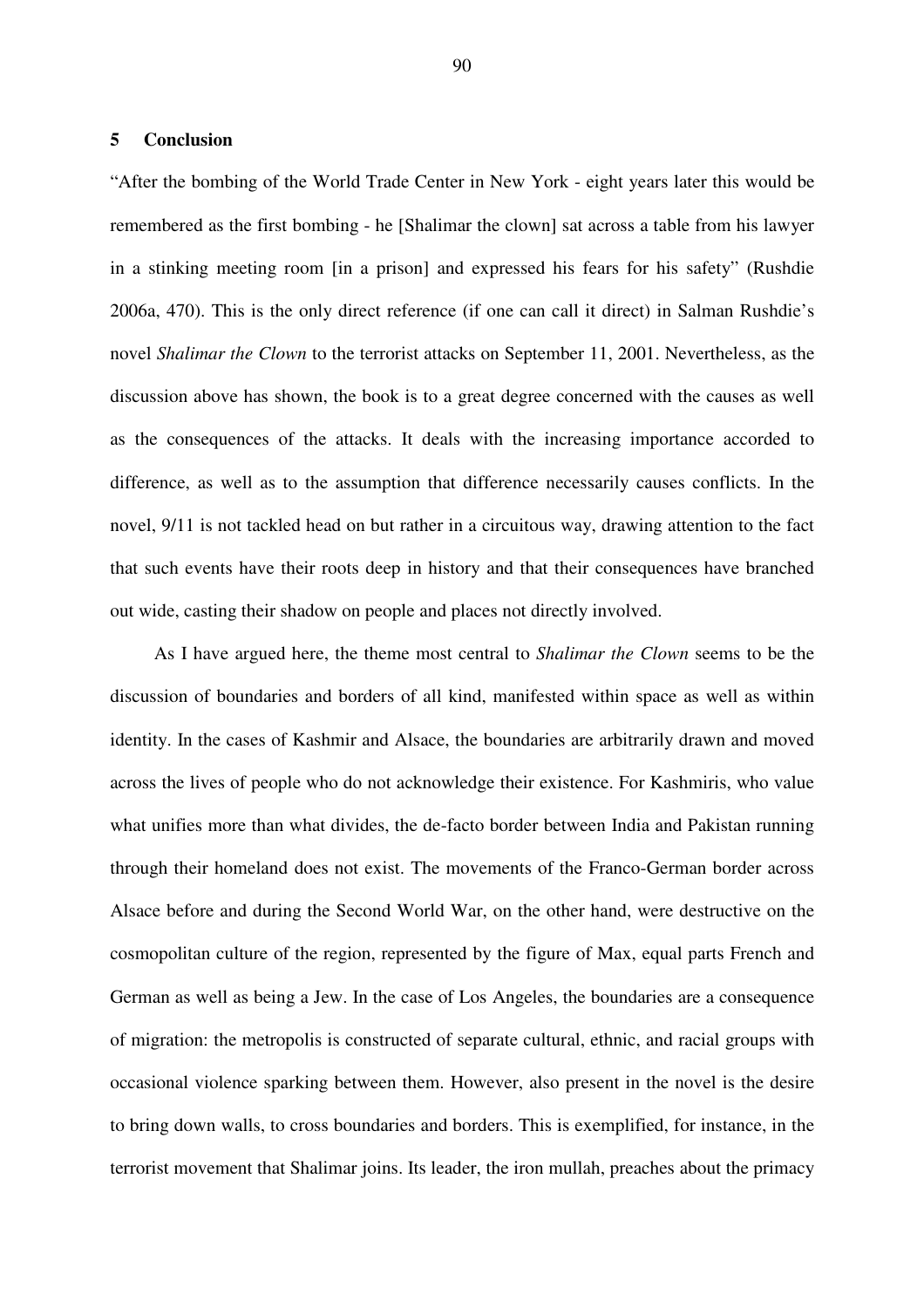of truth that unites its followers by denying them all other affiliations. However, such attempts to bring down walls cause as much problems as attempts to uphold them. There are always boundaries and borders, if not within a space, then surrounding it. This is the case with Kashmir, which at first is an enclosed garden, free of any walls within but neatly surrounded by one. When the surrounding wall is brought down, other walls spring up in its stead, dividing what used to be one.

As well as showing the ambiguous nature of borders and boundaries, *Shalimar the Clown* also demonstrates the ambiguity inherent in the theoretical constructions discussed in section 2. In the case of Kashmir, I have argued that the novel presents a situation in which decolonisation creates worse conditions than actual colonialism before it. Furthermore, in Kashmir and in Strasbourg and Alsace, the novel demonstrates the ugly face of nationalism, its penchant for tyranny and autocracy in addition to liberation and communitarianism. In Los Angeles, on the other hand, we see a multicultural metropolis, but it is a multiculturalism of little apartheids, of secluded and separated groups, with an undercurrent of violence that could burst out at any moment. Also, by drawing a parallel between Shalimar the terrorist and Max the resistance fighter (or, alternatively, sponsor for Islamist fighters), and between the French Resistance during World War Two and Islamic terrorist movements in the late twentieth century, it also questions the distinction between terrorists and resistance fighters. To sum up, by bringing forth this all-pervading ambiguity, the novel does all it can to avoid essentialism.

The same rejection of essentialism is also present in the novel's discussion of identity. In the characters of Boonyi and Shalimar, we saw the power tradition has over identity. It shows how not all people are as free as Max and India/Kashmira to construct themselves as they want without social stigma. In Shalimar and Boonyi, as well as in connection to Kashmir, we saw the drive to erase any debilitating difference within identity. Both characters desire to retreat to some point in the past when divisions had not yet occurred. Boonyi, the symbol of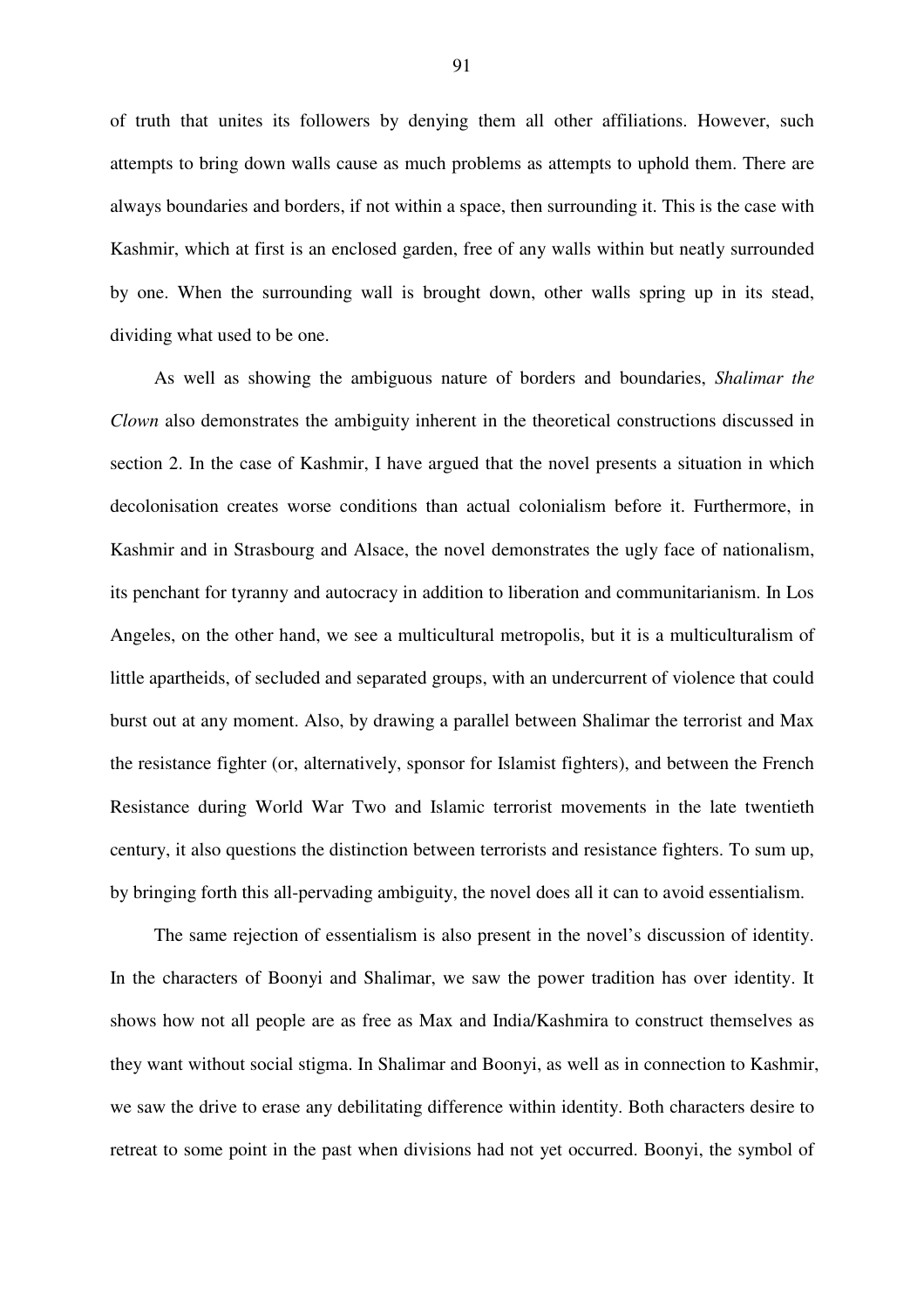this difference within identity, attempts to return by negating herself, by trying to purge herself of any signs of the difference she ushered in. Shalimar, in contrast, tries to erase that which has degraded his honour by killing all that reminds him of its degradation, thus reconstructing his sense of honour again.

Max and India/Kashmira, on the other hand, embody the possibility of fluid, hybrid identities. Their characters are constantly changing, always in the process of becoming but never ready. Nevertheless, Max can also be read as a warning example of what unchecked crossing of boundaries can lead to: a situation in which there is no boundary between what is moral and what is immoral. By presenting Max as an allegory of the United States, the novel is, in my opinion, pointing an accusing finger towards the only superpower left in the world, accusing it of amoral deeds done for short term gains without taking into consideration long term effects. A case in point is Max handing guns to fundamentalist Islamic fighters during the Afghan War in the 1980s without thinking what would become of them after the conflict ended. Thus, *Shalimar the Clown* is not advocating the destruction of all boundaries; it rather speaks for their permeability and fluidity. This is exemplified in India/Kashmira, who is painfully aware of the contradictory nature of her own identity but, in the end, embraces those contradictions instead of trying to erase them. In short, she crosses borders and boundaries but is, at the same time, aware of their existence and significance.

However, although *Shalimar the Clown* poses many questions, it provides few, if any, answers. It depicts problems but does not offer solutions. This reluctance to draw conclusions is duplicated in the final scene of the novel as well. In the end, the story is down to two characters, Shalimar and Kashmira, stalking each other in Kashmira's darkened apartment. It is made clear that only one will emerge from this encounter alive. In the very final scene, Kashmira has just let the arrow fly from her bow, making absolutely certain that it will not miss its mark. This has led some critics to rejoice in the victory of love over hate, the future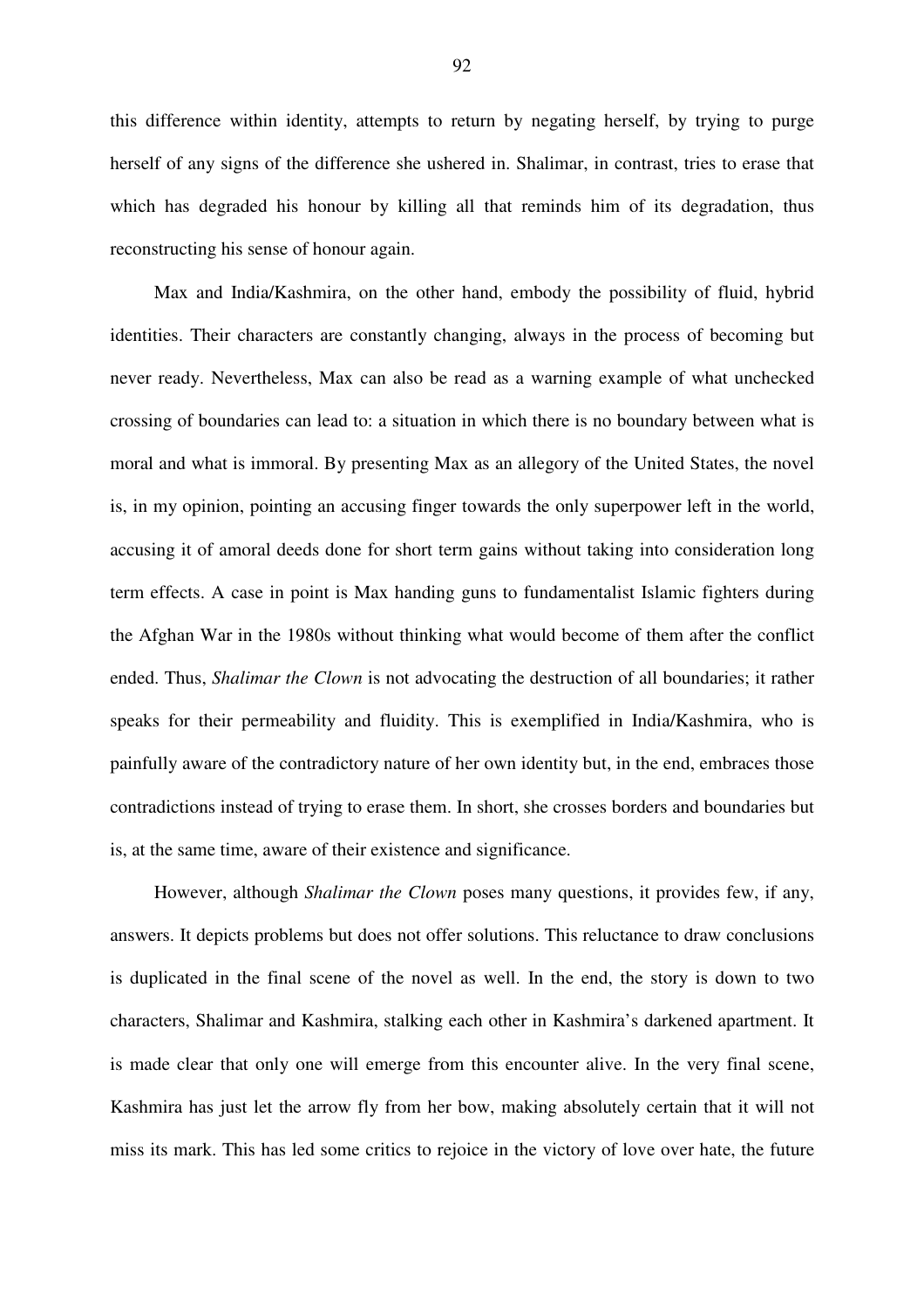over the past, and a hybrid and cosmopolitan Kashmir over a monstrous one (Ghanshyam 84, Siddiqi 224). In Siddiqi's opinion, through Kashmira's victory over Shalimar, the novel "posits diasporic location and cosmopolitan identity as a point of departure for a 'solution' to ethnic and state violence" (219). Others, however, have been more perceptive. For instance Morton maintains that Rushdie never resolves the dichotomy between the two visions of Kashmir: the diasporic and liberal one and its monstrous counterpart, represented by India/Kashmira and Shalimar in the novel's final scene (Morton 339). It would rather seem that the novel does not posit any clear-cut solutions to the problems it describes. This is supported by the fact, seemingly unnoticed by Ghanshyam and Siddiqi, that apart from India/Kashmira's thoughts, there is no certainty provided about the outcome of her meeting with Shalimar. When the novel ends, the arrow is still hanging in the air, somewhere between the two people occupying the room. Perhaps it hangs there because even Rushdie himself does not know who will win.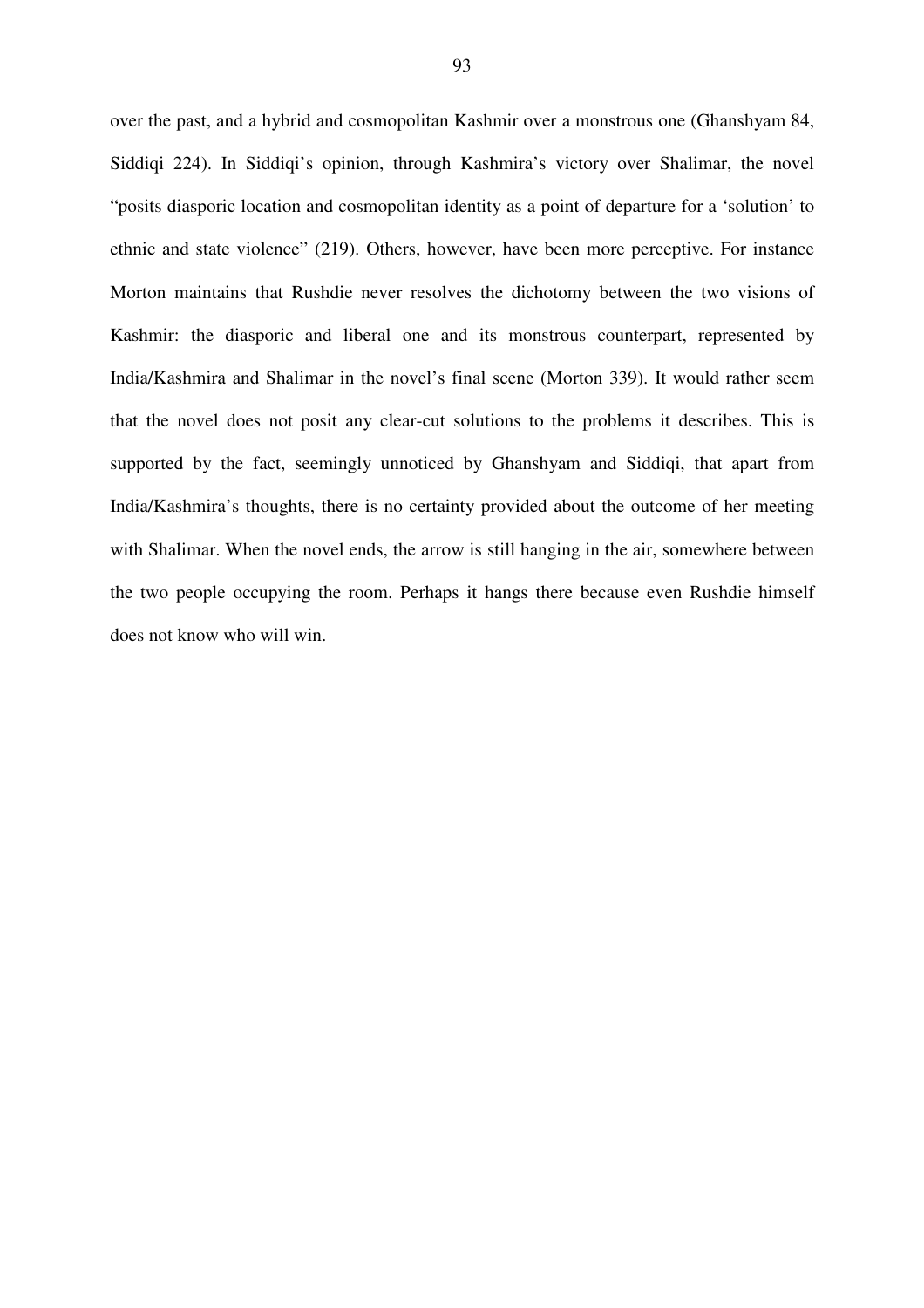## **Bibliography**

#### **Primary Source**

Rushdie, Salman. *Shalimar the Clown*. 2005. New York: Random House, 2006a.

### **Secondary Sources**

- Anderson, Benedict. *Imagined Communities: Reflections on the Origin and Spread of Nationalism.* 1983. 2<sup>nd</sup> ed. London: Verso, 1991.
- Bastos Martins, Anderson. "The Origin of Terror in Salman Rushdie's *Shalimar the Clown*." *Revista Electrônica do Instituto de Humanidades*, 8:32 (2010), 53-66.
- Best, Anthony, Jussi M. Hanhimäki, Joseph A. Maiolo, and Kristen E. Schulze. *International* History of the Twentieth Century and Beyond. 2<sup>nd</sup> ed. London: Routledge, 2008.
- Beylie, Claude. *Max Ophuls*. Helsinki: Valtion painatuskeskus, 1990.
- Bhabha, Homi K. "Introduction: Narrating the Nation." *Nation and Narration*. Ed. Homi K. Bhabha. London: Routledge, 1990a, 1-7.
- Bhabha, Homi K. "DissemiNation: Time, Narrative, and the Margins of the Modern Nation." *Nation and Narration*. Ed. Homi K. Bhabha. London: Routledge, 1990b, 291-322.
- Bhabha, Homi K. *The Location of Culture*. London: Routledge, 1994.
- Boswell, Laird. "Franco-Alsatian Conflict and the Crisis of National Sentiment during the Phoney War." *The Journal of Modern History*, 71:3 (1999), 552-584.
- Bradley, Arthur and Andrew Tate. "Salman Rushdie and the Quarrel over God." *The New Atheist Novel: Fiction, Philosophy and Polemic After 9/11*. New York: Continuum, 2010, 82-104.
- Brennan, Timothy. "The National Longing for Form." *Nation and Narration*. Ed. Homi K. Bhabha. London: Routledge, 1990, 44-70.
- Chattopadhyay, Payel. "Quest for Identity in Home and Beyond Asian Women in Literature." *Journal of International Social Research*, 3:13 (2010), 52-57.
- Cronin, Isaac. "Introduction." *Confronting Fear: A History of Terrorism.* Ed. Isaac Cronin. New York: Thunder's Mouth Press, 2002, xi-xiii.
- Dasclu, Cristina Emanuela. *Imaginary Homelands of Writers in Exile: Salman Rushdie, Bharati Mukherjee, and V. S. Naipaul*. Youngstown: Cambria Press, 2007.
- Dear, Michael J. *The Postmodern Urban Condition*. Oxford: Blackwell, 2000.
- Detmers, Ines. "Global Minds and Local Mentalities: 'Topographies of Terror' in Salman Rushdie's *Fury* and *Shalimar the Clown*." *Local Natures, Global Responsibilities: Ecocritical Perspectives on the New English Literatures*. Eds. Laurenz Volkmann,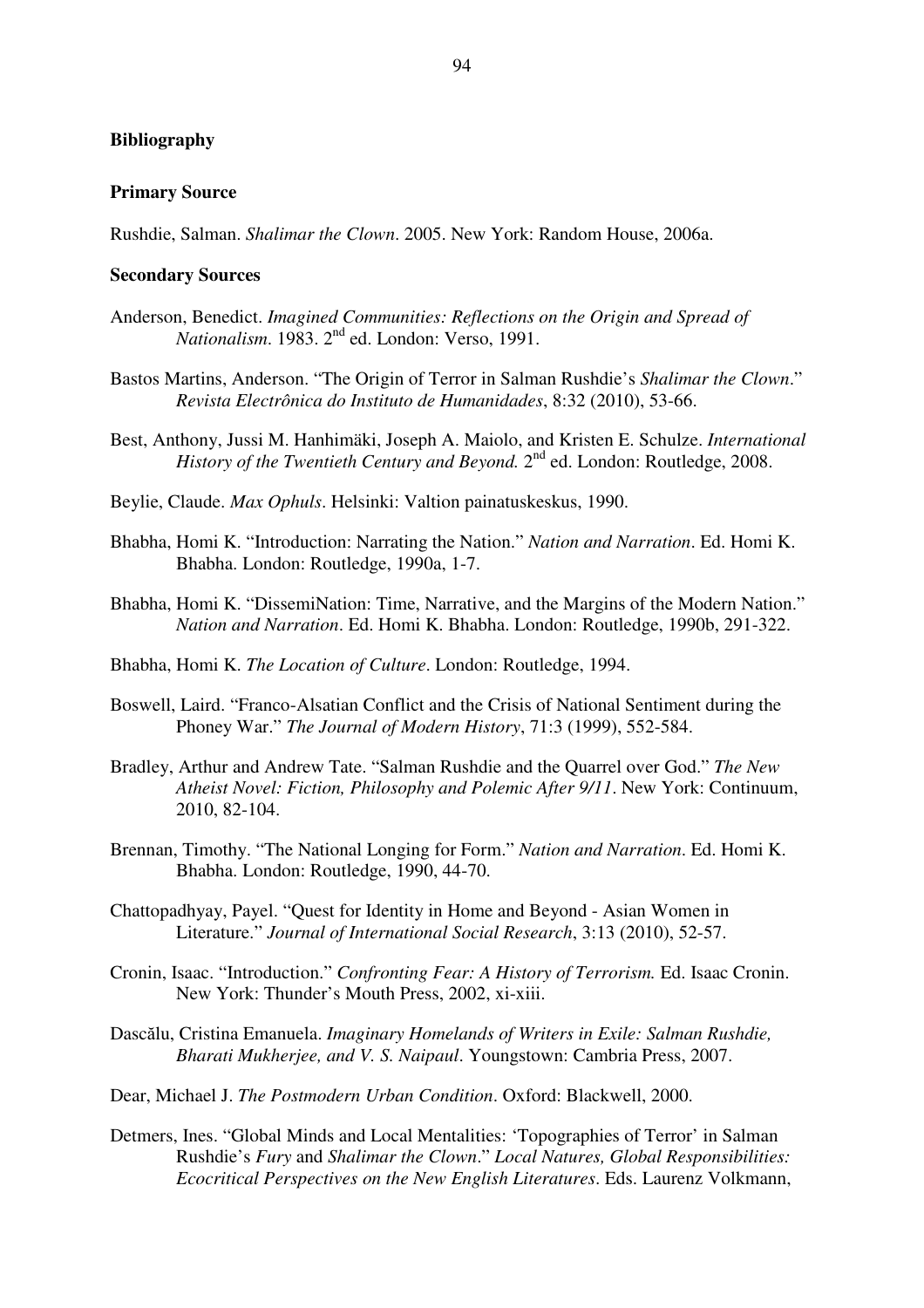Nancy Grimm, Ines Detmers, and Katrin Thomson. Amsterdam: Rodopi, 2010, 351- 364.

- Dunn, Michael. "The 'Clash of Civilizations' and the 'War on Terror.'" *49 th Parallel*, 20 (Winter 2006-2007). <http://www.49thparallel.bham.ac.uk/back/issue20/Dunn.pdf> Accessed 29<sup>th</sup> November 2011.
- Eckhardt, C. C. "The Alsace-Lorraine Question." *The Scientific Monthly*, 6:5 (1918), 431-443.
- "Fault." *Britannica Concise Encyclopedia.* Chicago: Encyclopædia Britannica, 2006.
- Fernández-Kelly, Patricia. "On *Shalimar the Clown*." *Sociological Forum*, 24:2 (2009): 471- 474.
- Ganapathy-Doré, Geetha. "Kashmir by Way of London and New York: Projections of Paradise in Salman Rushdie and Agha Shahid Ali." *Projections of Paradise: Ideal Elsewheres in Postcolonial Migrant Literature*. Amsterdam: Rodopi, 2011, 29-47.
- Ghanshyam, G.A. "Salman Rushdie's *Shalimar the Clown*: A Trilogy of Innocence, Betrayal and New Beginning." *A Spectrum of Indian English Literature.* Ed. Om Prakash Dwivedi. Bangkok: JAPSS Press, 2009, 79-85.
- Gordon, Bertram M. *Historical Dictionary of World War II France: The Occupation, Vichy, and the Resistance, 1938-1946.* Westport: Greenwood Press, 1998.
- Hall, Stuart. "The Question of Cultural Identity." *Modernity and Its Futures.* Eds. Stuard Hall, David Held, and Tony McGrew. Cambridge: Polity Press, 1992, 273-315.
- Hall, Stuart. "Politics of Identity." *Culture, Identity and Politics.* Eds. Terence Ranger, Yunas Samad, and Ossie Stuart. Aldershot: Avebury, 1996, 129-135.
- Hobsbawm, E. J. *Nations and Nationalism Since 1780: Programme, Myth, Reality*. 1990. Cambridge: Cambridge University Press, 1991.
- Huggan, Graham. *The Postcolonial Exotic: Marketing the Margins*. London: Routledge, 2001.
- Huntington, Samuel P. "The Clash of Civilizations?" *Foreign Affairs*, 72:3 (1993): 22-48.
- Huntington, Samuel P. *The Clash of Civilizations and the Remaking of World Order*. 1996. London: Simon & Schuster, 2002.
- Kaplan, Amy. "Where is Guantánamo?" *American Studies: An Anthology*. Eds. Janice A Radway, Kevin K. Gaines, Barry Shank, and Penny Von Eschen. Chichester: Wiley-Blackwell, 2009, 445-457.
- Keulks, Gavin. "New York, Los Angeles, and Other Toxicities: Revisiting Postmodernism in Rushdie's *Fury* and *Shalimar the Clown*." *The Mourning After: Attending the Wake of Postmodernism*. Eds. Neil Brooks and Josh Toth. Amsterdam: Rodopi, 2007, 143- 167.
- Kumar, Ashutosh. "Understanding the Politics of Ethno-Religious Identity in Kashmir: Dominant Concerns and Possible Solutions." *'Globalization': Spaces, Identities and*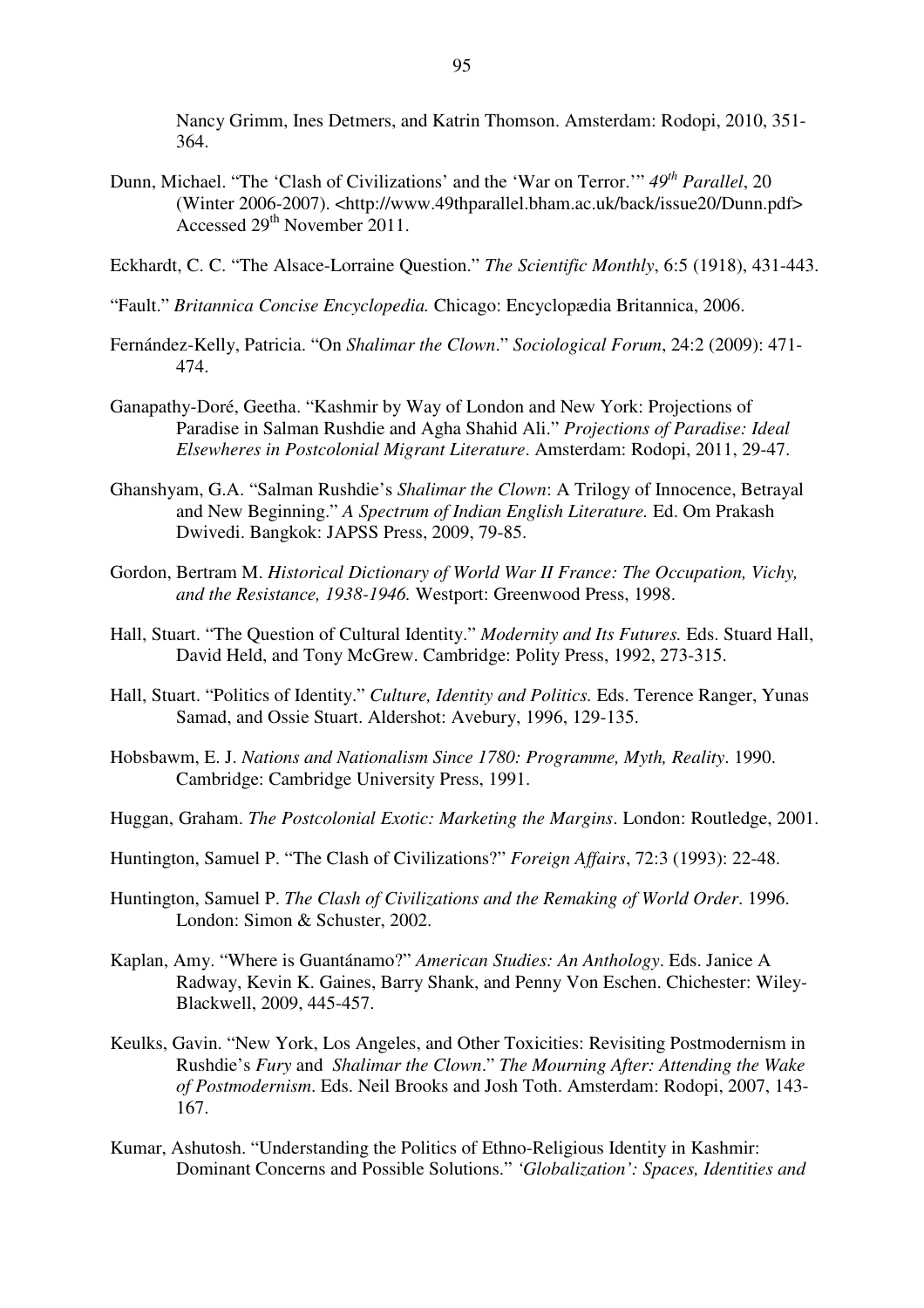*(In)securities*. Eds. Jyrki Käkönen and Sanjay Chaturvedi. New Delhi: South Asian Publishers, 2005, 172-190.

- Lal, Deepak. "The Status Quo in Kashmir?" *No More States? Globalization, National Selfdetermination, and Terrorism*. Eds. Richard N. Rosecrance and Arthur A. Stein. Lanham: Rowman and Littlefield, 2006, 145-159.
- Lewis, Bernard. "The Roots of Muslim Rage." *From Babel to Dragomans: Interpreting the Middle East*. 2004. London: Phoenix, 2005, 397-413.
- Loomba, Ania. *Colonialism/Postcolonialism.* London: Routledge, 1998.
- Margolis, Eric S. *War at the Top of the World: The Struggle for Afghanistan, Kashmir, and Tibet*. New York: Routledge, 2000.
- Mayer, Tamar. "Gender Ironies of Nationalism: Setting the Stage." *Gender Ironies of Nationalism: Sexing the Nation*. Ed. Tamar Mayer. London: Routledge, 2000, 1-22.
- McGrew, Anthony. "A Global Society?" *Modernity and Its Futures.* Eds. Stuart Hall, David Held, and Tony McGrew. Cambridge: Polity Press, 1992, 61-102.
- McLeod, John. *Beginning Postcolonialism.* Manchester: Manchester University Press, 2000.
- Mendes, Ana Cristina. "'Artworks, Unlike Terrorists, Change Nothing': Salman Rushdie and September 11." *From Solidarity to Schisms: 9/11 and After in Fiction and Film from Outside the US*. Ed. Cara Cilano. Amsterdam: Rodopi, 2009, 93-111.
- Morton, Stephen. "'There Were Collisions and Explosions. The World Was No Longer Calm.' Terror and Precarious Life in Salman Rushdie's *Shalimar the Clown*." *Textual Practice*, 22:2 (2008): 337-355.
- Murphy, Neil. "The Literalisation of Allegory in Salman Rushdie's *Shalimar the Clown*." *British Asian Fiction: Framing the Contemporary*. Eds. Neil Murphy and Wai-chew Sim. Amherst, New York: Cambria Press, 2008, 351-363.
- Nayar, Pramod K. *Postcolonialism: A Guide for the Perplexed.* London: Continuum, 2010.
- Ong, Paul and Blumenberg, Evelyn. "Income and Racial Inequality in Los Angeles." *The City, Los Angeles and Urban Theory at the End of the Twentieth Century.* Eds. Allen J. Scott and Edward W. Soja. Berkeley: University of California Press, 1996, 311-335.
- Pesso-Miquel, Catherine. "Addressing Oppression in Literature: Strategies of Resistance in Indian and Indian English Contemporary Fiction." *Journal of Postcolonial Writing*, 43:2 (2007), 149-160.
- Pitkin, Annabella. "Salman Rushdie Loses His Cheerfulness: Geopolitics, Terrorism and Adultery." *Journal of International Affairs*, 61:1 (2007): 257-262.
- Renan, Ernst. "What Is a Nation?" Trans. Martin Thom. *Nation and Narration*. Ed. Homi K. Bhabha. London: Routledge, 1990, 8-22.
- Rushdie, Salman. *Midnight's Children*. 1981. London: Vintage, 2006b.